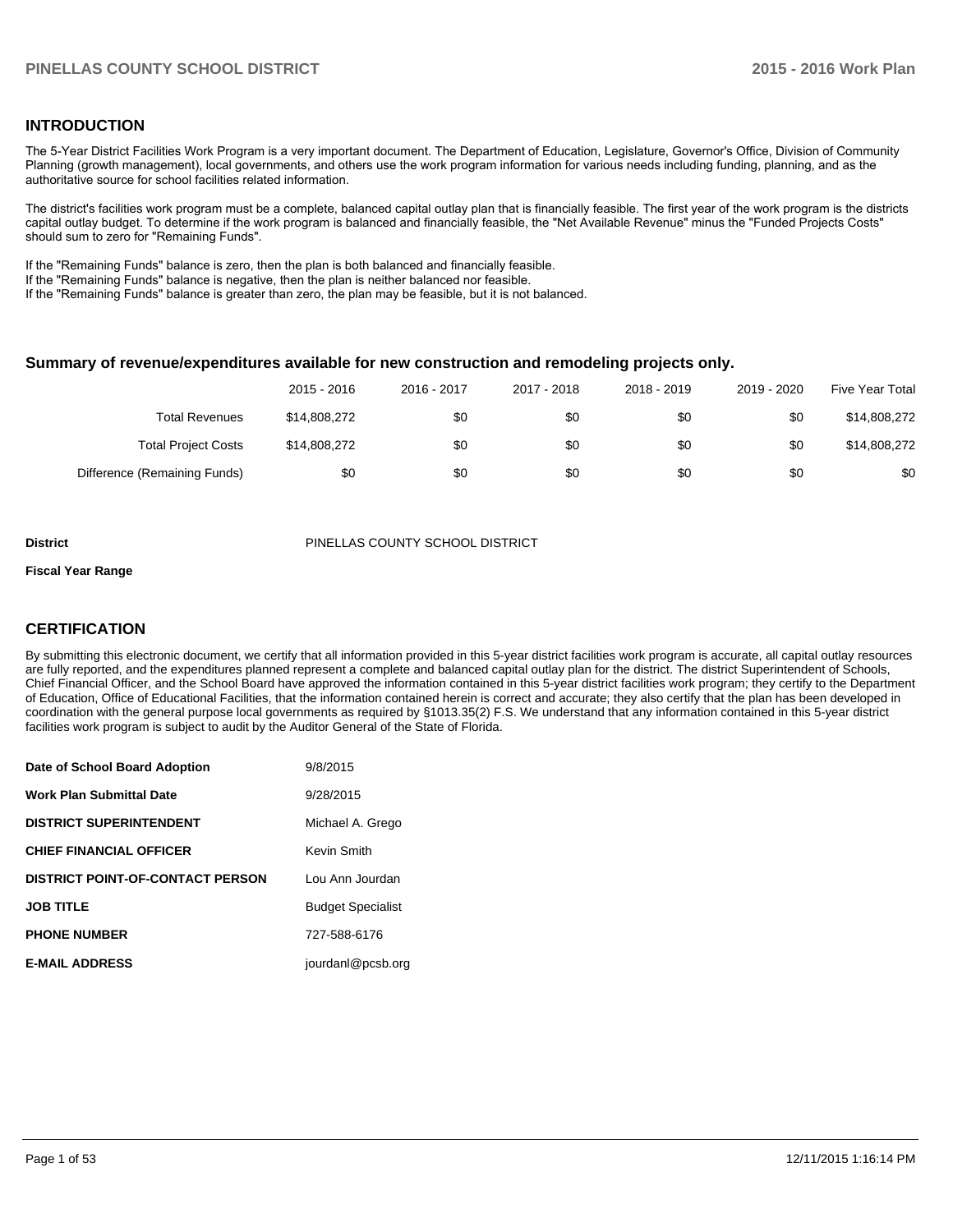# **Expenditures**

#### **Expenditure for Maintenance, Repair and Renovation from 1.50-Mills and PECO**

Annually, prior to the adoption of the district school budget, each school board must prepare a tentative district facilities work program that includes a schedule of major repair and renovation projects necessary to maintain the educational and ancillary facilities of the district.

| Item                                                                                                                                                                                                                                                                                                                                                                                                                                                                                                                                                                                                                                                                                                                                                                                                                                                                                                                                                                                                                                                                                                                                                                                                                                                                                                                                                                                                                                                                                                                                                                                                                                                                                                                                                                                                                                                                                                                                                                                                                                                                                                                                                                                                                                                                                                                                                                                                                                                                                                                                                                                                                                                                                                                                                                                                                                                                                                                                                                                                                                                                                                                                                                                                                                                                                                                                                                                                                                                                                                                                                                                                                                                                                                                                                                                                                                                                                                                                                                                                                                                                       | $2015 - 2016$<br><b>Actual Budget</b> | 2016 - 2017<br>Projected | 2017 - 2018<br>Projected | 2018 - 2019<br>Projected | 2019 - 2020<br>Projected | <b>Total</b> |
|----------------------------------------------------------------------------------------------------------------------------------------------------------------------------------------------------------------------------------------------------------------------------------------------------------------------------------------------------------------------------------------------------------------------------------------------------------------------------------------------------------------------------------------------------------------------------------------------------------------------------------------------------------------------------------------------------------------------------------------------------------------------------------------------------------------------------------------------------------------------------------------------------------------------------------------------------------------------------------------------------------------------------------------------------------------------------------------------------------------------------------------------------------------------------------------------------------------------------------------------------------------------------------------------------------------------------------------------------------------------------------------------------------------------------------------------------------------------------------------------------------------------------------------------------------------------------------------------------------------------------------------------------------------------------------------------------------------------------------------------------------------------------------------------------------------------------------------------------------------------------------------------------------------------------------------------------------------------------------------------------------------------------------------------------------------------------------------------------------------------------------------------------------------------------------------------------------------------------------------------------------------------------------------------------------------------------------------------------------------------------------------------------------------------------------------------------------------------------------------------------------------------------------------------------------------------------------------------------------------------------------------------------------------------------------------------------------------------------------------------------------------------------------------------------------------------------------------------------------------------------------------------------------------------------------------------------------------------------------------------------------------------------------------------------------------------------------------------------------------------------------------------------------------------------------------------------------------------------------------------------------------------------------------------------------------------------------------------------------------------------------------------------------------------------------------------------------------------------------------------------------------------------------------------------------------------------------------------------------------------------------------------------------------------------------------------------------------------------------------------------------------------------------------------------------------------------------------------------------------------------------------------------------------------------------------------------------------------------------------------------------------------------------------------------------------------------|---------------------------------------|--------------------------|--------------------------|--------------------------|--------------------------|--------------|
| IHVAC                                                                                                                                                                                                                                                                                                                                                                                                                                                                                                                                                                                                                                                                                                                                                                                                                                                                                                                                                                                                                                                                                                                                                                                                                                                                                                                                                                                                                                                                                                                                                                                                                                                                                                                                                                                                                                                                                                                                                                                                                                                                                                                                                                                                                                                                                                                                                                                                                                                                                                                                                                                                                                                                                                                                                                                                                                                                                                                                                                                                                                                                                                                                                                                                                                                                                                                                                                                                                                                                                                                                                                                                                                                                                                                                                                                                                                                                                                                                                                                                                                                                      | \$4,360,000                           | \$0                      | \$0                      | \$0                      | \$0                      | \$4,360,000  |
| 49TH STREET BUS COMPOUND, ANONA ELEMENTARY, AZALEA ELEMENTARY, AZALEA MIDDLE, BARDMOOR ELEMENTARY,<br>Locations:<br>BAUDER ELEMENTARY, BAY POINT ELEMENTARY, BAY POINT MIDDLE, BAY VISTA FUNDAMENTAL ELEMENTARY, BAYSIDE HIGH,<br>BEAR CREEK ELEMENTARY, BELCHER ELEMENTARY, BELLEAIR ELEMENTARY, BERNICE JOHNSON STUDENT SERVICES CENTER,<br>BLANTON ELEMENTARY, BOCA CIEGA HIGH, BROOKER CREEK ELEMENTARY, CALVIN A. HUNSINGER SCHOOL, CAMPBELL PARK<br>ELEMENTARY, CAREER ACADEMIES OF SEMINOLE, CENTER FOR PROFESSIONAL EDUCATION, CLEARVIEW AVENUE<br>ELEMENTARY, CLEARWATER FUNDAMENTAL MIDDLE, CLEARWATER HIGH, CLEARWATER INTERMEDIATE, CLEVELAND BUS<br>COMPOUND, COACHMAN SERVICE CENTER, COUNTRYSIDE HIGH, CROSS BAYOU ELEMENTARY, CURLEW CREEK ELEMENTARY,<br>CURTIS FUNDAMENTAL ELEMENTARY, CURTIS FUNDAMENTAL ELEMENTARY (OLD), CYPRESS WOODS ELEMENTARY, DISSTON<br>GIFTED PROGRAM, DIXIE M HOLLINS HIGH, DOUG JAMERSON ELEMENTARY, DUNEDIN ELEMENTARY, DUNEDIN HIGH, DUNEDIN<br>HIGHLAND MIDDLE, EAST LAKE HIGH, EAST LAKE MIDDLE SCHOOL ACADEMY OF ENGINEERING, EISENHOWER ELEMENTARY,<br>ENTERPRISE VILLAGE, GUS A. STAVROS INSTITUTE, FAIRMOUNT PARK ELEMENTARY, FOREST LAKES ELEMENTARY, FRONTIER<br>ELEMENTARY, FUGUITT ELEMENTARY, GARRISON-JONES ELEMENTARY, GIBBS HIGH, GULF BEACHES ELEMENTARY MAGNET<br>SCHOOL, GULFPORT ELEMENTARY, HAMILTON DISSTON SCHOOL, HARRIS TIPS CENTER, HIGH POINT ELEMENTARY, HIGH POINT<br>SERVICE CENTER, HIGHLAND LAKES ELEMENTARY, JAMES B. SANDERLIN PK-8, JOHN HOPKINS MIDDLE, JOHN M SEXTON<br>ELEMENTARY, JOSEPH L CARWISE MIDDLE, KINGS HIGHWAY ELEMENTARY MAGNET SCHOOL, LAKE SAINT GEORGE<br>ELEMENTARY, LAKEVIEW FUNDAMENTAL ELEMENTARY, LAKEWOOD ELEMENTARY, LAKEWOOD HIGH, LARGO CENTRAL<br>ELEMENTARY, LARGO HIGH, LARGO MIDDLE, LEALMAN AVENUE ELEMENTARY, LEALMAN BUS COMPOUND, LEALMAN<br>INTERMEDIATE, LEILA DAVIS ELEMENTARY, LYNCH ELEMENTARY, MADEIRA BEACH FUNDAMENTAL K-8, MARJORIE KINNAN<br>RAWLINGS ELEMENTARY, MAXIMO ELEMENTARY, MCMULLEN-BOOTH ELEMENTARY, MEADOWLAWN MIDDLE, MELROSE<br>ELEMENTARY, MILDRED HELMS ELEMENTARY, MORGAN FITZGERALD MIDDLE, MOUNT VERNON ELEMENTARY, NEW HEIGHTS<br>ELEMENTARY, NINA HARRIS EXCEPTIONAL STUDENT EDUCATION CENTER, NORTH SHORE ELEMENTARY, NORTH WARD<br>ELEMENTARY (CLEARWATER), NORTHEAST HIGH, NORTHWEST ELEMENTARY, NORWOOD SECONDARY SCHOOL, OAK GROVE<br>MIDDLE, OAKHURST ELEMENTARY, OLDSMAR ELEMENTARY, OLDSMAR SCHOOL SERVICE CENTER, ORANGE GROVE<br>ELEMENTARY, OSCEOLA FUNDAMENTAL HIGH, OSCEOLA MIDDLE, OZONA ELEMENTARY, PALM HARBOR ELEMENTARY, PALM<br>HARBOR MIDDLE, PALM HARBOR UNIVERSITY HIGH, PASADENA FUNDAMENTAL ELEMENTARY, PAUL B STEPHENS EXCEPTIONAL<br>STUDENT EDUCATION CTR, PERKINS ELEMENTARY, PINELLAS CENTRAL ELEMENTARY, PINELLAS COUNTY SCHOOL<br>ADMINISTRATION BUILDING, PINELLAS PARK ELEMENTARY, PINELLAS PARK HIGH, PINELLAS PARK MIDDLE, PINELLAS<br>SECONDARY SCHOOL, PINELLAS TECHNICAL COLLEGE, CLEARWATER CAMPUS, PINELLAS TECHNICAL COLLEGE, ST.<br>PETERSBURG CAMPUS, PLUMB ELEMENTARY, PONCE DE LEON ELEMENTARY, REGION II OFFICE - ELEMENTARY SCHOOL<br>PROGRAMS, RICHARD L SANDERS SCHOOL, RIDGECREST ELEMENTARY, ROBINSON SCHOOL SERVICE CENTER, SAFETY<br>HARBOR ELEMENTARY, SAFETY HARBOR MIDDLE, SAN JOSE ELEMENTARY, SANDY LANE ELEMENTARY, SAWGRASS LAKE<br>ELEMENTARY, SEMINOLE ELEMENTARY, SEMINOLE HIGH, SEMINOLE MIDDLE, SEVENTY-FOURTH STREET ELEMENTARY, SHORE<br>ACRES ELEMENTARY, SKYCREST ELEMENTARY, SKYVIEW ELEMENTARY, SOUTH WARD ELEMENTARY, SOUTHERN OAK<br>ELEMENTARY, SOUTHSIDE FUNDAMENTAL MIDDLE, ST PETERSBURG HIGH, STARKEY ELEMENTARY, SUNSET HILLS<br>ELEMENTARY, SUTHERLAND ELEMENTARY, TARPON SPRINGS BUS GARAGE, TARPON SPRINGS ELEMENTARY, TARPON SPRINGS<br>FUNDAMENTAL ELEMENTARY, TARPON SPRINGS HIGH, TARPON SPRINGS MIDDLE, THURGOOD MARSHALL FUNDAMENTAL<br>MIDDLE, TITLE ONE CENTER, TOMLINSON ADULT LEARNING CENTER, TYRONE MIDDLE, WALSINGHAM ELEMENTARY, WALTER<br>POWNALL SERVICE CENTER, WESTGATE ELEMENTARY, WOODLAWN ELEMENTARY<br>Flooring | \$1,632,000                           | \$0]                     | \$0                      | \$0                      | \$0                      | \$1,632,000  |
|                                                                                                                                                                                                                                                                                                                                                                                                                                                                                                                                                                                                                                                                                                                                                                                                                                                                                                                                                                                                                                                                                                                                                                                                                                                                                                                                                                                                                                                                                                                                                                                                                                                                                                                                                                                                                                                                                                                                                                                                                                                                                                                                                                                                                                                                                                                                                                                                                                                                                                                                                                                                                                                                                                                                                                                                                                                                                                                                                                                                                                                                                                                                                                                                                                                                                                                                                                                                                                                                                                                                                                                                                                                                                                                                                                                                                                                                                                                                                                                                                                                                            |                                       |                          |                          |                          |                          |              |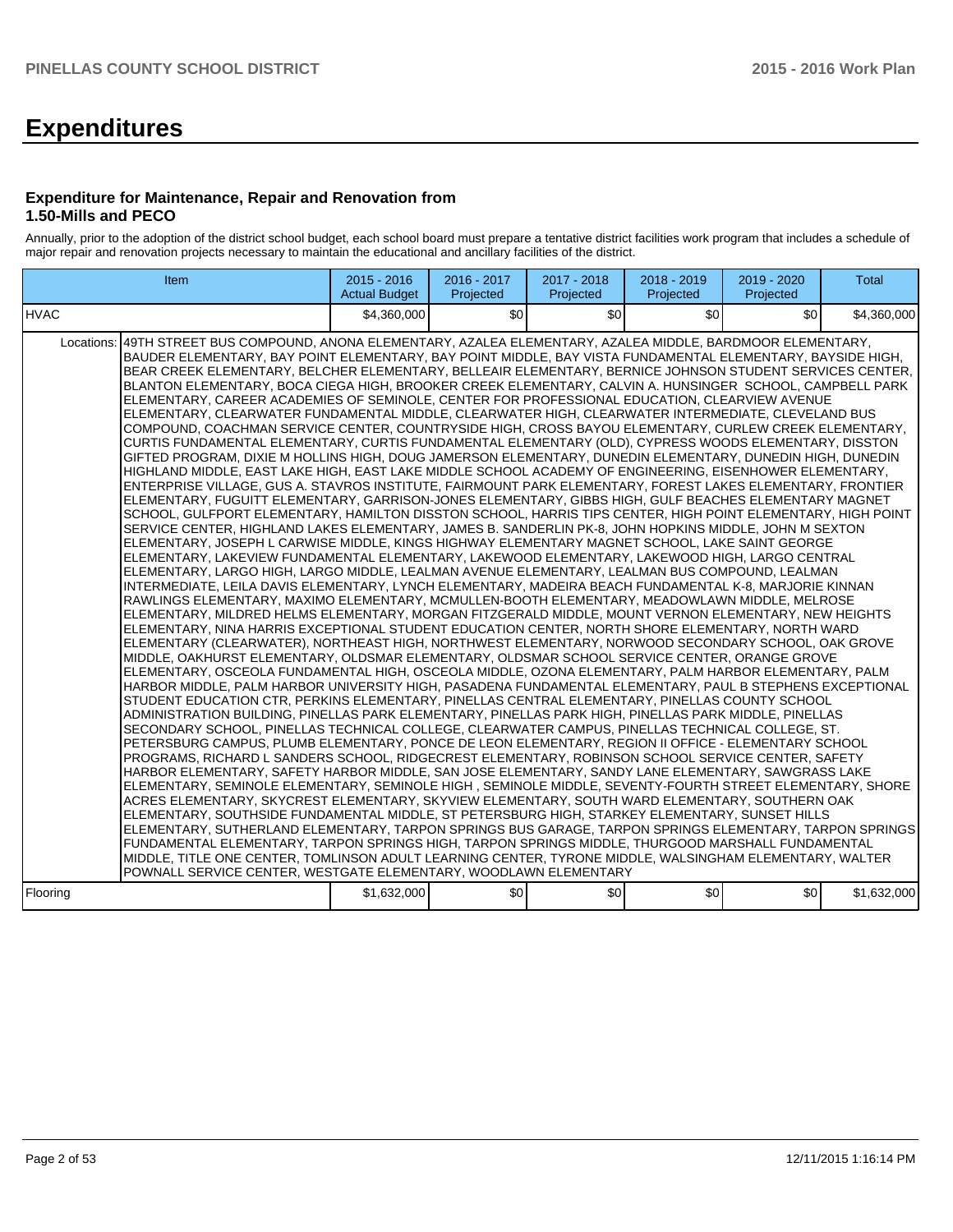|         | Locations:   49TH STREET BUS COMPOUND, ANONA ELEMENTARY, AZALEA ELEMENTARY, AZALEA MIDDLE, BARDMOOR ELEMENTARY,<br>BAUDER ELEMENTARY, BAY POINT ELEMENTARY, BAY POINT MIDDLE, BAY VISTA FUNDAMENTAL ELEMENTARY, BAYSIDE HIGH,<br>BEAR CREEK ELEMENTARY, BELCHER ELEMENTARY, BELLEAIR ELEMENTARY, BERNICE JOHNSON STUDENT SERVICES CENTER,<br>BLANTON ELEMENTARY, BOCA CIEGA HIGH, BROOKER CREEK ELEMENTARY, CALVIN A. HUNSINGER SCHOOL, CAMPBELL PARK<br>ELEMENTARY, CAREER ACADEMIES OF SEMINOLE, CENTER FOR PROFESSIONAL EDUCATION, CLEARVIEW AVENUE<br>ELEMENTARY, CLEARWATER FUNDAMENTAL MIDDLE, CLEARWATER HIGH, CLEARWATER INTERMEDIATE, CLEVELAND BUS<br>COMPOUND, COACHMAN SERVICE CENTER, COUNTRYSIDE HIGH, CROSS BAYOU ELEMENTARY, CURLEW CREEK ELEMENTARY,<br>CURTIS FUNDAMENTAL ELEMENTARY, CURTIS FUNDAMENTAL ELEMENTARY (OLD), CYPRESS WOODS ELEMENTARY, DISSTON<br>GIFTED PROGRAM, DIXIE M HOLLINS HIGH, DOUG JAMERSON ELEMENTARY, DUNEDIN ELEMENTARY, DUNEDIN HIGH, DUNEDIN<br>HIGHLAND MIDDLE, EAST LAKE HIGH, EAST LAKE MIDDLE SCHOOL ACADEMY OF ENGINEERING, EISENHOWER ELEMENTARY,<br>ENTERPRISE VILLAGE, GUS A. STAVROS INSTITUTE, FAIRMOUNT PARK ELEMENTARY, FOREST LAKES ELEMENTARY, FRONTIER<br>ELEMENTARY, FUGUITT ELEMENTARY, GARRISON-JONES ELEMENTARY, GIBBS HIGH, GULF BEACHES ELEMENTARY MAGNET<br>SCHOOL, GULFPORT ELEMENTARY, HAMILTON DISSTON SCHOOL, HARRIS TIPS CENTER, HIGH POINT ELEMENTARY, HIGH POINT<br>SERVICE CENTER, HIGHLAND LAKES ELEMENTARY, JAMES B. SANDERLIN PK-8, JOHN HOPKINS MIDDLE, JOHN M SEXTON<br>ELEMENTARY, JOSEPH L CARWISE MIDDLE, KINGS HIGHWAY ELEMENTARY MAGNET SCHOOL, LAKE SAINT GEORGE<br>ELEMENTARY, LAKEVIEW FUNDAMENTAL ELEMENTARY, LAKEWOOD ELEMENTARY, LAKEWOOD HIGH, LARGO CENTRAL<br>ELEMENTARY, LARGO HIGH, LARGO MIDDLE, LEALMAN AVENUE ELEMENTARY, LEALMAN BUS COMPOUND, LEALMAN<br>INTERMEDIATE, LEILA DAVIS ELEMENTARY, LYNCH ELEMENTARY, MADEIRA BEACH FUNDAMENTAL K-8, MARJORIE KINNAN<br>RAWLINGS ELEMENTARY, MAXIMO ELEMENTARY, MCMULLEN-BOOTH ELEMENTARY, MEADOWLAWN MIDDLE, MELROSE<br>ELEMENTARY, MILDRED HELMS ELEMENTARY, MORGAN FITZGERALD MIDDLE, MOUNT VERNON ELEMENTARY, NEW HEIGHTS<br>ELEMENTARY, NINA HARRIS EXCEPTIONAL STUDENT EDUCATION CENTER, NORTH SHORE ELEMENTARY, NORTH WARD<br>ELEMENTARY (CLEARWATER), NORTHEAST HIGH, NORTHWEST ELEMENTARY, NORWOOD SECONDARY SCHOOL, OAK GROVE<br>MIDDLE. OAKHURST ELEMENTARY. OLDSMAR ELEMENTARY. OLDSMAR SCHOOL SERVICE CENTER. ORANGE GROVE<br>ELEMENTARY, OSCEOLA FUNDAMENTAL HIGH, OSCEOLA MIDDLE, OZONA ELEMENTARY, PALM HARBOR ELEMENTARY, PALM<br>HARBOR MIDDLE, PALM HARBOR UNIVERSITY HIGH, PASADENA FUNDAMENTAL ELEMENTARY, PAUL B STEPHENS EXCEPTIONAL<br>STUDENT EDUCATION CTR, PERKINS ELEMENTARY, PINELLAS CENTRAL ELEMENTARY, PINELLAS COUNTY SCHOOL<br>ADMINISTRATION BUILDING, PINELLAS PARK ELEMENTARY, PINELLAS PARK HIGH, PINELLAS PARK MIDDLE, PINELLAS<br>SECONDARY SCHOOL, PINELLAS TECHNICAL COLLEGE, CLEARWATER CAMPUS, PINELLAS TECHNICAL COLLEGE, ST.<br>PETERSBURG CAMPUS, PLUMB ELEMENTARY, PONCE DE LEON ELEMENTARY, REGION II OFFICE - ELEMENTARY SCHOOL<br>PROGRAMS, RICHARD L SANDERS SCHOOL, RIDGECREST ELEMENTARY, ROBINSON SCHOOL SERVICE CENTER, SAFETY<br>HARBOR ELEMENTARY, SAFETY HARBOR MIDDLE, SAN JOSE ELEMENTARY, SANDY LANE ELEMENTARY, SAWGRASS LAKE<br>ELEMENTARY, SEMINOLE ELEMENTARY, SEMINOLE HIGH, SEMINOLE MIDDLE, SEVENTY-FOURTH STREET ELEMENTARY, SHORE<br>ACRES ELEMENTARY, SKYCREST ELEMENTARY, SKYVIEW ELEMENTARY, SOUTH WARD ELEMENTARY, SOUTHERN OAK<br>ELEMENTARY, SOUTHSIDE FUNDAMENTAL MIDDLE, ST PETERSBURG HIGH, STARKEY ELEMENTARY, SUNSET HILLS<br>ELEMENTARY, SUTHERLAND ELEMENTARY, TARPON SPRINGS BUS GARAGE, TARPON SPRINGS ELEMENTARY, TARPON SPRINGS<br>FUNDAMENTAL ELEMENTARY, TARPON SPRINGS HIGH, TARPON SPRINGS MIDDLE, THURGOOD MARSHALL FUNDAMENTAL<br>MIDDLE, TITLE ONE CENTER, TOMLINSON ADULT LEARNING CENTER, TYRONE MIDDLE, WALSINGHAM ELEMENTARY, WALTER |             |     |     |     |     |             |
|---------|-------------------------------------------------------------------------------------------------------------------------------------------------------------------------------------------------------------------------------------------------------------------------------------------------------------------------------------------------------------------------------------------------------------------------------------------------------------------------------------------------------------------------------------------------------------------------------------------------------------------------------------------------------------------------------------------------------------------------------------------------------------------------------------------------------------------------------------------------------------------------------------------------------------------------------------------------------------------------------------------------------------------------------------------------------------------------------------------------------------------------------------------------------------------------------------------------------------------------------------------------------------------------------------------------------------------------------------------------------------------------------------------------------------------------------------------------------------------------------------------------------------------------------------------------------------------------------------------------------------------------------------------------------------------------------------------------------------------------------------------------------------------------------------------------------------------------------------------------------------------------------------------------------------------------------------------------------------------------------------------------------------------------------------------------------------------------------------------------------------------------------------------------------------------------------------------------------------------------------------------------------------------------------------------------------------------------------------------------------------------------------------------------------------------------------------------------------------------------------------------------------------------------------------------------------------------------------------------------------------------------------------------------------------------------------------------------------------------------------------------------------------------------------------------------------------------------------------------------------------------------------------------------------------------------------------------------------------------------------------------------------------------------------------------------------------------------------------------------------------------------------------------------------------------------------------------------------------------------------------------------------------------------------------------------------------------------------------------------------------------------------------------------------------------------------------------------------------------------------------------------------------------------------------------------------------------------------------------------------------------------------------------------------------------------------------------------------------------------------------------------------------------------------------------------------------------------------------------------------------------------------------------------------------------------------------------------------------------------------------------|-------------|-----|-----|-----|-----|-------------|
|         | POWNALL SERVICE CENTER, WESTGATE ELEMENTARY, WOODLAWN ELEMENTARY                                                                                                                                                                                                                                                                                                                                                                                                                                                                                                                                                                                                                                                                                                                                                                                                                                                                                                                                                                                                                                                                                                                                                                                                                                                                                                                                                                                                                                                                                                                                                                                                                                                                                                                                                                                                                                                                                                                                                                                                                                                                                                                                                                                                                                                                                                                                                                                                                                                                                                                                                                                                                                                                                                                                                                                                                                                                                                                                                                                                                                                                                                                                                                                                                                                                                                                                                                                                                                                                                                                                                                                                                                                                                                                                                                                                                                                                                                                          |             |     |     |     |     |             |
| Roofing |                                                                                                                                                                                                                                                                                                                                                                                                                                                                                                                                                                                                                                                                                                                                                                                                                                                                                                                                                                                                                                                                                                                                                                                                                                                                                                                                                                                                                                                                                                                                                                                                                                                                                                                                                                                                                                                                                                                                                                                                                                                                                                                                                                                                                                                                                                                                                                                                                                                                                                                                                                                                                                                                                                                                                                                                                                                                                                                                                                                                                                                                                                                                                                                                                                                                                                                                                                                                                                                                                                                                                                                                                                                                                                                                                                                                                                                                                                                                                                                           | \$2,383,200 | \$0 | \$0 | \$0 | \$0 | \$2,383,200 |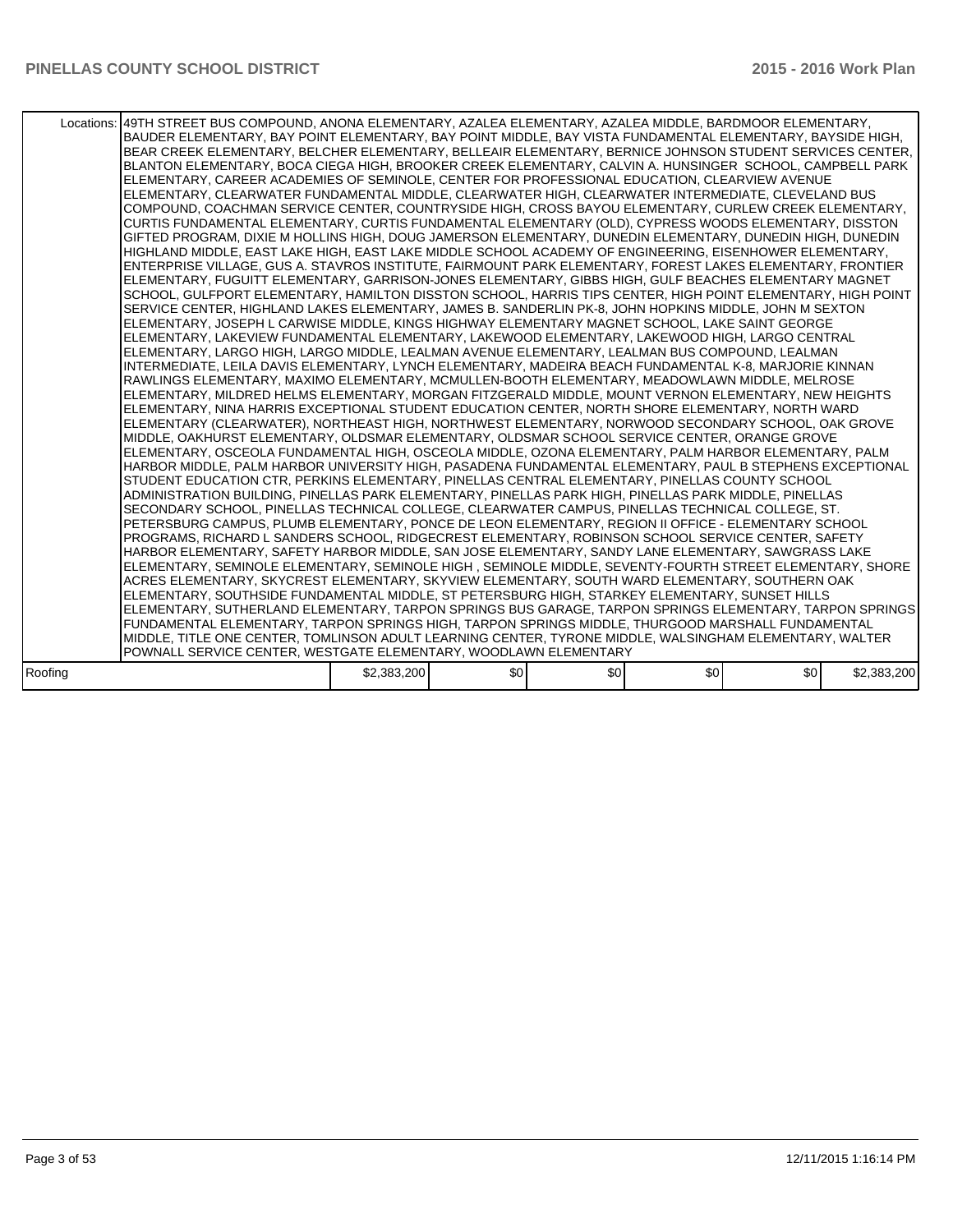|                | Locations:   49TH STREET BUS COMPOUND, ANONA ELEMENTARY, AZALEA ELEMENTARY, AZALEA MIDDLE, BARDMOOR ELEMENTARY,<br>BAUDER ELEMENTARY, BAY POINT ELEMENTARY, BAY POINT MIDDLE, BAY VISTA FUNDAMENTAL ELEMENTARY, BAYSIDE HIGH,<br>BEAR CREEK ELEMENTARY, BELCHER ELEMENTARY, BELLEAIR ELEMENTARY, BERNICE JOHNSON STUDENT SERVICES CENTER,<br>BLANTON ELEMENTARY, BOCA CIEGA HIGH, BROOKER CREEK ELEMENTARY, CALVIN A. HUNSINGER SCHOOL, CAMPBELL PARK<br>ELEMENTARY, CAREER ACADEMIES OF SEMINOLE, CENTER FOR PROFESSIONAL EDUCATION, CLEARVIEW AVENUE<br>ELEMENTARY, CLEARWATER FUNDAMENTAL MIDDLE, CLEARWATER HIGH, CLEARWATER INTERMEDIATE, CLEVELAND BUS<br>COMPOUND, COACHMAN SERVICE CENTER, COUNTRYSIDE HIGH, CROSS BAYOU ELEMENTARY, CURLEW CREEK ELEMENTARY,<br>CURTIS FUNDAMENTAL ELEMENTARY, CURTIS FUNDAMENTAL ELEMENTARY (OLD), CYPRESS WOODS ELEMENTARY, DISSTON<br>GIFTED PROGRAM, DIXIE M HOLLINS HIGH, DOUG JAMERSON ELEMENTARY, DUNEDIN ELEMENTARY, DUNEDIN HIGH, DUNEDIN<br>HIGHLAND MIDDLE, EAST LAKE HIGH, EAST LAKE MIDDLE SCHOOL ACADEMY OF ENGINEERING, EISENHOWER ELEMENTARY,<br>ENTERPRISE VILLAGE, GUS A. STAVROS INSTITUTE, FAIRMOUNT PARK ELEMENTARY, FOREST LAKES ELEMENTARY, FRONTIER<br>ELEMENTARY, FUGUITT ELEMENTARY, GARRISON-JONES ELEMENTARY, GIBBS HIGH, GULF BEACHES ELEMENTARY MAGNET<br>SCHOOL, GULFPORT ELEMENTARY, HAMILTON DISSTON SCHOOL, HARRIS TIPS CENTER, HIGH POINT ELEMENTARY, HIGH POINT<br>SERVICE CENTER, HIGHLAND LAKES ELEMENTARY, JAMES B. SANDERLIN PK-8, JOHN HOPKINS MIDDLE, JOHN M SEXTON<br>ELEMENTARY, JOSEPH L CARWISE MIDDLE, KINGS HIGHWAY ELEMENTARY MAGNET SCHOOL, LAKE SAINT GEORGE<br>IELEMENTARY. LAKEVIEW FUNDAMENTAL ELEMENTARY. LAKEWOOD ELEMENTARY. LAKEWOOD HIGH. LARGO CENTRAL<br>ELEMENTARY, LARGO HIGH, LARGO MIDDLE, LEALMAN AVENUE ELEMENTARY, LEALMAN BUS COMPOUND, LEALMAN<br>INTERMEDIATE. LEILA DAVIS ELEMENTARY. LYNCH ELEMENTARY. MADEIRA BEACH FUNDAMENTAL K-8. MARJORIE KINNAN<br>RAWLINGS ELEMENTARY, MAXIMO ELEMENTARY, MCMULLEN-BOOTH ELEMENTARY, MEADOWLAWN MIDDLE, MELROSE<br>ELEMENTARY, MILDRED HELMS ELEMENTARY, MORGAN FITZGERALD MIDDLE, MOUNT VERNON ELEMENTARY, NEW HEIGHTS<br>ELEMENTARY, NINA HARRIS EXCEPTIONAL STUDENT EDUCATION CENTER, NORTH SHORE ELEMENTARY, NORTH WARD<br>ELEMENTARY (CLEARWATER), NORTHEAST HIGH, NORTHWEST ELEMENTARY, NORWOOD SECONDARY SCHOOL, OAK GROVE<br>MIDDLE, OAKHURST ELEMENTARY, OLDSMAR ELEMENTARY, OLDSMAR SCHOOL SERVICE CENTER, ORANGE GROVE<br>ELEMENTARY, OSCEOLA FUNDAMENTAL HIGH, OSCEOLA MIDDLE, OZONA ELEMENTARY, PALM HARBOR ELEMENTARY, PALM<br>HARBOR MIDDLE, PALM HARBOR UNIVERSITY HIGH, PASADENA FUNDAMENTAL ELEMENTARY, PAUL B STEPHENS EXCEPTIONAL<br>STUDENT EDUCATION CTR, PERKINS ELEMENTARY, PINELLAS CENTRAL ELEMENTARY, PINELLAS COUNTY SCHOOL<br>ADMINISTRATION BUILDING. PINELLAS PARK ELEMENTARY. PINELLAS PARK HIGH. PINELLAS PARK MIDDLE. PINELLAS<br>SECONDARY SCHOOL, PINELLAS TECHNICAL COLLEGE, CLEARWATER CAMPUS, PINELLAS TECHNICAL COLLEGE, ST.<br>PETERSBURG CAMPUS. PLUMB ELEMENTARY, PONCE DE LEON ELEMENTARY, REGION II OFFICE - ELEMENTARY SCHOOL<br>PROGRAMS, RICHARD L SANDERS SCHOOL, RIDGECREST ELEMENTARY, ROBINSON SCHOOL SERVICE CENTER, SAFETY<br>HARBOR ELEMENTARY, SAFETY HARBOR MIDDLE, SAN JOSE ELEMENTARY, SANDY LANE ELEMENTARY, SAWGRASS LAKE<br>ELEMENTARY, SEMINOLE ELEMENTARY, SEMINOLE HIGH, SEMINOLE MIDDLE, SEVENTY-FOURTH STREET ELEMENTARY, SHORE<br>ACRES ELEMENTARY, SKYCREST ELEMENTARY, SKYVIEW ELEMENTARY, SOUTH WARD ELEMENTARY, SOUTHERN OAK<br>ELEMENTARY, SOUTHSIDE FUNDAMENTAL MIDDLE, ST PETERSBURG HIGH, STARKEY ELEMENTARY, SUNSET HILLS<br>ELEMENTARY, SUTHERLAND ELEMENTARY, TARPON SPRINGS BUS GARAGE, TARPON SPRINGS ELEMENTARY, TARPON SPRINGS<br>FUNDAMENTAL ELEMENTARY, TARPON SPRINGS HIGH, TARPON SPRINGS MIDDLE, THURGOOD MARSHALL FUNDAMENTAL<br>MIDDLE, TITLE ONE CENTER, TOMLINSON ADULT LEARNING CENTER, TYRONE MIDDLE, WALSINGHAM ELEMENTARY, WALTER |           |     |     |      |     |           |
|----------------|--------------------------------------------------------------------------------------------------------------------------------------------------------------------------------------------------------------------------------------------------------------------------------------------------------------------------------------------------------------------------------------------------------------------------------------------------------------------------------------------------------------------------------------------------------------------------------------------------------------------------------------------------------------------------------------------------------------------------------------------------------------------------------------------------------------------------------------------------------------------------------------------------------------------------------------------------------------------------------------------------------------------------------------------------------------------------------------------------------------------------------------------------------------------------------------------------------------------------------------------------------------------------------------------------------------------------------------------------------------------------------------------------------------------------------------------------------------------------------------------------------------------------------------------------------------------------------------------------------------------------------------------------------------------------------------------------------------------------------------------------------------------------------------------------------------------------------------------------------------------------------------------------------------------------------------------------------------------------------------------------------------------------------------------------------------------------------------------------------------------------------------------------------------------------------------------------------------------------------------------------------------------------------------------------------------------------------------------------------------------------------------------------------------------------------------------------------------------------------------------------------------------------------------------------------------------------------------------------------------------------------------------------------------------------------------------------------------------------------------------------------------------------------------------------------------------------------------------------------------------------------------------------------------------------------------------------------------------------------------------------------------------------------------------------------------------------------------------------------------------------------------------------------------------------------------------------------------------------------------------------------------------------------------------------------------------------------------------------------------------------------------------------------------------------------------------------------------------------------------------------------------------------------------------------------------------------------------------------------------------------------------------------------------------------------------------------------------------------------------------------------------------------------------------------------------------------------------------------------------------------------------------------------------------------------------------------------------------------------------------|-----------|-----|-----|------|-----|-----------|
|                |                                                                                                                                                                                                                                                                                                                                                                                                                                                                                                                                                                                                                                                                                                                                                                                                                                                                                                                                                                                                                                                                                                                                                                                                                                                                                                                                                                                                                                                                                                                                                                                                                                                                                                                                                                                                                                                                                                                                                                                                                                                                                                                                                                                                                                                                                                                                                                                                                                                                                                                                                                                                                                                                                                                                                                                                                                                                                                                                                                                                                                                                                                                                                                                                                                                                                                                                                                                                                                                                                                                                                                                                                                                                                                                                                                                                                                                                                                                                                                                            |           |     |     |      |     |           |
|                | POWNALL SERVICE CENTER, WESTGATE ELEMENTARY, WOODLAWN ELEMENTARY                                                                                                                                                                                                                                                                                                                                                                                                                                                                                                                                                                                                                                                                                                                                                                                                                                                                                                                                                                                                                                                                                                                                                                                                                                                                                                                                                                                                                                                                                                                                                                                                                                                                                                                                                                                                                                                                                                                                                                                                                                                                                                                                                                                                                                                                                                                                                                                                                                                                                                                                                                                                                                                                                                                                                                                                                                                                                                                                                                                                                                                                                                                                                                                                                                                                                                                                                                                                                                                                                                                                                                                                                                                                                                                                                                                                                                                                                                                           |           |     |     |      |     |           |
|                |                                                                                                                                                                                                                                                                                                                                                                                                                                                                                                                                                                                                                                                                                                                                                                                                                                                                                                                                                                                                                                                                                                                                                                                                                                                                                                                                                                                                                                                                                                                                                                                                                                                                                                                                                                                                                                                                                                                                                                                                                                                                                                                                                                                                                                                                                                                                                                                                                                                                                                                                                                                                                                                                                                                                                                                                                                                                                                                                                                                                                                                                                                                                                                                                                                                                                                                                                                                                                                                                                                                                                                                                                                                                                                                                                                                                                                                                                                                                                                                            |           |     |     |      |     |           |
| Safety to Life |                                                                                                                                                                                                                                                                                                                                                                                                                                                                                                                                                                                                                                                                                                                                                                                                                                                                                                                                                                                                                                                                                                                                                                                                                                                                                                                                                                                                                                                                                                                                                                                                                                                                                                                                                                                                                                                                                                                                                                                                                                                                                                                                                                                                                                                                                                                                                                                                                                                                                                                                                                                                                                                                                                                                                                                                                                                                                                                                                                                                                                                                                                                                                                                                                                                                                                                                                                                                                                                                                                                                                                                                                                                                                                                                                                                                                                                                                                                                                                                            | \$750,000 | \$0 | \$0 | \$0] | \$0 | \$750,000 |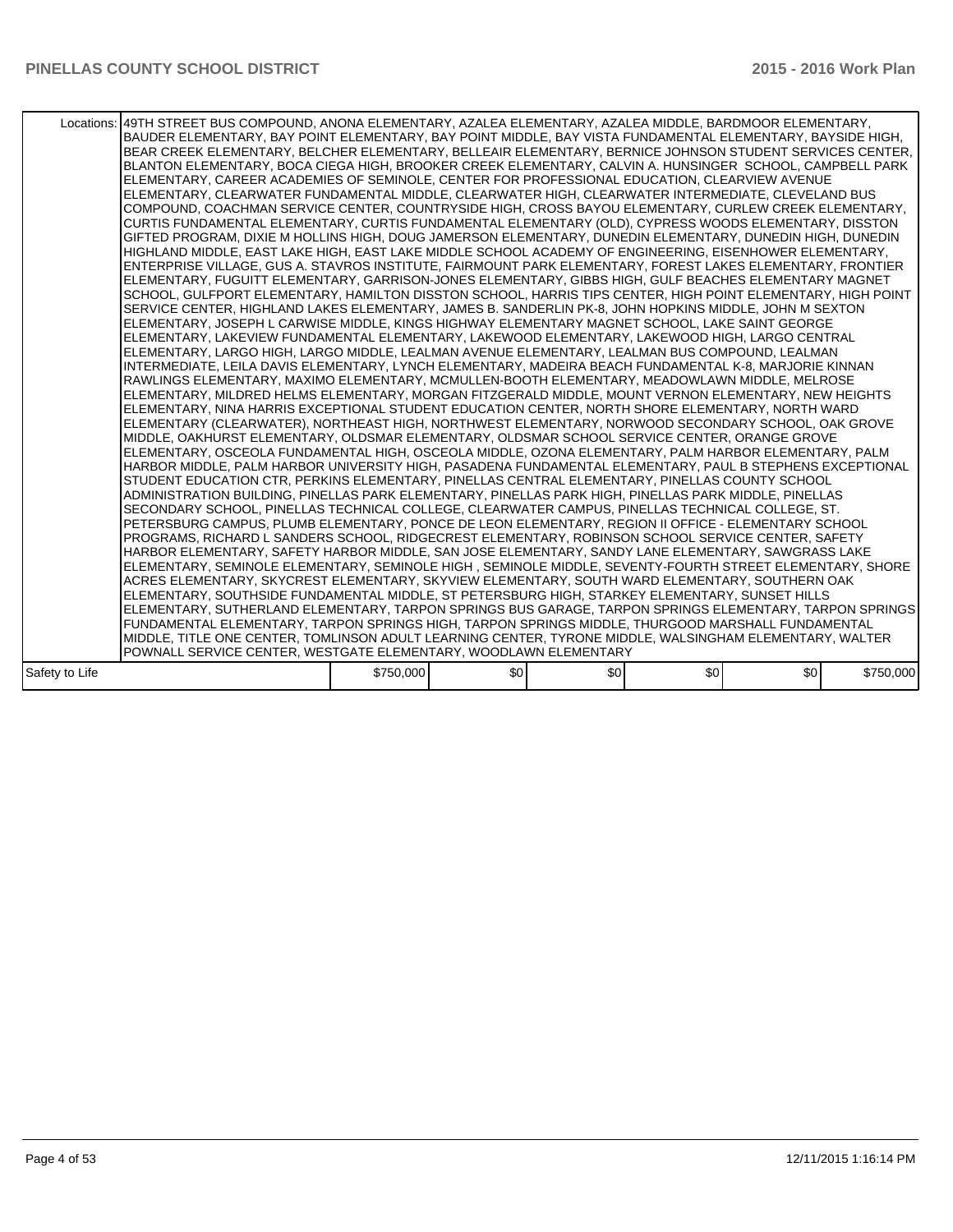| Locations: 49TH STREET BUS COMPOUND, ANONA ELEMENTARY, AZALEA ELEMENTARY, AZALEA MIDDLE, BARDMOOR ELEMENTARY, | BLANTON ELEMENTARY, BOCA CIEGA HIGH, BROOKER CREEK ELEMENTARY, CALVIN A. HUNSINGER SCHOOL, CAMPBELL PARK<br>ELEMENTARY, CAREER ACADEMIES OF SEMINOLE, CENTER FOR PROFESSIONAL EDUCATION, CLEARVIEW AVENUE<br>ELEMENTARY, CLEARWATER FUNDAMENTAL MIDDLE, CLEARWATER HIGH, CLEARWATER INTERMEDIATE, CLEVELAND BUS<br>COMPOUND, COACHMAN SERVICE CENTER, COUNTRYSIDE HIGH, CROSS BAYOU ELEMENTARY, CURLEW CREEK ELEMENTARY,<br>CURTIS FUNDAMENTAL ELEMENTARY, CURTIS FUNDAMENTAL ELEMENTARY (OLD), CYPRESS WOODS ELEMENTARY, DISSTON<br>GIFTED PROGRAM, DIXIE M HOLLINS HIGH, DOUG JAMERSON ELEMENTARY, DUNEDIN ELEMENTARY, DUNEDIN HIGH, DUNEDIN<br>HIGHLAND MIDDLE. EAST LAKE HIGH. EAST LAKE MIDDLE SCHOOL ACADEMY OF ENGINEERING. EISENHOWER ELEMENTARY.<br>ENTERPRISE VILLAGE, GUS A. STAVROS INSTITUTE, FAIRMOUNT PARK ELEMENTARY, FOREST LAKES ELEMENTARY, FRONTIER<br>ELEMENTARY, FUGUITT ELEMENTARY, GARRISON-JONES ELEMENTARY, GIBBS HIGH, GULF BEACHES ELEMENTARY MAGNET<br>SCHOOL, GULFPORT ELEMENTARY, HAMILTON DISSTON SCHOOL, HARRIS TIPS CENTER, HIGH POINT ELEMENTARY, HIGH POINT<br>SERVICE CENTER, HIGHLAND LAKES ELEMENTARY, JAMES B. SANDERLIN PK-8, JOHN HOPKINS MIDDLE, JOHN M SEXTON<br>ELEMENTARY, JOSEPH L CARWISE MIDDLE, KINGS HIGHWAY ELEMENTARY MAGNET SCHOOL, LAKE SAINT GEORGE<br>ELEMENTARY, LAKEVIEW FUNDAMENTAL ELEMENTARY, LAKEWOOD ELEMENTARY, LAKEWOOD HIGH, LARGO CENTRAL<br>ELEMENTARY, LARGO HIGH, LARGO MIDDLE, LEALMAN AVENUE ELEMENTARY, LEALMAN BUS COMPOUND, LEALMAN<br>INTERMEDIATE, LEILA DAVIS ELEMENTARY, LYNCH ELEMENTARY, MADEIRA BEACH FUNDAMENTAL K-8, MARJORIE KINNAN<br>RAWLINGS ELEMENTARY. MAXIMO ELEMENTARY. MCMULLEN-BOOTH ELEMENTARY. MEADOWLAWN MIDDLE. MELROSE<br>ELEMENTARY, MILDRED HELMS ELEMENTARY, MORGAN FITZGERALD MIDDLE, MOUNT VERNON ELEMENTARY, NEW HEIGHTS<br>ELEMENTARY. NINA HARRIS EXCEPTIONAL STUDENT EDUCATION CENTER. NORTH SHORE ELEMENTARY. NORTH WARD<br>ELEMENTARY (CLEARWATER), NORTHEAST HIGH, NORTHWEST ELEMENTARY, NORWOOD SECONDARY SCHOOL, OAK GROVE<br>MIDDLE, OAKHURST ELEMENTARY, OLDSMAR ELEMENTARY, OLDSMAR SCHOOL SERVICE CENTER, ORANGE GROVE<br>ELEMENTARY, OSCEOLA FUNDAMENTAL HIGH, OSCEOLA MIDDLE, OZONA ELEMENTARY, PALM HARBOR ELEMENTARY, PALM<br>HARBOR MIDDLE, PALM HARBOR UNIVERSITY HIGH, PASADENA FUNDAMENTAL ELEMENTARY, PAUL B STEPHENS EXCEPTIONAL<br>STUDENT EDUCATION CTR, PERKINS ELEMENTARY, PINELLAS CENTRAL ELEMENTARY, PINELLAS COUNTY SCHOOL<br>ADMINISTRATION BUILDING, PINELLAS PARK ELEMENTARY, PINELLAS PARK HIGH, PINELLAS PARK MIDDLE, PINELLAS<br>SECONDARY SCHOOL, PINELLAS TECHNICAL COLLEGE, CLEARWATER CAMPUS, PINELLAS TECHNICAL COLLEGE, ST.<br>PETERSBURG CAMPUS, PLUMB ELEMENTARY, PONCE DE LEON ELEMENTARY, REGION II OFFICE - ELEMENTARY SCHOOL<br>PROGRAMS, RICHARD L SANDERS SCHOOL, RIDGECREST ELEMENTARY, ROBINSON SCHOOL SERVICE CENTER, SAFETY<br>HARBOR ELEMENTARY, SAFETY HARBOR MIDDLE, SAN JOSE ELEMENTARY, SANDY LANE ELEMENTARY, SAWGRASS LAKE<br>ELEMENTARY, SEMINOLE ELEMENTARY, SEMINOLE HIGH, SEMINOLE MIDDLE, SEVENTY-FOURTH STREET ELEMENTARY, SHORE<br>ACRES ELEMENTARY. SKYCREST ELEMENTARY. SKYVIEW ELEMENTARY. SOUTH WARD ELEMENTARY. SOUTHERN OAK<br>ELEMENTARY, SOUTHSIDE FUNDAMENTAL MIDDLE, ST PETERSBURG HIGH, STARKEY ELEMENTARY, SUNSET HILLS<br>ELEMENTARY, SUTHERLAND ELEMENTARY, TARPON SPRINGS BUS GARAGE, TARPON SPRINGS ELEMENTARY, TARPON SPRINGS<br>FUNDAMENTAL ELEMENTARY, TARPON SPRINGS HIGH, TARPON SPRINGS MIDDLE, THURGOOD MARSHALL FUNDAMENTAL<br>MIDDLE, TITLE ONE CENTER, TOMLINSON ADULT LEARNING CENTER, TYRONE MIDDLE, WALSINGHAM ELEMENTARY, WALTER<br>POWNALL SERVICE CENTER, WESTGATE ELEMENTARY, WOODLAWN ELEMENTARY |             |     |     |     |     |             |  |  |  |
|---------------------------------------------------------------------------------------------------------------|------------------------------------------------------------------------------------------------------------------------------------------------------------------------------------------------------------------------------------------------------------------------------------------------------------------------------------------------------------------------------------------------------------------------------------------------------------------------------------------------------------------------------------------------------------------------------------------------------------------------------------------------------------------------------------------------------------------------------------------------------------------------------------------------------------------------------------------------------------------------------------------------------------------------------------------------------------------------------------------------------------------------------------------------------------------------------------------------------------------------------------------------------------------------------------------------------------------------------------------------------------------------------------------------------------------------------------------------------------------------------------------------------------------------------------------------------------------------------------------------------------------------------------------------------------------------------------------------------------------------------------------------------------------------------------------------------------------------------------------------------------------------------------------------------------------------------------------------------------------------------------------------------------------------------------------------------------------------------------------------------------------------------------------------------------------------------------------------------------------------------------------------------------------------------------------------------------------------------------------------------------------------------------------------------------------------------------------------------------------------------------------------------------------------------------------------------------------------------------------------------------------------------------------------------------------------------------------------------------------------------------------------------------------------------------------------------------------------------------------------------------------------------------------------------------------------------------------------------------------------------------------------------------------------------------------------------------------------------------------------------------------------------------------------------------------------------------------------------------------------------------------------------------------------------------------------------------------------------------------------------------------------------------------------------------------------------------------------------------------------------------------------------------------------------------------------------------------------------------------------------------------------------------------------------------------------------------------------------------------------------------------------------------------------------------------------------------------|-------------|-----|-----|-----|-----|-------------|--|--|--|
| Fencing                                                                                                       |                                                                                                                                                                                                                                                                                                                                                                                                                                                                                                                                                                                                                                                                                                                                                                                                                                                                                                                                                                                                                                                                                                                                                                                                                                                                                                                                                                                                                                                                                                                                                                                                                                                                                                                                                                                                                                                                                                                                                                                                                                                                                                                                                                                                                                                                                                                                                                                                                                                                                                                                                                                                                                                                                                                                                                                                                                                                                                                                                                                                                                                                                                                                                                                                                                                                                                                                                                                                                                                                                                                                                                                                                                                                                                                  | \$0         | \$0 | \$0 | \$0 | \$0 | \$0         |  |  |  |
|                                                                                                               | Locations: No Locations for this expenditure.                                                                                                                                                                                                                                                                                                                                                                                                                                                                                                                                                                                                                                                                                                                                                                                                                                                                                                                                                                                                                                                                                                                                                                                                                                                                                                                                                                                                                                                                                                                                                                                                                                                                                                                                                                                                                                                                                                                                                                                                                                                                                                                                                                                                                                                                                                                                                                                                                                                                                                                                                                                                                                                                                                                                                                                                                                                                                                                                                                                                                                                                                                                                                                                                                                                                                                                                                                                                                                                                                                                                                                                                                                                                    |             |     |     |     |     |             |  |  |  |
| Parking                                                                                                       |                                                                                                                                                                                                                                                                                                                                                                                                                                                                                                                                                                                                                                                                                                                                                                                                                                                                                                                                                                                                                                                                                                                                                                                                                                                                                                                                                                                                                                                                                                                                                                                                                                                                                                                                                                                                                                                                                                                                                                                                                                                                                                                                                                                                                                                                                                                                                                                                                                                                                                                                                                                                                                                                                                                                                                                                                                                                                                                                                                                                                                                                                                                                                                                                                                                                                                                                                                                                                                                                                                                                                                                                                                                                                                                  | \$0         | \$0 | \$0 | \$0 | \$0 | \$0         |  |  |  |
|                                                                                                               |                                                                                                                                                                                                                                                                                                                                                                                                                                                                                                                                                                                                                                                                                                                                                                                                                                                                                                                                                                                                                                                                                                                                                                                                                                                                                                                                                                                                                                                                                                                                                                                                                                                                                                                                                                                                                                                                                                                                                                                                                                                                                                                                                                                                                                                                                                                                                                                                                                                                                                                                                                                                                                                                                                                                                                                                                                                                                                                                                                                                                                                                                                                                                                                                                                                                                                                                                                                                                                                                                                                                                                                                                                                                                                                  |             |     |     |     |     |             |  |  |  |
|                                                                                                               | Locations: No Locations for this expenditure.                                                                                                                                                                                                                                                                                                                                                                                                                                                                                                                                                                                                                                                                                                                                                                                                                                                                                                                                                                                                                                                                                                                                                                                                                                                                                                                                                                                                                                                                                                                                                                                                                                                                                                                                                                                                                                                                                                                                                                                                                                                                                                                                                                                                                                                                                                                                                                                                                                                                                                                                                                                                                                                                                                                                                                                                                                                                                                                                                                                                                                                                                                                                                                                                                                                                                                                                                                                                                                                                                                                                                                                                                                                                    |             |     |     |     |     |             |  |  |  |
| Electrical                                                                                                    |                                                                                                                                                                                                                                                                                                                                                                                                                                                                                                                                                                                                                                                                                                                                                                                                                                                                                                                                                                                                                                                                                                                                                                                                                                                                                                                                                                                                                                                                                                                                                                                                                                                                                                                                                                                                                                                                                                                                                                                                                                                                                                                                                                                                                                                                                                                                                                                                                                                                                                                                                                                                                                                                                                                                                                                                                                                                                                                                                                                                                                                                                                                                                                                                                                                                                                                                                                                                                                                                                                                                                                                                                                                                                                                  | \$4,730,000 | \$0 | \$0 | \$0 | \$0 | \$4,730,000 |  |  |  |
|                                                                                                               |                                                                                                                                                                                                                                                                                                                                                                                                                                                                                                                                                                                                                                                                                                                                                                                                                                                                                                                                                                                                                                                                                                                                                                                                                                                                                                                                                                                                                                                                                                                                                                                                                                                                                                                                                                                                                                                                                                                                                                                                                                                                                                                                                                                                                                                                                                                                                                                                                                                                                                                                                                                                                                                                                                                                                                                                                                                                                                                                                                                                                                                                                                                                                                                                                                                                                                                                                                                                                                                                                                                                                                                                                                                                                                                  |             |     |     |     |     |             |  |  |  |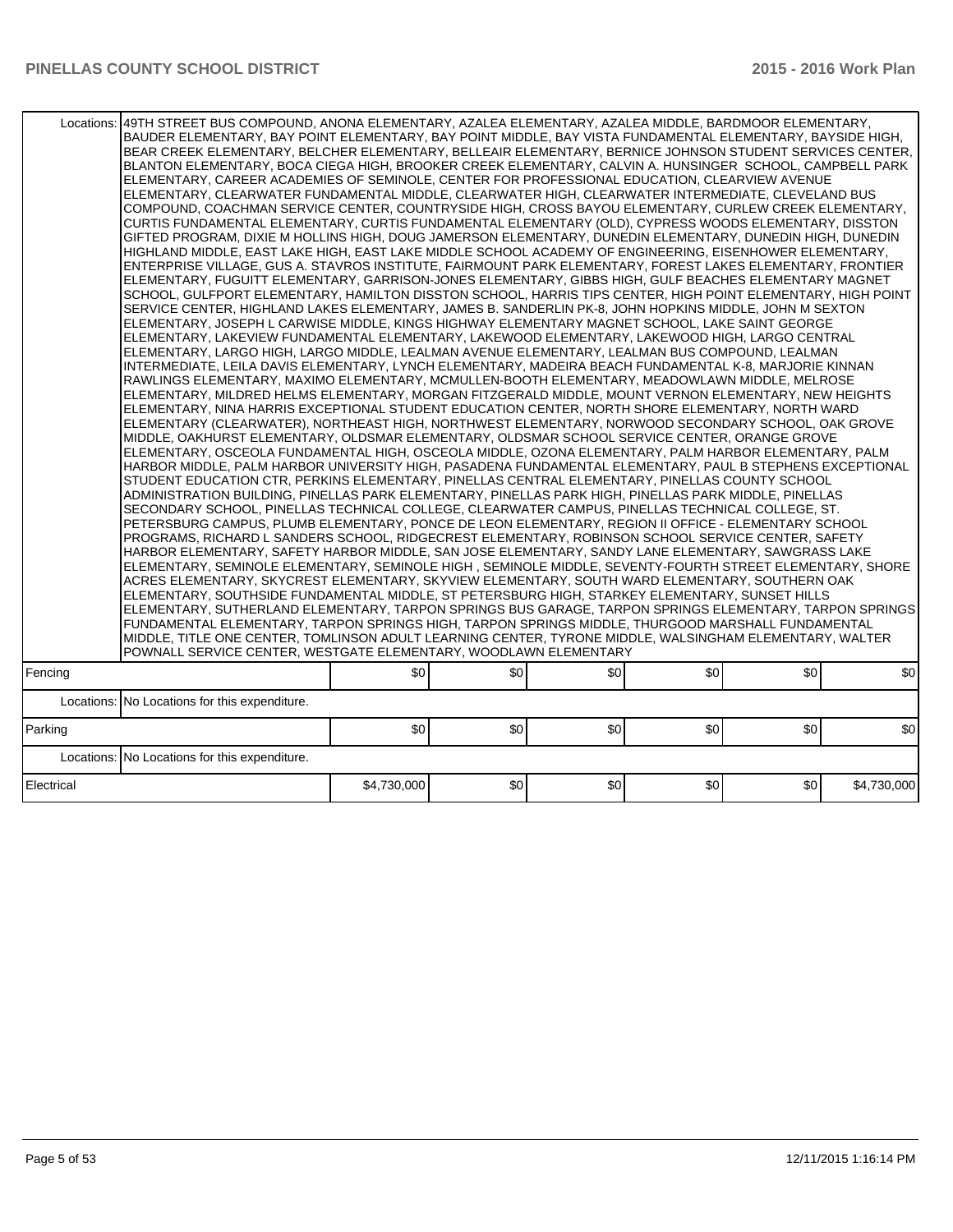|            | Locations:   49TH STREET BUS COMPOUND, ANONA ELEMENTARY, AZALEA ELEMENTARY, AZALEA MIDDLE, BARDMOOR ELEMENTARY,<br>BAUDER ELEMENTARY, BAY POINT ELEMENTARY, BAY POINT MIDDLE, BAY VISTA FUNDAMENTAL ELEMENTARY, BAYSIDE HIGH,<br>BEAR CREEK ELEMENTARY, BELCHER ELEMENTARY, BELLEAIR ELEMENTARY, BERNICE JOHNSON STUDENT SERVICES CENTER,<br>BLANTON ELEMENTARY, BOCA CIEGA HIGH, BROOKER CREEK ELEMENTARY, CALVIN A. HUNSINGER SCHOOL, CAMPBELL PARK<br>ELEMENTARY, CAREER ACADEMIES OF SEMINOLE, CENTER FOR PROFESSIONAL EDUCATION, CLEARVIEW AVENUE<br>ELEMENTARY, CLEARWATER FUNDAMENTAL MIDDLE, CLEARWATER HIGH, CLEARWATER INTERMEDIATE, CLEVELAND BUS<br>COMPOUND, COACHMAN SERVICE CENTER, COUNTRYSIDE HIGH, CROSS BAYOU ELEMENTARY, CURLEW CREEK ELEMENTARY,<br>CURTIS FUNDAMENTAL ELEMENTARY, CURTIS FUNDAMENTAL ELEMENTARY (OLD), CYPRESS WOODS ELEMENTARY, DISSTON<br>GIFTED PROGRAM, DIXIE M HOLLINS HIGH, DOUG JAMERSON ELEMENTARY, DUNEDIN ELEMENTARY, DUNEDIN HIGH, DUNEDIN<br>HIGHLAND MIDDLE, EAST LAKE HIGH, EAST LAKE MIDDLE SCHOOL ACADEMY OF ENGINEERING, EISENHOWER ELEMENTARY,<br>ENTERPRISE VILLAGE, GUS A. STAVROS INSTITUTE, FAIRMOUNT PARK ELEMENTARY, FOREST LAKES ELEMENTARY, FRONTIER<br>ELEMENTARY, FUGUITT ELEMENTARY, GARRISON-JONES ELEMENTARY, GIBBS HIGH, GULF BEACHES ELEMENTARY MAGNET<br>SCHOOL, GULFPORT ELEMENTARY, HAMILTON DISSTON SCHOOL, HARRIS TIPS CENTER, HIGH POINT ELEMENTARY, HIGH POINT<br>SERVICE CENTER, HIGHLAND LAKES ELEMENTARY, JAMES B. SANDERLIN PK-8, JOHN HOPKINS MIDDLE, JOHN M SEXTON<br>ELEMENTARY, JOSEPH L CARWISE MIDDLE, KINGS HIGHWAY ELEMENTARY MAGNET SCHOOL, LAKE SAINT GEORGE<br>IELEMENTARY. LAKEVIEW FUNDAMENTAL ELEMENTARY. LAKEWOOD ELEMENTARY. LAKEWOOD HIGH. LARGO CENTRAL<br>ELEMENTARY, LARGO HIGH, LARGO MIDDLE, LEALMAN AVENUE ELEMENTARY, LEALMAN BUS COMPOUND, LEALMAN<br>INTERMEDIATE. LEILA DAVIS ELEMENTARY. LYNCH ELEMENTARY. MADEIRA BEACH FUNDAMENTAL K-8. MARJORIE KINNAN<br>RAWLINGS ELEMENTARY, MAXIMO ELEMENTARY, MCMULLEN-BOOTH ELEMENTARY, MEADOWLAWN MIDDLE, MELROSE<br>ELEMENTARY, MILDRED HELMS ELEMENTARY, MORGAN FITZGERALD MIDDLE, MOUNT VERNON ELEMENTARY, NEW HEIGHTS<br>ELEMENTARY, NINA HARRIS EXCEPTIONAL STUDENT EDUCATION CENTER, NORTH SHORE ELEMENTARY, NORTH WARD<br>ELEMENTARY (CLEARWATER), NORTHEAST HIGH, NORTHWEST ELEMENTARY, NORWOOD SECONDARY SCHOOL, OAK GROVE<br>MIDDLE, OAKHURST ELEMENTARY, OLDSMAR ELEMENTARY, OLDSMAR SCHOOL SERVICE CENTER, ORANGE GROVE<br>ELEMENTARY, OSCEOLA FUNDAMENTAL HIGH, OSCEOLA MIDDLE, OZONA ELEMENTARY, PALM HARBOR ELEMENTARY, PALM<br>HARBOR MIDDLE, PALM HARBOR UNIVERSITY HIGH, PASADENA FUNDAMENTAL ELEMENTARY, PAUL B STEPHENS EXCEPTIONAL<br>STUDENT EDUCATION CTR, PERKINS ELEMENTARY, PINELLAS CENTRAL ELEMENTARY, PINELLAS COUNTY SCHOOL<br>ADMINISTRATION BUILDING. PINELLAS PARK ELEMENTARY. PINELLAS PARK HIGH. PINELLAS PARK MIDDLE. PINELLAS<br>SECONDARY SCHOOL, PINELLAS TECHNICAL COLLEGE, CLEARWATER CAMPUS, PINELLAS TECHNICAL COLLEGE, ST.<br>PETERSBURG CAMPUS. PLUMB ELEMENTARY, PONCE DE LEON ELEMENTARY, REGION II OFFICE - ELEMENTARY SCHOOL<br>PROGRAMS, RICHARD L SANDERS SCHOOL, RIDGECREST ELEMENTARY, ROBINSON SCHOOL SERVICE CENTER, SAFETY<br>HARBOR ELEMENTARY, SAFETY HARBOR MIDDLE, SAN JOSE ELEMENTARY, SANDY LANE ELEMENTARY, SAWGRASS LAKE<br>ELEMENTARY, SEMINOLE ELEMENTARY, SEMINOLE HIGH, SEMINOLE MIDDLE, SEVENTY-FOURTH STREET ELEMENTARY, SHORE<br>ACRES ELEMENTARY, SKYCREST ELEMENTARY, SKYVIEW ELEMENTARY, SOUTH WARD ELEMENTARY, SOUTHERN OAK<br>ELEMENTARY, SOUTHSIDE FUNDAMENTAL MIDDLE, ST PETERSBURG HIGH, STARKEY ELEMENTARY, SUNSET HILLS<br>ELEMENTARY, SUTHERLAND ELEMENTARY, TARPON SPRINGS BUS GARAGE, TARPON SPRINGS ELEMENTARY, TARPON SPRINGS<br>FUNDAMENTAL ELEMENTARY, TARPON SPRINGS HIGH, TARPON SPRINGS MIDDLE, THURGOOD MARSHALL FUNDAMENTAL<br>MIDDLE, TITLE ONE CENTER, TOMLINSON ADULT LEARNING CENTER, TYRONE MIDDLE, WALSINGHAM ELEMENTARY, WALTER |           |     |     |      |     |           |
|------------|--------------------------------------------------------------------------------------------------------------------------------------------------------------------------------------------------------------------------------------------------------------------------------------------------------------------------------------------------------------------------------------------------------------------------------------------------------------------------------------------------------------------------------------------------------------------------------------------------------------------------------------------------------------------------------------------------------------------------------------------------------------------------------------------------------------------------------------------------------------------------------------------------------------------------------------------------------------------------------------------------------------------------------------------------------------------------------------------------------------------------------------------------------------------------------------------------------------------------------------------------------------------------------------------------------------------------------------------------------------------------------------------------------------------------------------------------------------------------------------------------------------------------------------------------------------------------------------------------------------------------------------------------------------------------------------------------------------------------------------------------------------------------------------------------------------------------------------------------------------------------------------------------------------------------------------------------------------------------------------------------------------------------------------------------------------------------------------------------------------------------------------------------------------------------------------------------------------------------------------------------------------------------------------------------------------------------------------------------------------------------------------------------------------------------------------------------------------------------------------------------------------------------------------------------------------------------------------------------------------------------------------------------------------------------------------------------------------------------------------------------------------------------------------------------------------------------------------------------------------------------------------------------------------------------------------------------------------------------------------------------------------------------------------------------------------------------------------------------------------------------------------------------------------------------------------------------------------------------------------------------------------------------------------------------------------------------------------------------------------------------------------------------------------------------------------------------------------------------------------------------------------------------------------------------------------------------------------------------------------------------------------------------------------------------------------------------------------------------------------------------------------------------------------------------------------------------------------------------------------------------------------------------------------------------------------------------------------------------------------------|-----------|-----|-----|------|-----|-----------|
|            |                                                                                                                                                                                                                                                                                                                                                                                                                                                                                                                                                                                                                                                                                                                                                                                                                                                                                                                                                                                                                                                                                                                                                                                                                                                                                                                                                                                                                                                                                                                                                                                                                                                                                                                                                                                                                                                                                                                                                                                                                                                                                                                                                                                                                                                                                                                                                                                                                                                                                                                                                                                                                                                                                                                                                                                                                                                                                                                                                                                                                                                                                                                                                                                                                                                                                                                                                                                                                                                                                                                                                                                                                                                                                                                                                                                                                                                                                                                                                                                            |           |     |     |      |     |           |
|            | POWNALL SERVICE CENTER, WESTGATE ELEMENTARY, WOODLAWN ELEMENTARY                                                                                                                                                                                                                                                                                                                                                                                                                                                                                                                                                                                                                                                                                                                                                                                                                                                                                                                                                                                                                                                                                                                                                                                                                                                                                                                                                                                                                                                                                                                                                                                                                                                                                                                                                                                                                                                                                                                                                                                                                                                                                                                                                                                                                                                                                                                                                                                                                                                                                                                                                                                                                                                                                                                                                                                                                                                                                                                                                                                                                                                                                                                                                                                                                                                                                                                                                                                                                                                                                                                                                                                                                                                                                                                                                                                                                                                                                                                           |           |     |     |      |     |           |
| Fire Alarm |                                                                                                                                                                                                                                                                                                                                                                                                                                                                                                                                                                                                                                                                                                                                                                                                                                                                                                                                                                                                                                                                                                                                                                                                                                                                                                                                                                                                                                                                                                                                                                                                                                                                                                                                                                                                                                                                                                                                                                                                                                                                                                                                                                                                                                                                                                                                                                                                                                                                                                                                                                                                                                                                                                                                                                                                                                                                                                                                                                                                                                                                                                                                                                                                                                                                                                                                                                                                                                                                                                                                                                                                                                                                                                                                                                                                                                                                                                                                                                                            | \$150,000 | \$0 | \$0 | \$0] | \$0 | \$150,000 |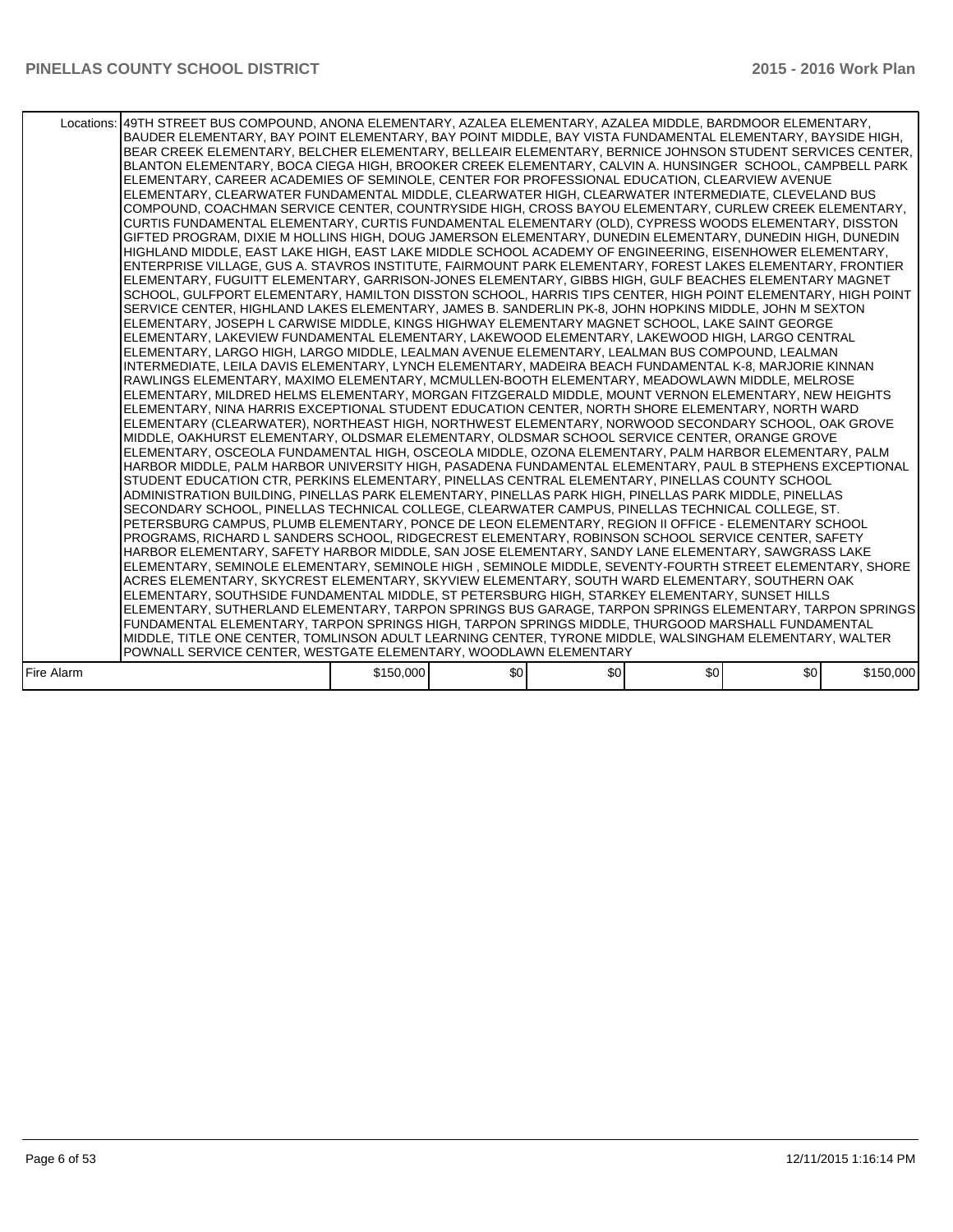|                                  | Locations: 49TH STREET BUS COMPOUND, ANONA ELEMENTARY, AZALEA ELEMENTARY, AZALEA MIDDLE, BARDMOOR ELEMENTARY,<br>BAUDER ELEMENTARY, BAY POINT ELEMENTARY, BAY POINT MIDDLE, BAY VISTA FUNDAMENTAL ELEMENTARY, BAYSIDE HIGH,<br>BEAR CREEK ELEMENTARY, BELCHER ELEMENTARY, BELLEAIR ELEMENTARY, BERNICE JOHNSON STUDENT SERVICES CENTER,<br>BLANTON ELEMENTARY, BOCA CIEGA HIGH, BROOKER CREEK ELEMENTARY, CALVIN A. HUNSINGER SCHOOL, CAMPBELL PARK<br>ELEMENTARY, CAREER ACADEMIES OF SEMINOLE, CENTER FOR PROFESSIONAL EDUCATION, CLEARVIEW AVENUE<br>ELEMENTARY, CLEARWATER FUNDAMENTAL MIDDLE, CLEARWATER HIGH, CLEARWATER INTERMEDIATE, CLEVELAND BUS<br>COMPOUND, COACHMAN SERVICE CENTER, COUNTRYSIDE HIGH, CROSS BAYOU ELEMENTARY, CURLEW CREEK ELEMENTARY,<br>CURTIS FUNDAMENTAL ELEMENTARY, CURTIS FUNDAMENTAL ELEMENTARY (OLD), CYPRESS WOODS ELEMENTARY, DISSTON<br>GIFTED PROGRAM, DIXIE M HOLLINS HIGH, DOUG JAMERSON ELEMENTARY, DUNEDIN ELEMENTARY, DUNEDIN HIGH, DUNEDIN<br>HIGHLAND MIDDLE, EAST LAKE HIGH, EAST LAKE MIDDLE SCHOOL ACADEMY OF ENGINEERING, EISENHOWER ELEMENTARY,<br>ENTERPRISE VILLAGE, GUS A. STAVROS INSTITUTE, FAIRMOUNT PARK ELEMENTARY, FOREST LAKES ELEMENTARY, FRONTIER<br>ELEMENTARY, FUGUITT ELEMENTARY, GARRISON-JONES ELEMENTARY, GIBBS HIGH, GULF BEACHES ELEMENTARY MAGNET<br>SCHOOL, GULFPORT ELEMENTARY, HAMILTON DISSTON SCHOOL, HARRIS TIPS CENTER, HIGH POINT ELEMENTARY, HIGH POINT<br>SERVICE CENTER, HIGHLAND LAKES ELEMENTARY, JAMES B. SANDERLIN PK-8, JOHN HOPKINS MIDDLE, JOHN M SEXTON<br>ELEMENTARY, JOSEPH L CARWISE MIDDLE, KINGS HIGHWAY ELEMENTARY MAGNET SCHOOL, LAKE SAINT GEORGE<br> ELEMENTARY, LAKEVIEW FUNDAMENTAL ELEMENTARY, LAKEWOOD ELEMENTARY, LAKEWOOD HIGH, LARGO CENTRAL<br>ELEMENTARY, LARGO HIGH, LARGO MIDDLE, LEALMAN AVENUE ELEMENTARY, LEALMAN BUS COMPOUND, LEALMAN<br>INTERMEDIATE, LEILA DAVIS ELEMENTARY, LYNCH ELEMENTARY, MADEIRA BEACH FUNDAMENTAL K-8, MARJORIE KINNAN<br>RAWLINGS ELEMENTARY, MAXIMO ELEMENTARY, MCMULLEN-BOOTH ELEMENTARY, MEADOWLAWN MIDDLE, MELROSE<br>ELEMENTARY, MILDRED HELMS ELEMENTARY, MORGAN FITZGERALD MIDDLE, MOUNT VERNON ELEMENTARY, NEW HEIGHTS<br>ELEMENTARY, NINA HARRIS EXCEPTIONAL STUDENT EDUCATION CENTER, NORTH SHORE ELEMENTARY, NORTH WARD<br>ELEMENTARY (CLEARWATER), NORTHEAST HIGH, NORTHWEST ELEMENTARY, NORWOOD SECONDARY SCHOOL, OAK GROVE<br>MIDDLE, OAKHURST ELEMENTARY, OLDSMAR ELEMENTARY, OLDSMAR SCHOOL SERVICE CENTER, ORANGE GROVE<br>ELEMENTARY, OSCEOLA FUNDAMENTAL HIGH, OSCEOLA MIDDLE, OZONA ELEMENTARY, PALM HARBOR ELEMENTARY, PALM<br> HARBOR MIDDLE, PALM HARBOR UNIVERSITY HIGH, PASADENA FUNDAMENTAL ELEMENTARY, PAUL B STEPHENS EXCEPTIONAL<br>STUDENT EDUCATION CTR, PERKINS ELEMENTARY, PINELLAS CENTRAL ELEMENTARY, PINELLAS COUNTY SCHOOL<br>ADMINISTRATION BUILDING, PINELLAS PARK ELEMENTARY, PINELLAS PARK HIGH, PINELLAS PARK MIDDLE, PINELLAS<br>SECONDARY SCHOOL, PINELLAS TECHNICAL COLLEGE, CLEARWATER CAMPUS, PINELLAS TECHNICAL COLLEGE, ST.<br>PETERSBURG CAMPUS, PLUMB ELEMENTARY, PONCE DE LEON ELEMENTARY, REGION II OFFICE - ELEMENTARY SCHOOL<br>PROGRAMS, RICHARD L SANDERS SCHOOL, RIDGECREST ELEMENTARY, ROBINSON SCHOOL SERVICE CENTER, SAFETY<br>HARBOR ELEMENTARY, SAFETY HARBOR MIDDLE, SAN JOSE ELEMENTARY, SANDY LANE ELEMENTARY, SAWGRASS LAKE<br>ELEMENTARY, SEMINOLE ELEMENTARY, SEMINOLE HIGH , SEMINOLE MIDDLE, SEVENTY-FOURTH STREET ELEMENTARY, SHORE<br>ACRES ELEMENTARY, SKYCREST ELEMENTARY, SKYVIEW ELEMENTARY, SOUTH WARD ELEMENTARY, SOUTHERN OAK<br>ELEMENTARY, SOUTHSIDE FUNDAMENTAL MIDDLE, ST PETERSBURG HIGH, STARKEY ELEMENTARY, SUNSET HILLS<br>ELEMENTARY, SUTHERLAND ELEMENTARY, TARPON SPRINGS BUS GARAGE, TARPON SPRINGS ELEMENTARY, TARPON SPRINGS<br>FUNDAMENTAL ELEMENTARY, TARPON SPRINGS HIGH, TARPON SPRINGS MIDDLE, THURGOOD MARSHALL FUNDAMENTAL<br>MIDDLE, TITLE ONE CENTER, TOMLINSON ADULT LEARNING CENTER, TYRONE MIDDLE, WALSINGHAM ELEMENTARY, WALTER<br>POWNALL SERVICE CENTER, WESTGATE ELEMENTARY, WOODLAWN ELEMENTARY |             |     |     |     |     |             |
|----------------------------------|----------------------------------------------------------------------------------------------------------------------------------------------------------------------------------------------------------------------------------------------------------------------------------------------------------------------------------------------------------------------------------------------------------------------------------------------------------------------------------------------------------------------------------------------------------------------------------------------------------------------------------------------------------------------------------------------------------------------------------------------------------------------------------------------------------------------------------------------------------------------------------------------------------------------------------------------------------------------------------------------------------------------------------------------------------------------------------------------------------------------------------------------------------------------------------------------------------------------------------------------------------------------------------------------------------------------------------------------------------------------------------------------------------------------------------------------------------------------------------------------------------------------------------------------------------------------------------------------------------------------------------------------------------------------------------------------------------------------------------------------------------------------------------------------------------------------------------------------------------------------------------------------------------------------------------------------------------------------------------------------------------------------------------------------------------------------------------------------------------------------------------------------------------------------------------------------------------------------------------------------------------------------------------------------------------------------------------------------------------------------------------------------------------------------------------------------------------------------------------------------------------------------------------------------------------------------------------------------------------------------------------------------------------------------------------------------------------------------------------------------------------------------------------------------------------------------------------------------------------------------------------------------------------------------------------------------------------------------------------------------------------------------------------------------------------------------------------------------------------------------------------------------------------------------------------------------------------------------------------------------------------------------------------------------------------------------------------------------------------------------------------------------------------------------------------------------------------------------------------------------------------------------------------------------------------------------------------------------------------------------------------------------------------------------------------------------------------------------------------------------------------------------------------------------------------------------------------------------------------------------------------------------------------------------------------------------------------------------------------------------------------------------------------------------------------------|-------------|-----|-----|-----|-----|-------------|
| Telephone/Intercom System        |                                                                                                                                                                                                                                                                                                                                                                                                                                                                                                                                                                                                                                                                                                                                                                                                                                                                                                                                                                                                                                                                                                                                                                                                                                                                                                                                                                                                                                                                                                                                                                                                                                                                                                                                                                                                                                                                                                                                                                                                                                                                                                                                                                                                                                                                                                                                                                                                                                                                                                                                                                                                                                                                                                                                                                                                                                                                                                                                                                                                                                                                                                                                                                                                                                                                                                                                                                                                                                                                                                                                                                                                                                                                                                                                                                                                                                                                                                                                                                                                                                                                | \$0         | \$0 | \$0 | \$0 | \$0 | \$0         |
|                                  | Locations: No Locations for this expenditure.                                                                                                                                                                                                                                                                                                                                                                                                                                                                                                                                                                                                                                                                                                                                                                                                                                                                                                                                                                                                                                                                                                                                                                                                                                                                                                                                                                                                                                                                                                                                                                                                                                                                                                                                                                                                                                                                                                                                                                                                                                                                                                                                                                                                                                                                                                                                                                                                                                                                                                                                                                                                                                                                                                                                                                                                                                                                                                                                                                                                                                                                                                                                                                                                                                                                                                                                                                                                                                                                                                                                                                                                                                                                                                                                                                                                                                                                                                                                                                                                                  |             |     |     |     |     |             |
| <b>Closed Circuit Television</b> |                                                                                                                                                                                                                                                                                                                                                                                                                                                                                                                                                                                                                                                                                                                                                                                                                                                                                                                                                                                                                                                                                                                                                                                                                                                                                                                                                                                                                                                                                                                                                                                                                                                                                                                                                                                                                                                                                                                                                                                                                                                                                                                                                                                                                                                                                                                                                                                                                                                                                                                                                                                                                                                                                                                                                                                                                                                                                                                                                                                                                                                                                                                                                                                                                                                                                                                                                                                                                                                                                                                                                                                                                                                                                                                                                                                                                                                                                                                                                                                                                                                                | \$0         | \$0 | \$0 | \$0 | \$0 | \$0         |
|                                  | Locations: No Locations for this expenditure.                                                                                                                                                                                                                                                                                                                                                                                                                                                                                                                                                                                                                                                                                                                                                                                                                                                                                                                                                                                                                                                                                                                                                                                                                                                                                                                                                                                                                                                                                                                                                                                                                                                                                                                                                                                                                                                                                                                                                                                                                                                                                                                                                                                                                                                                                                                                                                                                                                                                                                                                                                                                                                                                                                                                                                                                                                                                                                                                                                                                                                                                                                                                                                                                                                                                                                                                                                                                                                                                                                                                                                                                                                                                                                                                                                                                                                                                                                                                                                                                                  |             |     |     |     |     |             |
| Paint                            |                                                                                                                                                                                                                                                                                                                                                                                                                                                                                                                                                                                                                                                                                                                                                                                                                                                                                                                                                                                                                                                                                                                                                                                                                                                                                                                                                                                                                                                                                                                                                                                                                                                                                                                                                                                                                                                                                                                                                                                                                                                                                                                                                                                                                                                                                                                                                                                                                                                                                                                                                                                                                                                                                                                                                                                                                                                                                                                                                                                                                                                                                                                                                                                                                                                                                                                                                                                                                                                                                                                                                                                                                                                                                                                                                                                                                                                                                                                                                                                                                                                                | \$1,170,000 | \$0 | \$0 | \$0 | \$0 | \$1,170,000 |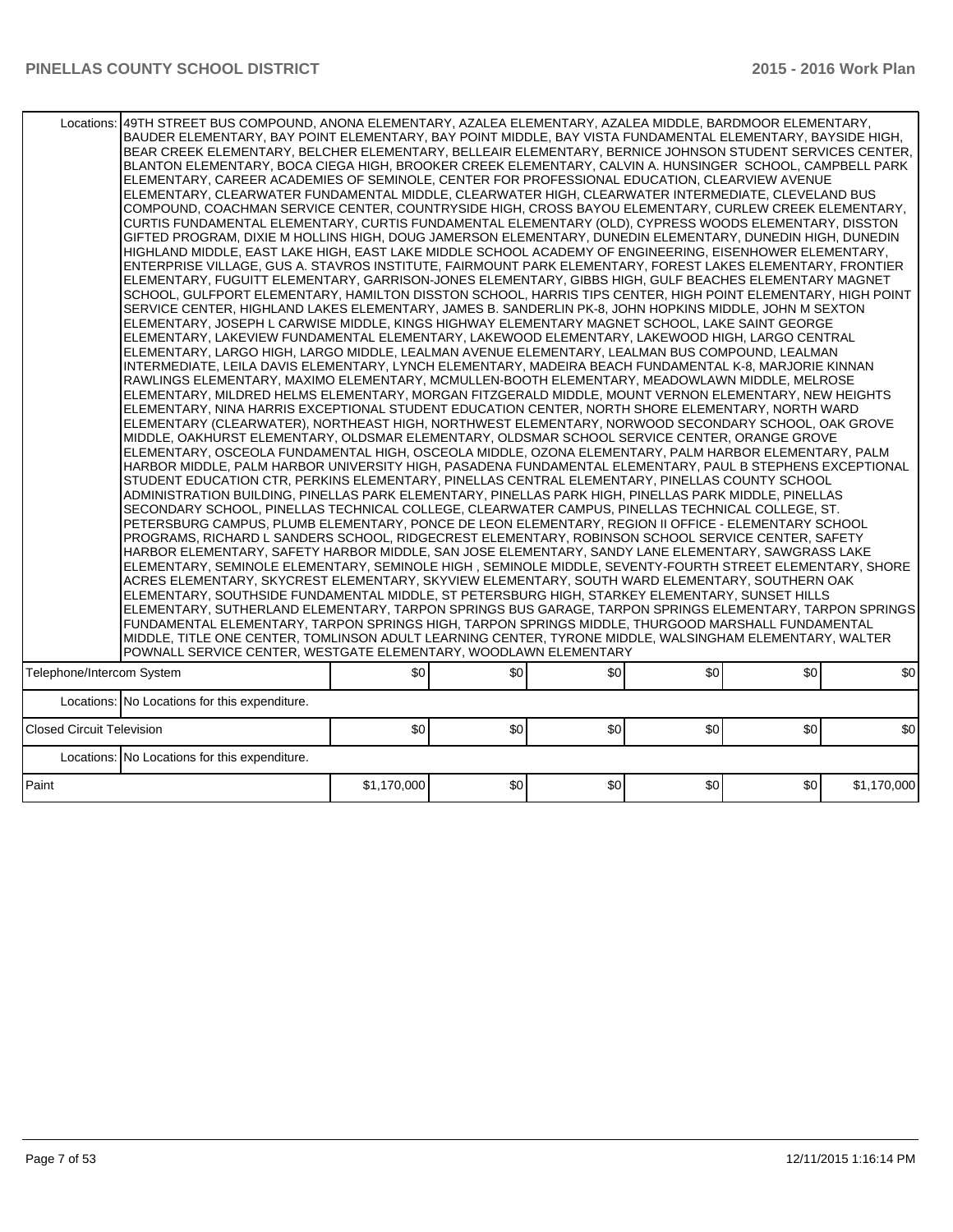|                    | Locations: 149TH STREET BUS COMPOUND, ANONA ELEMENTARY, AZALEA ELEMENTARY, AZALEA MIDDLE, BARDMOOR ELEMENTARY,<br>BAUDER ELEMENTARY, BAY POINT ELEMENTARY, BAY POINT MIDDLE, BAY VISTA FUNDAMENTAL ELEMENTARY, BAYSIDE HIGH,<br>BEAR CREEK ELEMENTARY, BELCHER ELEMENTARY, BELLEAIR ELEMENTARY, BERNICE JOHNSON STUDENT SERVICES CENTER,<br>BLANTON ELEMENTARY, BOCA CIEGA HIGH, BROOKER CREEK ELEMENTARY, CALVIN A. HUNSINGER SCHOOL, CAMPBELL PARK<br>ELEMENTARY, CAREER ACADEMIES OF SEMINOLE, CENTER FOR PROFESSIONAL EDUCATION, CLEARVIEW AVENUE<br>ELEMENTARY, CLEARWATER FUNDAMENTAL MIDDLE, CLEARWATER HIGH, CLEARWATER INTERMEDIATE, CLEVELAND BUS<br>COMPOUND, COACHMAN SERVICE CENTER, COUNTRYSIDE HIGH, CROSS BAYOU ELEMENTARY, CURLEW CREEK ELEMENTARY,<br>CURTIS FUNDAMENTAL ELEMENTARY, CURTIS FUNDAMENTAL ELEMENTARY (OLD), CYPRESS WOODS ELEMENTARY, DISSTON<br>GIFTED PROGRAM, DIXIE M HOLLINS HIGH, DOUG JAMERSON ELEMENTARY, DUNEDIN ELEMENTARY, DUNEDIN HIGH, DUNEDIN<br>HIGHLAND MIDDLE, EAST LAKE HIGH, EAST LAKE MIDDLE SCHOOL ACADEMY OF ENGINEERING, EISENHOWER ELEMENTARY,<br>ENTERPRISE VILLAGE, GUS A. STAVROS INSTITUTE, FAIRMOUNT PARK ELEMENTARY, FOREST LAKES ELEMENTARY, FRONTIER<br>ELEMENTARY, FUGUITT ELEMENTARY, GARRISON-JONES ELEMENTARY, GIBBS HIGH, GULF BEACHES ELEMENTARY MAGNET<br>SCHOOL, GULFPORT ELEMENTARY, HAMILTON DISSTON SCHOOL, HARRIS TIPS CENTER, HIGH POINT ELEMENTARY, HIGH POINT<br>SERVICE CENTER, HIGHLAND LAKES ELEMENTARY, JAMES B. SANDERLIN PK-8, JOHN HOPKINS MIDDLE, JOHN M SEXTON<br>ELEMENTARY, JOSEPH L CARWISE MIDDLE, KINGS HIGHWAY ELEMENTARY MAGNET SCHOOL, LAKE SAINT GEORGE<br>ELEMENTARY, LAKEVIEW FUNDAMENTAL ELEMENTARY, LAKEWOOD ELEMENTARY, LAKEWOOD HIGH, LARGO CENTRAL<br>ELEMENTARY, LARGO HIGH, LARGO MIDDLE, LEALMAN AVENUE ELEMENTARY, LEALMAN BUS COMPOUND, LEALMAN<br>INTERMEDIATE, LEILA DAVIS ELEMENTARY, LYNCH ELEMENTARY, MADEIRA BEACH FUNDAMENTAL K-8, MARJORIE KINNAN<br>RAWLINGS ELEMENTARY, MAXIMO ELEMENTARY, MCMULLEN-BOOTH ELEMENTARY, MEADOWLAWN MIDDLE, MELROSE<br>ELEMENTARY, MILDRED HELMS ELEMENTARY, MORGAN FITZGERALD MIDDLE, MOUNT VERNON ELEMENTARY, NEW HEIGHTS<br>ELEMENTARY, NINA HARRIS EXCEPTIONAL STUDENT EDUCATION CENTER, NORTH SHORE ELEMENTARY, NORTH WARD<br>ELEMENTARY (CLEARWATER), NORTHEAST HIGH, NORTHWEST ELEMENTARY, NORWOOD SECONDARY SCHOOL, OAK GROVE<br>MIDDLE, OAKHURST ELEMENTARY, OLDSMAR ELEMENTARY, OLDSMAR SCHOOL SERVICE CENTER, ORANGE GROVE<br>ELEMENTARY, OSCEOLA FUNDAMENTAL HIGH, OSCEOLA MIDDLE, OZONA ELEMENTARY, PALM HARBOR ELEMENTARY, PALM<br>HARBOR MIDDLE, PALM HARBOR UNIVERSITY HIGH, PASADENA FUNDAMENTAL ELEMENTARY, PAUL B STEPHENS EXCEPTIONAL<br>STUDENT EDUCATION CTR, PERKINS ELEMENTARY, PINELLAS CENTRAL ELEMENTARY, PINELLAS COUNTY SCHOOL<br>ADMINISTRATION BUILDING. PINELLAS PARK ELEMENTARY. PINELLAS PARK HIGH. PINELLAS PARK MIDDLE. PINELLAS<br>SECONDARY SCHOOL, PINELLAS TECHNICAL COLLEGE, CLEARWATER CAMPUS, PINELLAS TECHNICAL COLLEGE, ST.<br>PETERSBURG CAMPUS, PLUMB ELEMENTARY, PONCE DE LEON ELEMENTARY, REGION II OFFICE - ELEMENTARY SCHOOL<br>PROGRAMS, RICHARD L SANDERS SCHOOL, RIDGECREST ELEMENTARY, ROBINSON SCHOOL SERVICE CENTER, SAFETY<br>HARBOR ELEMENTARY, SAFETY HARBOR MIDDLE, SAN JOSE ELEMENTARY, SANDY LANE ELEMENTARY, SAWGRASS LAKE<br>ELEMENTARY, SEMINOLE ELEMENTARY, SEMINOLE HIGH , SEMINOLE MIDDLE, SEVENTY-FOURTH STREET ELEMENTARY, SHORE<br>ACRES ELEMENTARY, SKYCREST ELEMENTARY, SKYVIEW ELEMENTARY, SOUTH WARD ELEMENTARY, SOUTHERN OAK<br>ELEMENTARY, SOUTHSIDE FUNDAMENTAL MIDDLE, ST PETERSBURG HIGH, STARKEY ELEMENTARY, SUNSET HILLS<br>ELEMENTARY, SUTHERLAND ELEMENTARY, TARPON SPRINGS BUS GARAGE, TARPON SPRINGS ELEMENTARY, TARPON SPRINGS<br>FUNDAMENTAL ELEMENTARY, TARPON SPRINGS HIGH, TARPON SPRINGS MIDDLE, THURGOOD MARSHALL FUNDAMENTAL |     |              |              |              |              |               |
|--------------------|--------------------------------------------------------------------------------------------------------------------------------------------------------------------------------------------------------------------------------------------------------------------------------------------------------------------------------------------------------------------------------------------------------------------------------------------------------------------------------------------------------------------------------------------------------------------------------------------------------------------------------------------------------------------------------------------------------------------------------------------------------------------------------------------------------------------------------------------------------------------------------------------------------------------------------------------------------------------------------------------------------------------------------------------------------------------------------------------------------------------------------------------------------------------------------------------------------------------------------------------------------------------------------------------------------------------------------------------------------------------------------------------------------------------------------------------------------------------------------------------------------------------------------------------------------------------------------------------------------------------------------------------------------------------------------------------------------------------------------------------------------------------------------------------------------------------------------------------------------------------------------------------------------------------------------------------------------------------------------------------------------------------------------------------------------------------------------------------------------------------------------------------------------------------------------------------------------------------------------------------------------------------------------------------------------------------------------------------------------------------------------------------------------------------------------------------------------------------------------------------------------------------------------------------------------------------------------------------------------------------------------------------------------------------------------------------------------------------------------------------------------------------------------------------------------------------------------------------------------------------------------------------------------------------------------------------------------------------------------------------------------------------------------------------------------------------------------------------------------------------------------------------------------------------------------------------------------------------------------------------------------------------------------------------------------------------------------------------------------------------------------------------------------------------------------------------------------------------------------------------------------------------------------------------------------------------------------------------------------------------------------------------------------------------------------------------------------------------------------------------------------------------------------------------------------------------------------------------------------------------------------|-----|--------------|--------------|--------------|--------------|---------------|
|                    |                                                                                                                                                                                                                                                                                                                                                                                                                                                                                                                                                                                                                                                                                                                                                                                                                                                                                                                                                                                                                                                                                                                                                                                                                                                                                                                                                                                                                                                                                                                                                                                                                                                                                                                                                                                                                                                                                                                                                                                                                                                                                                                                                                                                                                                                                                                                                                                                                                                                                                                                                                                                                                                                                                                                                                                                                                                                                                                                                                                                                                                                                                                                                                                                                                                                                                                                                                                                                                                                                                                                                                                                                                                                                                                                                                                                                                                                                |     |              |              |              |              |               |
|                    |                                                                                                                                                                                                                                                                                                                                                                                                                                                                                                                                                                                                                                                                                                                                                                                                                                                                                                                                                                                                                                                                                                                                                                                                                                                                                                                                                                                                                                                                                                                                                                                                                                                                                                                                                                                                                                                                                                                                                                                                                                                                                                                                                                                                                                                                                                                                                                                                                                                                                                                                                                                                                                                                                                                                                                                                                                                                                                                                                                                                                                                                                                                                                                                                                                                                                                                                                                                                                                                                                                                                                                                                                                                                                                                                                                                                                                                                                |     |              |              |              |              |               |
|                    |                                                                                                                                                                                                                                                                                                                                                                                                                                                                                                                                                                                                                                                                                                                                                                                                                                                                                                                                                                                                                                                                                                                                                                                                                                                                                                                                                                                                                                                                                                                                                                                                                                                                                                                                                                                                                                                                                                                                                                                                                                                                                                                                                                                                                                                                                                                                                                                                                                                                                                                                                                                                                                                                                                                                                                                                                                                                                                                                                                                                                                                                                                                                                                                                                                                                                                                                                                                                                                                                                                                                                                                                                                                                                                                                                                                                                                                                                |     |              |              |              |              |               |
|                    | MIDDLE, TITLE ONE CENTER, TOMLINSON ADULT LEARNING CENTER, TYRONE MIDDLE, WALSINGHAM ELEMENTARY, WALTER                                                                                                                                                                                                                                                                                                                                                                                                                                                                                                                                                                                                                                                                                                                                                                                                                                                                                                                                                                                                                                                                                                                                                                                                                                                                                                                                                                                                                                                                                                                                                                                                                                                                                                                                                                                                                                                                                                                                                                                                                                                                                                                                                                                                                                                                                                                                                                                                                                                                                                                                                                                                                                                                                                                                                                                                                                                                                                                                                                                                                                                                                                                                                                                                                                                                                                                                                                                                                                                                                                                                                                                                                                                                                                                                                                        |     |              |              |              |              |               |
|                    | POWNALL SERVICE CENTER, WESTGATE ELEMENTARY, WOODLAWN ELEMENTARY                                                                                                                                                                                                                                                                                                                                                                                                                                                                                                                                                                                                                                                                                                                                                                                                                                                                                                                                                                                                                                                                                                                                                                                                                                                                                                                                                                                                                                                                                                                                                                                                                                                                                                                                                                                                                                                                                                                                                                                                                                                                                                                                                                                                                                                                                                                                                                                                                                                                                                                                                                                                                                                                                                                                                                                                                                                                                                                                                                                                                                                                                                                                                                                                                                                                                                                                                                                                                                                                                                                                                                                                                                                                                                                                                                                                               |     |              |              |              |              |               |
|                    |                                                                                                                                                                                                                                                                                                                                                                                                                                                                                                                                                                                                                                                                                                                                                                                                                                                                                                                                                                                                                                                                                                                                                                                                                                                                                                                                                                                                                                                                                                                                                                                                                                                                                                                                                                                                                                                                                                                                                                                                                                                                                                                                                                                                                                                                                                                                                                                                                                                                                                                                                                                                                                                                                                                                                                                                                                                                                                                                                                                                                                                                                                                                                                                                                                                                                                                                                                                                                                                                                                                                                                                                                                                                                                                                                                                                                                                                                |     |              |              |              |              |               |
| Maintenance/Repair |                                                                                                                                                                                                                                                                                                                                                                                                                                                                                                                                                                                                                                                                                                                                                                                                                                                                                                                                                                                                                                                                                                                                                                                                                                                                                                                                                                                                                                                                                                                                                                                                                                                                                                                                                                                                                                                                                                                                                                                                                                                                                                                                                                                                                                                                                                                                                                                                                                                                                                                                                                                                                                                                                                                                                                                                                                                                                                                                                                                                                                                                                                                                                                                                                                                                                                                                                                                                                                                                                                                                                                                                                                                                                                                                                                                                                                                                                | \$0 | \$29,000,000 | \$29,000,000 | \$29,000,000 | \$29,000,000 | \$116,000,000 |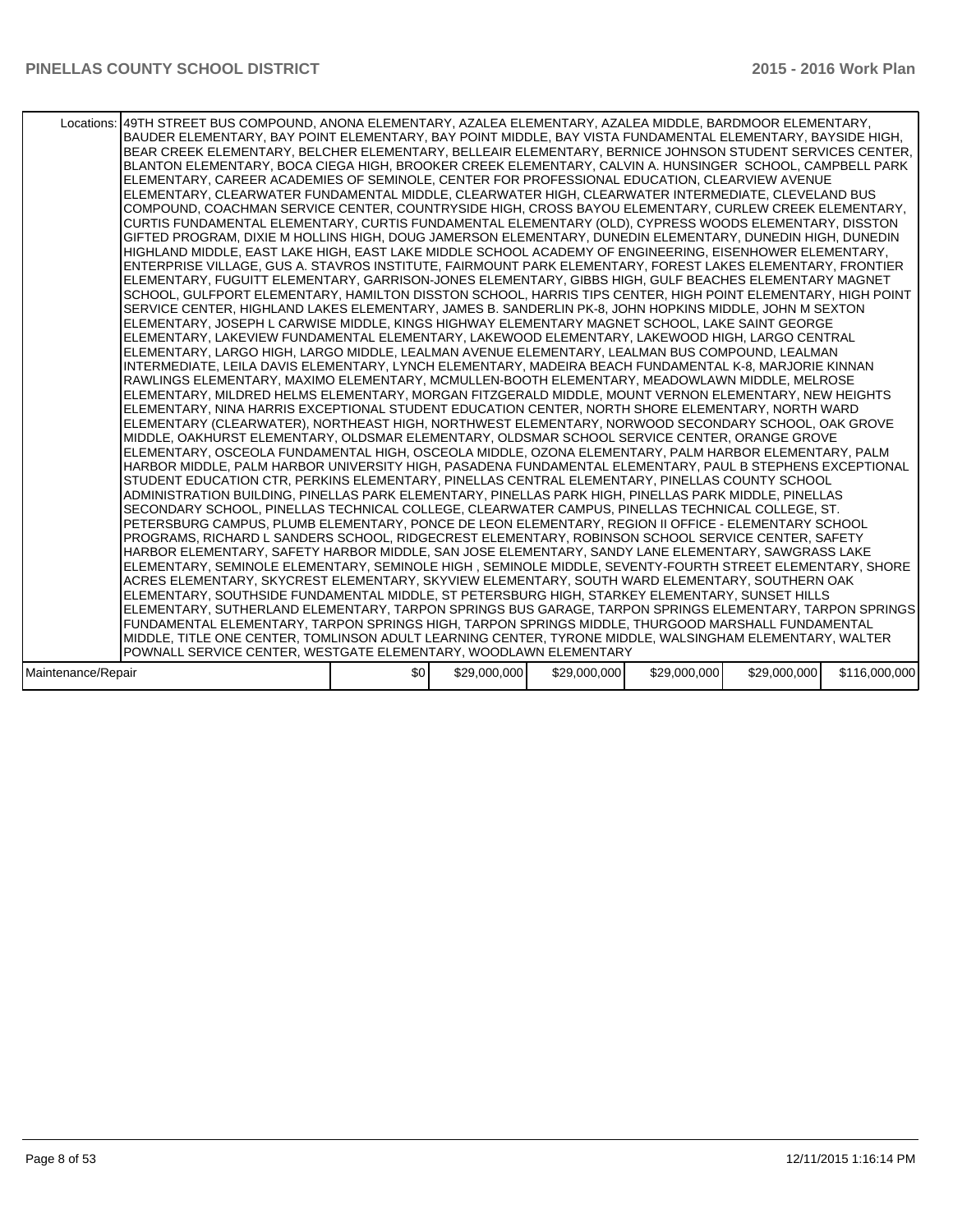| <b>Sub Total:</b>                                                                                                                                                                                                   | \$15,175,200 | \$29,000,000 | \$29,000,000 | \$29,000,000 | \$29,000,000 | \$131,175,200 |
|---------------------------------------------------------------------------------------------------------------------------------------------------------------------------------------------------------------------|--------------|--------------|--------------|--------------|--------------|---------------|
| POWNALL SERVICE CENTER. WESTGATE ELEMENTARY, WOODLAWN ELEMENTARY                                                                                                                                                    |              |              |              |              |              |               |
| MIDDLE, TITLE ONE CENTER, TOMLINSON ADULT LEARNING CENTER, TYRONE MIDDLE, WALSINGHAM ELEMENTARY, WALTER                                                                                                             |              |              |              |              |              |               |
| FUNDAMENTAL ELEMENTARY, TARPON SPRINGS HIGH, TARPON SPRINGS MIDDLE, THURGOOD MARSHALL FUNDAMENTAL                                                                                                                   |              |              |              |              |              |               |
| ELEMENTARY, SUTHERLAND ELEMENTARY, TARPON SPRINGS BUS GARAGE, TARPON SPRINGS ELEMENTARY, TARPON SPRINGS                                                                                                             |              |              |              |              |              |               |
| ELEMENTARY, SOUTHSIDE FUNDAMENTAL MIDDLE, ST PETERSBURG HIGH, STARKEY ELEMENTARY, SUNSET HILLS                                                                                                                      |              |              |              |              |              |               |
| ACRES ELEMENTARY, SKYCREST ELEMENTARY, SKYVIEW ELEMENTARY, SOUTH WARD ELEMENTARY, SOUTHERN OAK                                                                                                                      |              |              |              |              |              |               |
| ELEMENTARY, SEMINOLE ELEMENTARY, SEMINOLE HIGH, SEMINOLE MIDDLE, SEVENTY-FOURTH STREET ELEMENTARY, SHORE                                                                                                            |              |              |              |              |              |               |
| PROGRAMS, RICHARD L SANDERS SCHOOL, RIDGECREST ELEMENTARY, ROBINSON SCHOOL SERVICE CENTER, SAFETY<br>HARBOR ELEMENTARY, SAFETY HARBOR MIDDLE, SAN JOSE ELEMENTARY, SANDY LANE ELEMENTARY, SAWGRASS LAKE             |              |              |              |              |              |               |
| PETERSBURG CAMPUS, PLUMB ELEMENTARY, PONCE DE LEON ELEMENTARY, REGION II OFFICE - ELEMENTARY SCHOOL                                                                                                                 |              |              |              |              |              |               |
| SECONDARY SCHOOL, PINELLAS TECHNICAL COLLEGE, CLEARWATER CAMPUS, PINELLAS TECHNICAL COLLEGE, ST.                                                                                                                    |              |              |              |              |              |               |
| ADMINISTRATION BUILDING, PINELLAS PARK ELEMENTARY, PINELLAS PARK HIGH, PINELLAS PARK MIDDLE, PINELLAS                                                                                                               |              |              |              |              |              |               |
| STUDENT EDUCATION CTR, PERKINS ELEMENTARY, PINELLAS CENTRAL ELEMENTARY, PINELLAS COUNTY SCHOOL                                                                                                                      |              |              |              |              |              |               |
| HARBOR MIDDLE, PALM HARBOR UNIVERSITY HIGH, PASADENA FUNDAMENTAL ELEMENTARY, PAUL B STEPHENS EXCEPTIONAL                                                                                                            |              |              |              |              |              |               |
| ELEMENTARY, OSCEOLA FUNDAMENTAL HIGH, OSCEOLA MIDDLE, OZONA ELEMENTARY, PALM HARBOR ELEMENTARY, PALM                                                                                                                |              |              |              |              |              |               |
| ELEMENTARY (CLEARWATER), NORTHEAST HIGH, NORTHWEST ELEMENTARY, NORWOOD SECONDARY SCHOOL, OAK GROVE<br>MIDDLE, OAKHURST ELEMENTARY, OLDSMAR ELEMENTARY, OLDSMAR SCHOOL SERVICE CENTER, ORANGE GROVE                  |              |              |              |              |              |               |
| ELEMENTARY, NINA HARRIS EXCEPTIONAL STUDENT EDUCATION CENTER, NORTH SHORE ELEMENTARY, NORTH WARD                                                                                                                    |              |              |              |              |              |               |
| ELEMENTARY, MILDRED HELMS ELEMENTARY, MORGAN FITZGERALD MIDDLE, MOUNT VERNON ELEMENTARY, NEW HEIGHTS                                                                                                                |              |              |              |              |              |               |
| RAWLINGS ELEMENTARY, MAXIMO ELEMENTARY, MCMULLEN-BOOTH ELEMENTARY, MEADOWLAWN MIDDLE, MELROSE                                                                                                                       |              |              |              |              |              |               |
| INTERMEDIATE, LEILA DAVIS ELEMENTARY, LYNCH ELEMENTARY, MADEIRA BEACH FUNDAMENTAL K-8, MARJORIE KINNAN                                                                                                              |              |              |              |              |              |               |
| ELEMENTARY, LARGO HIGH, LARGO MIDDLE, LEALMAN AVENUE ELEMENTARY, LEALMAN BUS COMPOUND, LEALMAN                                                                                                                      |              |              |              |              |              |               |
| ELEMENTARY, LAKEVIEW FUNDAMENTAL ELEMENTARY, LAKEWOOD ELEMENTARY, LAKEWOOD HIGH, LARGO CENTRAL                                                                                                                      |              |              |              |              |              |               |
| ELEMENTARY, JOSEPH L CARWISE MIDDLE, KINGS HIGHWAY ELEMENTARY MAGNET SCHOOL, LAKE SAINT GEORGE                                                                                                                      |              |              |              |              |              |               |
| SERVICE CENTER, HIGHLAND LAKES ELEMENTARY, JAMES B. SANDERLIN PK-8, JOHN HOPKINS MIDDLE, JOHN M SEXTON                                                                                                              |              |              |              |              |              |               |
| SCHOOL, GULFPORT ELEMENTARY, HAMILTON DISSTON SCHOOL, HARRIS TIPS CENTER, HIGH POINT ELEMENTARY, HIGH POINT                                                                                                         |              |              |              |              |              |               |
| ENTERPRISE VILLAGE, GUS A. STAVROS INSTITUTE, FAIRMOUNT PARK ELEMENTARY, FOREST LAKES ELEMENTARY, FRONTIER<br>ELEMENTARY, FUGUITT ELEMENTARY, GARRISON-JONES ELEMENTARY, GIBBS HIGH, GULF BEACHES ELEMENTARY MAGNET |              |              |              |              |              |               |
| HIGHLAND MIDDLE, EAST LAKE HIGH, EAST LAKE MIDDLE SCHOOL ACADEMY OF ENGINEERING, EISENHOWER ELEMENTARY,                                                                                                             |              |              |              |              |              |               |
| GIFTED PROGRAM, DIXIE M HOLLINS HIGH, DOUG JAMERSON ELEMENTARY, DUNEDIN ELEMENTARY, DUNEDIN HIGH, DUNEDIN                                                                                                           |              |              |              |              |              |               |
| CURTIS FUNDAMENTAL ELEMENTARY, CURTIS FUNDAMENTAL ELEMENTARY (OLD), CYPRESS WOODS ELEMENTARY, DISSTON                                                                                                               |              |              |              |              |              |               |
| COMPOUND, COACHMAN SERVICE CENTER, COUNTRYSIDE HIGH, CROSS BAYOU ELEMENTARY, CURLEW CREEK ELEMENTARY,                                                                                                               |              |              |              |              |              |               |
| ELEMENTARY, CLEARWATER FUNDAMENTAL MIDDLE, CLEARWATER HIGH, CLEARWATER INTERMEDIATE, CLEVELAND BUS                                                                                                                  |              |              |              |              |              |               |
| ELEMENTARY, CAREER ACADEMIES OF SEMINOLE, CENTER FOR PROFESSIONAL EDUCATION, CLEARVIEW AVENUE                                                                                                                       |              |              |              |              |              |               |
| BLANTON ELEMENTARY, BOCA CIEGA HIGH, BROOKER CREEK ELEMENTARY, CALVIN A. HUNSINGER SCHOOL, CAMPBELL PARK                                                                                                            |              |              |              |              |              |               |
| BEAR CREEK ELEMENTARY, BELCHER ELEMENTARY, BELLEAIR ELEMENTARY, BERNICE JOHNSON STUDENT SERVICES CENTER,                                                                                                            |              |              |              |              |              |               |
| BAUDER ELEMENTARY, BAY POINT ELEMENTARY, BAY POINT MIDDLE, BAY VISTA FUNDAMENTAL ELEMENTARY, BAYSIDE HIGH,                                                                                                          |              |              |              |              |              |               |
| Locations: 149TH STREET BUS COMPOUND, ANONA ELEMENTARY, AZALEA ELEMENTARY, AZALEA MIDDLE, BARDMOOR ELEMENTARY,                                                                                                      |              |              |              |              |              |               |
|                                                                                                                                                                                                                     |              |              |              |              |              |               |

| <b>PECO Maintenance Expenditures</b> | \$2,372,102  | \$3.320.943  | \$3,691,131  | \$4,374,710  | \$4,726,857  | \$18,485,743  |
|--------------------------------------|--------------|--------------|--------------|--------------|--------------|---------------|
| <b>1.50 Mill Sub Total: I</b>        | \$32,065,918 | \$38,664,057 | \$38,293,869 | \$37,610,290 | \$37,258,143 | \$183,892,277 |

| Other Items       | $2015 - 2016$<br><b>Actual Budget</b> | 2016 - 2017<br>Projected | $2017 - 2018$<br>Proiected | $2018 - 2019$<br>Projected | 2019 - 2020<br>Projected | Total     |
|-------------------|---------------------------------------|--------------------------|----------------------------|----------------------------|--------------------------|-----------|
| Spectator Seating | \$150,000                             | \$0l                     | \$0                        | \$0                        | \$0                      | \$150,000 |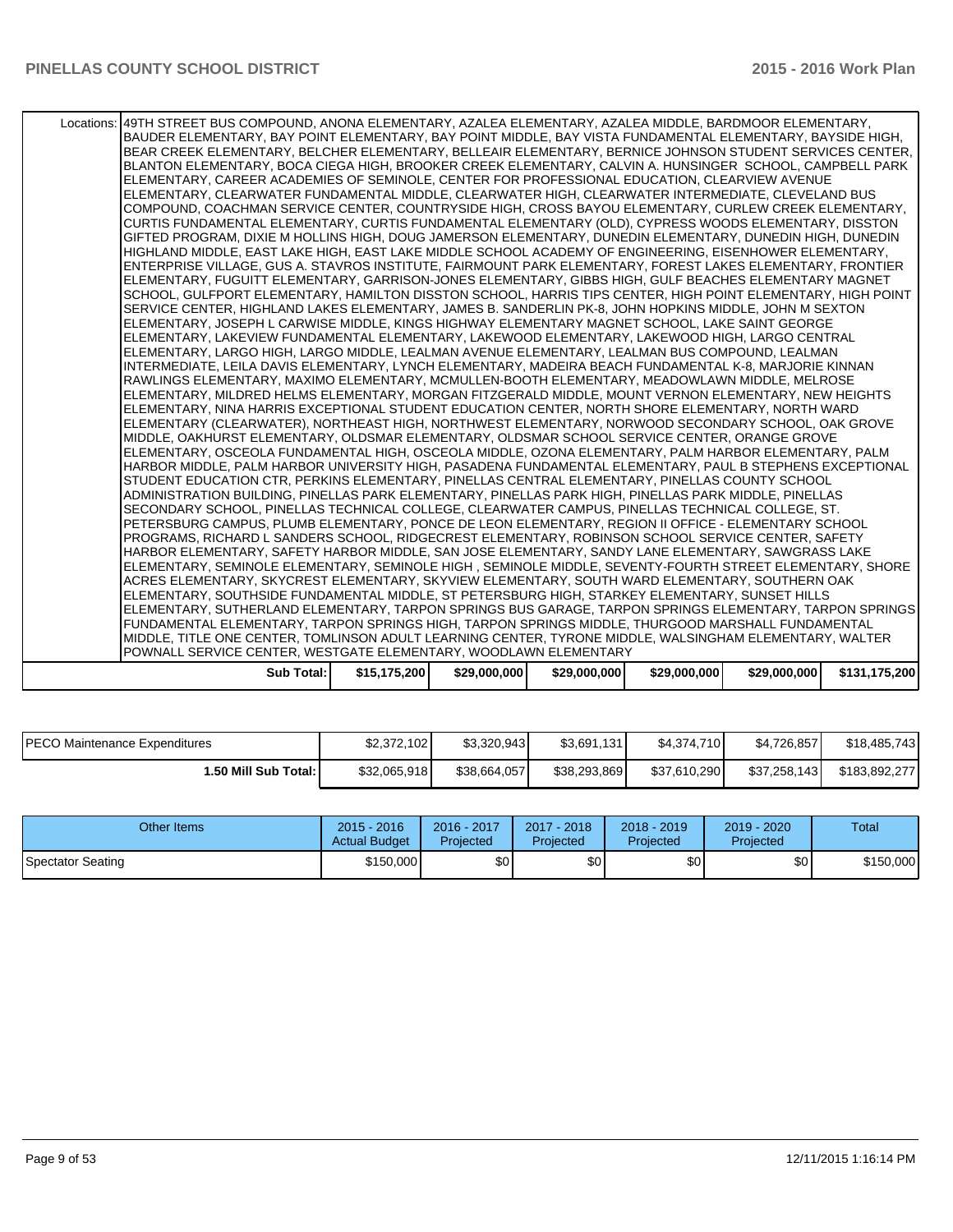|                | Locations 49TH STREET BUS COMPOUND, ANONA ELEMENTARY, AZALEA ELEMENTARY, AZALEA MIDDLE, BARDMOOR ELEMENTARY,<br>BAUDER ELEMENTARY, BAY POINT ELEMENTARY, BAY POINT MIDDLE, BAY VISTA FUNDAMENTAL ELEMENTARY, BAYSIDE<br>HIGH, BEAR CREEK ELEMENTARY, BELCHER ELEMENTARY, BELLEAIR ELEMENTARY, BERNICE JOHNSON STUDENT SERVICES<br>CENTER, BLANTON ELEMENTARY, BOCA CIEGA HIGH, BROOKER CREEK ELEMENTARY, CALVIN A. HUNSINGER SCHOOL,<br>CAMPBELL PARK ELEMENTARY, CAREER ACADEMIES OF SEMINOLE, CENTER FOR PROFESSIONAL EDUCATION, CLEARVIEW<br>AVENUE ELEMENTARY, CLEARWATER FUNDAMENTAL MIDDLE, CLEARWATER HIGH, CLEARWATER INTERMEDIATE,<br>CLEVELAND BUS COMPOUND, COACHMAN SERVICE CENTER, COUNTRYSIDE HIGH, CROSS BAYOU ELEMENTARY, CURLEW<br>CREEK ELEMENTARY, CURTIS FUNDAMENTAL ELEMENTARY, CURTIS FUNDAMENTAL ELEMENTARY (OLD), CYPRESS WOODS<br>ELEMENTARY, DISSTON GIFTED PROGRAM, DIXIE M HOLLINS HIGH, DOUG JAMERSON ELEMENTARY, DUNEDIN ELEMENTARY,<br>DUNEDIN HIGH, DUNEDIN HIGHLAND MIDDLE, EAST LAKE HIGH, EAST LAKE MIDDLE SCHOOL ACADEMY OF ENGINEERING,<br>EISENHOWER ELEMENTARY, ENTERPRISE VILLAGE, GUS A. STAVROS INSTITUTE, FAIRMOUNT PARK ELEMENTARY, FOREST<br>LAKES ELEMENTARY, FRONTIER ELEMENTARY, FUGUITT ELEMENTARY, GARRISON-JONES ELEMENTARY, GIBBS HIGH, GULF<br>BEACHES ELEMENTARY MAGNET SCHOOL, GULFPORT ELEMENTARY, HAMILTON DISSTON SCHOOL, HARRIS TIPS CENTER,<br>HIGH POINT ELEMENTARY, HIGH POINT SERVICE CENTER, HIGHLAND LAKES ELEMENTARY, JAMES B. SANDERLIN PK-8, JOHN<br>HOPKINS MIDDLE, JOHN M SEXTON ELEMENTARY, JOSEPH L CARWISE MIDDLE, KINGS HIGHWAY ELEMENTARY MAGNET<br>SCHOOL, LAKE SAINT GEORGE ELEMENTARY, LAKEVIEW FUNDAMENTAL ELEMENTARY, LAKEWOOD ELEMENTARY,<br>LAKEWOOD HIGH, LARGO CENTRAL ELEMENTARY, LARGO HIGH, LARGO MIDDLE, LEALMAN AVENUE ELEMENTARY, LEALMAN<br>BUS COMPOUND, LEALMAN INTERMEDIATE, LEILA DAVIS ELEMENTARY, LYNCH ELEMENTARY, MADEIRA BEACH<br>FUNDAMENTAL K-8, MARJORIE KINNAN RAWLINGS ELEMENTARY, MAXIMO ELEMENTARY, MCMULLEN-BOOTH ELEMENTARY,<br>MEADOWLAWN MIDDLE, MELROSE ELEMENTARY, MILDRED HELMS ELEMENTARY, MORGAN FITZGERALD MIDDLE, MOUNT<br>VERNON ELEMENTARY, NEW HEIGHTS ELEMENTARY, NINA HARRIS EXCEPTIONAL STUDENT EDUCATION CENTER, NORTH<br>SHORE ELEMENTARY, NORTH WARD ELEMENTARY (CLEARWATER), NORTHEAST HIGH, NORTHWEST ELEMENTARY,<br>NORWOOD SECONDARY SCHOOL, OAK GROVE MIDDLE, OAKHURST ELEMENTARY, OLDSMAR ELEMENTARY, OLDSMAR<br>SCHOOL SERVICE CENTER, ORANGE GROVE ELEMENTARY, OSCEOLA FUNDAMENTAL HIGH, OSCEOLA MIDDLE, OZONA<br>ELEMENTARY, PALM HARBOR ELEMENTARY, PALM HARBOR MIDDLE, PALM HARBOR UNIVERSITY HIGH, PASADENA<br>FUNDAMENTAL ELEMENTARY, PAUL B STEPHENS EXCEPTIONAL STUDENT EDUCATION CTR, PERKINS ELEMENTARY,<br>PINELLAS CENTRAL ELEMENTARY, PINELLAS COUNTY SCHOOL ADMINISTRATION BUILDING, PINELLAS PARK ELEMENTARY,<br>PINELLAS PARK HIGH, PINELLAS PARK MIDDLE, PINELLAS SECONDARY SCHOOL, PINELLAS TECHNICAL COLLEGE,<br>CLEARWATER CAMPUS, PINELLAS TECHNICAL COLLEGE, ST. PETERSBURG CAMPUS, PLUMB ELEMENTARY, PONCE DE LEON<br>ELEMENTARY, REGION II OFFICE - ELEMENTARY SCHOOL PROGRAMS, RICHARD L SANDERS SCHOOL, RIDGECREST<br>ELEMENTARY, ROBINSON SCHOOL SERVICE CENTER, SAFETY HARBOR ELEMENTARY, SAFETY HARBOR MIDDLE, SAN JOSE<br>, ELEMENTARY, SANDY LANE ELEMENTARY, SAWGRASS LAKE ELEMENTARY, SEMINOLE ELEMENTARY, SEMINOLE HIGH<br>SEMINOLE MIDDLE, SEVENTY-FOURTH STREET ELEMENTARY, SHORE ACRES ELEMENTARY, SKYCREST ELEMENTARY,<br>SKYVIEW ELEMENTARY, SOUTH WARD ELEMENTARY, SOUTHERN OAK ELEMENTARY, SOUTHSIDE FUNDAMENTAL MIDDLE, ST<br>PETERSBURG HIGH, STARKEY ELEMENTARY, SUNSET HILLS ELEMENTARY, SUTHERLAND ELEMENTARY, TARPON SPRINGS<br>BUS GARAGE, TARPON SPRINGS ELEMENTARY, TARPON SPRINGS FUNDAMENTAL ELEMENTARY, TARPON SPRINGS HIGH,<br>TARPON SPRINGS MIDDLE, THURGOOD MARSHALL FUNDAMENTAL MIDDLE, TITLE ONE CENTER, TOMLINSON ADULT<br>LEARNING CENTER, TYRONE MIDDLE, WALSINGHAM ELEMENTARY, WALTER POWNALL SERVICE CENTER, WESTGATE<br>ELEMENTARY, WOODLAWN ELEMENTARY |           |     |     |     |     |           |
|----------------|----------------------------------------------------------------------------------------------------------------------------------------------------------------------------------------------------------------------------------------------------------------------------------------------------------------------------------------------------------------------------------------------------------------------------------------------------------------------------------------------------------------------------------------------------------------------------------------------------------------------------------------------------------------------------------------------------------------------------------------------------------------------------------------------------------------------------------------------------------------------------------------------------------------------------------------------------------------------------------------------------------------------------------------------------------------------------------------------------------------------------------------------------------------------------------------------------------------------------------------------------------------------------------------------------------------------------------------------------------------------------------------------------------------------------------------------------------------------------------------------------------------------------------------------------------------------------------------------------------------------------------------------------------------------------------------------------------------------------------------------------------------------------------------------------------------------------------------------------------------------------------------------------------------------------------------------------------------------------------------------------------------------------------------------------------------------------------------------------------------------------------------------------------------------------------------------------------------------------------------------------------------------------------------------------------------------------------------------------------------------------------------------------------------------------------------------------------------------------------------------------------------------------------------------------------------------------------------------------------------------------------------------------------------------------------------------------------------------------------------------------------------------------------------------------------------------------------------------------------------------------------------------------------------------------------------------------------------------------------------------------------------------------------------------------------------------------------------------------------------------------------------------------------------------------------------------------------------------------------------------------------------------------------------------------------------------------------------------------------------------------------------------------------------------------------------------------------------------------------------------------------------------------------------------------------------------------------------------------------------------------------------------------------------------------------------------------------------------------------------------------------------------------------------------------------------------------------------------------------------------------------------------------------------------------------------------------------------------------------------------------------------------------------------------------------------|-----------|-----|-----|-----|-----|-----------|
| Portable Rehab |                                                                                                                                                                                                                                                                                                                                                                                                                                                                                                                                                                                                                                                                                                                                                                                                                                                                                                                                                                                                                                                                                                                                                                                                                                                                                                                                                                                                                                                                                                                                                                                                                                                                                                                                                                                                                                                                                                                                                                                                                                                                                                                                                                                                                                                                                                                                                                                                                                                                                                                                                                                                                                                                                                                                                                                                                                                                                                                                                                                                                                                                                                                                                                                                                                                                                                                                                                                                                                                                                                                                                                                                                                                                                                                                                                                                                                                                                                                                                                                                                                                                | \$300,000 | \$0 | \$0 | \$0 | \$0 | \$300,000 |
|                |                                                                                                                                                                                                                                                                                                                                                                                                                                                                                                                                                                                                                                                                                                                                                                                                                                                                                                                                                                                                                                                                                                                                                                                                                                                                                                                                                                                                                                                                                                                                                                                                                                                                                                                                                                                                                                                                                                                                                                                                                                                                                                                                                                                                                                                                                                                                                                                                                                                                                                                                                                                                                                                                                                                                                                                                                                                                                                                                                                                                                                                                                                                                                                                                                                                                                                                                                                                                                                                                                                                                                                                                                                                                                                                                                                                                                                                                                                                                                                                                                                                                |           |     |     |     |     |           |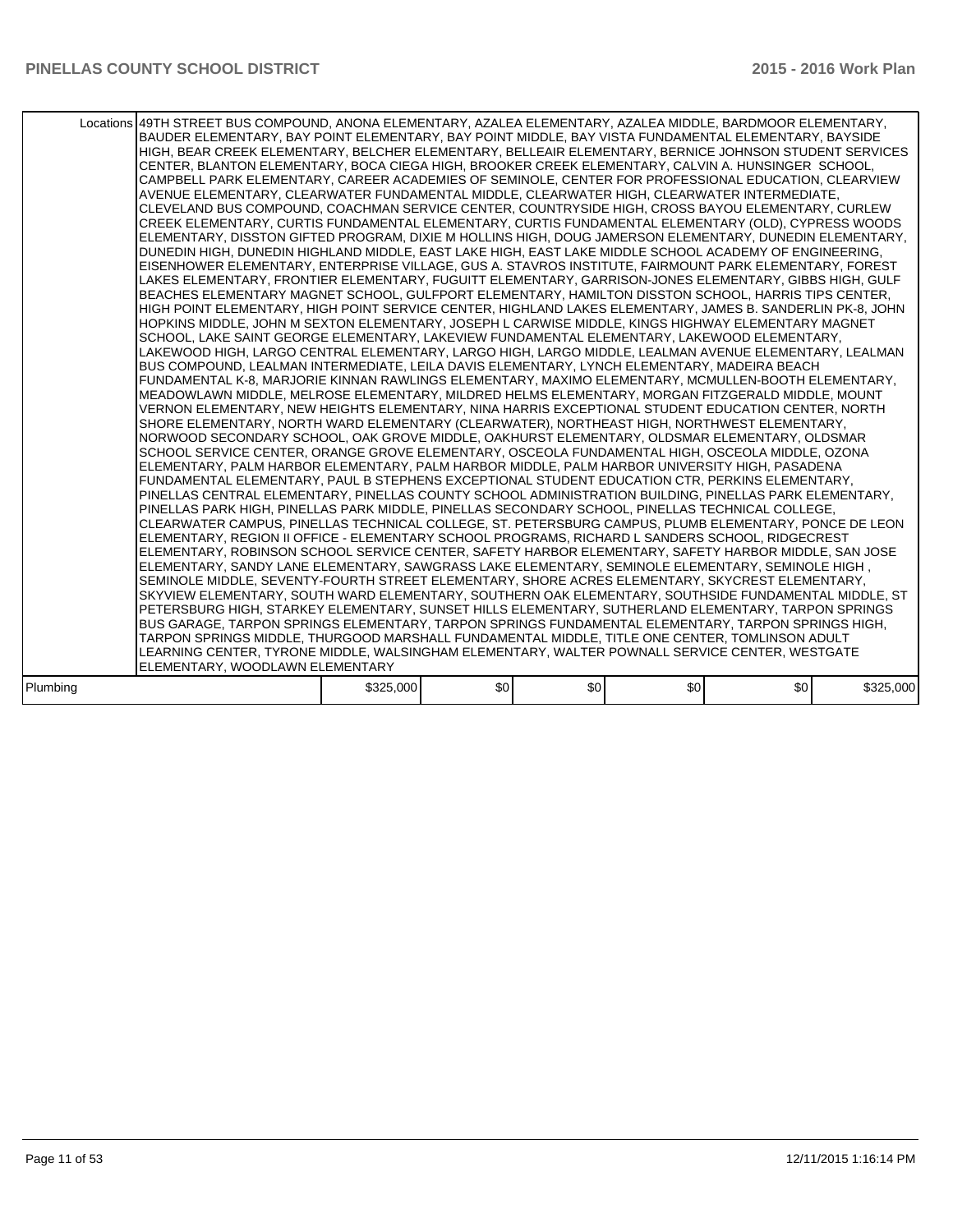|                  | Locations 49TH STREET BUS COMPOUND, ANONA ELEMENTARY, AZALEA ELEMENTARY, AZALEA MIDDLE, BARDMOOR ELEMENTARY,<br>BAUDER ELEMENTARY, BAY POINT ELEMENTARY, BAY POINT MIDDLE, BAY VISTA FUNDAMENTAL ELEMENTARY, BAYSIDE<br>HIGH, BEAR CREEK ELEMENTARY, BELCHER ELEMENTARY, BELLEAIR ELEMENTARY, BERNICE JOHNSON STUDENT SERVICES<br>CENTER, BLANTON ELEMENTARY, BOCA CIEGA HIGH, BROOKER CREEK ELEMENTARY, CALVIN A. HUNSINGER SCHOOL,<br>CAMPBELL PARK ELEMENTARY, CAREER ACADEMIES OF SEMINOLE, CENTER FOR PROFESSIONAL EDUCATION, CLEARVIEW<br>AVENUE ELEMENTARY, CLEARWATER FUNDAMENTAL MIDDLE, CLEARWATER HIGH, CLEARWATER INTERMEDIATE,<br>CLEVELAND BUS COMPOUND, COACHMAN SERVICE CENTER, COUNTRYSIDE HIGH, CROSS BAYOU ELEMENTARY, CURLEW<br>CREEK ELEMENTARY, CURTIS FUNDAMENTAL ELEMENTARY, CURTIS FUNDAMENTAL ELEMENTARY (OLD), CYPRESS WOODS<br>ELEMENTARY, DISSTON GIFTED PROGRAM, DIXIE M HOLLINS HIGH, DOUG JAMERSON ELEMENTARY, DUNEDIN ELEMENTARY,<br>DUNEDIN HIGH, DUNEDIN HIGHLAND MIDDLE, EAST LAKE HIGH, EAST LAKE MIDDLE SCHOOL ACADEMY OF ENGINEERING,<br>EISENHOWER ELEMENTARY, ENTERPRISE VILLAGE, GUS A. STAVROS INSTITUTE, FAIRMOUNT PARK ELEMENTARY, FOREST<br>LAKES ELEMENTARY, FRONTIER ELEMENTARY, FUGUITT ELEMENTARY, GARRISON-JONES ELEMENTARY, GIBBS HIGH, GULF<br>BEACHES ELEMENTARY MAGNET SCHOOL, GULFPORT ELEMENTARY, HAMILTON DISSTON SCHOOL, HARRIS TIPS CENTER,<br>HIGH POINT ELEMENTARY, HIGH POINT SERVICE CENTER, HIGHLAND LAKES ELEMENTARY, JAMES B. SANDERLIN PK-8, JOHN<br>HOPKINS MIDDLE, JOHN M SEXTON ELEMENTARY, JOSEPH L CARWISE MIDDLE, KINGS HIGHWAY ELEMENTARY MAGNET<br>SCHOOL, LAKE SAINT GEORGE ELEMENTARY, LAKEVIEW FUNDAMENTAL ELEMENTARY, LAKEWOOD ELEMENTARY,<br>LAKEWOOD HIGH, LARGO CENTRAL ELEMENTARY, LARGO HIGH, LARGO MIDDLE, LEALMAN AVENUE ELEMENTARY, LEALMAN<br>BUS COMPOUND, LEALMAN INTERMEDIATE, LEILA DAVIS ELEMENTARY, LYNCH ELEMENTARY, MADEIRA BEACH<br>FUNDAMENTAL K-8, MARJORIE KINNAN RAWLINGS ELEMENTARY, MAXIMO ELEMENTARY, MCMULLEN-BOOTH ELEMENTARY,<br>MEADOWLAWN MIDDLE, MELROSE ELEMENTARY, MILDRED HELMS ELEMENTARY, MORGAN FITZGERALD MIDDLE, MOUNT<br>VERNON ELEMENTARY, NEW HEIGHTS ELEMENTARY, NINA HARRIS EXCEPTIONAL STUDENT EDUCATION CENTER, NORTH<br>SHORE ELEMENTARY, NORTH WARD ELEMENTARY (CLEARWATER), NORTHEAST HIGH, NORTHWEST ELEMENTARY,<br>NORWOOD SECONDARY SCHOOL, OAK GROVE MIDDLE, OAKHURST ELEMENTARY, OLDSMAR ELEMENTARY, OLDSMAR<br>SCHOOL SERVICE CENTER, ORANGE GROVE ELEMENTARY, OSCEOLA FUNDAMENTAL HIGH, OSCEOLA MIDDLE, OZONA<br>ELEMENTARY, PALM HARBOR ELEMENTARY, PALM HARBOR MIDDLE, PALM HARBOR UNIVERSITY HIGH, PASADENA<br>FUNDAMENTAL ELEMENTARY, PAUL B STEPHENS EXCEPTIONAL STUDENT EDUCATION CTR, PERKINS ELEMENTARY,<br>PINELLAS CENTRAL ELEMENTARY, PINELLAS COUNTY SCHOOL ADMINISTRATION BUILDING, PINELLAS PARK ELEMENTARY,<br>PINELLAS PARK HIGH, PINELLAS PARK MIDDLE, PINELLAS SECONDARY SCHOOL, PINELLAS TECHNICAL COLLEGE,<br>CLEARWATER CAMPUS, PINELLAS TECHNICAL COLLEGE, ST. PETERSBURG CAMPUS, PLUMB ELEMENTARY, PONCE DE LEON<br>ELEMENTARY, REGION II OFFICE - ELEMENTARY SCHOOL PROGRAMS, RICHARD L SANDERS SCHOOL, RIDGECREST<br>ELEMENTARY, ROBINSON SCHOOL SERVICE CENTER, SAFETY HARBOR ELEMENTARY, SAFETY HARBOR MIDDLE, SAN JOSE<br>, ELEMENTARY, SANDY LANE ELEMENTARY, SAWGRASS LAKE ELEMENTARY, SEMINOLE ELEMENTARY, SEMINOLE HIGH<br>SEMINOLE MIDDLE, SEVENTY-FOURTH STREET ELEMENTARY, SHORE ACRES ELEMENTARY, SKYCREST ELEMENTARY,<br>SKYVIEW ELEMENTARY, SOUTH WARD ELEMENTARY, SOUTHERN OAK ELEMENTARY, SOUTHSIDE FUNDAMENTAL MIDDLE, ST<br>PETERSBURG HIGH, STARKEY ELEMENTARY, SUNSET HILLS ELEMENTARY, SUTHERLAND ELEMENTARY, TARPON SPRINGS<br>BUS GARAGE, TARPON SPRINGS ELEMENTARY, TARPON SPRINGS FUNDAMENTAL ELEMENTARY, TARPON SPRINGS HIGH,<br>TARPON SPRINGS MIDDLE, THURGOOD MARSHALL FUNDAMENTAL MIDDLE, TITLE ONE CENTER, TOMLINSON ADULT<br>LEARNING CENTER, TYRONE MIDDLE, WALSINGHAM ELEMENTARY, WALTER POWNALL SERVICE CENTER, WESTGATE<br>ELEMENTARY, WOODLAWN ELEMENTARY |             |     |     |     |     |             |
|------------------|----------------------------------------------------------------------------------------------------------------------------------------------------------------------------------------------------------------------------------------------------------------------------------------------------------------------------------------------------------------------------------------------------------------------------------------------------------------------------------------------------------------------------------------------------------------------------------------------------------------------------------------------------------------------------------------------------------------------------------------------------------------------------------------------------------------------------------------------------------------------------------------------------------------------------------------------------------------------------------------------------------------------------------------------------------------------------------------------------------------------------------------------------------------------------------------------------------------------------------------------------------------------------------------------------------------------------------------------------------------------------------------------------------------------------------------------------------------------------------------------------------------------------------------------------------------------------------------------------------------------------------------------------------------------------------------------------------------------------------------------------------------------------------------------------------------------------------------------------------------------------------------------------------------------------------------------------------------------------------------------------------------------------------------------------------------------------------------------------------------------------------------------------------------------------------------------------------------------------------------------------------------------------------------------------------------------------------------------------------------------------------------------------------------------------------------------------------------------------------------------------------------------------------------------------------------------------------------------------------------------------------------------------------------------------------------------------------------------------------------------------------------------------------------------------------------------------------------------------------------------------------------------------------------------------------------------------------------------------------------------------------------------------------------------------------------------------------------------------------------------------------------------------------------------------------------------------------------------------------------------------------------------------------------------------------------------------------------------------------------------------------------------------------------------------------------------------------------------------------------------------------------------------------------------------------------------------------------------------------------------------------------------------------------------------------------------------------------------------------------------------------------------------------------------------------------------------------------------------------------------------------------------------------------------------------------------------------------------------------------------------------------------------------------------------------------|-------------|-----|-----|-----|-----|-------------|
| Ceiling & Lights |                                                                                                                                                                                                                                                                                                                                                                                                                                                                                                                                                                                                                                                                                                                                                                                                                                                                                                                                                                                                                                                                                                                                                                                                                                                                                                                                                                                                                                                                                                                                                                                                                                                                                                                                                                                                                                                                                                                                                                                                                                                                                                                                                                                                                                                                                                                                                                                                                                                                                                                                                                                                                                                                                                                                                                                                                                                                                                                                                                                                                                                                                                                                                                                                                                                                                                                                                                                                                                                                                                                                                                                                                                                                                                                                                                                                                                                                                                                                                                                                                                                                | \$2,880,000 | \$0 | \$0 | \$0 | \$0 | \$2,880,000 |
|                  |                                                                                                                                                                                                                                                                                                                                                                                                                                                                                                                                                                                                                                                                                                                                                                                                                                                                                                                                                                                                                                                                                                                                                                                                                                                                                                                                                                                                                                                                                                                                                                                                                                                                                                                                                                                                                                                                                                                                                                                                                                                                                                                                                                                                                                                                                                                                                                                                                                                                                                                                                                                                                                                                                                                                                                                                                                                                                                                                                                                                                                                                                                                                                                                                                                                                                                                                                                                                                                                                                                                                                                                                                                                                                                                                                                                                                                                                                                                                                                                                                                                                |             |     |     |     |     |             |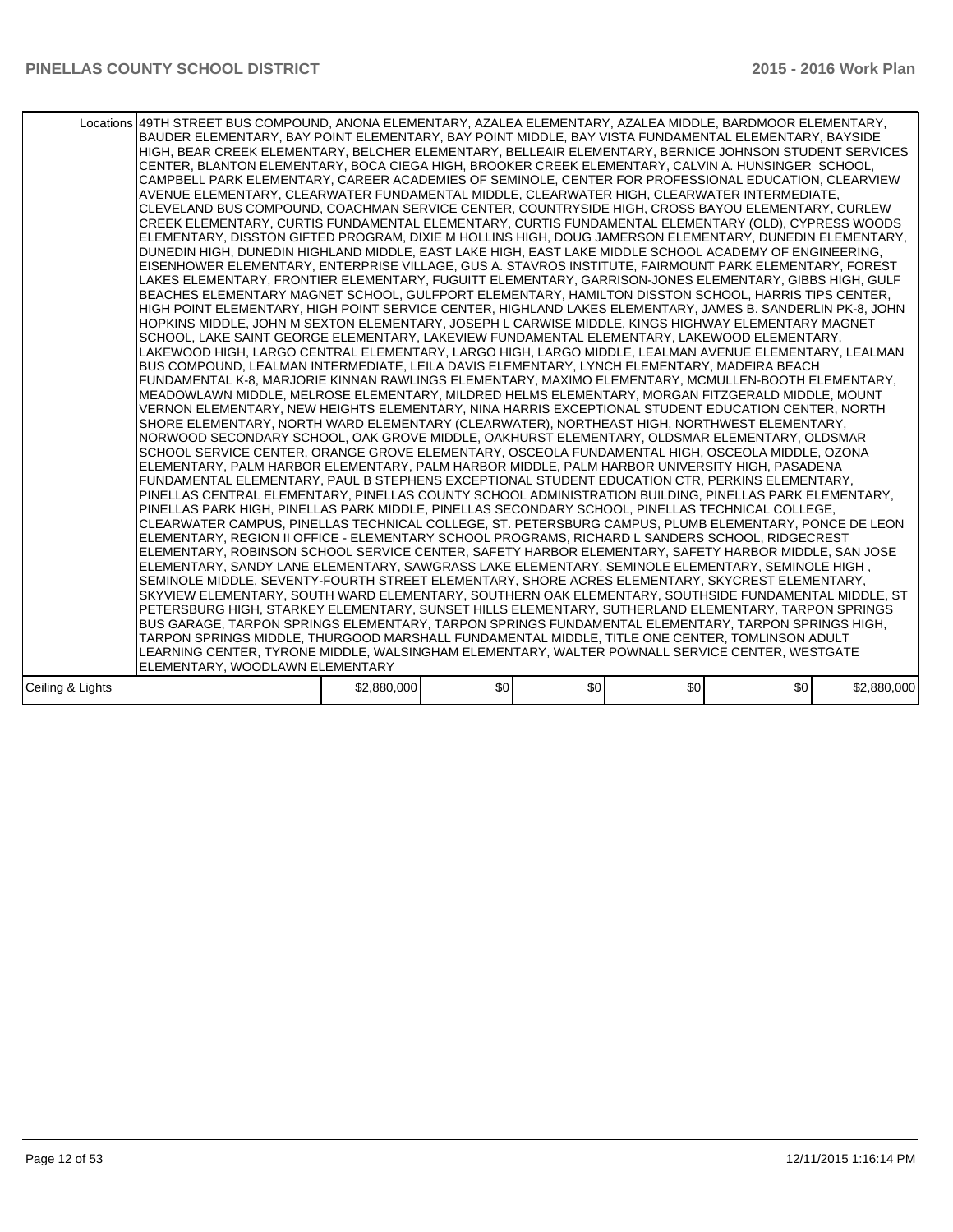|                                | Locations 49TH STREET BUS COMPOUND, ANONA ELEMENTARY, AZALEA ELEMENTARY, AZALEA MIDDLE, BARDMOOR ELEMENTARY,<br>BAUDER ELEMENTARY, BAY POINT ELEMENTARY, BAY POINT MIDDLE, BAY VISTA FUNDAMENTAL ELEMENTARY, BAYSIDE<br>HIGH. BEAR CREEK ELEMENTARY. BELCHER ELEMENTARY. BELLEAIR ELEMENTARY. BERNICE JOHNSON STUDENT SERVICES<br>CENTER, BLANTON ELEMENTARY, BOCA CIEGA HIGH, BROOKER CREEK ELEMENTARY, CALVIN A. HUNSINGER SCHOOL,<br>CAMPBELL PARK ELEMENTARY, CAREER ACADEMIES OF SEMINOLE, CENTER FOR PROFESSIONAL EDUCATION, CLEARVIEW<br>AVENUE ELEMENTARY, CLEARWATER FUNDAMENTAL MIDDLE, CLEARWATER HIGH, CLEARWATER INTERMEDIATE,<br>CLEVELAND BUS COMPOUND, COACHMAN SERVICE CENTER, COUNTRYSIDE HIGH, CROSS BAYOU ELEMENTARY, CURLEW<br>CREEK ELEMENTARY, CURTIS FUNDAMENTAL ELEMENTARY, CURTIS FUNDAMENTAL ELEMENTARY (OLD), CYPRESS WOODS<br>ELEMENTARY, DISSTON GIFTED PROGRAM, DIXIE M HOLLINS HIGH, DOUG JAMERSON ELEMENTARY, DUNEDIN ELEMENTARY,<br>DUNEDIN HIGH, DUNEDIN HIGHLAND MIDDLE, EAST LAKE HIGH, EAST LAKE MIDDLE SCHOOL ACADEMY OF ENGINEERING,<br>EISENHOWER ELEMENTARY, ENTERPRISE VILLAGE, GUS A. STAVROS INSTITUTE, FAIRMOUNT PARK ELEMENTARY, FOREST<br>LAKES ELEMENTARY, FRONTIER ELEMENTARY, FUGUITT ELEMENTARY, GARRISON-JONES ELEMENTARY, GIBBS HIGH, GULF<br>BEACHES ELEMENTARY MAGNET SCHOOL, GULFPORT ELEMENTARY, HAMILTON DISSTON SCHOOL, HARRIS TIPS CENTER,<br>HIGH POINT ELEMENTARY, HIGH POINT SERVICE CENTER, HIGHLAND LAKES ELEMENTARY, JAMES B. SANDERLIN PK-8, JOHN<br>HOPKINS MIDDLE, JOHN M SEXTON ELEMENTARY, JOSEPH L CARWISE MIDDLE, KINGS HIGHWAY ELEMENTARY MAGNET<br>SCHOOL, LAKE SAINT GEORGE ELEMENTARY, LAKEVIEW FUNDAMENTAL ELEMENTARY, LAKEWOOD ELEMENTARY,<br>LAKEWOOD HIGH, LARGO CENTRAL ELEMENTARY, LARGO HIGH, LARGO MIDDLE, LEALMAN AVENUE ELEMENTARY, LEALMAN<br>BUS COMPOUND, LEALMAN INTERMEDIATE, LEILA DAVIS ELEMENTARY, LYNCH ELEMENTARY, MADEIRA BEACH<br>FUNDAMENTAL K-8, MARJORIE KINNAN RAWLINGS ELEMENTARY, MAXIMO ELEMENTARY, MCMULLEN-BOOTH ELEMENTARY,<br>MEADOWLAWN MIDDLE, MELROSE ELEMENTARY, MILDRED HELMS ELEMENTARY, MORGAN FITZGERALD MIDDLE, MOUNT<br>VERNON ELEMENTARY, NEW HEIGHTS ELEMENTARY, NINA HARRIS EXCEPTIONAL STUDENT EDUCATION CENTER, NORTH<br>SHORE ELEMENTARY, NORTH WARD ELEMENTARY (CLEARWATER), NORTHEAST HIGH, NORTHWEST ELEMENTARY,<br>NORWOOD SECONDARY SCHOOL, OAK GROVE MIDDLE, OAKHURST ELEMENTARY, OLDSMAR ELEMENTARY, OLDSMAR<br>SCHOOL SERVICE CENTER, ORANGE GROVE ELEMENTARY, OSCEOLA FUNDAMENTAL HIGH, OSCEOLA MIDDLE, OZONA<br>ELEMENTARY, PALM HARBOR ELEMENTARY, PALM HARBOR MIDDLE, PALM HARBOR UNIVERSITY HIGH, PASADENA<br>FUNDAMENTAL ELEMENTARY, PAUL B STEPHENS EXCEPTIONAL STUDENT EDUCATION CTR, PERKINS ELEMENTARY,<br>PINELLAS CENTRAL ELEMENTARY, PINELLAS COUNTY SCHOOL ADMINISTRATION BUILDING, PINELLAS PARK ELEMENTARY,<br>PINELLAS PARK HIGH, PINELLAS PARK MIDDLE, PINELLAS SECONDARY SCHOOL, PINELLAS TECHNICAL COLLEGE,<br>CLEARWATER CAMPUS, PINELLAS TECHNICAL COLLEGE, ST. PETERSBURG CAMPUS, PLUMB ELEMENTARY, PONCE DE LEON<br>ELEMENTARY, REGION II OFFICE - ELEMENTARY SCHOOL PROGRAMS, RICHARD L SANDERS SCHOOL, RIDGECREST<br>ELEMENTARY, ROBINSON SCHOOL SERVICE CENTER, SAFETY HARBOR ELEMENTARY, SAFETY HARBOR MIDDLE, SAN JOSE<br>ELEMENTARY, SANDY LANE ELEMENTARY, SAWGRASS LAKE ELEMENTARY, SEMINOLE ELEMENTARY, SEMINOLE HIGH,<br>SEMINOLE MIDDLE, SEVENTY-FOURTH STREET ELEMENTARY, SHORE ACRES ELEMENTARY, SKYCREST ELEMENTARY,<br>SKYVIEW ELEMENTARY, SOUTH WARD ELEMENTARY, SOUTHERN OAK ELEMENTARY, SOUTHSIDE FUNDAMENTAL MIDDLE, ST<br>PETERSBURG HIGH, STARKEY ELEMENTARY, SUNSET HILLS ELEMENTARY, SUTHERLAND ELEMENTARY, TARPON SPRINGS<br>BUS GARAGE, TARPON SPRINGS ELEMENTARY, TARPON SPRINGS FUNDAMENTAL ELEMENTARY, TARPON SPRINGS HIGH,<br>TARPON SPRINGS MIDDLE, THURGOOD MARSHALL FUNDAMENTAL MIDDLE, TITLE ONE CENTER, TOMLINSON ADULT<br>LEARNING CENTER, TYRONE MIDDLE, WALSINGHAM ELEMENTARY, WALTER POWNALL SERVICE CENTER, WESTGATE<br>ELEMENTARY, WOODLAWN ELEMENTARY |             |             |             |             |             |              |
|--------------------------------|---------------------------------------------------------------------------------------------------------------------------------------------------------------------------------------------------------------------------------------------------------------------------------------------------------------------------------------------------------------------------------------------------------------------------------------------------------------------------------------------------------------------------------------------------------------------------------------------------------------------------------------------------------------------------------------------------------------------------------------------------------------------------------------------------------------------------------------------------------------------------------------------------------------------------------------------------------------------------------------------------------------------------------------------------------------------------------------------------------------------------------------------------------------------------------------------------------------------------------------------------------------------------------------------------------------------------------------------------------------------------------------------------------------------------------------------------------------------------------------------------------------------------------------------------------------------------------------------------------------------------------------------------------------------------------------------------------------------------------------------------------------------------------------------------------------------------------------------------------------------------------------------------------------------------------------------------------------------------------------------------------------------------------------------------------------------------------------------------------------------------------------------------------------------------------------------------------------------------------------------------------------------------------------------------------------------------------------------------------------------------------------------------------------------------------------------------------------------------------------------------------------------------------------------------------------------------------------------------------------------------------------------------------------------------------------------------------------------------------------------------------------------------------------------------------------------------------------------------------------------------------------------------------------------------------------------------------------------------------------------------------------------------------------------------------------------------------------------------------------------------------------------------------------------------------------------------------------------------------------------------------------------------------------------------------------------------------------------------------------------------------------------------------------------------------------------------------------------------------------------------------------------------------------------------------------------------------------------------------------------------------------------------------------------------------------------------------------------------------------------------------------------------------------------------------------------------------------------------------------------------------------------------------------------------------------------------------------------------------------------------------------------------------------------------------------|-------------|-------------|-------------|-------------|-------------|--------------|
| <b>Curriculum Enhancements</b> |                                                                                                                                                                                                                                                                                                                                                                                                                                                                                                                                                                                                                                                                                                                                                                                                                                                                                                                                                                                                                                                                                                                                                                                                                                                                                                                                                                                                                                                                                                                                                                                                                                                                                                                                                                                                                                                                                                                                                                                                                                                                                                                                                                                                                                                                                                                                                                                                                                                                                                                                                                                                                                                                                                                                                                                                                                                                                                                                                                                                                                                                                                                                                                                                                                                                                                                                                                                                                                                                                                                                                                                                                                                                                                                                                                                                                                                                                                                                                                                                                                                               | \$2,600,000 | \$5,000,000 | \$5,000,000 | \$5,000,000 | \$5,000,000 | \$22,600,000 |
|                                |                                                                                                                                                                                                                                                                                                                                                                                                                                                                                                                                                                                                                                                                                                                                                                                                                                                                                                                                                                                                                                                                                                                                                                                                                                                                                                                                                                                                                                                                                                                                                                                                                                                                                                                                                                                                                                                                                                                                                                                                                                                                                                                                                                                                                                                                                                                                                                                                                                                                                                                                                                                                                                                                                                                                                                                                                                                                                                                                                                                                                                                                                                                                                                                                                                                                                                                                                                                                                                                                                                                                                                                                                                                                                                                                                                                                                                                                                                                                                                                                                                                               |             |             |             |             |             |              |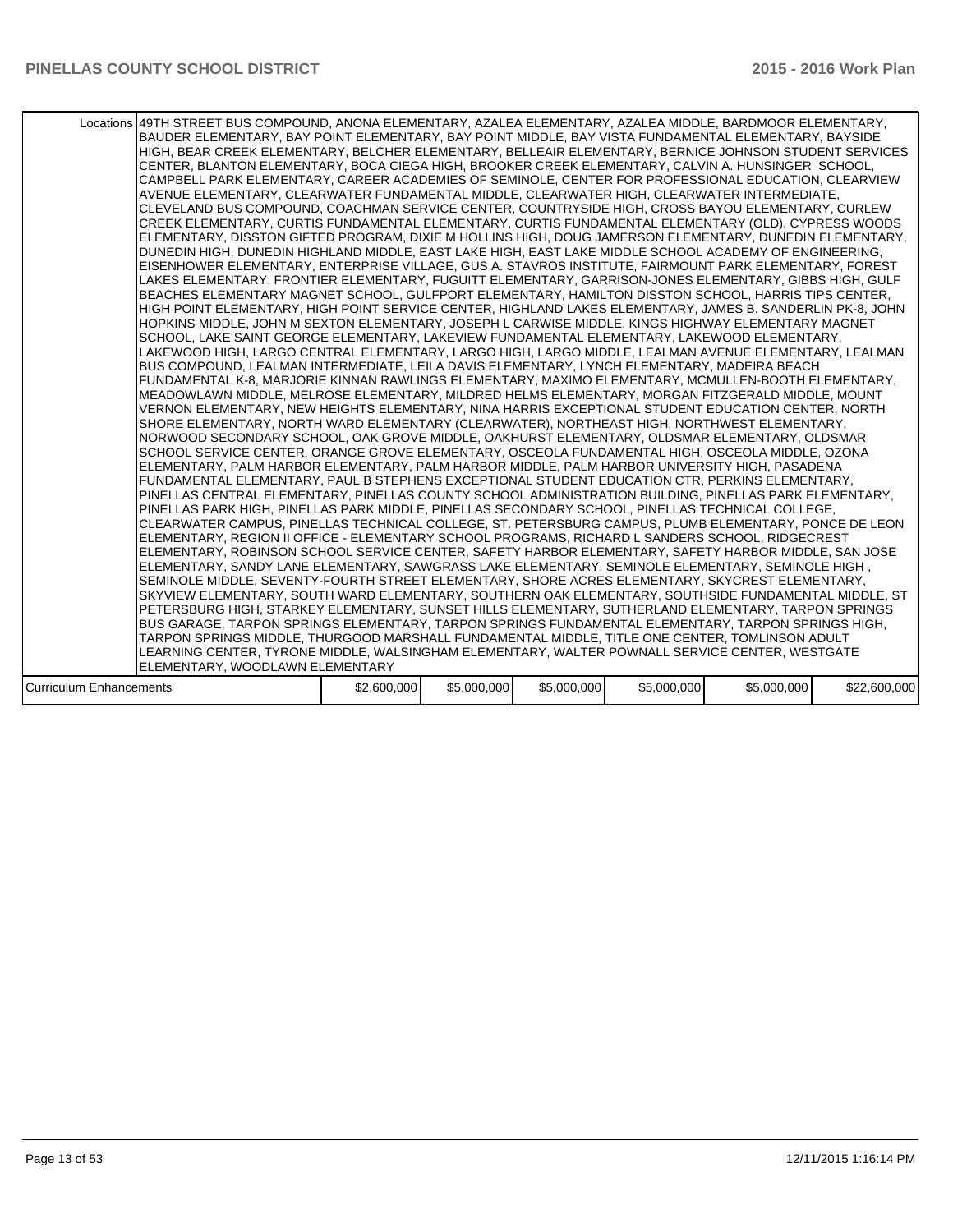| Locations       | 49TH STREET BUS COMPOUND, ANONA ELEMENTARY, AZALEA ELEMENTARY, AZALEA MIDDLE, BARDMOOR ELEMENTARY,<br>BAUDER ELEMENTARY, BAY POINT ELEMENTARY, BAY POINT MIDDLE, BAY VISTA FUNDAMENTAL ELEMENTARY, BAYSIDE<br>HIGH, BEAR CREEK ELEMENTARY, BELCHER ELEMENTARY, BELLEAIR ELEMENTARY, BERNICE JOHNSON STUDENT SERVICES<br>CENTER, BLANTON ELEMENTARY, BOCA CIEGA HIGH, BROOKER CREEK ELEMENTARY, CALVIN A. HUNSINGER SCHOOL,<br>CAMPBELL PARK ELEMENTARY, CAREER ACADEMIES OF SEMINOLE, CENTER FOR PROFESSIONAL EDUCATION, CLEARVIEW<br>AVENUE ELEMENTARY, CLEARWATER FUNDAMENTAL MIDDLE, CLEARWATER HIGH, CLEARWATER INTERMEDIATE,<br>CLEVELAND BUS COMPOUND, COACHMAN SERVICE CENTER, COUNTRYSIDE HIGH, CROSS BAYOU ELEMENTARY, CURLEW<br>CREEK ELEMENTARY, CURTIS FUNDAMENTAL ELEMENTARY, CURTIS FUNDAMENTAL ELEMENTARY (OLD), CYPRESS WOODS<br>ELEMENTARY, DISSTON GIFTED PROGRAM, DIXIE M HOLLINS HIGH, DOUG JAMERSON ELEMENTARY, DUNEDIN ELEMENTARY,<br>DUNEDIN HIGH, DUNEDIN HIGHLAND MIDDLE, EAST LAKE HIGH, EAST LAKE MIDDLE SCHOOL ACADEMY OF ENGINEERING,<br>EISENHOWER ELEMENTARY, ENTERPRISE VILLAGE, GUS A. STAVROS INSTITUTE, FAIRMOUNT PARK ELEMENTARY, FOREST<br>LAKES ELEMENTARY, FRONTIER ELEMENTARY, FUGUITT ELEMENTARY, GARRISON-JONES ELEMENTARY, GIBBS HIGH, GULF<br>BEACHES ELEMENTARY MAGNET SCHOOL, GULFPORT ELEMENTARY, HAMILTON DISSTON SCHOOL, HARRIS TIPS CENTER,<br>HIGH POINT ELEMENTARY, HIGH POINT SERVICE CENTER, HIGHLAND LAKES ELEMENTARY, JAMES B. SANDERLIN PK-8, JOHN<br>HOPKINS MIDDLE, JOHN M SEXTON ELEMENTARY, JOSEPH L CARWISE MIDDLE, KINGS HIGHWAY ELEMENTARY MAGNET<br>SCHOOL, LAKE SAINT GEORGE ELEMENTARY, LAKEVIEW FUNDAMENTAL ELEMENTARY, LAKEWOOD ELEMENTARY,<br>LAKEWOOD HIGH, LARGO CENTRAL ELEMENTARY, LARGO HIGH, LARGO MIDDLE, LEALMAN AVENUE ELEMENTARY, LEALMAN<br>BUS COMPOUND, LEALMAN INTERMEDIATE, LEILA DAVIS ELEMENTARY, LYNCH ELEMENTARY, MADEIRA BEACH<br>FUNDAMENTAL K-8, MARJORIE KINNAN RAWLINGS ELEMENTARY, MAXIMO ELEMENTARY, MCMULLEN-BOOTH ELEMENTARY,<br>MEADOWLAWN MIDDLE, MELROSE ELEMENTARY, MILDRED HELMS ELEMENTARY, MORGAN FITZGERALD MIDDLE, MOUNT<br>VERNON ELEMENTARY, NEW HEIGHTS ELEMENTARY, NINA HARRIS EXCEPTIONAL STUDENT EDUCATION CENTER, NORTH<br>SHORE ELEMENTARY, NORTH WARD ELEMENTARY (CLEARWATER), NORTHEAST HIGH, NORTHWEST ELEMENTARY,<br>NORWOOD SECONDARY SCHOOL, OAK GROVE MIDDLE, OAKHURST ELEMENTARY, OLDSMAR ELEMENTARY, OLDSMAR<br>SCHOOL SERVICE CENTER, ORANGE GROVE ELEMENTARY, OSCEOLA FUNDAMENTAL HIGH, OSCEOLA MIDDLE, OZONA<br>ELEMENTARY, PALM HARBOR ELEMENTARY, PALM HARBOR MIDDLE, PALM HARBOR UNIVERSITY HIGH, PASADENA<br>FUNDAMENTAL ELEMENTARY, PAUL B STEPHENS EXCEPTIONAL STUDENT EDUCATION CTR, PERKINS ELEMENTARY,<br>PINELLAS CENTRAL ELEMENTARY, PINELLAS COUNTY SCHOOL ADMINISTRATION BUILDING, PINELLAS PARK ELEMENTARY,<br>PINELLAS PARK HIGH, PINELLAS PARK MIDDLE, PINELLAS SECONDARY SCHOOL, PINELLAS TECHNICAL COLLEGE,<br>CLEARWATER CAMPUS, PINELLAS TECHNICAL COLLEGE, ST. PETERSBURG CAMPUS, PLUMB ELEMENTARY, PONCE DE LEON<br>ELEMENTARY, REGION II OFFICE - ELEMENTARY SCHOOL PROGRAMS, RICHARD L SANDERS SCHOOL, RIDGECREST<br>ELEMENTARY, ROBINSON SCHOOL SERVICE CENTER, SAFETY HARBOR ELEMENTARY, SAFETY HARBOR MIDDLE, SAN JOSE<br>ELEMENTARY, SANDY LANE ELEMENTARY, SAWGRASS LAKE ELEMENTARY, SEMINOLE ELEMENTARY, SEMINOLE HIGH,<br>SEMINOLE MIDDLE, SEVENTY-FOURTH STREET ELEMENTARY, SHORE ACRES ELEMENTARY, SKYCREST ELEMENTARY,<br>SKYVIEW ELEMENTARY, SOUTH WARD ELEMENTARY, SOUTHERN OAK ELEMENTARY, SOUTHSIDE FUNDAMENTAL MIDDLE, ST<br>PETERSBURG HIGH, STARKEY ELEMENTARY, SUNSET HILLS ELEMENTARY, SUTHERLAND ELEMENTARY, TARPON SPRINGS<br>BUS GARAGE, TARPON SPRINGS ELEMENTARY, TARPON SPRINGS FUNDAMENTAL ELEMENTARY, TARPON SPRINGS HIGH,<br>TARPON SPRINGS MIDDLE, THURGOOD MARSHALL FUNDAMENTAL MIDDLE, TITLE ONE CENTER, TOMLINSON ADULT<br>LEARNING CENTER, TYRONE MIDDLE, WALSINGHAM ELEMENTARY, WALTER POWNALL SERVICE CENTER, WESTGATE<br>ELEMENTARY, WOODLAWN ELEMENTARY |           |     |     |     |     |           |
|-----------------|-----------------------------------------------------------------------------------------------------------------------------------------------------------------------------------------------------------------------------------------------------------------------------------------------------------------------------------------------------------------------------------------------------------------------------------------------------------------------------------------------------------------------------------------------------------------------------------------------------------------------------------------------------------------------------------------------------------------------------------------------------------------------------------------------------------------------------------------------------------------------------------------------------------------------------------------------------------------------------------------------------------------------------------------------------------------------------------------------------------------------------------------------------------------------------------------------------------------------------------------------------------------------------------------------------------------------------------------------------------------------------------------------------------------------------------------------------------------------------------------------------------------------------------------------------------------------------------------------------------------------------------------------------------------------------------------------------------------------------------------------------------------------------------------------------------------------------------------------------------------------------------------------------------------------------------------------------------------------------------------------------------------------------------------------------------------------------------------------------------------------------------------------------------------------------------------------------------------------------------------------------------------------------------------------------------------------------------------------------------------------------------------------------------------------------------------------------------------------------------------------------------------------------------------------------------------------------------------------------------------------------------------------------------------------------------------------------------------------------------------------------------------------------------------------------------------------------------------------------------------------------------------------------------------------------------------------------------------------------------------------------------------------------------------------------------------------------------------------------------------------------------------------------------------------------------------------------------------------------------------------------------------------------------------------------------------------------------------------------------------------------------------------------------------------------------------------------------------------------------------------------------------------------------------------------------------------------------------------------------------------------------------------------------------------------------------------------------------------------------------------------------------------------------------------------------------------------------------------------------------------------------------------------------------------------------------------------------------------------------------------------------------------------------------------------|-----------|-----|-----|-----|-----|-----------|
| Drainage        |                                                                                                                                                                                                                                                                                                                                                                                                                                                                                                                                                                                                                                                                                                                                                                                                                                                                                                                                                                                                                                                                                                                                                                                                                                                                                                                                                                                                                                                                                                                                                                                                                                                                                                                                                                                                                                                                                                                                                                                                                                                                                                                                                                                                                                                                                                                                                                                                                                                                                                                                                                                                                                                                                                                                                                                                                                                                                                                                                                                                                                                                                                                                                                                                                                                                                                                                                                                                                                                                                                                                                                                                                                                                                                                                                                                                                                                                                                                                                                                                                                                     | \$0       | \$0 | \$0 | \$0 | \$0 | \$0       |
| Locations       | No Locations for this expenditure.                                                                                                                                                                                                                                                                                                                                                                                                                                                                                                                                                                                                                                                                                                                                                                                                                                                                                                                                                                                                                                                                                                                                                                                                                                                                                                                                                                                                                                                                                                                                                                                                                                                                                                                                                                                                                                                                                                                                                                                                                                                                                                                                                                                                                                                                                                                                                                                                                                                                                                                                                                                                                                                                                                                                                                                                                                                                                                                                                                                                                                                                                                                                                                                                                                                                                                                                                                                                                                                                                                                                                                                                                                                                                                                                                                                                                                                                                                                                                                                                                  |           |     |     |     |     |           |
| Sonitrol & CCTV |                                                                                                                                                                                                                                                                                                                                                                                                                                                                                                                                                                                                                                                                                                                                                                                                                                                                                                                                                                                                                                                                                                                                                                                                                                                                                                                                                                                                                                                                                                                                                                                                                                                                                                                                                                                                                                                                                                                                                                                                                                                                                                                                                                                                                                                                                                                                                                                                                                                                                                                                                                                                                                                                                                                                                                                                                                                                                                                                                                                                                                                                                                                                                                                                                                                                                                                                                                                                                                                                                                                                                                                                                                                                                                                                                                                                                                                                                                                                                                                                                                                     | \$0       | \$0 | \$0 | \$0 | \$0 | \$0       |
| Locations       | No Locations for this expenditure.                                                                                                                                                                                                                                                                                                                                                                                                                                                                                                                                                                                                                                                                                                                                                                                                                                                                                                                                                                                                                                                                                                                                                                                                                                                                                                                                                                                                                                                                                                                                                                                                                                                                                                                                                                                                                                                                                                                                                                                                                                                                                                                                                                                                                                                                                                                                                                                                                                                                                                                                                                                                                                                                                                                                                                                                                                                                                                                                                                                                                                                                                                                                                                                                                                                                                                                                                                                                                                                                                                                                                                                                                                                                                                                                                                                                                                                                                                                                                                                                                  |           |     |     |     |     |           |
| EPA             |                                                                                                                                                                                                                                                                                                                                                                                                                                                                                                                                                                                                                                                                                                                                                                                                                                                                                                                                                                                                                                                                                                                                                                                                                                                                                                                                                                                                                                                                                                                                                                                                                                                                                                                                                                                                                                                                                                                                                                                                                                                                                                                                                                                                                                                                                                                                                                                                                                                                                                                                                                                                                                                                                                                                                                                                                                                                                                                                                                                                                                                                                                                                                                                                                                                                                                                                                                                                                                                                                                                                                                                                                                                                                                                                                                                                                                                                                                                                                                                                                                                     | \$750,000 | \$0 | \$0 | \$0 | \$0 | \$750,000 |
|                 |                                                                                                                                                                                                                                                                                                                                                                                                                                                                                                                                                                                                                                                                                                                                                                                                                                                                                                                                                                                                                                                                                                                                                                                                                                                                                                                                                                                                                                                                                                                                                                                                                                                                                                                                                                                                                                                                                                                                                                                                                                                                                                                                                                                                                                                                                                                                                                                                                                                                                                                                                                                                                                                                                                                                                                                                                                                                                                                                                                                                                                                                                                                                                                                                                                                                                                                                                                                                                                                                                                                                                                                                                                                                                                                                                                                                                                                                                                                                                                                                                                                     |           |     |     |     |     |           |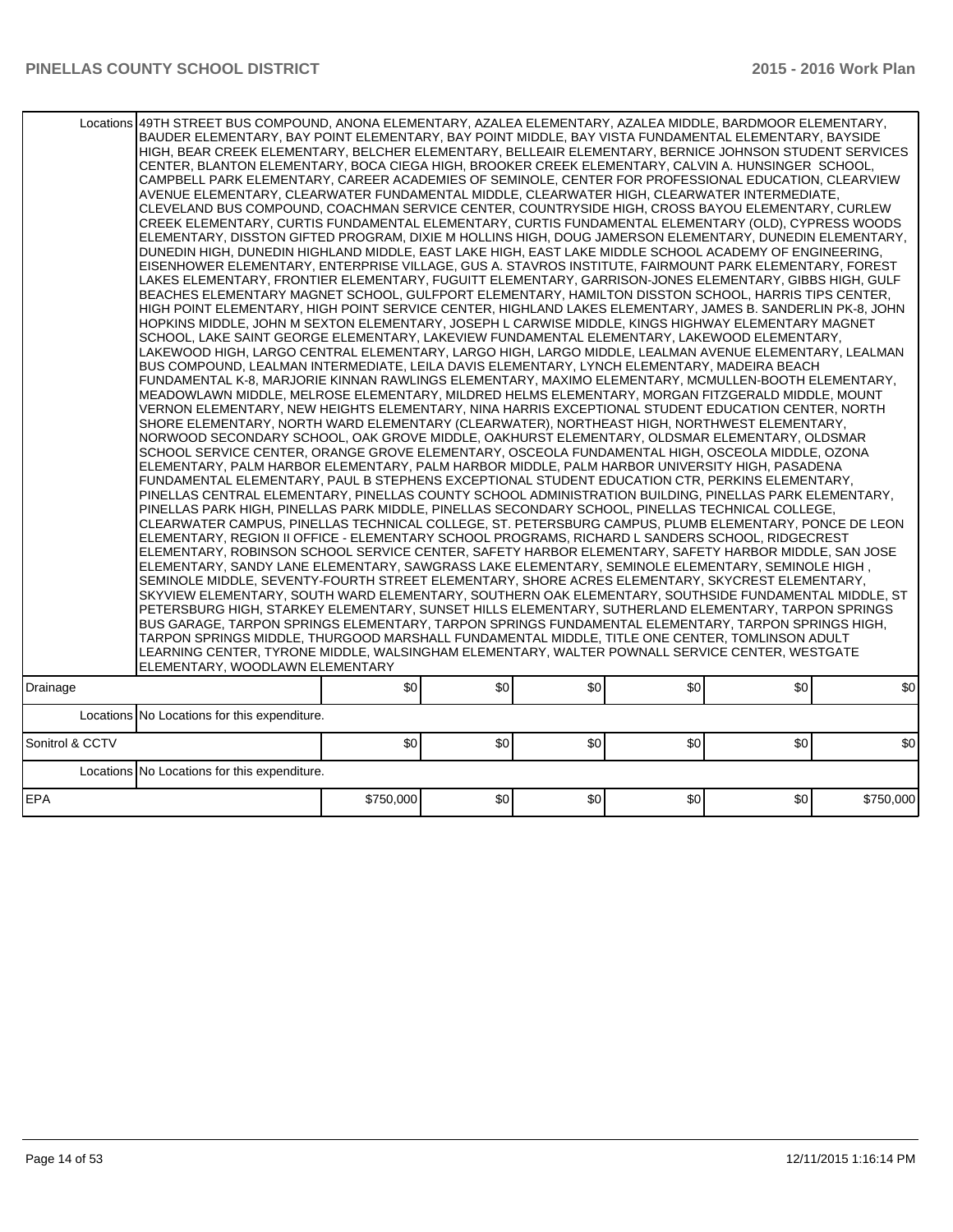|                          | Locations 49TH STREET BUS COMPOUND, ANONA ELEMENTARY, AZALEA ELEMENTARY, AZALEA MIDDLE, BARDMOOR ELEMENTARY,<br>BAUDER ELEMENTARY, BAY POINT ELEMENTARY, BAY POINT MIDDLE, BAY VISTA FUNDAMENTAL ELEMENTARY, BAYSIDE<br>HIGH, BEAR CREEK ELEMENTARY, BELCHER ELEMENTARY, BELLEAIR ELEMENTARY, BERNICE JOHNSON STUDENT SERVICES<br>CENTER, BLANTON ELEMENTARY, BOCA CIEGA HIGH, BROOKER CREEK ELEMENTARY, CALVIN A. HUNSINGER SCHOOL,<br>CAMPBELL PARK ELEMENTARY, CAREER ACADEMIES OF SEMINOLE, CENTER FOR PROFESSIONAL EDUCATION, CLEARVIEW<br>AVENUE ELEMENTARY, CLEARWATER FUNDAMENTAL MIDDLE, CLEARWATER HIGH, CLEARWATER INTERMEDIATE,<br>CLEVELAND BUS COMPOUND, COACHMAN SERVICE CENTER, COUNTRYSIDE HIGH, CROSS BAYOU ELEMENTARY, CURLEW<br>CREEK ELEMENTARY, CURTIS FUNDAMENTAL ELEMENTARY, CURTIS FUNDAMENTAL ELEMENTARY (OLD), CYPRESS WOODS<br>ELEMENTARY, DISSTON GIFTED PROGRAM, DIXIE M HOLLINS HIGH, DOUG JAMERSON ELEMENTARY, DUNEDIN ELEMENTARY,<br>DUNEDIN HIGH, DUNEDIN HIGHLAND MIDDLE, EAST LAKE HIGH, EAST LAKE MIDDLE SCHOOL ACADEMY OF ENGINEERING,<br>EISENHOWER ELEMENTARY, ENTERPRISE VILLAGE, GUS A. STAVROS INSTITUTE, FAIRMOUNT PARK ELEMENTARY, FOREST<br>LAKES ELEMENTARY. FRONTIER ELEMENTARY. FUGUITT ELEMENTARY. GARRISON-JONES ELEMENTARY. GIBBS HIGH. GULF<br>BEACHES ELEMENTARY MAGNET SCHOOL, GULFPORT ELEMENTARY, HAMILTON DISSTON SCHOOL, HARRIS TIPS CENTER,<br>HIGH POINT ELEMENTARY, HIGH POINT SERVICE CENTER, HIGHLAND LAKES ELEMENTARY, JAMES B. SANDERLIN PK-8, JOHN<br>HOPKINS MIDDLE, JOHN M SEXTON ELEMENTARY, JOSEPH L CARWISE MIDDLE, KINGS HIGHWAY ELEMENTARY MAGNET<br>SCHOOL, LAKE SAINT GEORGE ELEMENTARY, LAKEVIEW FUNDAMENTAL ELEMENTARY, LAKEWOOD ELEMENTARY,<br>LAKEWOOD HIGH, LARGO CENTRAL ELEMENTARY, LARGO HIGH, LARGO MIDDLE, LEALMAN AVENUE ELEMENTARY, LEALMAN<br>BUS COMPOUND, LEALMAN INTERMEDIATE, LEILA DAVIS ELEMENTARY, LYNCH ELEMENTARY, MADEIRA BEACH<br>FUNDAMENTAL K-8, MARJORIE KINNAN RAWLINGS ELEMENTARY, MAXIMO ELEMENTARY, MCMULLEN-BOOTH ELEMENTARY,<br>MEADOWLAWN MIDDLE, MELROSE ELEMENTARY, MILDRED HELMS ELEMENTARY, MORGAN FITZGERALD MIDDLE, MOUNT<br>VERNON ELEMENTARY. NEW HEIGHTS ELEMENTARY. NINA HARRIS EXCEPTIONAL STUDENT EDUCATION CENTER. NORTH<br>SHORE ELEMENTARY, NORTH WARD ELEMENTARY (CLEARWATER), NORTHEAST HIGH, NORTHWEST ELEMENTARY,<br>NORWOOD SECONDARY SCHOOL, OAK GROVE MIDDLE, OAKHURST ELEMENTARY, OLDSMAR ELEMENTARY, OLDSMAR<br>SCHOOL SERVICE CENTER, ORANGE GROVE ELEMENTARY, OSCEOLA FUNDAMENTAL HIGH, OSCEOLA MIDDLE, OZONA<br>ELEMENTARY, PALM HARBOR ELEMENTARY, PALM HARBOR MIDDLE, PALM HARBOR UNIVERSITY HIGH, PASADENA<br>FUNDAMENTAL ELEMENTARY, PAUL B STEPHENS EXCEPTIONAL STUDENT EDUCATION CTR, PERKINS ELEMENTARY,<br>PINELLAS CENTRAL ELEMENTARY, PINELLAS COUNTY SCHOOL ADMINISTRATION BUILDING, PINELLAS PARK ELEMENTARY,<br>PINELLAS PARK HIGH, PINELLAS PARK MIDDLE, PINELLAS SECONDARY SCHOOL, PINELLAS TECHNICAL COLLEGE,<br>CLEARWATER CAMPUS, PINELLAS TECHNICAL COLLEGE, ST. PETERSBURG CAMPUS, PLUMB ELEMENTARY, PONCE DE LEON<br>ELEMENTARY, REGION II OFFICE - ELEMENTARY SCHOOL PROGRAMS, RICHARD L SANDERS SCHOOL, RIDGECREST<br>ELEMENTARY, ROBINSON SCHOOL SERVICE CENTER, SAFETY HARBOR ELEMENTARY, SAFETY HARBOR MIDDLE, SAN JOSE<br>, ELEMENTARY, SANDY LANE ELEMENTARY, SAWGRASS LAKE ELEMENTARY, SEMINOLE ELEMENTARY, SEMINOLE HIGH<br>SEMINOLE MIDDLE, SEVENTY-FOURTH STREET ELEMENTARY, SHORE ACRES ELEMENTARY, SKYCREST ELEMENTARY,<br>SKYVIEW ELEMENTARY, SOUTH WARD ELEMENTARY, SOUTHERN OAK ELEMENTARY, SOUTHSIDE FUNDAMENTAL MIDDLE, ST<br>PETERSBURG HIGH, STARKEY ELEMENTARY, SUNSET HILLS ELEMENTARY, SUTHERLAND ELEMENTARY, TARPON SPRINGS<br>BUS GARAGE, TARPON SPRINGS ELEMENTARY, TARPON SPRINGS FUNDAMENTAL ELEMENTARY, TARPON SPRINGS HIGH,<br>TARPON SPRINGS MIDDLE, THURGOOD MARSHALL FUNDAMENTAL MIDDLE, TITLE ONE CENTER, TOMLINSON ADULT<br>LEARNING CENTER, TYRONE MIDDLE, WALSINGHAM ELEMENTARY, WALTER POWNALL SERVICE CENTER, WESTGATE<br>ELEMENTARY, WOODLAWN ELEMENTARY |           |     |     |     |                  |           |
|--------------------------|----------------------------------------------------------------------------------------------------------------------------------------------------------------------------------------------------------------------------------------------------------------------------------------------------------------------------------------------------------------------------------------------------------------------------------------------------------------------------------------------------------------------------------------------------------------------------------------------------------------------------------------------------------------------------------------------------------------------------------------------------------------------------------------------------------------------------------------------------------------------------------------------------------------------------------------------------------------------------------------------------------------------------------------------------------------------------------------------------------------------------------------------------------------------------------------------------------------------------------------------------------------------------------------------------------------------------------------------------------------------------------------------------------------------------------------------------------------------------------------------------------------------------------------------------------------------------------------------------------------------------------------------------------------------------------------------------------------------------------------------------------------------------------------------------------------------------------------------------------------------------------------------------------------------------------------------------------------------------------------------------------------------------------------------------------------------------------------------------------------------------------------------------------------------------------------------------------------------------------------------------------------------------------------------------------------------------------------------------------------------------------------------------------------------------------------------------------------------------------------------------------------------------------------------------------------------------------------------------------------------------------------------------------------------------------------------------------------------------------------------------------------------------------------------------------------------------------------------------------------------------------------------------------------------------------------------------------------------------------------------------------------------------------------------------------------------------------------------------------------------------------------------------------------------------------------------------------------------------------------------------------------------------------------------------------------------------------------------------------------------------------------------------------------------------------------------------------------------------------------------------------------------------------------------------------------------------------------------------------------------------------------------------------------------------------------------------------------------------------------------------------------------------------------------------------------------------------------------------------------------------------------------------------------------------------------------------------------------------------------------------------------------------------------------------------------|-----------|-----|-----|-----|------------------|-----------|
| Kitchen Coolers/Freezers |                                                                                                                                                                                                                                                                                                                                                                                                                                                                                                                                                                                                                                                                                                                                                                                                                                                                                                                                                                                                                                                                                                                                                                                                                                                                                                                                                                                                                                                                                                                                                                                                                                                                                                                                                                                                                                                                                                                                                                                                                                                                                                                                                                                                                                                                                                                                                                                                                                                                                                                                                                                                                                                                                                                                                                                                                                                                                                                                                                                                                                                                                                                                                                                                                                                                                                                                                                                                                                                                                                                                                                                                                                                                                                                                                                                                                                                                                                                                                                                                                                                                | \$162,000 | \$0 | \$0 | \$0 | \$0 <sub>1</sub> | \$162,000 |
|                          |                                                                                                                                                                                                                                                                                                                                                                                                                                                                                                                                                                                                                                                                                                                                                                                                                                                                                                                                                                                                                                                                                                                                                                                                                                                                                                                                                                                                                                                                                                                                                                                                                                                                                                                                                                                                                                                                                                                                                                                                                                                                                                                                                                                                                                                                                                                                                                                                                                                                                                                                                                                                                                                                                                                                                                                                                                                                                                                                                                                                                                                                                                                                                                                                                                                                                                                                                                                                                                                                                                                                                                                                                                                                                                                                                                                                                                                                                                                                                                                                                                                                |           |     |     |     |                  |           |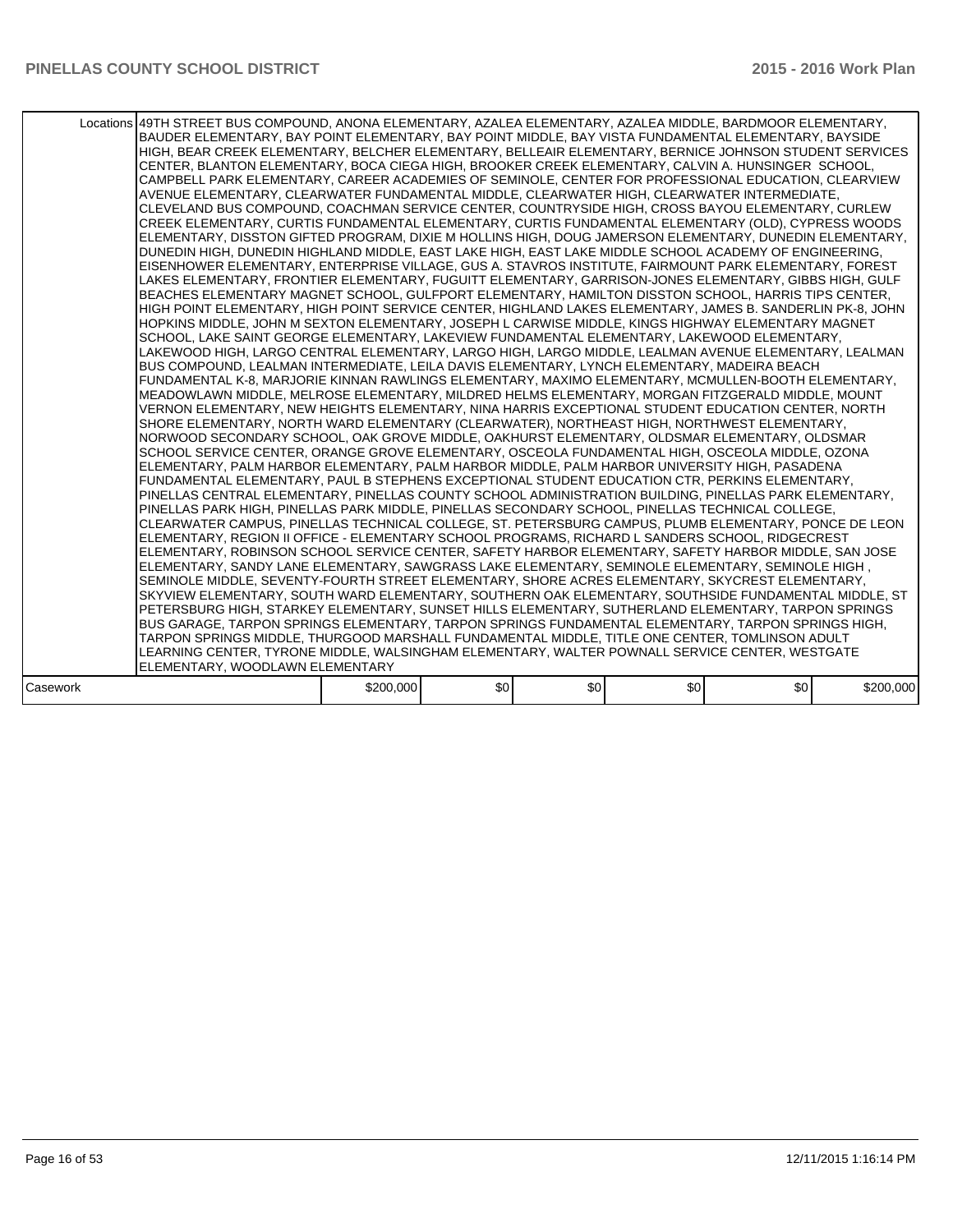|                | Locations 49TH STREET BUS COMPOUND, ANONA ELEMENTARY, AZALEA ELEMENTARY, AZALEA MIDDLE, BARDMOOR ELEMENTARY,<br>BAUDER ELEMENTARY, BAY POINT ELEMENTARY, BAY POINT MIDDLE, BAY VISTA FUNDAMENTAL ELEMENTARY, BAYSIDE<br>HIGH. BEAR CREEK ELEMENTARY. BELCHER ELEMENTARY. BELLEAIR ELEMENTARY. BERNICE JOHNSON STUDENT SERVICES<br>CENTER, BLANTON ELEMENTARY, BOCA CIEGA HIGH, BROOKER CREEK ELEMENTARY, CALVIN A. HUNSINGER SCHOOL,<br>CAMPBELL PARK ELEMENTARY, CAREER ACADEMIES OF SEMINOLE, CENTER FOR PROFESSIONAL EDUCATION, CLEARVIEW<br>AVENUE ELEMENTARY, CLEARWATER FUNDAMENTAL MIDDLE, CLEARWATER HIGH, CLEARWATER INTERMEDIATE,<br>CLEVELAND BUS COMPOUND, COACHMAN SERVICE CENTER, COUNTRYSIDE HIGH, CROSS BAYOU ELEMENTARY, CURLEW<br>CREEK ELEMENTARY, CURTIS FUNDAMENTAL ELEMENTARY, CURTIS FUNDAMENTAL ELEMENTARY (OLD), CYPRESS WOODS<br>ELEMENTARY, DISSTON GIFTED PROGRAM, DIXIE M HOLLINS HIGH, DOUG JAMERSON ELEMENTARY, DUNEDIN ELEMENTARY,<br>DUNEDIN HIGH, DUNEDIN HIGHLAND MIDDLE, EAST LAKE HIGH, EAST LAKE MIDDLE SCHOOL ACADEMY OF ENGINEERING,<br>EISENHOWER ELEMENTARY, ENTERPRISE VILLAGE, GUS A. STAVROS INSTITUTE, FAIRMOUNT PARK ELEMENTARY, FOREST<br>LAKES ELEMENTARY, FRONTIER ELEMENTARY, FUGUITT ELEMENTARY, GARRISON-JONES ELEMENTARY, GIBBS HIGH, GULF<br>BEACHES ELEMENTARY MAGNET SCHOOL, GULFPORT ELEMENTARY, HAMILTON DISSTON SCHOOL, HARRIS TIPS CENTER,<br>HIGH POINT ELEMENTARY, HIGH POINT SERVICE CENTER, HIGHLAND LAKES ELEMENTARY, JAMES B. SANDERLIN PK-8, JOHN<br>HOPKINS MIDDLE, JOHN M SEXTON ELEMENTARY, JOSEPH L CARWISE MIDDLE, KINGS HIGHWAY ELEMENTARY MAGNET<br>SCHOOL, LAKE SAINT GEORGE ELEMENTARY, LAKEVIEW FUNDAMENTAL ELEMENTARY, LAKEWOOD ELEMENTARY,<br>ILAKEWOOD HIGH, LARGO CENTRAL ELEMENTARY, LARGO HIGH, LARGO MIDDLE, LEALMAN AVENUE ELEMENTARY, LEALMAN<br>BUS COMPOUND, LEALMAN INTERMEDIATE, LEILA DAVIS ELEMENTARY, LYNCH ELEMENTARY, MADEIRA BEACH<br>FUNDAMENTAL K-8, MARJORIE KINNAN RAWLINGS ELEMENTARY, MAXIMO ELEMENTARY, MCMULLEN-BOOTH ELEMENTARY,<br>MEADOWLAWN MIDDLE, MELROSE ELEMENTARY, MILDRED HELMS ELEMENTARY, MORGAN FITZGERALD MIDDLE, MOUNT<br>VERNON ELEMENTARY, NEW HEIGHTS ELEMENTARY, NINA HARRIS EXCEPTIONAL STUDENT EDUCATION CENTER, NORTH<br>SHORE ELEMENTARY, NORTH WARD ELEMENTARY (CLEARWATER), NORTHEAST HIGH, NORTHWEST ELEMENTARY,<br>NORWOOD SECONDARY SCHOOL. OAK GROVE MIDDLE. OAKHURST ELEMENTARY. OLDSMAR ELEMENTARY. OLDSMAR<br>SCHOOL SERVICE CENTER, ORANGE GROVE ELEMENTARY, OSCEOLA FUNDAMENTAL HIGH, OSCEOLA MIDDLE, OZONA<br>ELEMENTARY, PALM HARBOR ELEMENTARY, PALM HARBOR MIDDLE, PALM HARBOR UNIVERSITY HIGH, PASADENA<br>FUNDAMENTAL ELEMENTARY, PAUL B STEPHENS EXCEPTIONAL STUDENT EDUCATION CTR, PERKINS ELEMENTARY,<br>PINELLAS CENTRAL ELEMENTARY, PINELLAS COUNTY SCHOOL ADMINISTRATION BUILDING, PINELLAS PARK ELEMENTARY,<br>PINELLAS PARK HIGH, PINELLAS PARK MIDDLE, PINELLAS SECONDARY SCHOOL, PINELLAS TECHNICAL COLLEGE,<br>CLEARWATER CAMPUS, PINELLAS TECHNICAL COLLEGE, ST. PETERSBURG CAMPUS, PLUMB ELEMENTARY, PONCE DE LEON<br>ELEMENTARY, REGION II OFFICE - ELEMENTARY SCHOOL PROGRAMS, RICHARD L SANDERS SCHOOL, RIDGECREST<br>ELEMENTARY, ROBINSON SCHOOL SERVICE CENTER, SAFETY HARBOR ELEMENTARY, SAFETY HARBOR MIDDLE, SAN JOSE<br>, ELEMENTARY, SANDY LANE ELEMENTARY, SAWGRASS LAKE ELEMENTARY, SEMINOLE ELEMENTARY, SEMINOLE HIGH<br>SEMINOLE MIDDLE, SEVENTY-FOURTH STREET ELEMENTARY, SHORE ACRES ELEMENTARY, SKYCREST ELEMENTARY,<br>SKYVIEW ELEMENTARY, SOUTH WARD ELEMENTARY, SOUTHERN OAK ELEMENTARY, SOUTHSIDE FUNDAMENTAL MIDDLE, ST<br>PETERSBURG HIGH, STARKEY ELEMENTARY, SUNSET HILLS ELEMENTARY, SUTHERLAND ELEMENTARY, TARPON SPRINGS<br>BUS GARAGE, TARPON SPRINGS ELEMENTARY, TARPON SPRINGS FUNDAMENTAL ELEMENTARY, TARPON SPRINGS HIGH,<br>TARPON SPRINGS MIDDLE, THURGOOD MARSHALL FUNDAMENTAL MIDDLE, TITLE ONE CENTER, TOMLINSON ADULT<br>LEARNING CENTER, TYRONE MIDDLE, WALSINGHAM ELEMENTARY, WALTER POWNALL SERVICE CENTER, WESTGATE<br>ELEMENTARY, WOODLAWN ELEMENTARY |             |             |             |             |             |              |
|----------------|-----------------------------------------------------------------------------------------------------------------------------------------------------------------------------------------------------------------------------------------------------------------------------------------------------------------------------------------------------------------------------------------------------------------------------------------------------------------------------------------------------------------------------------------------------------------------------------------------------------------------------------------------------------------------------------------------------------------------------------------------------------------------------------------------------------------------------------------------------------------------------------------------------------------------------------------------------------------------------------------------------------------------------------------------------------------------------------------------------------------------------------------------------------------------------------------------------------------------------------------------------------------------------------------------------------------------------------------------------------------------------------------------------------------------------------------------------------------------------------------------------------------------------------------------------------------------------------------------------------------------------------------------------------------------------------------------------------------------------------------------------------------------------------------------------------------------------------------------------------------------------------------------------------------------------------------------------------------------------------------------------------------------------------------------------------------------------------------------------------------------------------------------------------------------------------------------------------------------------------------------------------------------------------------------------------------------------------------------------------------------------------------------------------------------------------------------------------------------------------------------------------------------------------------------------------------------------------------------------------------------------------------------------------------------------------------------------------------------------------------------------------------------------------------------------------------------------------------------------------------------------------------------------------------------------------------------------------------------------------------------------------------------------------------------------------------------------------------------------------------------------------------------------------------------------------------------------------------------------------------------------------------------------------------------------------------------------------------------------------------------------------------------------------------------------------------------------------------------------------------------------------------------------------------------------------------------------------------------------------------------------------------------------------------------------------------------------------------------------------------------------------------------------------------------------------------------------------------------------------------------------------------------------------------------------------------------------------------------------------------------------------------------------------------------------------------|-------------|-------------|-------------|-------------|-------------|--------------|
| Infrastructure |                                                                                                                                                                                                                                                                                                                                                                                                                                                                                                                                                                                                                                                                                                                                                                                                                                                                                                                                                                                                                                                                                                                                                                                                                                                                                                                                                                                                                                                                                                                                                                                                                                                                                                                                                                                                                                                                                                                                                                                                                                                                                                                                                                                                                                                                                                                                                                                                                                                                                                                                                                                                                                                                                                                                                                                                                                                                                                                                                                                                                                                                                                                                                                                                                                                                                                                                                                                                                                                                                                                                                                                                                                                                                                                                                                                                                                                                                                                                                                                                                                                                 | \$6,985,000 | \$7,985,000 | \$7,985,000 | \$7,985,000 | \$7,985,000 | \$38,925,000 |
|                |                                                                                                                                                                                                                                                                                                                                                                                                                                                                                                                                                                                                                                                                                                                                                                                                                                                                                                                                                                                                                                                                                                                                                                                                                                                                                                                                                                                                                                                                                                                                                                                                                                                                                                                                                                                                                                                                                                                                                                                                                                                                                                                                                                                                                                                                                                                                                                                                                                                                                                                                                                                                                                                                                                                                                                                                                                                                                                                                                                                                                                                                                                                                                                                                                                                                                                                                                                                                                                                                                                                                                                                                                                                                                                                                                                                                                                                                                                                                                                                                                                                                 |             |             |             |             |             |              |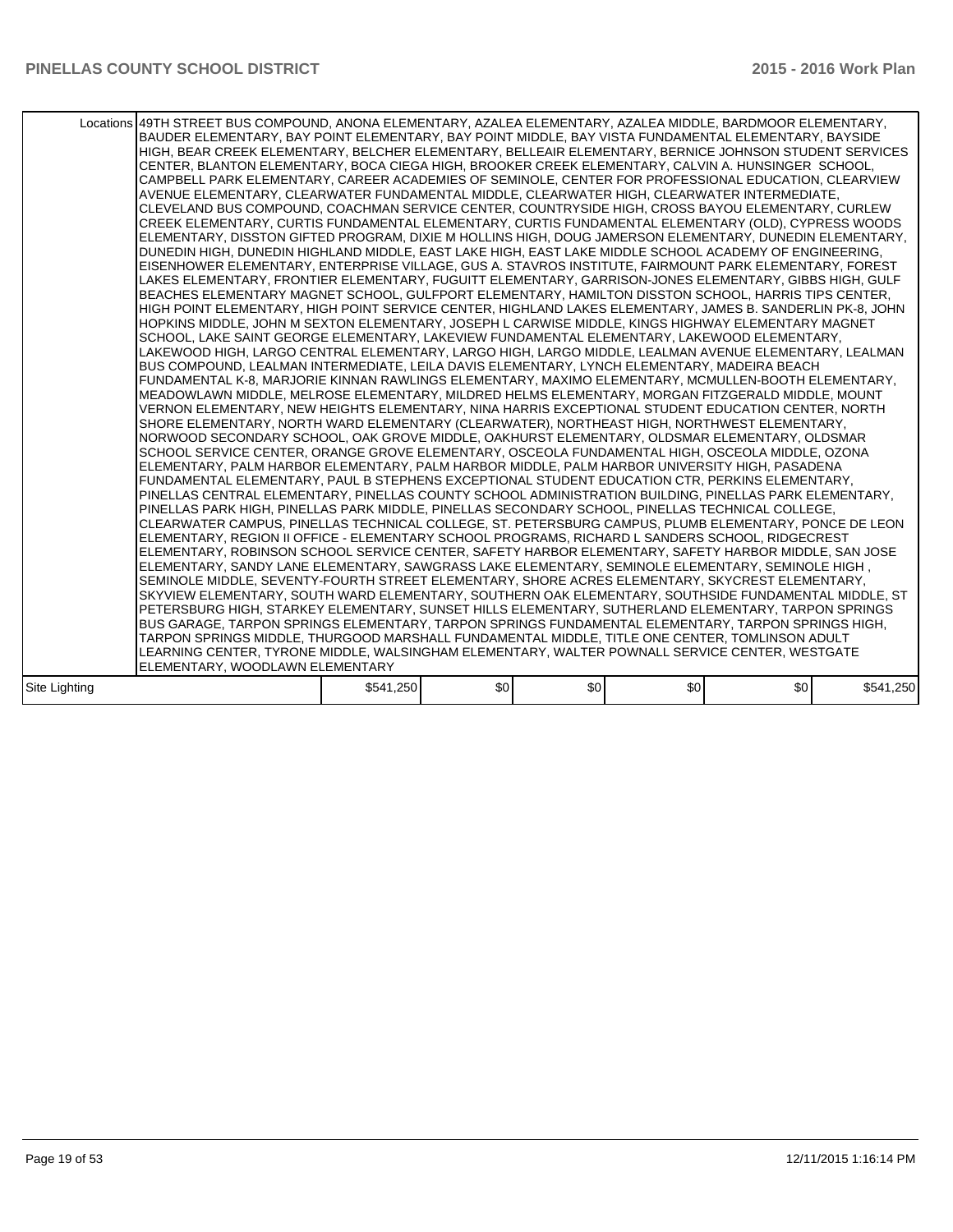|        | Locations 49TH STREET BUS COMPOUND, ANONA ELEMENTARY, AZALEA ELEMENTARY, AZALEA MIDDLE, BARDMOOR ELEMENTARY,<br>BAUDER ELEMENTARY, BAY POINT ELEMENTARY, BAY POINT MIDDLE, BAY VISTA FUNDAMENTAL ELEMENTARY, BAYSIDE<br>HIGH, BEAR CREEK ELEMENTARY, BELCHER ELEMENTARY, BELLEAIR ELEMENTARY, BERNICE JOHNSON STUDENT SERVICES<br>CENTER, BLANTON ELEMENTARY, BOCA CIEGA HIGH, BROOKER CREEK ELEMENTARY, CALVIN A. HUNSINGER SCHOOL,<br>CAMPBELL PARK ELEMENTARY, CAREER ACADEMIES OF SEMINOLE, CENTER FOR PROFESSIONAL EDUCATION, CLEARVIEW<br>AVENUE ELEMENTARY, CLEARWATER FUNDAMENTAL MIDDLE, CLEARWATER HIGH, CLEARWATER INTERMEDIATE,<br>CLEVELAND BUS COMPOUND, COACHMAN SERVICE CENTER, COUNTRYSIDE HIGH, CROSS BAYOU ELEMENTARY, CURLEW<br>CREEK ELEMENTARY, CURTIS FUNDAMENTAL ELEMENTARY, CURTIS FUNDAMENTAL ELEMENTARY (OLD), CYPRESS WOODS<br>ELEMENTARY, DISSTON GIFTED PROGRAM, DIXIE M HOLLINS HIGH, DOUG JAMERSON ELEMENTARY, DUNEDIN ELEMENTARY,<br>DUNEDIN HIGH, DUNEDIN HIGHLAND MIDDLE, EAST LAKE HIGH, EAST LAKE MIDDLE SCHOOL ACADEMY OF ENGINEERING,<br>EISENHOWER ELEMENTARY, ENTERPRISE VILLAGE, GUS A. STAVROS INSTITUTE, FAIRMOUNT PARK ELEMENTARY, FOREST<br>LAKES ELEMENTARY, FRONTIER ELEMENTARY, FUGUITT ELEMENTARY, GARRISON-JONES ELEMENTARY, GIBBS HIGH, GULF<br>BEACHES ELEMENTARY MAGNET SCHOOL, GULFPORT ELEMENTARY, HAMILTON DISSTON SCHOOL, HARRIS TIPS CENTER,<br>HIGH POINT ELEMENTARY, HIGH POINT SERVICE CENTER, HIGHLAND LAKES ELEMENTARY, JAMES B. SANDERLIN PK-8, JOHN<br>HOPKINS MIDDLE, JOHN M SEXTON ELEMENTARY, JOSEPH L CARWISE MIDDLE, KINGS HIGHWAY ELEMENTARY MAGNET<br>SCHOOL, LAKE SAINT GEORGE ELEMENTARY, LAKEVIEW FUNDAMENTAL ELEMENTARY, LAKEWOOD ELEMENTARY,<br>LAKEWOOD HIGH, LARGO CENTRAL ELEMENTARY, LARGO HIGH, LARGO MIDDLE, LEALMAN AVENUE ELEMENTARY, LEALMAN<br>BUS COMPOUND, LEALMAN INTERMEDIATE, LEILA DAVIS ELEMENTARY, LYNCH ELEMENTARY, MADEIRA BEACH<br>FUNDAMENTAL K-8, MARJORIE KINNAN RAWLINGS ELEMENTARY, MAXIMO ELEMENTARY, MCMULLEN-BOOTH ELEMENTARY,<br>MEADOWLAWN MIDDLE, MELROSE ELEMENTARY, MILDRED HELMS ELEMENTARY, MORGAN FITZGERALD MIDDLE, MOUNT<br>VERNON ELEMENTARY, NEW HEIGHTS ELEMENTARY, NINA HARRIS EXCEPTIONAL STUDENT EDUCATION CENTER, NORTH<br>SHORE ELEMENTARY, NORTH WARD ELEMENTARY (CLEARWATER), NORTHEAST HIGH, NORTHWEST ELEMENTARY,<br>NORWOOD SECONDARY SCHOOL, OAK GROVE MIDDLE, OAKHURST ELEMENTARY, OLDSMAR ELEMENTARY, OLDSMAR<br>SCHOOL SERVICE CENTER, ORANGE GROVE ELEMENTARY, OSCEOLA FUNDAMENTAL HIGH, OSCEOLA MIDDLE, OZONA<br>ELEMENTARY, PALM HARBOR ELEMENTARY, PALM HARBOR MIDDLE, PALM HARBOR UNIVERSITY HIGH, PASADENA<br>FUNDAMENTAL ELEMENTARY, PAUL B STEPHENS EXCEPTIONAL STUDENT EDUCATION CTR, PERKINS ELEMENTARY,<br>PINELLAS CENTRAL ELEMENTARY, PINELLAS COUNTY SCHOOL ADMINISTRATION BUILDING, PINELLAS PARK ELEMENTARY,<br>PINELLAS PARK HIGH, PINELLAS PARK MIDDLE, PINELLAS SECONDARY SCHOOL, PINELLAS TECHNICAL COLLEGE,<br>CLEARWATER CAMPUS, PINELLAS TECHNICAL COLLEGE, ST. PETERSBURG CAMPUS, PLUMB ELEMENTARY, PONCE DE LEON<br>ELEMENTARY, REGION II OFFICE - ELEMENTARY SCHOOL PROGRAMS, RICHARD L SANDERS SCHOOL, RIDGECREST<br>ELEMENTARY, ROBINSON SCHOOL SERVICE CENTER, SAFETY HARBOR ELEMENTARY, SAFETY HARBOR MIDDLE, SAN JOSE<br>ELEMENTARY, SANDY LANE ELEMENTARY, SAWGRASS LAKE ELEMENTARY, SEMINOLE ELEMENTARY, SEMINOLE HIGH,<br>SEMINOLE MIDDLE, SEVENTY-FOURTH STREET ELEMENTARY, SHORE ACRES ELEMENTARY, SKYCREST ELEMENTARY,<br>SKYVIEW ELEMENTARY, SOUTH WARD ELEMENTARY, SOUTHERN OAK ELEMENTARY, SOUTHSIDE FUNDAMENTAL MIDDLE, ST<br>PETERSBURG HIGH, STARKEY ELEMENTARY, SUNSET HILLS ELEMENTARY, SUTHERLAND ELEMENTARY, TARPON SPRINGS<br>BUS GARAGE, TARPON SPRINGS ELEMENTARY, TARPON SPRINGS FUNDAMENTAL ELEMENTARY, TARPON SPRINGS HIGH,<br>TARPON SPRINGS MIDDLE, THURGOOD MARSHALL FUNDAMENTAL MIDDLE, TITLE ONE CENTER, TOMLINSON ADULT<br>LEARNING CENTER, TYRONE MIDDLE, WALSINGHAM ELEMENTARY, WALTER POWNALL SERVICE CENTER, WESTGATE<br>ELEMENTARY, WOODLAWN ELEMENTARY |             |     |     |     |     |             |
|--------|---------------------------------------------------------------------------------------------------------------------------------------------------------------------------------------------------------------------------------------------------------------------------------------------------------------------------------------------------------------------------------------------------------------------------------------------------------------------------------------------------------------------------------------------------------------------------------------------------------------------------------------------------------------------------------------------------------------------------------------------------------------------------------------------------------------------------------------------------------------------------------------------------------------------------------------------------------------------------------------------------------------------------------------------------------------------------------------------------------------------------------------------------------------------------------------------------------------------------------------------------------------------------------------------------------------------------------------------------------------------------------------------------------------------------------------------------------------------------------------------------------------------------------------------------------------------------------------------------------------------------------------------------------------------------------------------------------------------------------------------------------------------------------------------------------------------------------------------------------------------------------------------------------------------------------------------------------------------------------------------------------------------------------------------------------------------------------------------------------------------------------------------------------------------------------------------------------------------------------------------------------------------------------------------------------------------------------------------------------------------------------------------------------------------------------------------------------------------------------------------------------------------------------------------------------------------------------------------------------------------------------------------------------------------------------------------------------------------------------------------------------------------------------------------------------------------------------------------------------------------------------------------------------------------------------------------------------------------------------------------------------------------------------------------------------------------------------------------------------------------------------------------------------------------------------------------------------------------------------------------------------------------------------------------------------------------------------------------------------------------------------------------------------------------------------------------------------------------------------------------------------------------------------------------------------------------------------------------------------------------------------------------------------------------------------------------------------------------------------------------------------------------------------------------------------------------------------------------------------------------------------------------------------------------------------------------------------------------------------------------------------------------------------------------------------------|-------------|-----|-----|-----|-----|-------------|
| Paving |                                                                                                                                                                                                                                                                                                                                                                                                                                                                                                                                                                                                                                                                                                                                                                                                                                                                                                                                                                                                                                                                                                                                                                                                                                                                                                                                                                                                                                                                                                                                                                                                                                                                                                                                                                                                                                                                                                                                                                                                                                                                                                                                                                                                                                                                                                                                                                                                                                                                                                                                                                                                                                                                                                                                                                                                                                                                                                                                                                                                                                                                                                                                                                                                                                                                                                                                                                                                                                                                                                                                                                                                                                                                                                                                                                                                                                                                                                                                                                                                                                                               | \$1,183,000 | \$0 | \$0 | \$0 | \$0 | \$1,183,000 |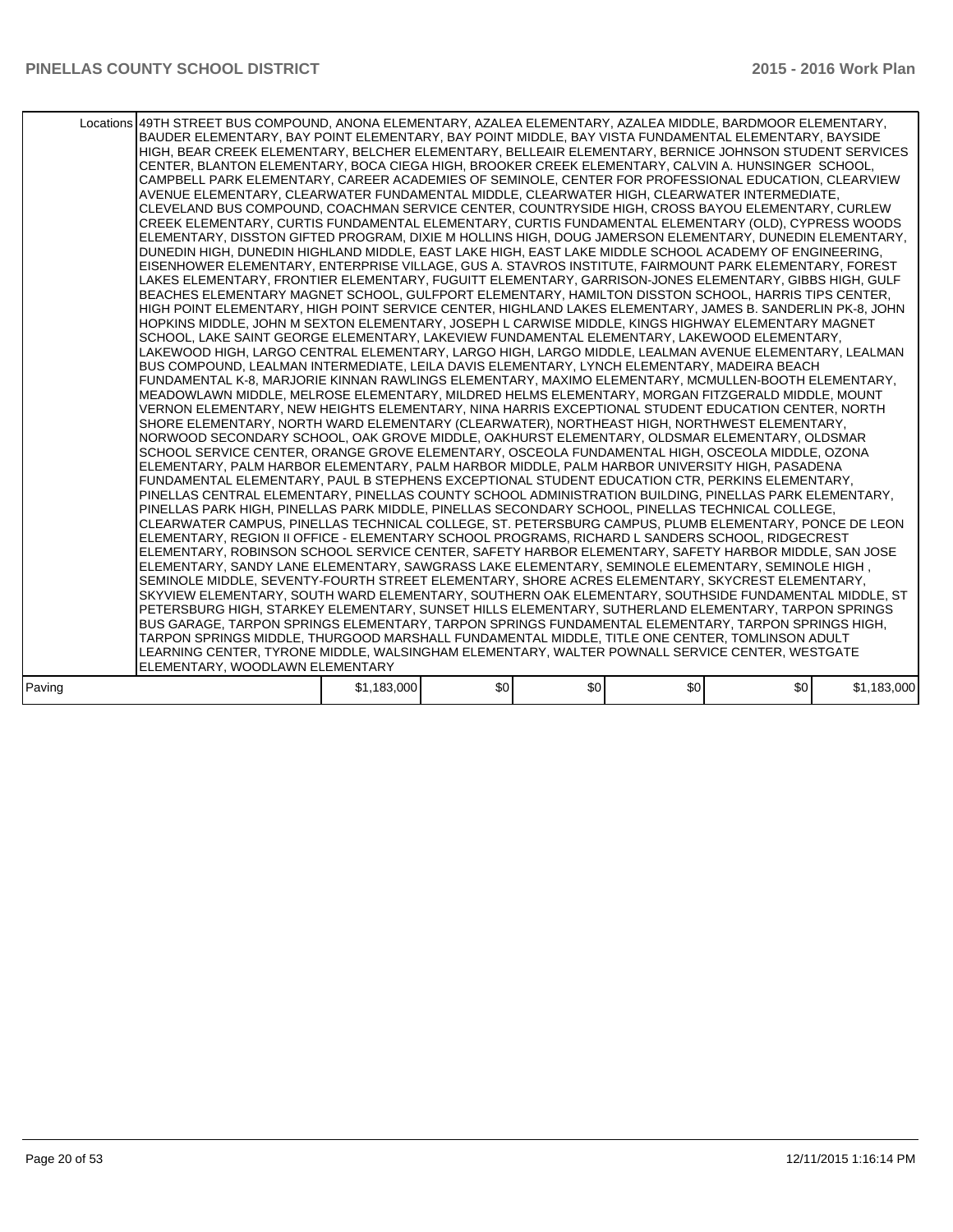|                    | Locations 49TH STREET BUS COMPOUND, ANONA ELEMENTARY, AZALEA ELEMENTARY, AZALEA MIDDLE, BARDMOOR ELEMENTARY,<br>BAUDER ELEMENTARY, BAY POINT ELEMENTARY, BAY POINT MIDDLE, BAY VISTA FUNDAMENTAL ELEMENTARY, BAYSIDE<br>HIGH, BEAR CREEK ELEMENTARY, BELCHER ELEMENTARY, BELLEAIR ELEMENTARY, BERNICE JOHNSON STUDENT SERVICES<br>CENTER, BLANTON ELEMENTARY, BOCA CIEGA HIGH, BROOKER CREEK ELEMENTARY, CALVIN A. HUNSINGER SCHOOL,<br>CAMPBELL PARK ELEMENTARY, CAREER ACADEMIES OF SEMINOLE, CENTER FOR PROFESSIONAL EDUCATION, CLEARVIEW<br>AVENUE ELEMENTARY, CLEARWATER FUNDAMENTAL MIDDLE, CLEARWATER HIGH, CLEARWATER INTERMEDIATE,<br>CLEVELAND BUS COMPOUND, COACHMAN SERVICE CENTER, COUNTRYSIDE HIGH, CROSS BAYOU ELEMENTARY, CURLEW<br>CREEK ELEMENTARY, CURTIS FUNDAMENTAL ELEMENTARY, CURTIS FUNDAMENTAL ELEMENTARY (OLD), CYPRESS WOODS<br>ELEMENTARY, DISSTON GIFTED PROGRAM, DIXIE M HOLLINS HIGH, DOUG JAMERSON ELEMENTARY, DUNEDIN ELEMENTARY,<br>DUNEDIN HIGH, DUNEDIN HIGHLAND MIDDLE, EAST LAKE HIGH, EAST LAKE MIDDLE SCHOOL ACADEMY OF ENGINEERING,<br>EISENHOWER ELEMENTARY, ENTERPRISE VILLAGE, GUS A. STAVROS INSTITUTE, FAIRMOUNT PARK ELEMENTARY, FOREST<br>LAKES ELEMENTARY, FRONTIER ELEMENTARY, FUGUITT ELEMENTARY, GARRISON-JONES ELEMENTARY, GIBBS HIGH, GULF<br>BEACHES ELEMENTARY MAGNET SCHOOL, GULFPORT ELEMENTARY, HAMILTON DISSTON SCHOOL, HARRIS TIPS CENTER,<br>HIGH POINT ELEMENTARY, HIGH POINT SERVICE CENTER, HIGHLAND LAKES ELEMENTARY, JAMES B. SANDERLIN PK-8, JOHN<br>HOPKINS MIDDLE, JOHN M SEXTON ELEMENTARY, JOSEPH L CARWISE MIDDLE, KINGS HIGHWAY ELEMENTARY MAGNET<br>SCHOOL, LAKE SAINT GEORGE ELEMENTARY, LAKEVIEW FUNDAMENTAL ELEMENTARY, LAKEWOOD ELEMENTARY,<br>LAKEWOOD HIGH, LARGO CENTRAL ELEMENTARY, LARGO HIGH, LARGO MIDDLE, LEALMAN AVENUE ELEMENTARY, LEALMAN<br>BUS COMPOUND, LEALMAN INTERMEDIATE, LEILA DAVIS ELEMENTARY, LYNCH ELEMENTARY, MADEIRA BEACH<br>FUNDAMENTAL K-8. MARJORIE KINNAN RAWLINGS ELEMENTARY. MAXIMO ELEMENTARY. MCMULLEN-BOOTH ELEMENTARY.<br>MEADOWLAWN MIDDLE, MELROSE ELEMENTARY, MILDRED HELMS ELEMENTARY, MORGAN FITZGERALD MIDDLE, MOUNT<br>VERNON ELEMENTARY, NEW HEIGHTS ELEMENTARY, NINA HARRIS EXCEPTIONAL STUDENT EDUCATION CENTER, NORTH<br>SHORE ELEMENTARY, NORTH WARD ELEMENTARY (CLEARWATER), NORTHEAST HIGH, NORTHWEST ELEMENTARY,<br>NORWOOD SECONDARY SCHOOL, OAK GROVE MIDDLE, OAKHURST ELEMENTARY, OLDSMAR ELEMENTARY, OLDSMAR<br>SCHOOL SERVICE CENTER, ORANGE GROVE ELEMENTARY, OSCEOLA FUNDAMENTAL HIGH, OSCEOLA MIDDLE, OZONA<br>ELEMENTARY, PALM HARBOR ELEMENTARY, PALM HARBOR MIDDLE, PALM HARBOR UNIVERSITY HIGH, PASADENA<br>FUNDAMENTAL ELEMENTARY, PAUL B STEPHENS EXCEPTIONAL STUDENT EDUCATION CTR, PERKINS ELEMENTARY,<br>PINELLAS CENTRAL ELEMENTARY, PINELLAS COUNTY SCHOOL ADMINISTRATION BUILDING, PINELLAS PARK ELEMENTARY,<br>PINELLAS PARK HIGH, PINELLAS PARK MIDDLE, PINELLAS SECONDARY SCHOOL, PINELLAS TECHNICAL COLLEGE,<br>CLEARWATER CAMPUS, PINELLAS TECHNICAL COLLEGE, ST. PETERSBURG CAMPUS, PLUMB ELEMENTARY, PONCE DE LEON<br>ELEMENTARY, REGION II OFFICE - ELEMENTARY SCHOOL PROGRAMS, RICHARD L SANDERS SCHOOL, RIDGECREST<br>ELEMENTARY, ROBINSON SCHOOL SERVICE CENTER, SAFETY HARBOR ELEMENTARY, SAFETY HARBOR MIDDLE, SAN JOSE<br>ELEMENTARY, SANDY LANE ELEMENTARY, SAWGRASS LAKE ELEMENTARY, SEMINOLE ELEMENTARY, SEMINOLE HIGH,<br>SEMINOLE MIDDLE, SEVENTY-FOURTH STREET ELEMENTARY, SHORE ACRES ELEMENTARY, SKYCREST ELEMENTARY,<br>SKYVIEW ELEMENTARY, SOUTH WARD ELEMENTARY, SOUTHERN OAK ELEMENTARY, SOUTHSIDE FUNDAMENTAL MIDDLE, ST<br>PETERSBURG HIGH, STARKEY ELEMENTARY, SUNSET HILLS ELEMENTARY, SUTHERLAND ELEMENTARY, TARPON SPRINGS<br>BUS GARAGE, TARPON SPRINGS ELEMENTARY, TARPON SPRINGS FUNDAMENTAL ELEMENTARY, TARPON SPRINGS HIGH,<br>TARPON SPRINGS MIDDLE, THURGOOD MARSHALL FUNDAMENTAL MIDDLE, TITLE ONE CENTER, TOMLINSON ADULT<br>LEARNING CENTER, TYRONE MIDDLE, WALSINGHAM ELEMENTARY, WALTER POWNALL SERVICE CENTER, WESTGATE<br>ELEMENTARY, WOODLAWN ELEMENTARY |           |     |     |     |     |           |
|--------------------|---------------------------------------------------------------------------------------------------------------------------------------------------------------------------------------------------------------------------------------------------------------------------------------------------------------------------------------------------------------------------------------------------------------------------------------------------------------------------------------------------------------------------------------------------------------------------------------------------------------------------------------------------------------------------------------------------------------------------------------------------------------------------------------------------------------------------------------------------------------------------------------------------------------------------------------------------------------------------------------------------------------------------------------------------------------------------------------------------------------------------------------------------------------------------------------------------------------------------------------------------------------------------------------------------------------------------------------------------------------------------------------------------------------------------------------------------------------------------------------------------------------------------------------------------------------------------------------------------------------------------------------------------------------------------------------------------------------------------------------------------------------------------------------------------------------------------------------------------------------------------------------------------------------------------------------------------------------------------------------------------------------------------------------------------------------------------------------------------------------------------------------------------------------------------------------------------------------------------------------------------------------------------------------------------------------------------------------------------------------------------------------------------------------------------------------------------------------------------------------------------------------------------------------------------------------------------------------------------------------------------------------------------------------------------------------------------------------------------------------------------------------------------------------------------------------------------------------------------------------------------------------------------------------------------------------------------------------------------------------------------------------------------------------------------------------------------------------------------------------------------------------------------------------------------------------------------------------------------------------------------------------------------------------------------------------------------------------------------------------------------------------------------------------------------------------------------------------------------------------------------------------------------------------------------------------------------------------------------------------------------------------------------------------------------------------------------------------------------------------------------------------------------------------------------------------------------------------------------------------------------------------------------------------------------------------------------------------------------------------------------------------------------------------------------------------|-----------|-----|-----|-----|-----|-----------|
| Stage & Gym Floors |                                                                                                                                                                                                                                                                                                                                                                                                                                                                                                                                                                                                                                                                                                                                                                                                                                                                                                                                                                                                                                                                                                                                                                                                                                                                                                                                                                                                                                                                                                                                                                                                                                                                                                                                                                                                                                                                                                                                                                                                                                                                                                                                                                                                                                                                                                                                                                                                                                                                                                                                                                                                                                                                                                                                                                                                                                                                                                                                                                                                                                                                                                                                                                                                                                                                                                                                                                                                                                                                                                                                                                                                                                                                                                                                                                                                                                                                                                                                                                                                                                                               | \$159,570 | \$0 | \$0 | \$0 | \$0 | \$159,570 |
|                    |                                                                                                                                                                                                                                                                                                                                                                                                                                                                                                                                                                                                                                                                                                                                                                                                                                                                                                                                                                                                                                                                                                                                                                                                                                                                                                                                                                                                                                                                                                                                                                                                                                                                                                                                                                                                                                                                                                                                                                                                                                                                                                                                                                                                                                                                                                                                                                                                                                                                                                                                                                                                                                                                                                                                                                                                                                                                                                                                                                                                                                                                                                                                                                                                                                                                                                                                                                                                                                                                                                                                                                                                                                                                                                                                                                                                                                                                                                                                                                                                                                                               |           |     |     |     |     |           |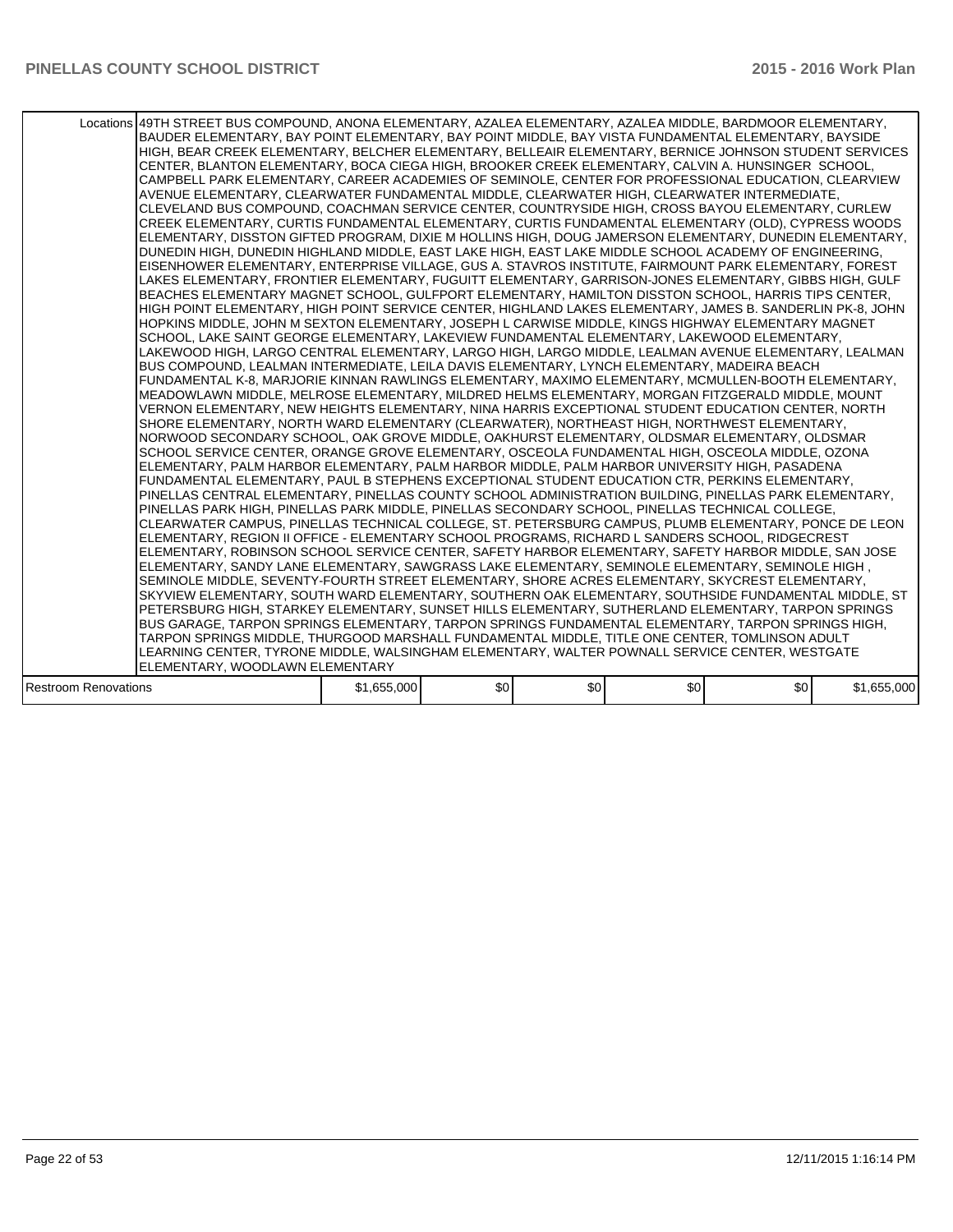|                    | Locations 49TH STREET BUS COMPOUND, ANONA ELEMENTARY, AZALEA ELEMENTARY, AZALEA MIDDLE, BARDMOOR ELEMENTARY,<br>BAUDER ELEMENTARY, BAY POINT ELEMENTARY, BAY POINT MIDDLE, BAY VISTA FUNDAMENTAL ELEMENTARY, BAYSIDE<br>HIGH, BEAR CREEK ELEMENTARY, BELCHER ELEMENTARY, BELLEAIR ELEMENTARY, BERNICE JOHNSON STUDENT SERVICES<br>CENTER, BLANTON ELEMENTARY, BOCA CIEGA HIGH, BROOKER CREEK ELEMENTARY, CALVIN A. HUNSINGER SCHOOL,<br>CAMPBELL PARK ELEMENTARY, CAREER ACADEMIES OF SEMINOLE, CENTER FOR PROFESSIONAL EDUCATION, CLEARVIEW<br>AVENUE ELEMENTARY, CLEARWATER FUNDAMENTAL MIDDLE, CLEARWATER HIGH, CLEARWATER INTERMEDIATE,<br>CLEVELAND BUS COMPOUND, COACHMAN SERVICE CENTER, COUNTRYSIDE HIGH, CROSS BAYOU ELEMENTARY, CURLEW<br>CREEK ELEMENTARY. CURTIS FUNDAMENTAL ELEMENTARY. CURTIS FUNDAMENTAL ELEMENTARY (OLD). CYPRESS WOODS<br>ELEMENTARY, DISSTON GIFTED PROGRAM, DIXIE M HOLLINS HIGH, DOUG JAMERSON ELEMENTARY, DUNEDIN ELEMENTARY,<br>DUNEDIN HIGH, DUNEDIN HIGHLAND MIDDLE, EAST LAKE HIGH, EAST LAKE MIDDLE SCHOOL ACADEMY OF ENGINEERING,<br>EISENHOWER ELEMENTARY, ENTERPRISE VILLAGE, GUS A. STAVROS INSTITUTE, FAIRMOUNT PARK ELEMENTARY, FOREST<br>LAKES ELEMENTARY, FRONTIER ELEMENTARY, FUGUITT ELEMENTARY, GARRISON-JONES ELEMENTARY, GIBBS HIGH, GULF<br>BEACHES ELEMENTARY MAGNET SCHOOL, GULFPORT ELEMENTARY, HAMILTON DISSTON SCHOOL, HARRIS TIPS CENTER,<br>HIGH POINT ELEMENTARY, HIGH POINT SERVICE CENTER, HIGHLAND LAKES ELEMENTARY, JAMES B. SANDERLIN PK-8, JOHN<br>HOPKINS MIDDLE, JOHN M SEXTON ELEMENTARY, JOSEPH L CARWISE MIDDLE, KINGS HIGHWAY ELEMENTARY MAGNET<br>SCHOOL, LAKE SAINT GEORGE ELEMENTARY, LAKEVIEW FUNDAMENTAL ELEMENTARY, LAKEWOOD ELEMENTARY,<br>LAKEWOOD HIGH, LARGO CENTRAL ELEMENTARY, LARGO HIGH, LARGO MIDDLE, LEALMAN AVENUE ELEMENTARY, LEALMAN<br>BUS COMPOUND, LEALMAN INTERMEDIATE, LEILA DAVIS ELEMENTARY, LYNCH ELEMENTARY, MADEIRA BEACH<br>FUNDAMENTAL K-8, MARJORIE KINNAN RAWLINGS ELEMENTARY, MAXIMO ELEMENTARY, MCMULLEN-BOOTH ELEMENTARY,<br>MEADOWLAWN MIDDLE, MELROSE ELEMENTARY, MILDRED HELMS ELEMENTARY, MORGAN FITZGERALD MIDDLE, MOUNT<br>VERNON ELEMENTARY, NEW HEIGHTS ELEMENTARY, NINA HARRIS EXCEPTIONAL STUDENT EDUCATION CENTER, NORTH<br>SHORE ELEMENTARY, NORTH WARD ELEMENTARY (CLEARWATER), NORTHEAST HIGH, NORTHWEST ELEMENTARY,<br>NORWOOD SECONDARY SCHOOL, OAK GROVE MIDDLE, OAKHURST ELEMENTARY, OLDSMAR ELEMENTARY, OLDSMAR<br>SCHOOL SERVICE CENTER, ORANGE GROVE ELEMENTARY, OSCEOLA FUNDAMENTAL HIGH, OSCEOLA MIDDLE, OZONA<br>ELEMENTARY, PALM HARBOR ELEMENTARY, PALM HARBOR MIDDLE, PALM HARBOR UNIVERSITY HIGH, PASADENA<br>FUNDAMENTAL ELEMENTARY, PAUL B STEPHENS EXCEPTIONAL STUDENT EDUCATION CTR, PERKINS ELEMENTARY,<br>PINELLAS CENTRAL ELEMENTARY. PINELLAS COUNTY SCHOOL ADMINISTRATION BUILDING. PINELLAS PARK ELEMENTARY.<br>PINELLAS PARK HIGH, PINELLAS PARK MIDDLE, PINELLAS SECONDARY SCHOOL, PINELLAS TECHNICAL COLLEGE,<br>CLEARWATER CAMPUS, PINELLAS TECHNICAL COLLEGE, ST. PETERSBURG CAMPUS, PLUMB ELEMENTARY, PONCE DE LEON<br>ELEMENTARY, REGION II OFFICE - ELEMENTARY SCHOOL PROGRAMS, RICHARD L SANDERS SCHOOL, RIDGECREST<br>ELEMENTARY, ROBINSON SCHOOL SERVICE CENTER, SAFETY HARBOR ELEMENTARY, SAFETY HARBOR MIDDLE, SAN JOSE<br>, ELEMENTARY, SANDY LANE ELEMENTARY, SAWGRASS LAKE ELEMENTARY, SEMINOLE ELEMENTARY, SEMINOLE HIGH<br>SEMINOLE MIDDLE, SEVENTY-FOURTH STREET ELEMENTARY, SHORE ACRES ELEMENTARY, SKYCREST ELEMENTARY,<br>SKYVIEW ELEMENTARY, SOUTH WARD ELEMENTARY, SOUTHERN OAK ELEMENTARY, SOUTHSIDE FUNDAMENTAL MIDDLE, ST<br>PETERSBURG HIGH, STARKEY ELEMENTARY, SUNSET HILLS ELEMENTARY, SUTHERLAND ELEMENTARY, TARPON SPRINGS<br>BUS GARAGE, TARPON SPRINGS ELEMENTARY, TARPON SPRINGS FUNDAMENTAL ELEMENTARY, TARPON SPRINGS HIGH,<br>TARPON SPRINGS MIDDLE, THURGOOD MARSHALL FUNDAMENTAL MIDDLE, TITLE ONE CENTER, TOMLINSON ADULT<br>LEARNING CENTER, TYRONE MIDDLE, WALSINGHAM ELEMENTARY, WALTER POWNALL SERVICE CENTER, WESTGATE<br>ELEMENTARY, WOODLAWN ELEMENTARY |           |     |     |     |                  |           |
|--------------------|----------------------------------------------------------------------------------------------------------------------------------------------------------------------------------------------------------------------------------------------------------------------------------------------------------------------------------------------------------------------------------------------------------------------------------------------------------------------------------------------------------------------------------------------------------------------------------------------------------------------------------------------------------------------------------------------------------------------------------------------------------------------------------------------------------------------------------------------------------------------------------------------------------------------------------------------------------------------------------------------------------------------------------------------------------------------------------------------------------------------------------------------------------------------------------------------------------------------------------------------------------------------------------------------------------------------------------------------------------------------------------------------------------------------------------------------------------------------------------------------------------------------------------------------------------------------------------------------------------------------------------------------------------------------------------------------------------------------------------------------------------------------------------------------------------------------------------------------------------------------------------------------------------------------------------------------------------------------------------------------------------------------------------------------------------------------------------------------------------------------------------------------------------------------------------------------------------------------------------------------------------------------------------------------------------------------------------------------------------------------------------------------------------------------------------------------------------------------------------------------------------------------------------------------------------------------------------------------------------------------------------------------------------------------------------------------------------------------------------------------------------------------------------------------------------------------------------------------------------------------------------------------------------------------------------------------------------------------------------------------------------------------------------------------------------------------------------------------------------------------------------------------------------------------------------------------------------------------------------------------------------------------------------------------------------------------------------------------------------------------------------------------------------------------------------------------------------------------------------------------------------------------------------------------------------------------------------------------------------------------------------------------------------------------------------------------------------------------------------------------------------------------------------------------------------------------------------------------------------------------------------------------------------------------------------------------------------------------------------------------------------------------------------------------------------------|-----------|-----|-----|-----|------------------|-----------|
| Window Replacement |                                                                                                                                                                                                                                                                                                                                                                                                                                                                                                                                                                                                                                                                                                                                                                                                                                                                                                                                                                                                                                                                                                                                                                                                                                                                                                                                                                                                                                                                                                                                                                                                                                                                                                                                                                                                                                                                                                                                                                                                                                                                                                                                                                                                                                                                                                                                                                                                                                                                                                                                                                                                                                                                                                                                                                                                                                                                                                                                                                                                                                                                                                                                                                                                                                                                                                                                                                                                                                                                                                                                                                                                                                                                                                                                                                                                                                                                                                                                                                                                                                                                | \$322,000 | \$0 | \$0 | \$0 | \$0 <sub>1</sub> | \$322,000 |
|                    |                                                                                                                                                                                                                                                                                                                                                                                                                                                                                                                                                                                                                                                                                                                                                                                                                                                                                                                                                                                                                                                                                                                                                                                                                                                                                                                                                                                                                                                                                                                                                                                                                                                                                                                                                                                                                                                                                                                                                                                                                                                                                                                                                                                                                                                                                                                                                                                                                                                                                                                                                                                                                                                                                                                                                                                                                                                                                                                                                                                                                                                                                                                                                                                                                                                                                                                                                                                                                                                                                                                                                                                                                                                                                                                                                                                                                                                                                                                                                                                                                                                                |           |     |     |     |                  |           |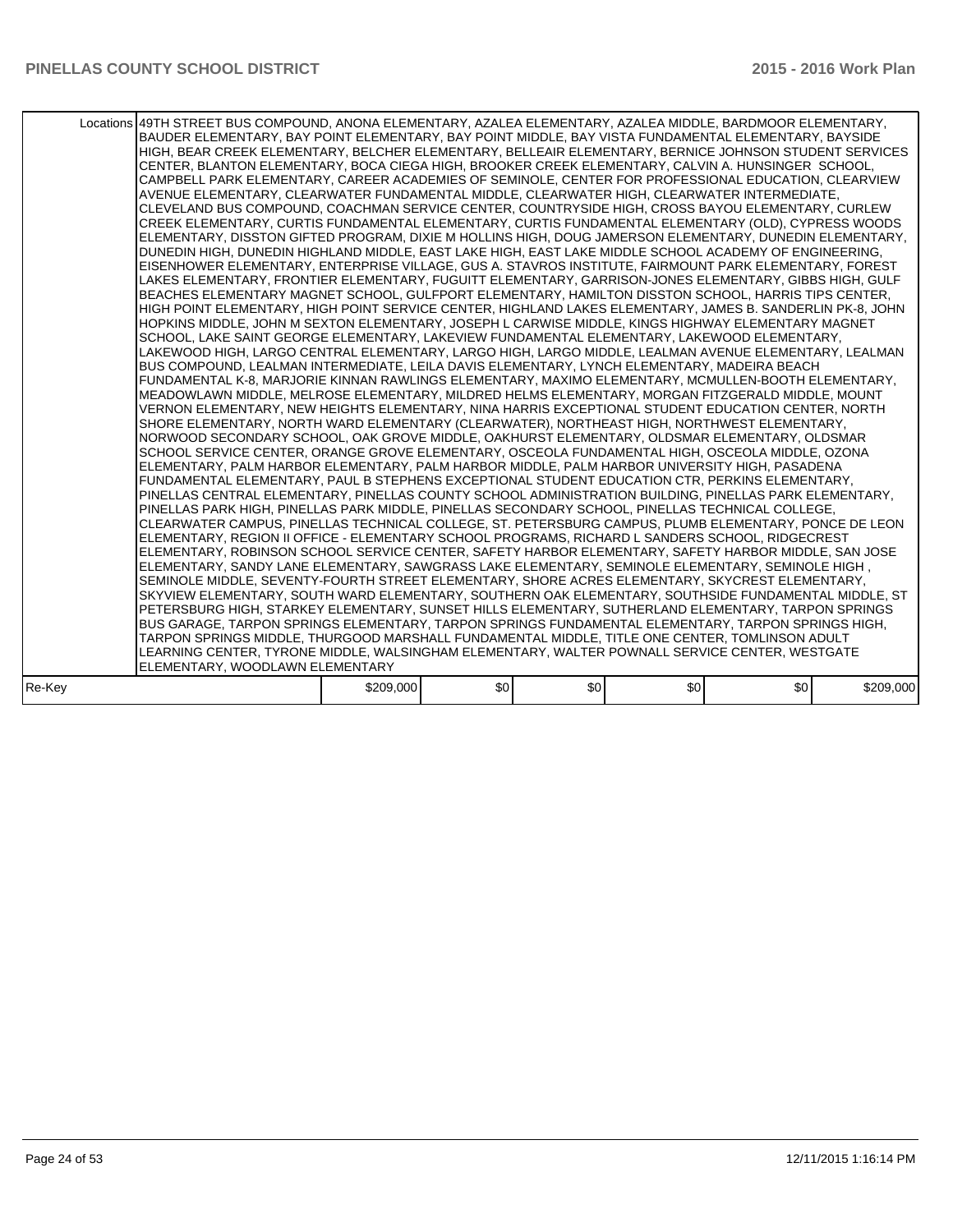|                       | Locations 49TH STREET BUS COMPOUND, ANONA ELEMENTARY, AZALEA ELEMENTARY, AZALEA MIDDLE, BARDMOOR ELEMENTARY,<br>BAUDER ELEMENTARY, BAY POINT ELEMENTARY, BAY POINT MIDDLE, BAY VISTA FUNDAMENTAL ELEMENTARY, BAYSIDE<br>HIGH, BEAR CREEK ELEMENTARY, BELCHER ELEMENTARY, BELLEAIR ELEMENTARY, BERNICE JOHNSON STUDENT SERVICES<br>CENTER, BLANTON ELEMENTARY, BOCA CIEGA HIGH, BROOKER CREEK ELEMENTARY, CALVIN A. HUNSINGER SCHOOL,<br>CAMPBELL PARK ELEMENTARY, CAREER ACADEMIES OF SEMINOLE, CENTER FOR PROFESSIONAL EDUCATION, CLEARVIEW<br>AVENUE ELEMENTARY, CLEARWATER FUNDAMENTAL MIDDLE, CLEARWATER HIGH, CLEARWATER INTERMEDIATE,<br>CLEVELAND BUS COMPOUND, COACHMAN SERVICE CENTER, COUNTRYSIDE HIGH, CROSS BAYOU ELEMENTARY, CURLEW<br>CREEK ELEMENTARY, CURTIS FUNDAMENTAL ELEMENTARY, CURTIS FUNDAMENTAL ELEMENTARY (OLD), CYPRESS WOODS<br>ELEMENTARY, DISSTON GIFTED PROGRAM, DIXIE M HOLLINS HIGH, DOUG JAMERSON ELEMENTARY, DUNEDIN ELEMENTARY,<br>DUNEDIN HIGH, DUNEDIN HIGHLAND MIDDLE, EAST LAKE HIGH, EAST LAKE MIDDLE SCHOOL ACADEMY OF ENGINEERING,<br>EISENHOWER ELEMENTARY, ENTERPRISE VILLAGE, GUS A. STAVROS INSTITUTE, FAIRMOUNT PARK ELEMENTARY, FOREST<br>LAKES ELEMENTARY, FRONTIER ELEMENTARY, FUGUITT ELEMENTARY, GARRISON-JONES ELEMENTARY, GIBBS HIGH, GULF<br>BEACHES ELEMENTARY MAGNET SCHOOL, GULFPORT ELEMENTARY, HAMILTON DISSTON SCHOOL, HARRIS TIPS CENTER,<br>HIGH POINT ELEMENTARY, HIGH POINT SERVICE CENTER, HIGHLAND LAKES ELEMENTARY, JAMES B. SANDERLIN PK-8, JOHN<br>HOPKINS MIDDLE, JOHN M SEXTON ELEMENTARY, JOSEPH L CARWISE MIDDLE, KINGS HIGHWAY ELEMENTARY MAGNET<br>SCHOOL, LAKE SAINT GEORGE ELEMENTARY, LAKEVIEW FUNDAMENTAL ELEMENTARY, LAKEWOOD ELEMENTARY,<br>LAKEWOOD HIGH, LARGO CENTRAL ELEMENTARY, LARGO HIGH, LARGO MIDDLE, LEALMAN AVENUE ELEMENTARY, LEALMAN<br>BUS COMPOUND, LEALMAN INTERMEDIATE, LEILA DAVIS ELEMENTARY, LYNCH ELEMENTARY, MADEIRA BEACH<br>FUNDAMENTAL K-8, MARJORIE KINNAN RAWLINGS ELEMENTARY, MAXIMO ELEMENTARY, MCMULLEN-BOOTH ELEMENTARY,<br>MEADOWLAWN MIDDLE, MELROSE ELEMENTARY, MILDRED HELMS ELEMENTARY, MORGAN FITZGERALD MIDDLE, MOUNT<br>VERNON ELEMENTARY, NEW HEIGHTS ELEMENTARY, NINA HARRIS EXCEPTIONAL STUDENT EDUCATION CENTER, NORTH<br>SHORE ELEMENTARY, NORTH WARD ELEMENTARY (CLEARWATER), NORTHEAST HIGH, NORTHWEST ELEMENTARY,<br>NORWOOD SECONDARY SCHOOL, OAK GROVE MIDDLE, OAKHURST ELEMENTARY, OLDSMAR ELEMENTARY, OLDSMAR<br>SCHOOL SERVICE CENTER, ORANGE GROVE ELEMENTARY, OSCEOLA FUNDAMENTAL HIGH, OSCEOLA MIDDLE, OZONA<br>ELEMENTARY, PALM HARBOR ELEMENTARY, PALM HARBOR MIDDLE, PALM HARBOR UNIVERSITY HIGH, PASADENA<br>FUNDAMENTAL ELEMENTARY, PAUL B STEPHENS EXCEPTIONAL STUDENT EDUCATION CTR, PERKINS ELEMENTARY,<br>PINELLAS CENTRAL ELEMENTARY. PINELLAS COUNTY SCHOOL ADMINISTRATION BUILDING. PINELLAS PARK ELEMENTARY.<br>PINELLAS PARK HIGH, PINELLAS PARK MIDDLE, PINELLAS SECONDARY SCHOOL, PINELLAS TECHNICAL COLLEGE,<br>CLEARWATER CAMPUS, PINELLAS TECHNICAL COLLEGE, ST. PETERSBURG CAMPUS, PLUMB ELEMENTARY, PONCE DE LEON<br>ELEMENTARY, REGION II OFFICE - ELEMENTARY SCHOOL PROGRAMS, RICHARD L SANDERS SCHOOL, RIDGECREST<br>ELEMENTARY, ROBINSON SCHOOL SERVICE CENTER, SAFETY HARBOR ELEMENTARY, SAFETY HARBOR MIDDLE, SAN JOSE<br>ELEMENTARY, SANDY LANE ELEMENTARY, SAWGRASS LAKE ELEMENTARY, SEMINOLE ELEMENTARY, SEMINOLE HIGH,<br>SEMINOLE MIDDLE, SEVENTY-FOURTH STREET ELEMENTARY, SHORE ACRES ELEMENTARY, SKYCREST ELEMENTARY,<br>SKYVIEW ELEMENTARY, SOUTH WARD ELEMENTARY, SOUTHERN OAK ELEMENTARY, SOUTHSIDE FUNDAMENTAL MIDDLE, ST<br>PETERSBURG HIGH, STARKEY ELEMENTARY, SUNSET HILLS ELEMENTARY, SUTHERLAND ELEMENTARY, TARPON SPRINGS<br>BUS GARAGE, TARPON SPRINGS ELEMENTARY, TARPON SPRINGS FUNDAMENTAL ELEMENTARY, TARPON SPRINGS HIGH,<br>TARPON SPRINGS MIDDLE, THURGOOD MARSHALL FUNDAMENTAL MIDDLE, TITLE ONE CENTER, TOMLINSON ADULT<br>LEARNING CENTER, TYRONE MIDDLE, WALSINGHAM ELEMENTARY, WALTER POWNALL SERVICE CENTER, WESTGATE<br>ELEMENTARY, WOODLAWN ELEMENTARY |           |     |     |     |     |           |
|-----------------------|---------------------------------------------------------------------------------------------------------------------------------------------------------------------------------------------------------------------------------------------------------------------------------------------------------------------------------------------------------------------------------------------------------------------------------------------------------------------------------------------------------------------------------------------------------------------------------------------------------------------------------------------------------------------------------------------------------------------------------------------------------------------------------------------------------------------------------------------------------------------------------------------------------------------------------------------------------------------------------------------------------------------------------------------------------------------------------------------------------------------------------------------------------------------------------------------------------------------------------------------------------------------------------------------------------------------------------------------------------------------------------------------------------------------------------------------------------------------------------------------------------------------------------------------------------------------------------------------------------------------------------------------------------------------------------------------------------------------------------------------------------------------------------------------------------------------------------------------------------------------------------------------------------------------------------------------------------------------------------------------------------------------------------------------------------------------------------------------------------------------------------------------------------------------------------------------------------------------------------------------------------------------------------------------------------------------------------------------------------------------------------------------------------------------------------------------------------------------------------------------------------------------------------------------------------------------------------------------------------------------------------------------------------------------------------------------------------------------------------------------------------------------------------------------------------------------------------------------------------------------------------------------------------------------------------------------------------------------------------------------------------------------------------------------------------------------------------------------------------------------------------------------------------------------------------------------------------------------------------------------------------------------------------------------------------------------------------------------------------------------------------------------------------------------------------------------------------------------------------------------------------------------------------------------------------------------------------------------------------------------------------------------------------------------------------------------------------------------------------------------------------------------------------------------------------------------------------------------------------------------------------------------------------------------------------------------------------------------------------------------------------------------------------------------------------------|-----------|-----|-----|-----|-----|-----------|
| <b>Access Control</b> |                                                                                                                                                                                                                                                                                                                                                                                                                                                                                                                                                                                                                                                                                                                                                                                                                                                                                                                                                                                                                                                                                                                                                                                                                                                                                                                                                                                                                                                                                                                                                                                                                                                                                                                                                                                                                                                                                                                                                                                                                                                                                                                                                                                                                                                                                                                                                                                                                                                                                                                                                                                                                                                                                                                                                                                                                                                                                                                                                                                                                                                                                                                                                                                                                                                                                                                                                                                                                                                                                                                                                                                                                                                                                                                                                                                                                                                                                                                                                                                                                                                               | \$300,000 | \$0 | \$0 | \$0 | \$0 | \$300,000 |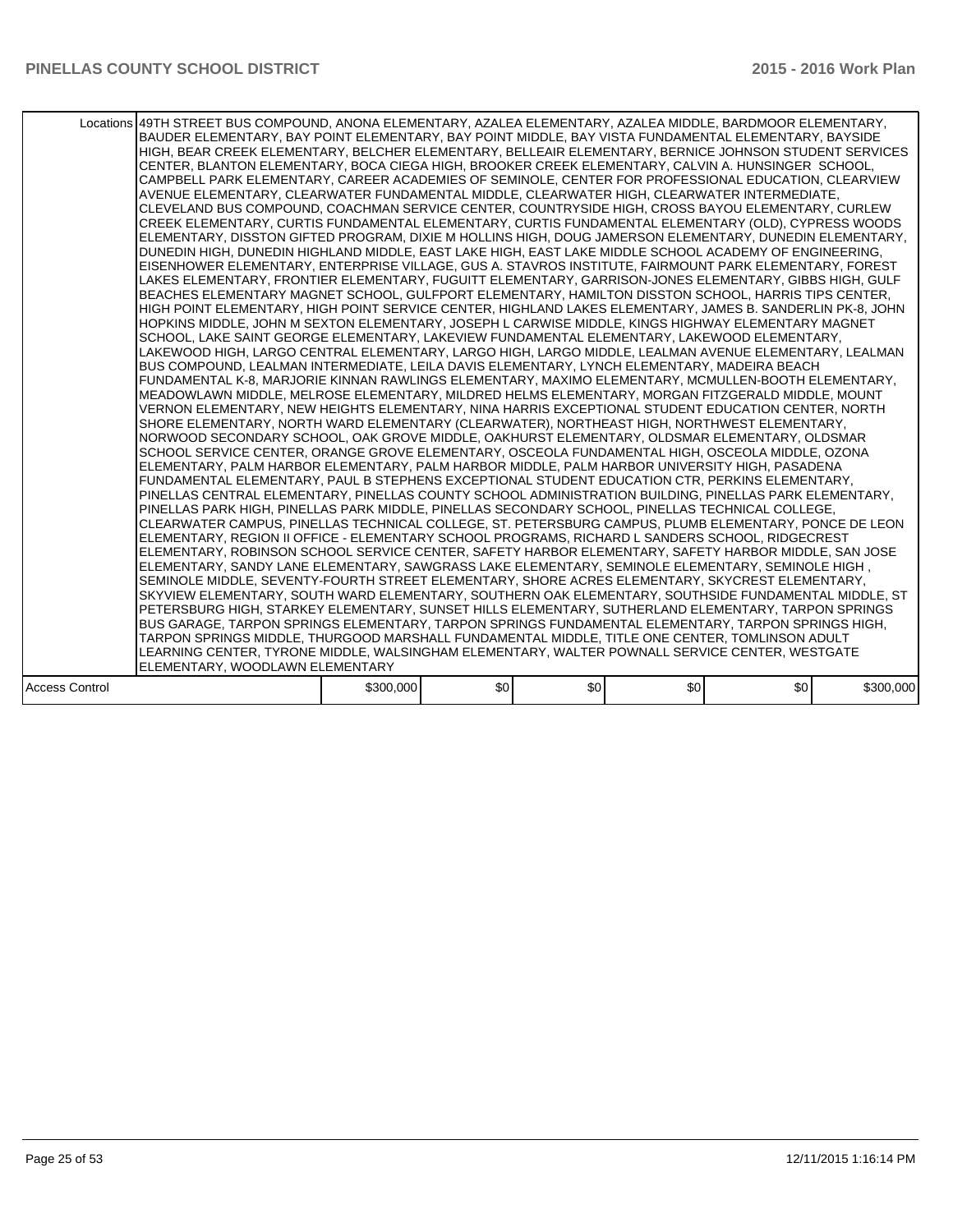| Total:                                                                                                                            | \$34,438,020 | \$41,985,000 | \$41,985,000 | \$41,985,000 | \$41,985,000 | \$202,378,020 |
|-----------------------------------------------------------------------------------------------------------------------------------|--------------|--------------|--------------|--------------|--------------|---------------|
| LEARNING CENTER, TYRONE MIDDLE, WALSINGHAM ELEMENTARY, WALTER POWNALL SERVICE CENTER, WESTGATE<br>ELEMENTARY, WOODLAWN ELEMENTARY |              |              |              |              |              |               |
| TARPON SPRINGS MIDDLE, THURGOOD MARSHALL FUNDAMENTAL MIDDLE, TITLE ONE CENTER, TOMLINSON ADULT                                    |              |              |              |              |              |               |
| BUS GARAGE, TARPON SPRINGS ELEMENTARY, TARPON SPRINGS FUNDAMENTAL ELEMENTARY, TARPON SPRINGS HIGH,                                |              |              |              |              |              |               |
| PETERSBURG HIGH, STARKEY ELEMENTARY, SUNSET HILLS ELEMENTARY, SUTHERLAND ELEMENTARY, TARPON SPRINGS                               |              |              |              |              |              |               |
| SKYVIEW ELEMENTARY, SOUTH WARD ELEMENTARY, SOUTHERN OAK ELEMENTARY, SOUTHSIDE FUNDAMENTAL MIDDLE, ST                              |              |              |              |              |              |               |
| SEMINOLE MIDDLE, SEVENTY-FOURTH STREET ELEMENTARY, SHORE ACRES ELEMENTARY, SKYCREST ELEMENTARY,                                   |              |              |              |              |              |               |
| , ELEMENTARY, SANDY LANE ELEMENTARY, SAWGRASS LAKE ELEMENTARY, SEMINOLE ELEMENTARY, SEMINOLE HIGH                                 |              |              |              |              |              |               |
| ELEMENTARY, ROBINSON SCHOOL SERVICE CENTER, SAFETY HARBOR ELEMENTARY, SAFETY HARBOR MIDDLE, SAN JOSE                              |              |              |              |              |              |               |
| ELEMENTARY, REGION II OFFICE - ELEMENTARY SCHOOL PROGRAMS, RICHARD L SANDERS SCHOOL, RIDGECREST                                   |              |              |              |              |              |               |
| CLEARWATER CAMPUS, PINELLAS TECHNICAL COLLEGE, ST. PETERSBURG CAMPUS, PLUMB ELEMENTARY, PONCE DE LEON                             |              |              |              |              |              |               |
| PINELLAS PARK HIGH, PINELLAS PARK MIDDLE, PINELLAS SECONDARY SCHOOL, PINELLAS TECHNICAL COLLEGE,                                  |              |              |              |              |              |               |
| PINELLAS CENTRAL ELEMENTARY, PINELLAS COUNTY SCHOOL ADMINISTRATION BUILDING, PINELLAS PARK ELEMENTARY,                            |              |              |              |              |              |               |
| FUNDAMENTAL ELEMENTARY, PAUL B STEPHENS EXCEPTIONAL STUDENT EDUCATION CTR, PERKINS ELEMENTARY,                                    |              |              |              |              |              |               |
| ELEMENTARY, PALM HARBOR ELEMENTARY, PALM HARBOR MIDDLE, PALM HARBOR UNIVERSITY HIGH, PASADENA                                     |              |              |              |              |              |               |
| SCHOOL SERVICE CENTER, ORANGE GROVE ELEMENTARY, OSCEOLA FUNDAMENTAL HIGH, OSCEOLA MIDDLE, OZONA                                   |              |              |              |              |              |               |
| NORWOOD SECONDARY SCHOOL, OAK GROVE MIDDLE, OAKHURST ELEMENTARY, OLDSMAR ELEMENTARY, OLDSMAR                                      |              |              |              |              |              |               |
| SHORE ELEMENTARY, NORTH WARD ELEMENTARY (CLEARWATER), NORTHEAST HIGH, NORTHWEST ELEMENTARY,                                       |              |              |              |              |              |               |
| VERNON ELEMENTARY, NEW HEIGHTS ELEMENTARY, NINA HARRIS EXCEPTIONAL STUDENT EDUCATION CENTER, NORTH                                |              |              |              |              |              |               |
| MEADOWLAWN MIDDLE, MELROSE ELEMENTARY, MILDRED HELMS ELEMENTARY, MORGAN FITZGERALD MIDDLE, MOUNT                                  |              |              |              |              |              |               |
| FUNDAMENTAL K-8, MARJORIE KINNAN RAWLINGS ELEMENTARY, MAXIMO ELEMENTARY, MCMULLEN-BOOTH ELEMENTARY,                               |              |              |              |              |              |               |
| BUS COMPOUND, LEALMAN INTERMEDIATE, LEILA DAVIS ELEMENTARY, LYNCH ELEMENTARY, MADEIRA BEACH                                       |              |              |              |              |              |               |
| LAKEWOOD HIGH, LARGO CENTRAL ELEMENTARY, LARGO HIGH, LARGO MIDDLE, LEALMAN AVENUE ELEMENTARY, LEALMAN                             |              |              |              |              |              |               |
| SCHOOL, LAKE SAINT GEORGE ELEMENTARY, LAKEVIEW FUNDAMENTAL ELEMENTARY, LAKEWOOD ELEMENTARY,                                       |              |              |              |              |              |               |
| HOPKINS MIDDLE, JOHN M SEXTON ELEMENTARY, JOSEPH L CARWISE MIDDLE, KINGS HIGHWAY ELEMENTARY MAGNET                                |              |              |              |              |              |               |
| HIGH POINT ELEMENTARY, HIGH POINT SERVICE CENTER, HIGHLAND LAKES ELEMENTARY, JAMES B. SANDERLIN PK-8, JOHN                        |              |              |              |              |              |               |
| BEACHES ELEMENTARY MAGNET SCHOOL, GULFPORT ELEMENTARY, HAMILTON DISSTON SCHOOL, HARRIS TIPS CENTER,                               |              |              |              |              |              |               |
| LAKES ELEMENTARY, FRONTIER ELEMENTARY, FUGUITT ELEMENTARY, GARRISON-JONES ELEMENTARY, GIBBS HIGH, GULF                            |              |              |              |              |              |               |
| EISENHOWER ELEMENTARY, ENTERPRISE VILLAGE, GUS A. STAVROS INSTITUTE, FAIRMOUNT PARK ELEMENTARY, FOREST                            |              |              |              |              |              |               |
| DUNEDIN HIGH, DUNEDIN HIGHLAND MIDDLE, EAST LAKE HIGH, EAST LAKE MIDDLE SCHOOL ACADEMY OF ENGINEERING,                            |              |              |              |              |              |               |
| ELEMENTARY, DISSTON GIFTED PROGRAM, DIXIE M HOLLINS HIGH, DOUG JAMERSON ELEMENTARY, DUNEDIN ELEMENTARY,                           |              |              |              |              |              |               |
| CREEK ELEMENTARY, CURTIS FUNDAMENTAL ELEMENTARY, CURTIS FUNDAMENTAL ELEMENTARY (OLD), CYPRESS WOODS                               |              |              |              |              |              |               |
| CLEVELAND BUS COMPOUND, COACHMAN SERVICE CENTER, COUNTRYSIDE HIGH, CROSS BAYOU ELEMENTARY, CURLEW                                 |              |              |              |              |              |               |
| AVENUE ELEMENTARY, CLEARWATER FUNDAMENTAL MIDDLE, CLEARWATER HIGH, CLEARWATER INTERMEDIATE,                                       |              |              |              |              |              |               |
| CAMPBELL PARK ELEMENTARY, CAREER ACADEMIES OF SEMINOLE, CENTER FOR PROFESSIONAL EDUCATION, CLEARVIEW                              |              |              |              |              |              |               |
| CENTER, BLANTON ELEMENTARY, BOCA CIEGA HIGH, BROOKER CREEK ELEMENTARY, CALVIN A. HUNSINGER SCHOOL,                                |              |              |              |              |              |               |
| HIGH, BEAR CREEK ELEMENTARY, BELCHER ELEMENTARY, BELLEAIR ELEMENTARY, BERNICE JOHNSON STUDENT SERVICES                            |              |              |              |              |              |               |
| BAUDER ELEMENTARY, BAY POINT ELEMENTARY, BAY POINT MIDDLE, BAY VISTA FUNDAMENTAL ELEMENTARY, BAYSIDE                              |              |              |              |              |              |               |
| Locations 49TH STREET BUS COMPOUND, ANONA ELEMENTARY, AZALEA ELEMENTARY, AZALEA MIDDLE, BARDMOOR ELEMENTARY,                      |              |              |              |              |              |               |
|                                                                                                                                   |              |              |              |              |              |               |

#### **Local 1.50 Mill Expenditure For Maintenance, Repair and Renovation**

Anticipated expenditures expected from local funding sources over the years covered by the current work plan.

| Item                                      | $2015 - 2016$<br><b>Actual Budget</b> | 2016 - 2017<br>Projected | 2017 - 2018<br>Projected | 2018 - 2019<br>Projected | 2019 - 2020<br>Projected | Total            |
|-------------------------------------------|---------------------------------------|--------------------------|--------------------------|--------------------------|--------------------------|------------------|
| Remaining Maint and Repair from 1.5 Mills | \$32,065,918                          | \$38,664,057             | \$35,234,522             | \$34,441,667             | \$33,975,297             | \$174,381,461    |
| Maintenance/Repair Salaries               | \$23,500,000                          | \$19,000,000             | \$17,000,000             | \$17,000,000             | \$17,000,000             | \$93,500,000     |
| School Bus Purchases                      | \$707,912                             | \$3,000,000              | \$3,000,000              | \$3,000,000              | \$3,000,000              | \$12,707,912     |
| <b>IOther Vehicle Purchases</b>           | \$147,764                             | \$0                      | \$0                      | \$0                      | \$0                      | \$147,764        |
| Capital Outlay Equipment                  | \$16,037,386                          | \$11,606,453             | \$11,606,453             | \$11,606,453             | \$11,606,453             | \$62,463,198     |
| Rent/Lease Payments                       | \$250,000                             | \$250,000                | \$250,000                | \$250,000                | \$250,000                | \$1,250,000      |
| ICOP Debt Service                         | \$0                                   | \$0                      | \$0                      | \$0                      | \$0                      | \$0 <sub>1</sub> |
| Rent/Lease Relocatables                   | \$387,404                             | \$0                      | \$0                      | \$0                      | \$0                      | \$387,404        |
| <b>IEnvironmental Problems</b>            | \$0                                   | \$0                      | \$0                      | \$0                      | \$0                      | \$0              |
| Is.1011.14 Debt Service                   | \$0                                   | \$0                      | \$0                      | \$0                      | \$0                      | \$0              |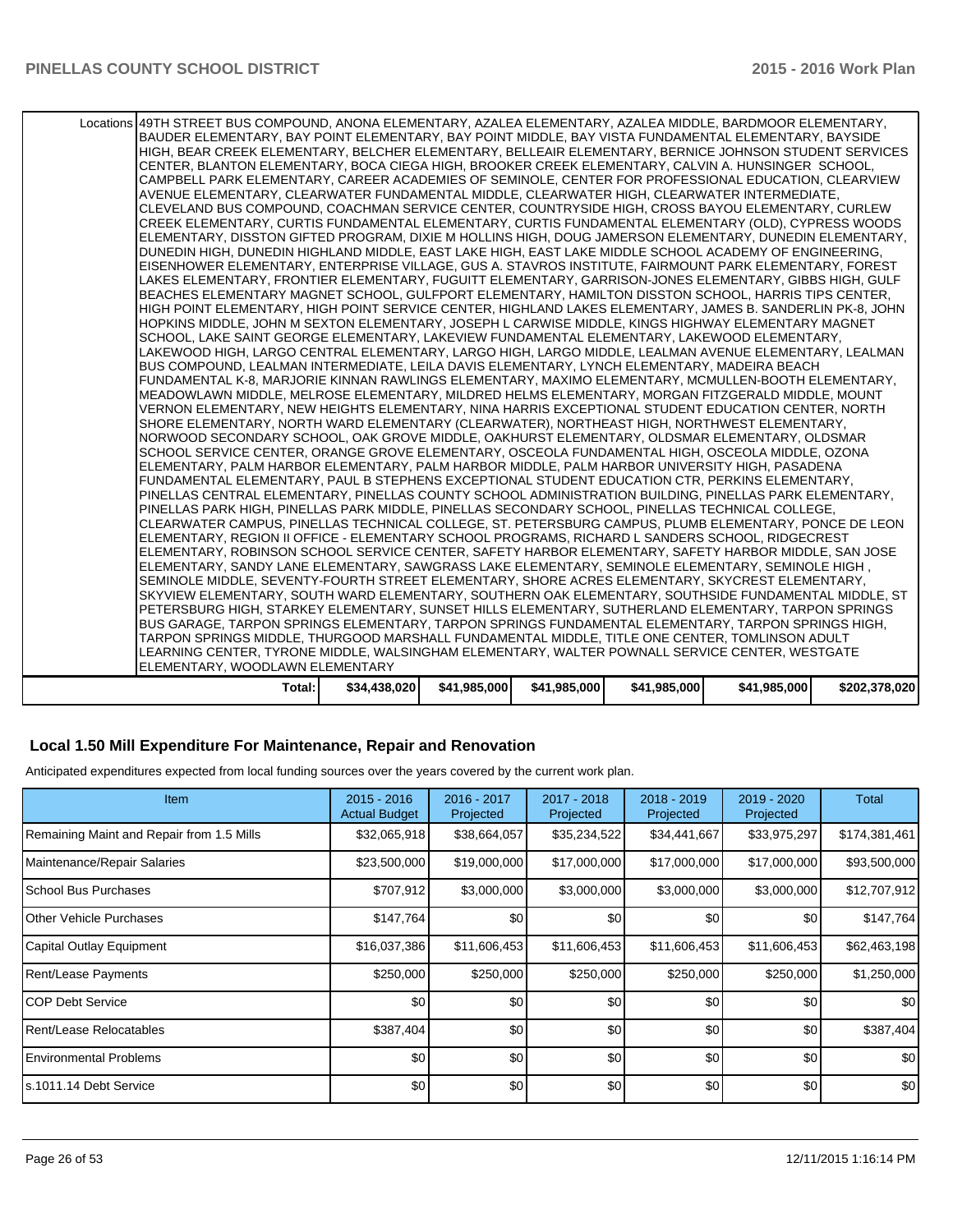| Special Facilities Construction Account                      | \$0          | \$0           | \$0           | \$0           | \$0           | \$0              |
|--------------------------------------------------------------|--------------|---------------|---------------|---------------|---------------|------------------|
| Premiums for Property Casualty Insurance - 1011.71<br>(4a,b) | \$6,500,000  | \$6,500,000   | \$6,500,000   | \$6,500,000   | \$6,500,000   | \$32,500,000     |
| Qualified School Construction Bonds (QSCB)                   | \$0          | \$0           | \$0           | \$0           | \$0           | \$0 <sub>1</sub> |
| Qualified Zone Academy Bonds (QZAB)                          | \$0          | \$0           | \$0           | \$0           | \$0           | \$0 <sub>1</sub> |
| Contingency                                                  | \$0          | \$3,000,000   | \$3,000,000   | \$3,000,000   | \$3,000,000   | \$12,000,000     |
| Carry Over                                                   | \$10,889,498 | \$30,104,637  | \$56,901,061  | \$86,583,123  | \$118,866,196 | \$303,344,515    |
| Instructional equipment transfer                             | \$2,800,000  | \$2,500,000   | \$2,500,000   | \$2,500,000   | \$2,500,000   | \$12,800,000     |
| Safety initiative                                            | \$2,000,000  | \$1,250,000   | \$1,250,000   | \$1,250,000   | \$1,250,000   | \$7,000,000      |
| <b>Local Expenditure Totals:</b>                             | \$95,285,882 | \$115,875,147 | \$137,242,036 | \$166,131,243 | \$197,947,946 | \$712,482,254    |

## **Revenue**

#### **1.50 Mill Revenue Source**

Schedule of Estimated Capital Outlay Revenue from each currently approved source which is estimated to be available for expenditures on the projects included in the tentative district facilities work program. All amounts are NET after considering carryover balances, interest earned, new COP's, 1011.14 and 1011.15 loans, etc. Districts cannot use 1.5-Mill funds for salaries except for those explicitly associated with maintenance/repair projects. (1011.71 (5), F.S.)

| <b>Item</b>                                                                         | Fund | $2015 - 2016$<br><b>Actual Value</b> | 2016 - 2017<br>Projected | 2017 - 2018<br>Projected | $2018 - 2019$<br>Projected | 2019 - 2020<br>Projected | Total             |
|-------------------------------------------------------------------------------------|------|--------------------------------------|--------------------------|--------------------------|----------------------------|--------------------------|-------------------|
| (1) Non-exempt property<br>assessed valuation                                       |      | \$69,844,411,317                     | \$71,241,299,543         | \$72,666,125,534         | \$74,119,448,045           | \$75,601,837,006         | \$363,473,121,445 |
| $(2)$ The Millege projected for<br>discretionary capital outlay per<br>ls.1011.71   |      | 1.50                                 | 1.50                     | 1.50                     | 1.50                       | 1.50                     |                   |
| $(3)$ Full value of the 1.50-Mill<br>discretionary capital outlay per<br>ls.1011.71 |      | \$117,338,611                        | \$119,685,383            | \$122,079,091            | \$124,520,673              | \$127,011,086            | \$610,634,844     |
| (4) Value of the portion of the 1.50<br>-Mill ACTUALLY levied                       | 370  | \$100,575,952                        | \$102,587,471            | \$104,639,221            | \$106,732,005              | \$108,866,645            | \$523,401,294     |
| $(5)$ Difference of lines $(3)$ and $(4)$                                           |      | \$16,762,659                         | \$17,097,912             | \$17,439,870             | \$17,788,668               | \$18,144,441             | \$87,233,550      |

#### **PECO Revenue Source**

The figure in the row designated "PECO Maintenance" will be subtracted from funds available for new construction because PECO maintenance dollars cannot be used for new construction.

| Item                                  | Fund | $2015 - 2016$<br><b>Actual Budget</b> | 2016 - 2017<br>Projected | 2017 - 2018<br>Projected | $2018 - 2019$<br>Projected | $2019 - 2020$<br>Projected | Total        |
|---------------------------------------|------|---------------------------------------|--------------------------|--------------------------|----------------------------|----------------------------|--------------|
| <b>IPECO New Construction</b>         | 340  | \$0 <sub>1</sub>                      | \$0 I                    | \$0 <sub>1</sub>         | \$0                        | \$0                        | \$0          |
| <b>IPECO Maintenance Expenditures</b> |      | \$2,372,102                           | \$3,320,943              | \$3,691,131              | \$4.374.710                | \$4,726,857                | \$18,485,743 |
|                                       |      | \$2,372,102                           | \$3,320,943              | \$3,691,131              | \$4,374,710                | \$4,726,857                | \$18,485,743 |

#### **CO & DS Revenue Source**

Revenue from Capital Outlay and Debt Service funds.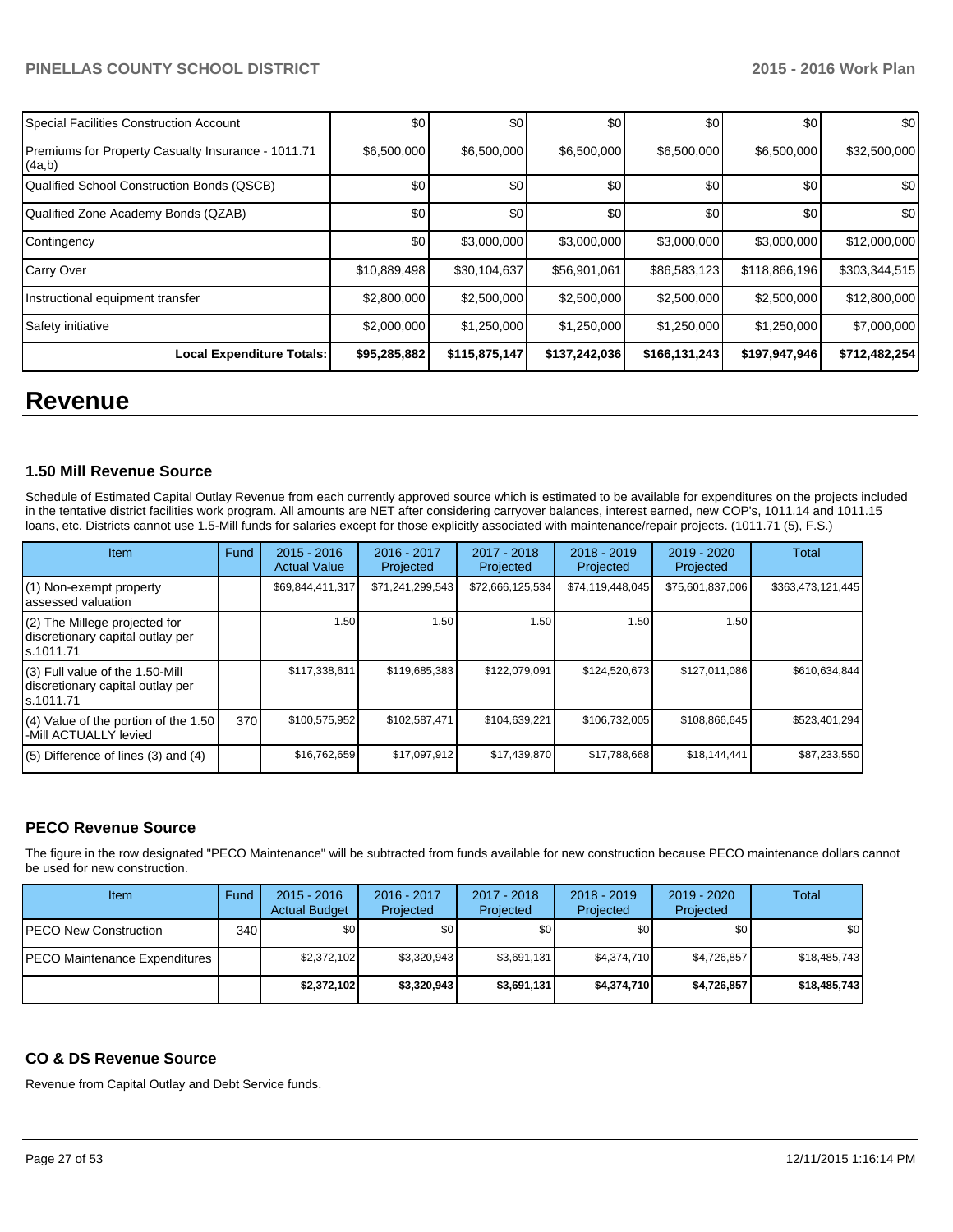| <b>Item</b>                              | Fund  | $2015 - 2016$<br><b>Actual Budget</b> | 2016 - 2017<br>Projected | 2017 - 2018<br>Projected | $2018 - 2019$<br>Projected | $2019 - 2020$<br>Projected | Total       |
|------------------------------------------|-------|---------------------------------------|--------------------------|--------------------------|----------------------------|----------------------------|-------------|
| CO & DS Cash Flow-through<br>Distributed | 360 l | \$918.590                             | \$918,590                | \$918.590                | \$918.590                  | \$918.590                  | \$4,592,950 |
| CO & DS Interest on<br>Undistributed CO  | 360   | \$31.337                              | \$31,337                 | \$31,337                 | \$31,337                   | \$31,337                   | \$156,685   |
|                                          |       | \$949.927                             | \$949.927                | \$949.927                | \$949.927                  | \$949.927                  | \$4,749,635 |

#### **Fair Share Revenue Source**

Nothing reported for this section. All legally binding commitments for proportionate fair-share mitigation for impacts on public school facilities must be included in the 5-year district work program.

#### **Sales Surtax Referendum**

Specific information about any referendum for a 1-cent or ½-cent surtax referendum during the previous year.

No **Did the school district hold a surtax referendum during the past fiscal year 2014 - 2015?**

## **Additional Revenue Source**

Any additional revenue sources

| Item                                                                                                   | $2015 - 2016$<br><b>Actual Value</b> | 2016 - 2017<br>Projected | 2017 - 2018<br>Projected | $2018 - 2019$<br>Projected | $2019 - 2020$<br>Projected | <b>Total</b> |
|--------------------------------------------------------------------------------------------------------|--------------------------------------|--------------------------|--------------------------|----------------------------|----------------------------|--------------|
| Proceeds from a s.1011.14/15 F.S. Loans                                                                | \$0                                  | \$0                      | \$0                      | \$0                        | \$0                        | \$0          |
| District Bonds - Voted local bond<br>referendum proceeds per s.9, Art VII<br><b>State Constitution</b> | \$0                                  | \$0                      | \$0                      | \$0                        | \$0                        | \$0          |
| Proceeds from Special Act Bonds                                                                        | \$0                                  | \$0                      | \$0                      | \$0                        | \$0                        | \$0          |
| Estimated Revenue from CO & DS Bond<br>Sale                                                            | \$0                                  | \$0                      | \$0                      | \$0                        | \$0                        | \$0          |
| <b>Proceeds from Voted Capital</b><br>Improvements millage                                             | \$0                                  | \$0                      | \$0                      | \$0                        | \$0                        | \$0          |
| Other Revenue for Other Capital Projects                                                               | \$0                                  | \$0                      | \$0                      | \$0                        | \$0                        | \$0          |
| Proceeds from 1/2 cent sales surtax<br>authorized by school board                                      | \$0                                  | \$0                      | \$0                      | \$0                        | \$0                        | \$0          |
| Proceeds from local governmental<br>infrastructure sales surtax                                        | \$0                                  | \$0                      | \$0                      | \$0                        | \$0                        | \$0          |
| Proceeds from Certificates of<br>Participation (COP's) Sale                                            | \$0                                  | \$0                      | \$0                      | \$0                        | \$0                        | \$0          |
| Classrooms First Bond proceeds amount<br>authorized in FY 1997-98                                      | \$0                                  | \$0                      | \$0                      | \$0                        | \$0                        | \$0          |
| Classrooms for Kids                                                                                    | \$0                                  | \$0                      | \$0                      | \$0                        | \$0                        | \$0          |
| <b>District Equity Recognition</b>                                                                     | \$0                                  | \$0                      | \$0                      | \$0                        | \$0                        | \$0          |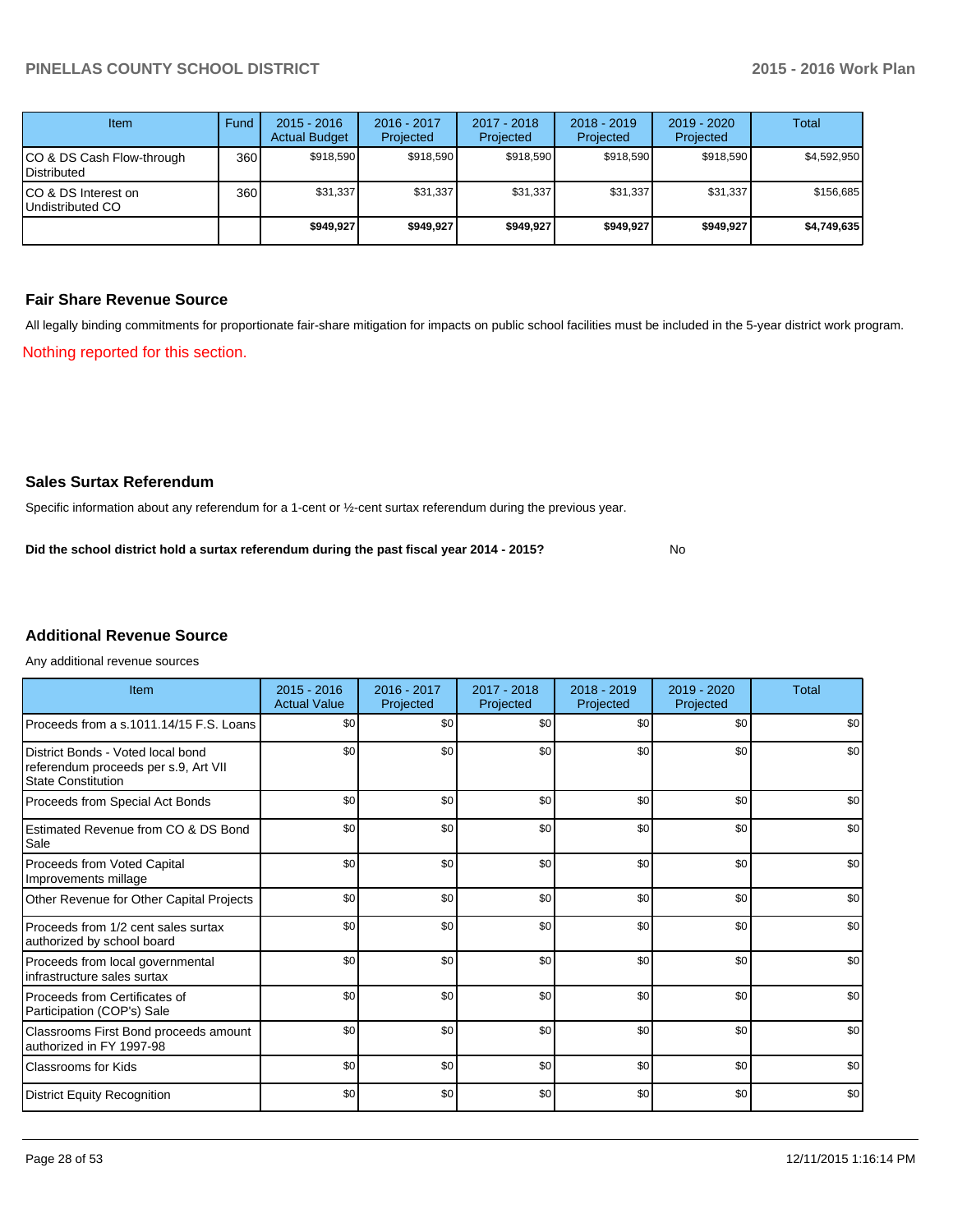| <b>Federal Grants</b>                                                                                                     | \$0         | \$0          | \$0          | \$0          | \$0          | \$0           |
|---------------------------------------------------------------------------------------------------------------------------|-------------|--------------|--------------|--------------|--------------|---------------|
| Proportionate share mitigation (actual<br>cash revenue only, not in kind donations)                                       | \$0         | \$0          | \$0          | \$0          | \$0          | \$0           |
| Impact fees received                                                                                                      | \$0         | \$0          | \$0          | \$0          | \$0          | \$0           |
| Private donations                                                                                                         | \$0         | \$0          | \$0          | \$0          | \$0          | \$0           |
| Grants from local governments or not-for-<br>profit organizations                                                         | \$0         | \$0          | \$0          | \$0          | \$0          | \$0           |
| Interest, Including Profit On Investment                                                                                  | \$1,200,000 | \$1,300,000  | \$1,400,000  | \$1,400,000  | \$1,400,000  | \$6,700,000   |
| Revenue from Bonds pledging proceeds<br>from 1 cent or 1/2 cent Sales Surtax                                              | \$0         | \$0          | \$0          | \$0          | \$0          | \$0           |
| <b>Total Fund Balance Carried Forward</b>                                                                                 | \$7,368,275 | \$11,037,749 | \$30,252,888 | \$57,049,311 | \$86,731,374 | \$192,439,597 |
| General Capital Outlay Obligated Fund<br><b>Balance Carried Forward From Total</b><br><b>Fund Balance Carried Forward</b> | \$0         | \$0          | \$0          | \$0          | \$0          | \$0           |
| Special Facilities Construction Account                                                                                   | \$0         | \$0          | \$0          | \$0          | \$0          | \$0           |
| One Cent - 1/2 Cent Sales Surtax Debt<br>Service From Total Fund Balance Carried<br>Forward                               | \$0         | \$0          | \$0          | \$0          | \$0          | \$0           |
| Capital Outlay Projects Funds Balance<br>Carried Forward From Total Fund<br><b>Balance Carried Forward</b>                | \$0         | \$0          | \$0          | \$0          | \$0          | \$0           |
| <b>Subtotal</b>                                                                                                           | \$8,568,275 | \$12,337,749 | \$31,652,888 | \$58,449,311 | \$88,131,374 | \$199,139,597 |

## **Total Revenue Summary**

| <b>Item Name</b>                                           | $2015 - 2016$<br><b>Budget</b> | $2016 - 2017$<br>Projected | $2017 - 2018$<br>Projected | $2018 - 2019$<br>Projected | $2019 - 2020$<br>Projected | <b>Five Year Total</b> |
|------------------------------------------------------------|--------------------------------|----------------------------|----------------------------|----------------------------|----------------------------|------------------------|
| Local 1.5 Mill Discretionary Capital Outlay<br>Revenue     | \$100,575,952                  | \$102,587,471              | \$104,639,221              | \$106,732,005              | \$108,866,645              | \$523,401,294          |
| PECO and 1.5 Mill Maint and Other 1.5<br>Mill Expenditures | (\$95,285,882)                 | (S115, 875, 147)           | (\$137,242,036)            | (S166, 131, 243)           | (\$197,947,946)            | (\$712,482,254)        |
| IPECO Maintenance Revenue                                  | \$2.372.102                    | \$3,320,943                | \$3,691,131                | \$4,374,710                | \$4,726,857                | \$18,485,743           |
| <b>Available 1.50 Mill for New</b><br><b>Construction</b>  | \$5,290,070                    | (\$13,287,676)             | $($ \$32,602,815)          | $($ \$59,399,238)          | $($ \$89,081,301)          | ( \$189,080,960]       |

| <b>Item Name</b>                 | $2015 - 2016$<br><b>Budget</b> | 2016 - 2017<br>Projected | 2017 - 2018<br>Projected | $2018 - 2019$<br>Projected | 2019 - 2020<br>Projected | <b>Five Year Total</b> |
|----------------------------------|--------------------------------|--------------------------|--------------------------|----------------------------|--------------------------|------------------------|
| ICO & DS Revenue                 | \$949,927                      | \$949,927                | \$949.927                | \$949,927                  | \$949,927                | \$4,749,635            |
| IPECO New Construction Revenue   | \$0                            | \$0                      | \$0                      | \$0                        | \$0                      | \$0                    |
| <b>Other/Additional Revenue</b>  | \$8,568,275                    | \$12,337,749             | \$31,652,888             | \$58,449.311               | \$88.131.374             | \$199,139,597          |
| <b>Total Additional Revenuel</b> | \$9,518,202                    | \$13,287,676             | \$32,602,815             | \$59,399,238               | \$89,081,301             | \$203,889,232          |
| <b>Total Available Revenue</b>   | \$14,808,272                   | \$0                      | \$0                      | \$0                        | \$0                      | \$14,808,272           |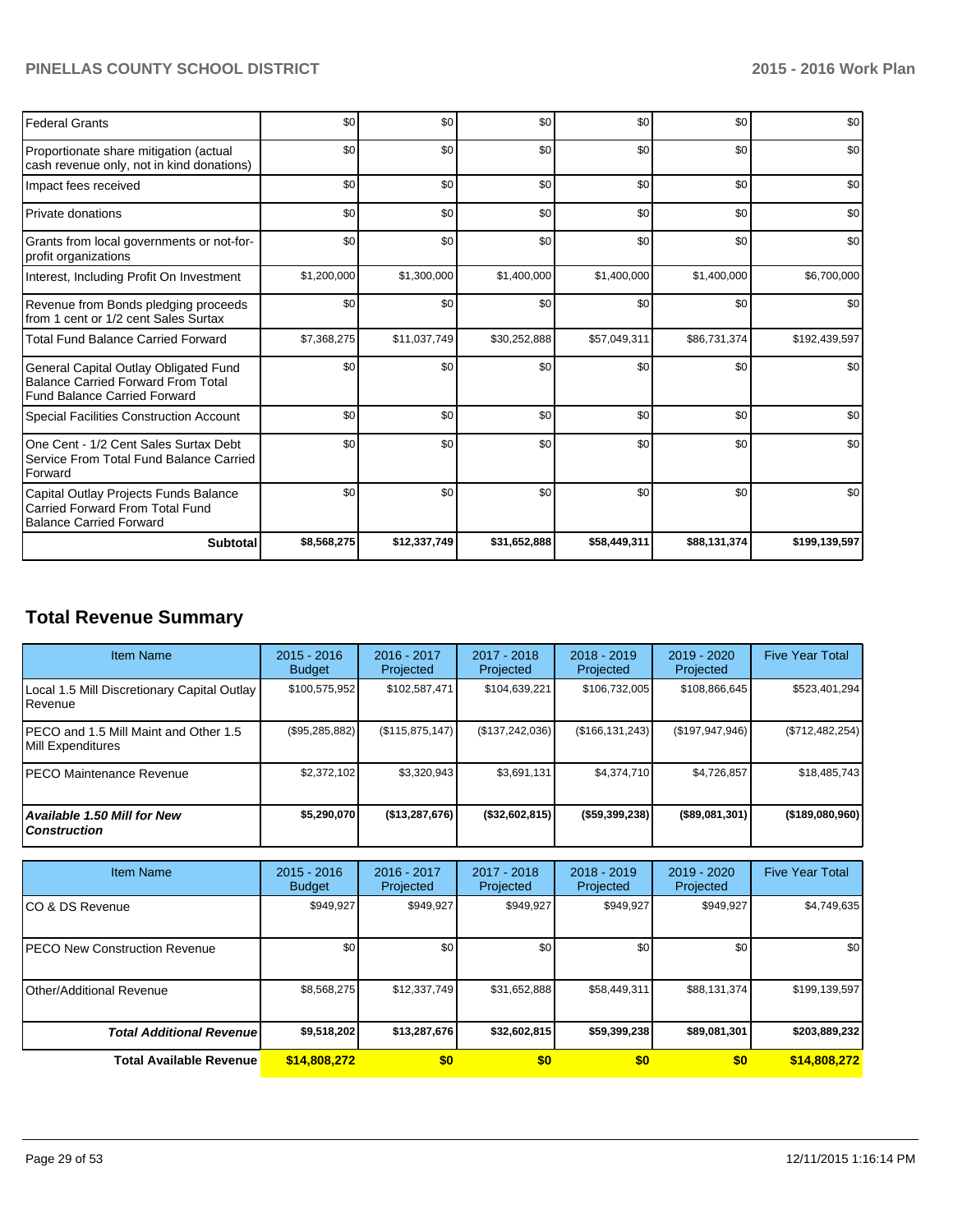## **Project Schedules**

## **Capacity Project Schedules**

A schedule of capital outlay projects necessary to ensure the availability of satisfactory classrooms for the projected student enrollment in K-12 programs.

| <b>Project Description</b>                  | Location                 |                          | 2015 - 2016  | 2016 - 2017 | 2017 - 2018 | 2018 - 2019 | 2019 - 2020 | <b>Total</b>     | Funded  |
|---------------------------------------------|--------------------------|--------------------------|--------------|-------------|-------------|-------------|-------------|------------------|---------|
| Replacement School                          | <b>LARGO HIGH</b>        | Planned<br>Cost:         | \$14,808,272 | \$0         | \$0         | \$0         | \$0         | \$14,808,272 Yes |         |
|                                             | <b>Student Stations:</b> |                          | 1,901        | 0           | 0           | 0           | 0           | 1,901            |         |
|                                             |                          | <b>Total Classrooms:</b> | 144          | $\Omega$    | 0           | 0           | 0           | 144              |         |
|                                             |                          | Gross Sq Ft:             | 207,169      | U           | 0           | $\Omega$    | $\Omega$    | 207,169          |         |
| Discountine use for<br>educational purposes | <b>LARGO HIGH</b>        | Planned<br>Cost:         | \$1          | \$0         | \$0         | \$0         | \$0         |                  | $$1$ No |
|                                             |                          | <b>Student Stations:</b> | $-1,332$     | 0           | 0           | 0           | $\Omega$    | $-1,332$         |         |
|                                             |                          | <b>Total Classrooms:</b> | $-56$        | 0           | $\Omega$    | 0           | $\Omega$    | $-56$            |         |
|                                             | Gross Sq Ft:             |                          | $\mathbf 0$  | 0           | 0           | 0           | $\Omega$    | 0                |         |
|                                             |                          | <b>Planned Cost:</b>     | \$14,808,273 | \$0         | \$0         | \$0         | \$0         | \$14,808,273     |         |

| Planned COSt.   314,000,2731 |         | งบเ | งบ | จบ | งบเ | 314,000,213 |
|------------------------------|---------|-----|----|----|-----|-------------|
| <b>Student Stations: I</b>   | 569     |     |    |    |     | 569         |
| <b>Total Classrooms: I</b>   | 88      |     |    |    |     | 88 I        |
| Gross Sq Ft:                 | 207,169 |     |    |    |     | 207,169     |

### **Other Project Schedules**

Major renovations, remodeling, and additions of capital outlay projects that do not add capacity to schools.

Nothing reported for this section.

## **Additional Project Schedules**

Any projects that are not identified in the last approved educational plant survey.

Nothing reported for this section.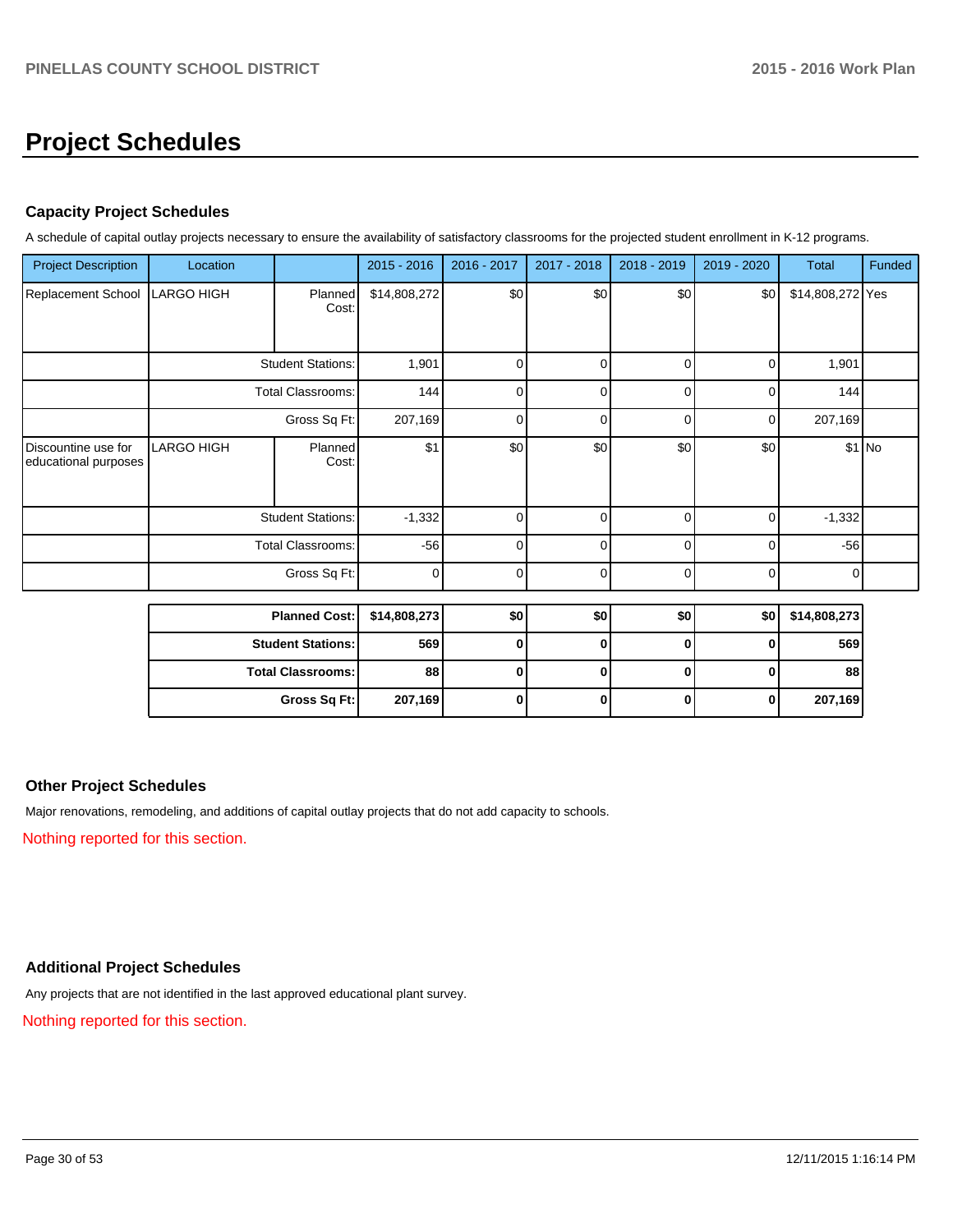## **Non Funded Growth Management Project Schedules**

Schedule indicating which projects, due to planned development, that CANNOT be funded from current revenues projected over the next five years.

Nothing reported for this section.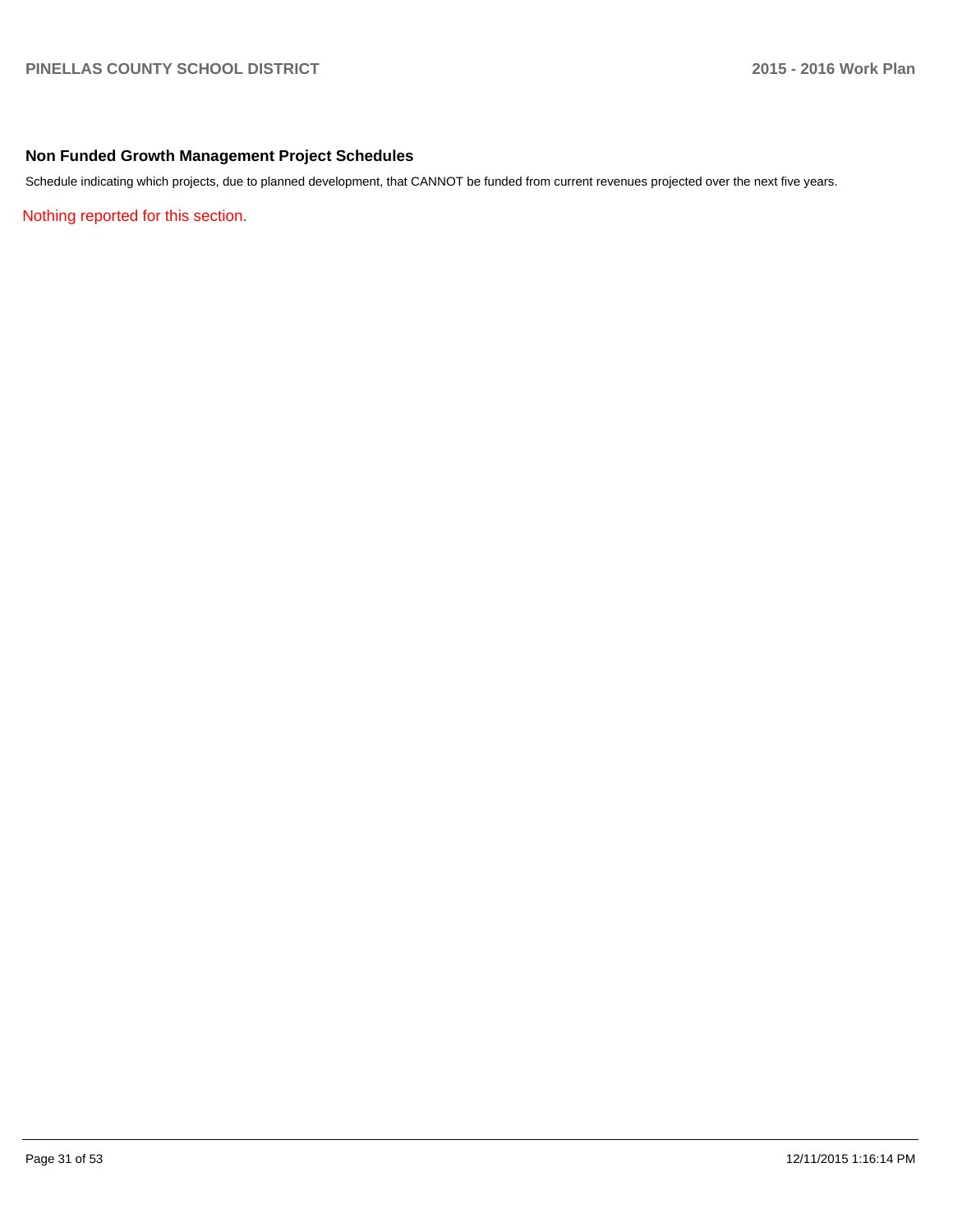## **Capacity Tracking**

| Location                                                                               | $2015 -$<br><b>2016 Satis.</b><br>Stu. Sta. | Actual<br>$2015 -$<br><b>2016 FISH</b><br>Capacity | Actual<br>$2014 -$<br>2015<br><b>COFTE</b> | # Class<br><b>Rooms</b> | Actual<br>Average<br>$2015 -$<br>2016 Class<br><b>Size</b> | Actual<br>$2015 -$<br>2016<br><b>Utilization</b> | <b>New</b><br>Stu.<br>Capacity | <b>New</b><br>Rooms to<br>be<br>Added/Re<br>moved | Projected<br>$2019 -$<br>2020<br><b>COFTE</b> | Projected<br>$2019 -$<br>2020<br><b>Utilization</b> | Projected<br>$2019 -$<br>2020 Class<br><b>Size</b> |
|----------------------------------------------------------------------------------------|---------------------------------------------|----------------------------------------------------|--------------------------------------------|-------------------------|------------------------------------------------------------|--------------------------------------------------|--------------------------------|---------------------------------------------------|-----------------------------------------------|-----------------------------------------------------|----------------------------------------------------|
| <b>ANONA ELEMENTARY</b>                                                                | 600                                         | 600                                                | 429                                        | 32                      | 13                                                         | 71.00 %                                          | $\Omega$                       | $\Omega$                                          | 409                                           | 68.00 %                                             | 13                                                 |
| <b>AZALEA ELEMENTARY</b>                                                               | 761                                         | 761                                                | 521                                        | 42                      | 12                                                         | 69.00 %                                          | $\overline{0}$                 | $\Omega$                                          | 493                                           | 65.00 %                                             | 12                                                 |
| <b>AZALEA MIDDLE</b>                                                                   | 1,603                                       | 1,442                                              | 998                                        | 67                      | 15                                                         | 69.00 %                                          | $\overline{0}$                 | $\Omega$                                          | 987                                           | 68.00 %                                             | 15                                                 |
| <b>BARDMOOR</b><br><b>ELEMENTARY</b>                                                   | 883                                         | 883                                                | 588                                        | 23                      | 26                                                         | 67.00 %                                          | 0                              | $\Omega$                                          | 559                                           | 63.00 %                                             | 24                                                 |
| <b>LARGO MIDDLE</b>                                                                    | 1,128                                       | 1,015                                              | 721                                        | 49                      | 15                                                         | 71.00 %                                          | 0                              | $\Omega$                                          | 727                                           | 72.00 %                                             | 15                                                 |
| <b>BAUDER ELEMENTARY</b>                                                               | 1,057                                       | 1,057                                              | 745                                        | 28                      | 27                                                         | 70.00 %                                          | $\overline{0}$                 | $\Omega$                                          | 730                                           | 69.00 %                                             | 26                                                 |
| <b>BAY POINT</b><br><b>ELEMENTARY</b>                                                  | 744                                         | 744                                                | 638                                        | 40                      | 16                                                         | 86.00 %                                          | 0                              | $\Omega$                                          | 612                                           | 82.00%                                              | 15                                                 |
| <b>BAY POINT MIDDLE</b>                                                                | 1,585                                       | 1,426                                              | 916                                        | 66                      | 14                                                         | 64.00 %                                          | $\Omega$                       | $\Omega$                                          | 916                                           | 64.00%                                              | 14                                                 |
| <b>BAY VISTA</b><br><b>FUNDAMENTAL</b><br><b>ELEMENTARY</b>                            | 713                                         | 713                                                | 644                                        | 38                      | 17                                                         | 90.00 %                                          | $\Omega$                       | $\Omega$                                          | 614                                           | 86.00 %                                             | 16                                                 |
| <b>BEAR CREEK</b><br><b>ELEMENTARY</b>                                                 | 582                                         | 582                                                | 310                                        | 32                      | 10 <sup>1</sup>                                            | 53.00 %                                          | $\Omega$                       | $\Omega$                                          | 296                                           | 51.00%                                              | 9                                                  |
| <b>BELCHER ELEMENTARY</b>                                                              | 762                                         | 762                                                | 658                                        | 41                      | 16                                                         | 86.00 %                                          | $\Omega$                       | $\Omega$                                          | 618                                           | 81.00%                                              | 15                                                 |
| <b>BELLEAIR ELEMENTARY</b>                                                             | 776                                         | 776                                                | 621                                        | 42                      | 15                                                         | 80.00 %                                          | 0                              | $\Omega$                                          | 607                                           | 78.00 %                                             | 14                                                 |
| <b>BLANTON ELEMENTARY</b>                                                              | 900                                         | 900                                                | 530                                        | 50                      | 11                                                         | 59.00 %                                          | 0                              | $\Omega$                                          | 463                                           | 51.00%                                              | 9                                                  |
| <b>BOCA CIEGA HIGH</b>                                                                 | 2,642                                       | 2,509                                              | 1,607                                      | 113                     | 14                                                         | 64.00 %                                          | 0                              | $\Omega$                                          | 1,560                                         | 62.00%                                              | 14                                                 |
| <b>CAMPBELL PARK</b><br><b>ELEMENTARY</b>                                              | 698                                         | 698                                                | 560                                        | 37                      | 15                                                         | 80.00 %                                          | 0                              | $\Omega$                                          | 528                                           | 76.00 %                                             | 14                                                 |
| <b>JOSEPH L CARWISE</b><br><b>MIDDLE</b>                                               | 1,393                                       | 1,253                                              | 1,074                                      | 59                      | 18                                                         | 86.00 %                                          | 0                              | $\Omega$                                          | 1,049                                         | 84.00 %                                             | 18                                                 |
| <b>CLEARVIEW AVENUE</b><br><b>ELEMENTARY</b>                                           | 450                                         | $\mathbf 0$                                        | $\Omega$                                   | 23                      | $\overline{0}$                                             | 0.00%                                            | $\Omega$                       | $\Omega$                                          | $\mathbf 0$                                   | 0.00%                                               | $\mathbf 0$                                        |
| <b>PAUL B STEPHENS</b><br><b>EXCEPTIONAL</b><br><b>STUDENT EDUCATION</b><br><b>CTR</b> | 342                                         | 342                                                | 200                                        | 33                      | 6                                                          | 58.00 %                                          | $\Omega$                       | $\Omega$                                          | 194                                           | 57.00 %                                             | 6                                                  |
| CLEARWATER HIGH                                                                        | 2,058                                       | 1,955                                              | 1,803                                      | 86                      | 21                                                         | 92.00 %                                          | $\overline{0}$                 | $\mathbf 0$                                       | 1,729                                         | 88.00%                                              | 20                                                 |
| COUNTRYSIDE HIGH                                                                       | 2,511                                       | 2,385                                              | 2,020                                      | 108                     | 19                                                         | 85.00 %                                          | $\overline{0}$                 | $\Omega$                                          | 1,993                                         | 84.00%                                              | 18                                                 |
| <b>CROSS BAYOU</b><br>ELEMENTARY                                                       | 721                                         | 721                                                | 486                                        | 39                      | 12                                                         | 67.00 %                                          | $\overline{0}$                 | $\Omega$                                          | 472                                           | 65.00 %                                             | 12                                                 |
| <b>CURLEW CREEK</b><br><b>ELEMENTARY</b>                                               | 740                                         | 740                                                | 643                                        | 40                      | 16                                                         | 87.00 %                                          | 0                              | $\Omega$                                          | 623                                           | 84.00%                                              | 16                                                 |
| <b>HAMILTON DISSTON</b><br>SCHOOL                                                      | 299                                         | 299                                                | 103                                        | 29                      | $\vert 4 \vert$                                            | 34.00 %                                          | 0                              | $\mathbf 0$                                       | 0                                             | 0.00%                                               | 0                                                  |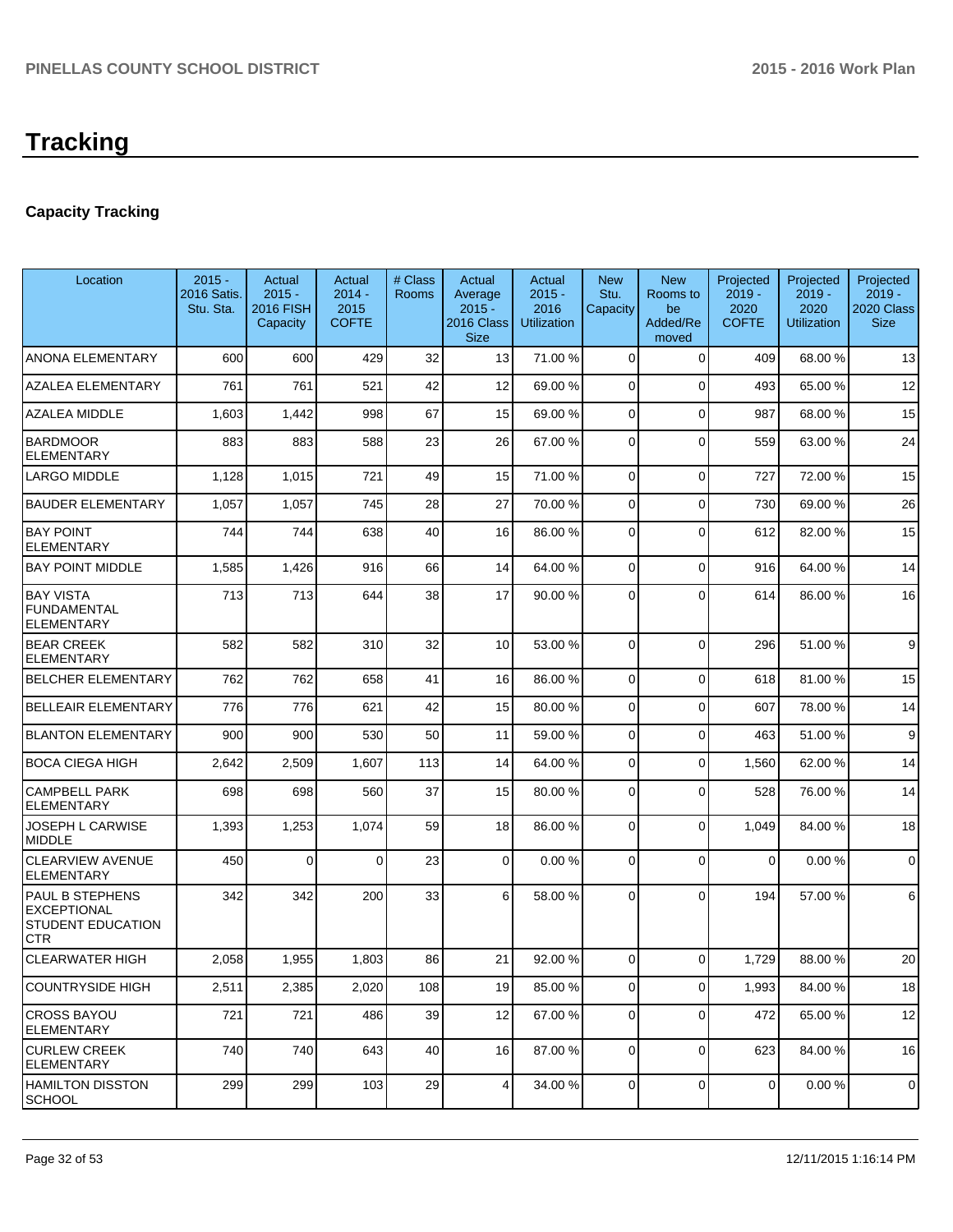| <b>LEILA DAVIS</b><br><b>ELEMENTARY</b>                          | 846      | 846      | 781   | 28          | 28              | 92.00 %  | $\overline{0}$ | $\Omega$    | 749      | 89.00 % | 27             |
|------------------------------------------------------------------|----------|----------|-------|-------------|-----------------|----------|----------------|-------------|----------|---------|----------------|
| DIXIE M HOLLINS HIGH                                             | 2,339    | 2,222    | 1,787 | 98          | 18              | 80.00 %  | $\overline{0}$ | $\Omega$    | 1,695    | 76.00 % | 17             |
| <b>CURTIS FUNDAMENTAL</b><br><b>ELEMENTARY</b>                   | 526      | 526      | 536   | 27          | 20              | 102.00 % | 0              | $\Omega$    | 509      | 97.00 % | 19             |
| DUNEDIN HIGH                                                     | 1,684    | 1,599    | 1,466 | 69          | 21              | 92.00 %  | $\overline{0}$ | $\mathbf 0$ | 1,406    | 88.00 % | 20             |
| <b>DUNEDIN HIGHLAND</b><br><b>IMIDDLE</b>                        | 1,462    | 1,315    | 1,067 | 63          | 17              | 81.00 %  | $\Omega$       | $\Omega$    | 1,061    | 81.00%  | 17             |
| <b>EISENHOWER</b><br><b>ELEMENTARY</b>                           | 859      | 859      | 730   | 47          | 16              | 85.00 %  | $\Omega$       | $\Omega$    | 698      | 81.00%  | 15             |
| <b>FAIRMOUNT PARK</b><br><b>ELEMENTARY</b>                       | 772      | 772      | 628   | 42          | 15              | 81.00 %  | $\Omega$       | $\mathbf 0$ | 590      | 76.00 % | 14             |
| <b>JOHN M SEXTON</b><br><b>ELEMENTARY</b>                        | 756      | 756      | 655   | 42          | 16              | 87.00 %  | $\Omega$       | $\Omega$    | 646      | 85.00 % | 15             |
| MORGAN FITZGERALD<br><b>MIDDLE</b>                               | 1,641    | 1,476    | 1,121 | 75          | 15              | 76.00 %  | $\Omega$       | $\mathbf 0$ | 1,134    | 77.00 % | 15             |
| <b>FUGUITT ELEMENTARY</b>                                        | 818      | 818      | 599   | 43          | 14              | 73.00 %  | $\Omega$       | $\Omega$    | 569      | 70.00%  | 13             |
| <b>LYNCH ELEMENTARY</b>                                          | 755      | 755      | 662   | 43          | 15              | 88.00 %  | $\Omega$       | $\Omega$    | 630      | 83.00 % | 15             |
| PERKINS ELEMENTARY                                               | 748      | 748      | 557   | 39          | 14              | 74.00 %  | $\Omega$       | $\Omega$    | 545      | 73.00 % | 14             |
| <b>GARRISON-JONES</b><br><b>ELEMENTARY</b>                       | 744      | 744      | 658   | 40          | 16              | 89.00 %  | $\Omega$       | $\Omega$    | 640      | 86.00 % | 16             |
| <b>GIBBS HIGH</b>                                                | 2,378    | 2,259    | 1,299 | 97          | 13              | 58.00 %  | 0              | $\Omega$    | 1,251    | 55.00 % | 13             |
| <b>GULF BEACHES</b><br><b>ELEMENTARY MAGNET</b><br><b>SCHOOL</b> | 315      | 315      | 302   | 17          | 18              | 96.00 %  | 0              | $\Omega$    | 290      | 92.00 % | 17             |
| IGULFPORT<br><b>ELEMENTARY</b>                                   | 718      | 718      | 617   | 39          | 16              | 86.00 %  | $\Omega$       | $\Omega$    | 594      | 83.00 % | 15             |
| <b>HARRIS TIPS CENTER</b>                                        | $\Omega$ | $\Omega$ | 0     | $\mathbf 0$ | $\Omega$        | 0.00%    | $\Omega$       | $\Omega$    | $\Omega$ | 0.00%   | $\mathbf 0$    |
| HIGHLAND LAKES<br><b>ELEMENTARY</b>                              | 624      | 624      | 560   | 34          | 16              | 90.00 %  | 0              | $\Omega$    | 528      | 85.00 % | 16             |
| CALVIN A. HUNSINGER<br><b>SCHOOL</b>                             | 282      | 282      | 91    | 26          | 4               | 32.00 %  | $\Omega$       | $\Omega$    | 94       | 33.00 % | $\overline{4}$ |
| <b>CLEARWATER</b><br><b>FUNDAMENTAL MIDDLE</b>                   | 896      | 806      | 820   | 40          | 20 <sub>2</sub> | 102.00 % | $\overline{0}$ | $\mathbf 0$ | 820      | 102.00% | 21             |
| IKINGS HIGHWAY<br>IELEMENTARY MAGNET<br>SCHOOL                   | 573      | 573      | 234   | 26          | $\vert$ 9       | 41.00 %  | $\Omega$       | $\Omega$    | 227      | 40.00 % | 9              |
| ILAKEVIEW<br>FUNDAMENTAL<br><b>ELEMENTARY</b>                    | 402      | 402      | 346   | 17          | 20 <sub>2</sub> | 86.00 %  | $\overline{0}$ | $\mathbf 0$ | 330      | 82.00 % | 19             |
| llakewood<br><b>ELEMENTARY</b>                                   | 616      | 616      | 469   | 34          | 14              | 76.00 %  | $\Omega$       | $\Omega$    | 454      | 74.00%  | 13             |
| lLAKEWOOD HIGH                                                   | 1,819    | 1,728    | 1,166 | 76          | 15              | 67.00 %  | $\overline{0}$ | $\mathbf 0$ | 1,099    | 64.00 % | 14             |
| LARGO CENTRAL<br><b>ELEMENTARY</b>                               | 354      | 0        | 0     | 19          | $\overline{0}$  | 0.00%    | $\overline{0}$ | $\mathbf 0$ | 0        | 0.00%   | $\mathbf 0$    |
| <b>LARGO HIGH</b>                                                | 3,404    | 3,233    | 1,593 | 144         | 11              | 49.00 %  | 242            | 88          | 1,540    | 44.00%  | $\overline{7}$ |
| <b>LEALMAN AVENUE</b><br><b>ELEMENTARY</b>                       | 579      | 579      | 491   | 31          | 16              | 85.00 %  | $\Omega$       | $\mathbf 0$ | 468      | 81.00 % | 15             |
| <b>MADEIRA BEACH</b><br><b>FUNDAMENTAL K-8</b>                   | 1,711    | 1,539    | 1,419 | 76          | 19              | 92.00 %  | 0              | 0           | 1,392    | 90.00 % | 18             |
| MAXIMO ELEMENTARY                                                | 679      | 679      | 439   | 37          | 12              | 65.00 %  | $\overline{0}$ | 0           | 414      | 61.00%  | 11             |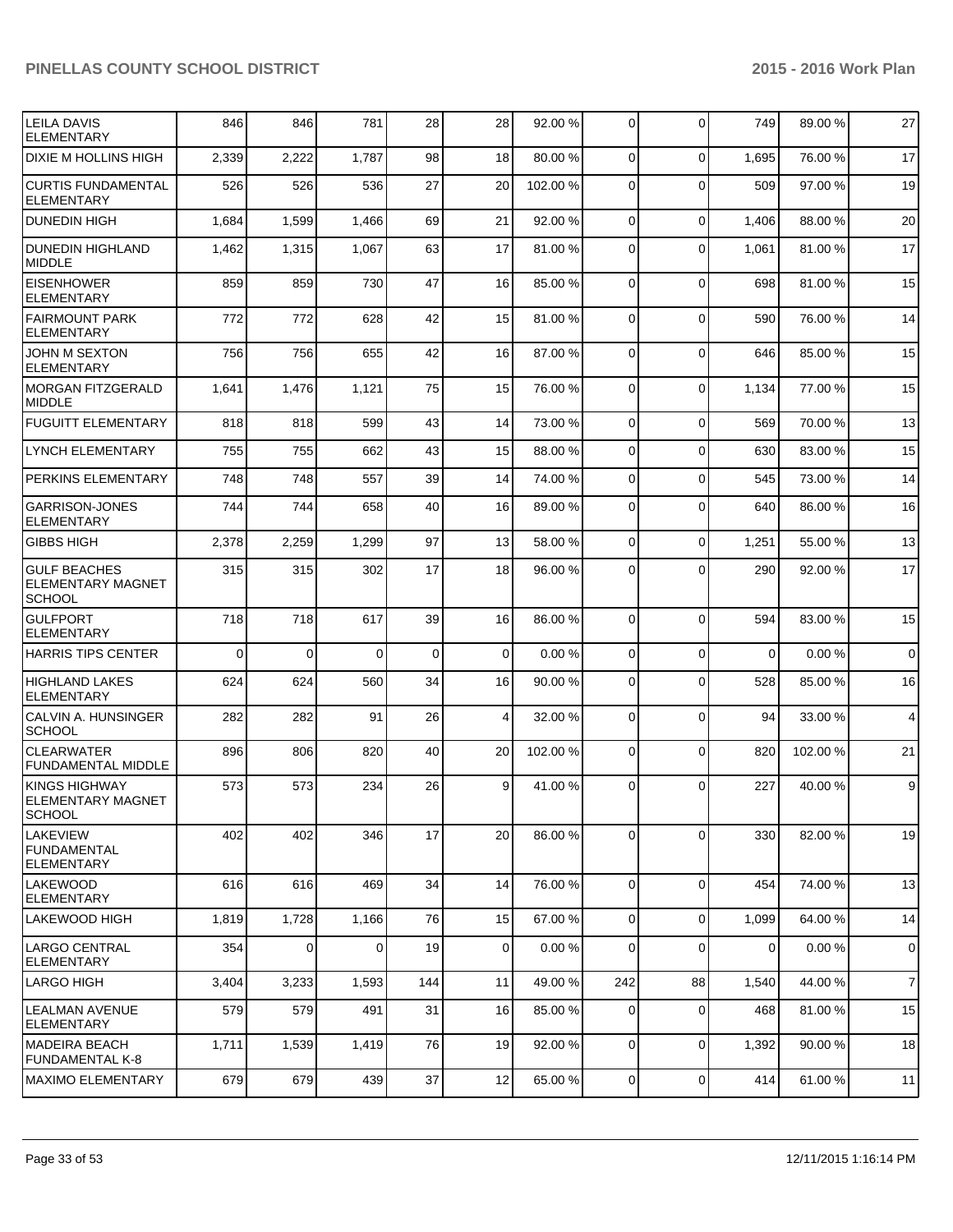| <b>MEADOWLAWN MIDDLE</b>                                                       | 1,476    | 1,328    | 1,232    | 64          | 19              | 93.00 %  | $\overline{0}$ | $\mathbf 0$ | 1,236       | 93.00 % | 19           |
|--------------------------------------------------------------------------------|----------|----------|----------|-------------|-----------------|----------|----------------|-------------|-------------|---------|--------------|
| <b>MELROSE</b><br><b>ELEMENTARY</b>                                            | 466      | 466      | 410      | 25          | 16              | 88.00 %  | 0              | $\Omega$    | 401         | 86.00 % | 16           |
| MILDRED HELMS<br><b>ELEMENTARY</b>                                             | 843      | 843      | 555      | 46          | 12              | 66.00 %  | $\overline{0}$ | $\mathbf 0$ | 549         | 65.00 % | 12           |
| <b>TOMLINSON ADULT</b><br><b>LEARNING CENTER</b>                               | 380      | 570      | $\Omega$ | 21          | $\overline{0}$  | 0.00%    | $\Omega$       | $\mathbf 0$ | $\mathbf 0$ | 0.00%   | $\mathbf 0$  |
| <b>MOUNT VERNON</b><br><b>ELEMENTARY</b>                                       | 544      | 544      | 488      | 30          | 16              | 90.00 %  | $\Omega$       | $\mathbf 0$ | 456         | 84.00%  | 15           |
| NINA HARRIS<br><b>EXCEPTIONAL</b><br><b>STUDENT EDUCATION</b><br><b>CENTER</b> | 409      | 409      | 214      | 37          | $6 \mid$        | 52.00 %  | $\Omega$       | $\Omega$    | 198         | 48.00%  | $\,$ 5 $\,$  |
| <b>NORTHEAST HIGH</b>                                                          | 2,027    | 1,925    | 1,806    | 83          | 22              | 94.00 %  | $\overline{0}$ | $\mathbf 0$ | 1,725       | 90.00%  | 21           |
| <b>NORTH SHORE</b><br><b>ELEMENTARY</b>                                        | 379      | 379      | 365      | 21          | 17              | 96.00 %  | $\overline{0}$ | $\mathbf 0$ | 335         | 88.00 % | 16           |
| INORTH WARD<br><b>ELEMENTARY</b><br>(CLEARWATER)                               | $\Omega$ | $\Omega$ | $\Omega$ | $\mathbf 0$ | $\Omega$        | 0.00%    | $\Omega$       | $\Omega$    | $\Omega$    | 0.00%   | $\mathbf 0$  |
| <b>NORTHWEST</b><br><b>ELEMENTARY</b>                                          | 722      | 722      | 611      | 39          | 16              | 85.00 %  | $\overline{0}$ | $\mathbf 0$ | 572         | 79.00 % | 15           |
| OAK GROVE MIDDLE                                                               | 1,438    | 1,294    | 1,074    | 61          | 18              | 83.00 %  | $\overline{0}$ | $\mathbf 0$ | 1,058       | 82.00%  | 17           |
| <b>OAKHURST</b><br><b>ELEMENTARY</b>                                           | 797      | 797      | 712      | 41          | 17              | 89.00 %  | $\overline{0}$ | $\Omega$    | 683         | 86.00 % | 17           |
| <b>OLDSMAR</b><br><b>ELEMENTARY</b>                                            | 736      | 736      | 496      | 40          | 12              | 67.00 %  | $\mathbf 0$    | $\mathbf 0$ | 465         | 63.00 % | 12           |
| ORANGE GROVE<br><b>ELEMENTARY</b>                                              | 396      | 396      | 355      | 20          | 18              | 90.00 %  | $\Omega$       | $\mathbf 0$ | 340         | 86.00 % | 17           |
| <b>OSCEOLA</b><br><b>FUNDAMENTAL HIGH</b>                                      | 1,806    | 1,715    | 1,577    | 76          | 21              | 92.00 %  | $\Omega$       | $\mathbf 0$ | 1,576       | 92.00%  | 21           |
| <b>OSCEOLA MIDDLE</b>                                                          | 1,454    | 1,308    | 1,162    | 62          | 19              | 89.00 %  | $\Omega$       | $\mathbf 0$ | 1,151       | 88.00 % | 19           |
| OZONA ELEMENTARY                                                               | 762      | 762      | 703      | 41          | 17              | 92.00 %  | $\Omega$       | $\Omega$    | 679         | 89.00 % | 17           |
| <b>PALM HARBOR</b><br><b>ELEMENTARY</b>                                        | 346      | $\Omega$ | $\Omega$ | 19          | $\Omega$        | 0.00%    | $\Omega$       | $\mathbf 0$ | $\Omega$    | 0.00%   | $\mathbf 0$  |
| <b>PALM HARBOR MIDDLE</b>                                                      | 1,580    | 1,422    | 1,370    | 67          | 20              | 96.00 %  | $\overline{0}$ | $\mathbf 0$ | 1,357       | 95.00 % | 20           |
| <b>RICHARD L SANDERS</b><br>SCHOOL                                             | 333      | 333      | 101      | 32          | 3 <sup>1</sup>  | 30.00 %  | 0              | $\Omega$    | 96          | 29.00 % | $\mathbf{3}$ |
| PASADENA<br><b>FUNDAMENTAL</b><br><b>ELEMENTARY</b>                            | 435      | 435      | 464      | 23          | 20 <sub>l</sub> | 107.00 % | $\overline{0}$ | $\mathbf 0$ | 440         | 101.00% | 19           |
| <b>CLEARWATER</b><br><b>INTERMEDIATE</b>                                       | 716      | 644      | 324      | 32          | 10 <sup>1</sup> | 50.00 %  | 0              | $\mathbf 0$ | 324         | 50.00 % | 10           |
| <b>PINELLAS CENTRAL</b><br><b>ELEMENTARY</b>                                   | 718      | 718      | 621      | 39          | 16              | 86.00 %  | $\Omega$       | $\mathbf 0$ | 601         | 84.00%  | 15           |
| <b>CAREER ACADEMIES</b><br><b>OF SEMINOLE</b>                                  | 226      | 226      | 93       | 14          | $\overline{7}$  | 41.00%   | $\overline{0}$ | $\mathbf 0$ | 0           | 0.00%   | $\mathbf 0$  |
| <b>PINELLAS PARK</b><br><b>ELEMENTARY</b>                                      | 673      | 673      | 549      | 34          | 16              | 82.00 %  | $\overline{0}$ | $\mathbf 0$ | 517         | 77.00 % | 15           |
| PINELLAS PARK MIDDLE                                                           | 1,601    | 1,440    | 1,089    | 67          | 16              | 76.00 %  | $\overline{0}$ | 0           | 1,081       | 75.00 % | 16           |
| PINELLAS PARK HIGH                                                             | 2,405    | 2,284    | 2,089    | 103         | 20              | 91.00 %  | $\overline{0}$ | $\mathbf 0$ | 2,026       | 89.00 % | 20           |
| <b>PLUMB ELEMENTARY</b>                                                        | 920      | 920      | 768      | 50          | 15              | 83.00 %  | 0              | $\mathbf 0$ | 724         | 79.00 % | 14           |
| PONCE DE LEON<br><b>ELEMENTARY</b>                                             | 784      | 784      | 542      | 44          | 12              | 69.00 %  | $\overline{0}$ | 0           | 516         | 66.00 % | 12           |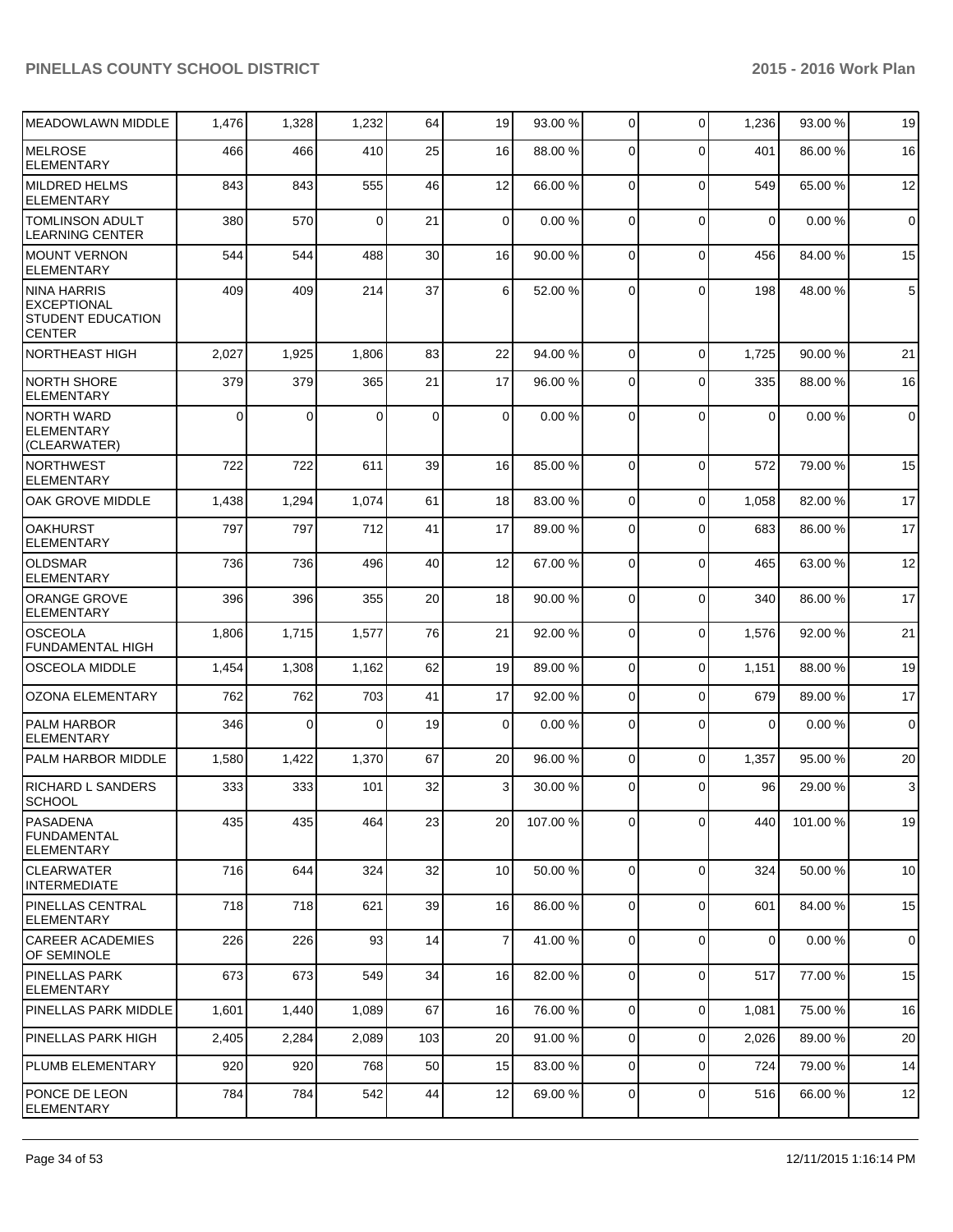| <b>RIDGECREST</b><br><b>ELEMENTARY</b>                          | 887      | 887      | 788      | 47          | 17             | 89.00 %  | $\overline{0}$ | $\Omega$     | 748         | 84.00 % | 16                      |
|-----------------------------------------------------------------|----------|----------|----------|-------------|----------------|----------|----------------|--------------|-------------|---------|-------------------------|
| <b>SAFETY HARBOR</b><br><b>ELEMENTARY</b>                       | 752      | 752      | 643      | 42          | 15             | 85.00 %  | $\Omega$       | $\Omega$     | 614         | 82.00%  | 15                      |
| <b>SAFETY HARBOR</b><br>MIDDLE                                  | 1,679    | 1,511    | 1,318    | 71          | 19             | 87.00 %  | $\Omega$       | $\mathbf 0$  | 1,306       | 86.00%  | 18                      |
| SAWGRASS LAKE<br><b>ELEMENTARY</b>                              | 834      | 834      | 682      | 45          | 15             | 82.00 %  | $\Omega$       | $\mathbf{0}$ | 649         | 78.00 % | 14                      |
| ST PETERSBURG HIGH                                              | 2,019    | 1,918    | 2,138    | 100         | 21             | 111.00 % | $\Omega$       | $\Omega$     | 2,043       | 107.00% | 20                      |
| PINELLAS TECHNICAL<br>COLLEGE, ST.<br>PETERSBURG CAMPUS         | 1,385    | 1,662    | 37       | 66          | 1              | 2.00 %   | $\Omega$       | $\Omega$     | $\Omega$    | 0.00%   | $\mathbf 0$             |
| SAN JOSE<br><b>ELEMENTARY</b>                                   | 592      | 592      | 444      | 32          | 14             | 75.00 %  | $\Omega$       | $\Omega$     | 425         | 72.00 % | 13                      |
| <b>SANDY LANE</b><br><b>ELEMENTARY</b>                          | 605      | 605      | 419      | 34          | 12             | 69.00 %  | $\Omega$       | $\Omega$     | 389         | 64.00 % | 11                      |
| SEMINOLE<br><b>ELEMENTARY</b>                                   | 731      | 731      | 629      | 30          | 21             | 86.00 %  | $\Omega$       | $\Omega$     | 596         | 82.00%  | 20                      |
| <b>SEMINOLE HIGH</b>                                            | 2,126    | 2,019    | 1,983    | 85          | 23             | 98.00 %  | $\Omega$       | 0            | 1,985       | 98.00 % | 23                      |
| <b>SEMINOLE MIDDLE</b>                                          | 1,483    | 1,334    | 1,151    | 64          | 18             | 86.00 %  | $\Omega$       | $\mathbf{0}$ | 1,163       | 87.00 % | 18                      |
| SEVENTY-FOURTH<br>STREET ELEMENTARY                             | 718      | 718      | 559      | 39          | 14             | 78.00 %  | $\Omega$       | $\mathbf{0}$ | 516         | 72.00 % | 13                      |
| <b>SHORE ACRES</b><br><b>ELEMENTARY</b>                         | 655      | 655      | 698      | 35          | 20             | 107.00 % | $\Omega$       | $\mathbf{0}$ | 661         | 101.00% | 19                      |
| JOHN HOPKINS MIDDLE                                             | 1,667    | 1,500    | 808      | 69          | 12             | 54.00 %  | $\Omega$       | $\mathbf{0}$ | 827         | 55.00 % | 12                      |
| <b>SKYCREST</b><br><b>ELEMENTARY</b>                            | 941      | 941      | 691      | 50          | 14             | 73.00 %  | $\Omega$       | $\Omega$     | 657         | 70.00 % | 13                      |
| <b>SKYVIEW ELEMENTARY</b>                                       | 765      | 765      | 662      | 41          | 16             | 86.00 %  | $\Omega$       | $\mathbf 0$  | 628         | 82.00%  | 15                      |
| <b>SOUTHSIDE</b><br><b>FUNDAMENTAL MIDDLE</b>                   | $\Omega$ | $\Omega$ | $\Omega$ | $\mathbf 0$ | $\Omega$       | 0.00%    | $\Omega$       | $\mathbf{0}$ | $\mathbf 0$ | 0.00%   | $\overline{0}$          |
| <b>SOUTH WARD</b><br>ELEMENTARY                                 | 0        | $\Omega$ | $\Omega$ | $\mathbf 0$ | $\overline{0}$ | 0.00%    | $\Omega$       | $\mathbf{0}$ | $\mathbf 0$ | 0.00%   | $\overline{0}$          |
| <b>STARKEY ELEMENTARY</b>                                       | 728      | 728      | 603      | 40          | 15             | 83.00 %  | $\Omega$       | $\mathbf{0}$ | 584         | 80.00%  | 15                      |
| <b>IMARJORIE KINNAN</b><br><b>RAWLINGS</b><br><b>ELEMENTARY</b> | 652      | 652      | 606      | 36          | 17             | 93.00 %  | $\overline{0}$ | $\Omega$     | 580         | 89.00 % | 16                      |
| <b>TARPON SPRINGS</b><br><b>ELEMENTARY</b>                      | 718      | 718      | 623      | 39          | 16             | 87.00 %  | $\overline{0}$ | 0            | 598         | 83.00%  | 15                      |
| TARPON SPRINGS HIGH                                             | 1,844    | 1,751    | 1,328    | 78          | 17             | 76.00 %  | $\overline{0}$ | 0            | 1,293       | 74.00%  | 17                      |
| PINELLAS TECHNICAL<br> COLLEGE.<br><b>CLEARWATER CAMPUS</b>     | 829      | 994      | 32       | 54          | 1 <sup>1</sup> | 3.00 %   | $\overline{0}$ | 0            | 195         | 20.00%  | $\overline{\mathbf{4}}$ |
| <b>TARPON SPRINGS</b><br>MIDDLE                                 | 1,344    | 1,209    | 866      | 60          | 14             | 72.00 %  | $\Omega$       | $\mathbf 0$  | 863         | 71.00 % | 14                      |
| <b>TYRONE MIDDLE</b>                                            | 1,457    | 1,311    | 797      | 63          | 13             | 61.00%   | $\overline{0}$ | 0            | 806         | 61.00%  | 13                      |
| <b>TARPON SPRINGS</b><br>FUNDAMENTAL<br><b>ELEMENTARY</b>       | 294      | 294      | 268      | 15          | 18             | 91.00 %  | $\overline{0}$ | 0            | 255         | 87.00 % | 17                      |
| <b>WALSINGHAM</b><br><b>ELEMENTARY</b>                          | 905      | 905      | 535      | 38          | 14             | 59.00 %  | $\Omega$       | 0            | 527         | 58.00 % | 14                      |
| <b>WESTGATE</b><br><b>ELEMENTARY</b>                            | 620      | 620      | 601      | 34          | 18             | 97.00 %  | $\overline{0}$ | 0            | 583         | 94.00%  | 17                      |
| WOODLAWN ELEMENTA                                               | 630      | 630      | 347      | 33          | 11             | 55.00 %  | $\overline{0}$ | 0            | 342         | 54.00 % | 10                      |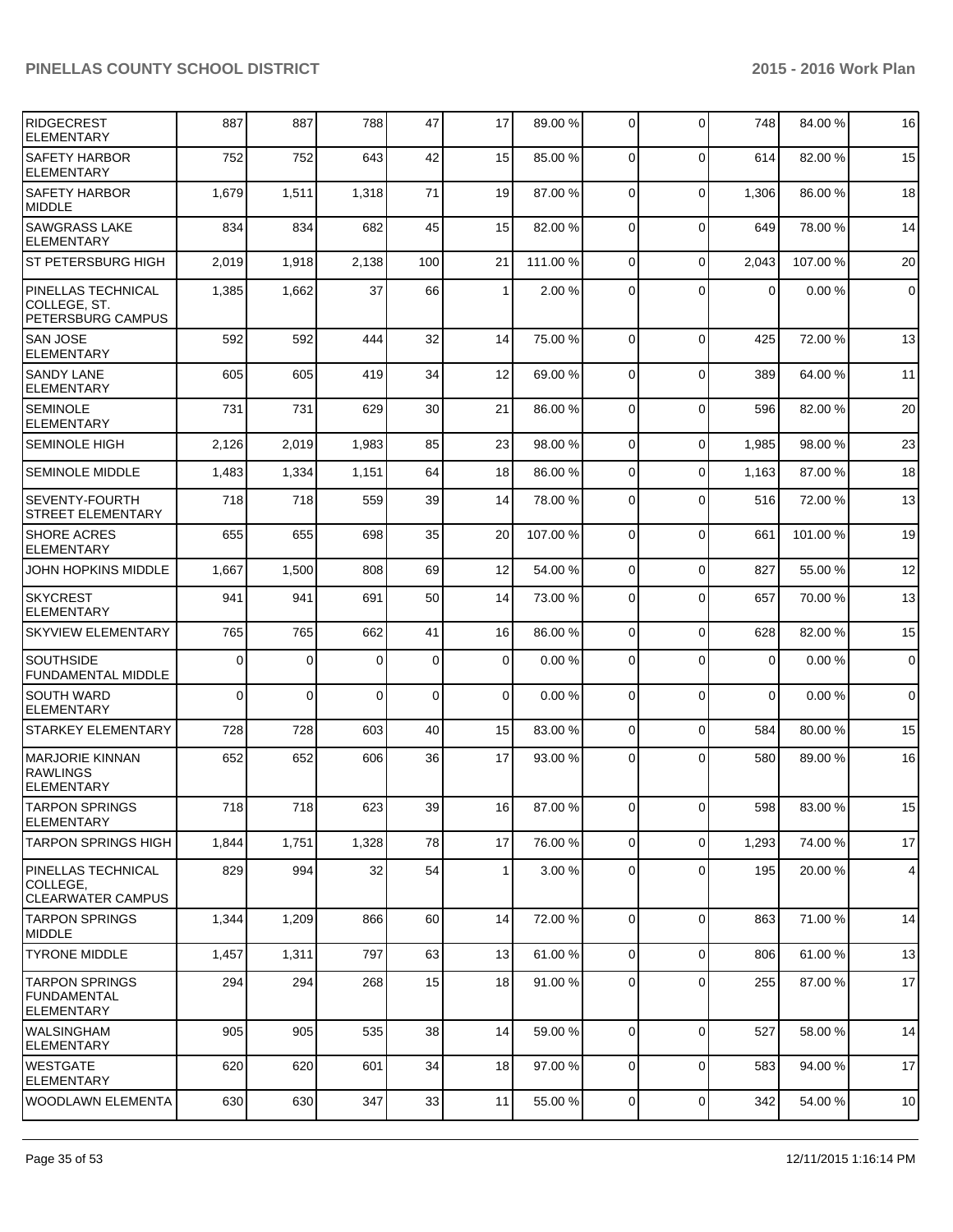|                                                                    | 126,372 | 120.691 | 93,312 | 6,029 | 15             | 77.31 % | 242         | 88          | 90.518 | 74.85%   | 15 |
|--------------------------------------------------------------------|---------|---------|--------|-------|----------------|---------|-------------|-------------|--------|----------|----|
| <b>EAST LAKE MIDDLE</b><br>SCHOOL ACADEMY OF<br><b>ENGINEERING</b> | 386     | 347     | 225    | 17    | 13             | 65.00 % | $\Omega$    | $\Omega$    | 385    | 111.00 % | 23 |
| <b>NEW HEIGHTS</b><br><b>ELEMENTARY</b>                            | 994     | 994     | 819    | 55    | 15             | 82.00 % | $\Omega$    | $\Omega$    | 780    | 78.00 %  | 14 |
| <b>DUNEDIN ELEMENTARY</b>                                          | 772     | 772     | 618    | 42    | 15             | 80.00 % | $\mathbf 0$ | $\Omega$    | 573    | 74.00 %  | 14 |
| <b>HIGH POINT</b><br><b>ELEMENTARY</b>                             | 770     | 770     | 718    | 43    | 17             | 93.00 % | $\Omega$    | $\Omega$    | 661    | 86.00 %  | 15 |
| <b>LEALMAN</b><br><b>INTERMEDIATE</b>                              | 1,102   | 991     | 366    | 47    | 8              | 37.00 % | 0           | $\Omega$    | 501    | 51.00 %  | 11 |
| PINELLAS SECONDARY<br><b>SCHOOL</b>                                | 617     | 617     | 107    | 29    | $\overline{4}$ | 17.00 % | $\Omega$    | $\Omega$    | 100    | 16.00 %  | 3  |
| <b>BAYSIDE HIGH</b>                                                | 749     | 599     | 324    | 33    | 10             | 54.00 % | $\mathbf 0$ | $\mathbf 0$ | 316    | 53.00 %  | 10 |
| <b>SUNSET HILLS</b><br><b>ELEMENTARY</b>                           | 610     | 610     | 531    | 33    | 16             | 87.00 % | $\Omega$    | $\Omega$    | 507    | 83.00 %  | 15 |
| <b>THURGOOD MARSHALL</b><br><b>FUNDAMENTAL MIDDLE</b>              | 1,282   | 1,153   | 903    | 54    | 17             | 78.00 % | 0           | $\Omega$    | 891    | 77.00 %  | 17 |
| JAMES B. SANDERLIN<br>PK-8                                         | 724     | 651     | 549    | 38    | 14             | 84.00 % | 0           | $\Omega$    | 532    | 82.00%   | 14 |
| <b>DOUG JAMERSON</b><br><b>ELEMENTARY</b>                          | 615     | 615     | 557    | 33    | 17             | 90.00 % | 0           | $\mathbf 0$ | 527    | 86.00 %  | 16 |
| <b>FOREST LAKES</b><br><b>ELEMENTARY</b>                           | 709     | 709     | 550    | 38    | 14             | 78.00 % | 0           | $\Omega$    | 533    | 75.00 %  | 14 |
| <b>COACHMAN SERVICE</b><br><b>CENTER</b>                           | 542     | 542     | 191    | 25    | 8              | 35.00 % | $\Omega$    | $\Omega$    | 190    | 35.00 %  | 8  |
| <b>FRONTIER</b><br><b>ELEMENTARY</b>                               | 741     | 741     | 686    | 40    | 17             | 93.00 % | 0           | $\mathbf 0$ | 658    | 89.00 %  | 16 |
| <b>BROOKER CREEK</b><br><b>ELEMENTARY</b>                          | 548     | 548     | 500    | 30    | 17             | 91.00%  | $\Omega$    | $\Omega$    | 472    | 86.00%   | 16 |
| <b>PALM HARBOR</b><br>UNIVERSITY HIGH                              | 2,876   | 2,732   | 2,331  | 119   | 20             | 85.00 % | $\Omega$    | $\Omega$    | 2,343  | 86.00 %  | 20 |
| MCMULLEN-BOOTH<br><b>ELEMENTARY</b>                                | 889     | 889     | 718    | 49    | 15             | 81.00%  | 0           | $\Omega$    | 673    | 76.00 %  | 14 |
| <b>LAKE SAINT GEORGE</b><br><b>ELEMENTARY</b>                      | 656     | 656     | 580    | 36    | 16             | 88.00 % | $\Omega$    | $\Omega$    | 550    | 84.00%   | 15 |
| <b>SUTHERLAND</b><br><b>ELEMENTARY</b>                             | 652     | 652     | 615    | 36    | 17             | 94.00 % | $\Omega$    | $\Omega$    | 586    | 90.00 %  | 16 |
| <b>CYPRESS WOODS</b><br><b>ELEMENTARY</b>                          | 779     | 779     | 730    | 43    | 17             | 94.00%  | $\Omega$    | $\Omega$    | 693    | 89.00 %  | 16 |
| SOUTHERN OAK<br><b>ELEMENTARY</b>                                  | 726     | 726     | 657    | 39    | 17             | 91.00 % | 0           | $\Omega$    | 620    | 85.00 %  | 16 |
| <b>EAST LAKE HIGH</b>                                              | 2,153   | 1,937   | 2.115  | 93    | 23             | 109.00% | $\Omega$    | $\Omega$    | 1.936  | 100.00%  | 21 |

The COFTE Projected Total (90,518) for 2019 - 2020 must match the Official Forecasted COFTE Total (90,518 ) for 2019 - 2020 before this section can be completed. In the event that the COFTE Projected Total does not match the Official forecasted COFTE, then the Balanced Projected COFTE Table should be used to balance COFTE.

Proj

| Projected COFTE for 2019 - 2020 |        | <b>Grade Level Type</b> | <b>Balanced Projected</b><br>COFTE for 2019 - 2020 |
|---------------------------------|--------|-------------------------|----------------------------------------------------|
| Elementary (PK-3)               | 27.847 |                         |                                                    |
| Middle (4-8)                    | 34,539 |                         |                                                    |
|                                 |        | Elementary (PK-3)       |                                                    |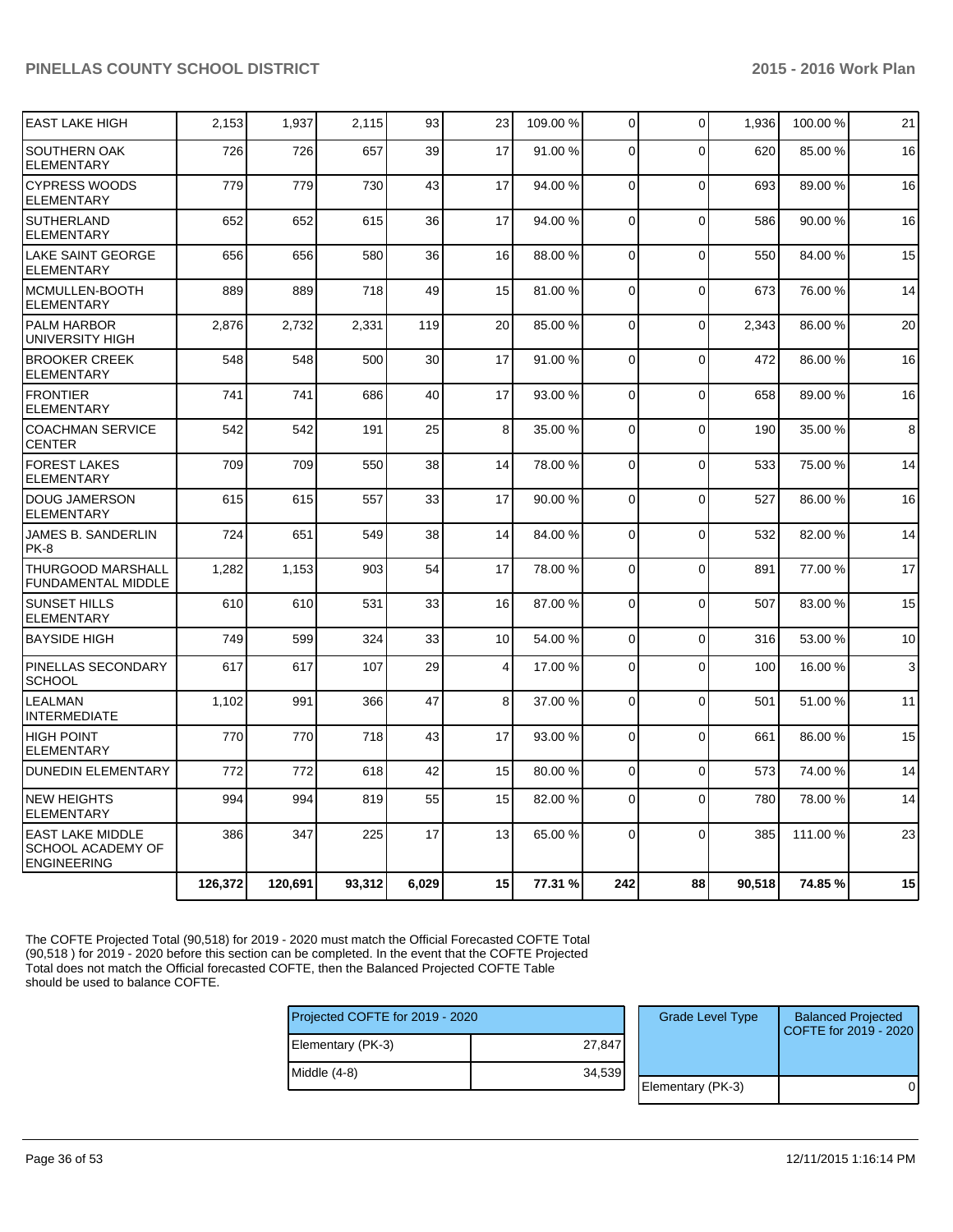| High (9-12) | 28,132 | Middle $(4-8)$ | 0      |
|-------------|--------|----------------|--------|
|             | 90,518 | High (9-12)    | 0      |
|             |        |                | 90,518 |

#### **Relocatable Replacement**

Number of relocatable classrooms clearly identified and scheduled for replacement in the school board adopted financially feasible 5-year district work program.

| ∟ocation                          | 2015<br>2016 | 2016 - 2017 | $-2018$<br>2017 | $2018 - 2019$ | 2020<br>$2019 -$ | Year 5 Total |
|-----------------------------------|--------------|-------------|-----------------|---------------|------------------|--------------|
| Total Relocatable Replacements: I |              |             |                 |               |                  |              |

#### **Charter Schools Tracking**

Information regarding the use of charter schools.

| Location-Type                           | # Relocatable<br>units or<br>permanent<br>classrooms | Owner                 | <b>Year Started or</b><br>Scheduled | <b>Student</b><br><b>Stations</b> | <b>Students</b><br>Enrolled | Years in<br>Contract | <b>Total Charter</b><br><b>Students</b><br>projected for<br>2019 - 2020 |
|-----------------------------------------|------------------------------------------------------|-----------------------|-------------------------------------|-----------------------------------|-----------------------------|----------------------|-------------------------------------------------------------------------|
| Academie DaVinci-Elem                   |                                                      | 17 LEASE RENT         | 1997                                | 250                               | 250                         | 10                   | 364                                                                     |
| Plato Academy-K-8                       |                                                      | 27 LEASE RENT         | 2004                                | 418                               | 418                         | 12                   | 502                                                                     |
| St. Pete Collegiate-High                |                                                      | 5LEASE RENT           | 2004                                | 125                               | 245                         | 8                    | 245                                                                     |
| Athenian Academy-Elem&Middle            |                                                      | 33 LEASE RENT         | 2000                                | 410                               | 391                         | 15                   | 600                                                                     |
| Pinellas Prep-Grades 4-8                |                                                      | 28 LEASE PURCHASE     | 2002                                | 458                               | 440                         | 15                   | 440                                                                     |
| Enterprise High School                  |                                                      | 9LEASE RENT           | 2008                                | 420                               | 420                         | 5                    | 420                                                                     |
| Alfred Adler - Elem                     |                                                      | 10 LEASE RENT         | 2008                                | 100                               | 90                          | 3                    | 100                                                                     |
| Plato North Palm Harbor- K-8            | 21                                                   | <b>LEASE RENT</b>     | 2010                                | 364                               | 364                         | 11                   | 364                                                                     |
| Plato Academy Largo - K-8               |                                                      | 19 LEASE RENT         | 2010                                | 364                               | 364                         | 11                   | 364                                                                     |
| <b>NewPoint Charter School</b>          | 5                                                    | <b>LEASE PURCHASE</b> | 2011                                | 125                               | 98                          | 5                    | 115                                                                     |
| Pinellas Primary Academy                | 21                                                   | <b>LEASE PURCHASE</b> | 2011                                | 324                               | 324                         | 5                    | 324                                                                     |
| <b>Windsor Preparatory Academy</b>      |                                                      | 32 LEASE RENT         | 2012                                | 349                               | 505                         | 3                    | 580                                                                     |
| Pinellas Academy of Math and<br>Science |                                                      | 38 LEASE RENT         | 2012                                | 636                               | 536                         | 5                    | 910                                                                     |
| Plato Academy - Seminole                |                                                      | 26 LEASE RENT         | 2011                                | 364                               | 364                         | 11                   | 364                                                                     |
| Plato Academy - Tarpon                  |                                                      | 22 LEASE RENT         | 2012                                | 364                               | 364                         | 1                    | 364                                                                     |
| MycroSchool Pinellas                    |                                                      | 6LEASE RENT           | 2012                                | 131                               | 229                         | 5                    | 275                                                                     |
| Newpoint Pinellas Academy               | 5                                                    | <b>LEASE RENT</b>     | 2013                                | 110                               | 95                          | 5                    | 115                                                                     |
| Discovery Academy of Science            |                                                      | <b>8 LEASE RENT</b>   | 2013                                | 148                               | 148                         | 1                    | 400                                                                     |
| Plato Academy of St. Petersburg         |                                                      | 17 LEASE RENT         | 2013                                | 282                               | 282                         | 3                    | 546                                                                     |
| University Preparatory Academy          |                                                      | 46 LEASE PURCHASE     | 2013                                | 716                               | 552                         | $\overline{3}$       | 700                                                                     |
| <b>East Windsor Middle</b>              |                                                      | 32 LEASE RENT         | 2012                                | 70                                | 165                         | $\overline{3}$       | 250                                                                     |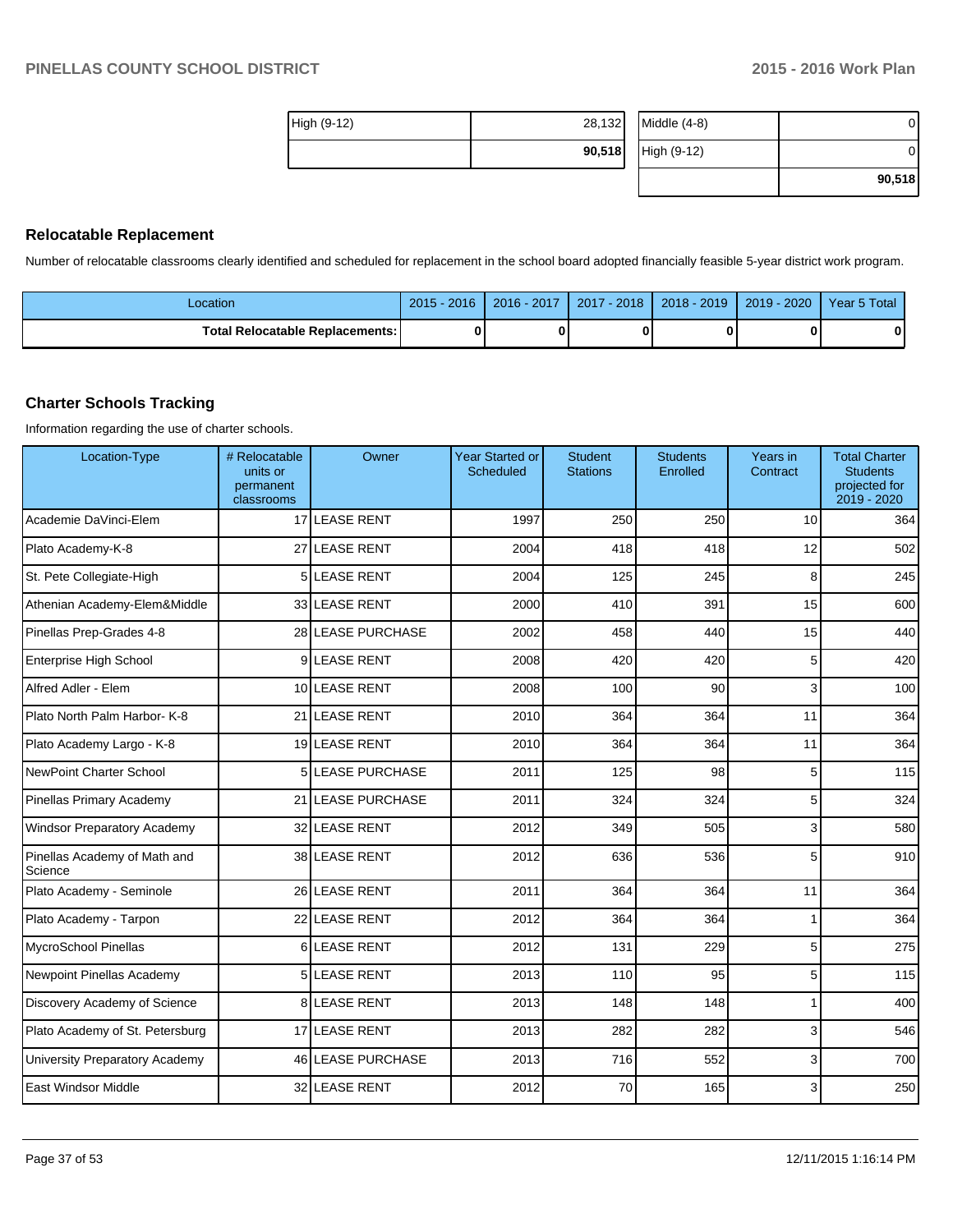| Plato Academy Pinellas Park |     | <b>LEASE RENT</b> | 2015 | 54    | 54    | 546   |
|-----------------------------|-----|-------------------|------|-------|-------|-------|
|                             | 431 |                   |      | 6,582 | 6,698 | 8,888 |

### **Special Purpose Classrooms Tracking**

The number of classrooms that will be used for certain special purposes in the current year, by facility and type of classroom, that the district will, 1), not use for educational purposes, and 2), the co-teaching classrooms that are not open plan classrooms and will be used for educational purposes.

|                                 | educational purposes, and 2), the co-teaching classrooms that are not open plan classrooms and will be used for educational purposes. |                                   |                                      |                                     |                            |                                 |                                   |  |  |  |  |
|---------------------------------|---------------------------------------------------------------------------------------------------------------------------------------|-----------------------------------|--------------------------------------|-------------------------------------|----------------------------|---------------------------------|-----------------------------------|--|--|--|--|
| School                          | <b>School Type</b>                                                                                                                    | # of Elementary<br>K-3 Classrooms | # of Middle 4-8<br><b>Classrooms</b> | # of High 9-12<br><b>Classrooms</b> | $#$ of $ESE$<br>Classrooms | # of Combo<br><b>Classrooms</b> | <b>Total</b><br>Classrooms        |  |  |  |  |
|                                 | <b>Total Educational Classrooms:</b>                                                                                                  | 0                                 | $\bf{0}$                             | $\bf{0}$                            | 0                          | 0                               | $\bf{0}$                          |  |  |  |  |
| School                          | <b>School Type</b>                                                                                                                    | # of Elementary<br>K-3 Classrooms | # of Middle 4-8<br><b>Classrooms</b> | # of High 9-12<br><b>Classrooms</b> | # of ESE<br>Classrooms     | # of Combo<br><b>Classrooms</b> | <b>Total</b><br><b>Classrooms</b> |  |  |  |  |
| <b>ANONA ELEMENTARY</b>         | Co-Teaching                                                                                                                           |                                   | 2                                    | $\Omega$                            | 0                          | 0                               | 3                                 |  |  |  |  |
| AZALEA ELEMENTARY               | Co-Teaching                                                                                                                           |                                   |                                      | $\Omega$                            | $\Omega$                   | $\Omega$                        | $\overline{2}$                    |  |  |  |  |
| <b>AZALEA MIDDLE</b>            | Co-Teaching                                                                                                                           | 0                                 | 3                                    | $\Omega$                            | 0                          | 0                               | 3                                 |  |  |  |  |
| <b>BARDMOOR ELEMENTARY</b>      | Co-Teaching                                                                                                                           |                                   | 0                                    | $\Omega$                            | 0                          | 0                               | $\mathbf{1}$                      |  |  |  |  |
| <b>BAUDER ELEMENTARY</b>        | Co-Teaching                                                                                                                           | 2                                 | 2                                    | $\Omega$                            | $\Omega$                   | $\Omega$                        | $\overline{\mathbf{4}}$           |  |  |  |  |
| <b>BAY POINT MIDDLE</b>         | Co-Teaching                                                                                                                           | 0                                 | 3                                    | $\Omega$                            | 0                          | $\overline{0}$                  | 3                                 |  |  |  |  |
| <b>BELCHER ELEMENTARY</b>       | Co-Teaching                                                                                                                           | $\overline{2}$                    | 1                                    | $\mathbf 0$                         | 0                          | 0                               | 3                                 |  |  |  |  |
| BELLEAIR ELEMENTARY             | Co-Teaching                                                                                                                           |                                   | $\overline{0}$                       | $\Omega$                            | $\Omega$                   | 0                               | $\mathbf{1}$                      |  |  |  |  |
| <b>BOCA CIEGA HIGH</b>          | Co-Teaching                                                                                                                           | 0                                 | $\overline{0}$                       | 3                                   | 0                          | $\Omega$                        | 3                                 |  |  |  |  |
| <b>GIBBS HIGH</b>               | Co-Teaching                                                                                                                           | $\Omega$                          | 0                                    | 9                                   | 0                          | 0                               | 9                                 |  |  |  |  |
| <b>GULFPORT ELEMENTARY</b>      | Co-Teaching                                                                                                                           | 3                                 | 0                                    | $\Omega$                            | $\Omega$                   | $\Omega$                        | 3                                 |  |  |  |  |
| HIGHLAND LAKES ELEMENTARY       | Co-Teaching                                                                                                                           | 2                                 | 1                                    | $\mathbf 0$                         | 0                          | 0                               | $\mathsf 3$                       |  |  |  |  |
| LAKEWOOD ELEMENTARY             | Co-Teaching                                                                                                                           |                                   | 0                                    | $\Omega$                            | $\Omega$                   | 0                               | $\mathbf{1}$                      |  |  |  |  |
| LAKEWOOD HIGH                   | Co-Teaching                                                                                                                           | $\Omega$                          | 0                                    | 5                                   | $\Omega$                   | $\overline{0}$                  | $\mathbf 5$                       |  |  |  |  |
| <b>LARGO HIGH</b>               | Co-Teaching                                                                                                                           | $\Omega$                          | 0                                    | 3                                   | 0                          | $\overline{0}$                  | $\mathsf 3$                       |  |  |  |  |
| LEALMAN AVENUE ELEMENTARY       | Co-Teaching                                                                                                                           | 0                                 | 2                                    | $\Omega$                            | $\Omega$                   | $\Omega$                        | $\overline{2}$                    |  |  |  |  |
| MAXIMO ELEMENTARY               | Co-Teaching                                                                                                                           |                                   | 0                                    | $\mathbf 0$                         | 0                          | 0                               | $\mathbf{1}$                      |  |  |  |  |
| <b>MEADOWLAWN MIDDLE</b>        | Co-Teaching                                                                                                                           | 0                                 | 8                                    | $\overline{0}$                      | 0                          | $\overline{0}$                  | 8                                 |  |  |  |  |
| MILDRED HELMS ELEMENTARY        | Co-Teaching                                                                                                                           |                                   | 0                                    | $\Omega$                            | $\Omega$                   | $\overline{0}$                  | $\mathbf{1}$                      |  |  |  |  |
| PINELLAS PARK ELEMENTARY        | Co-Teaching                                                                                                                           | $\mathbf 0$                       | 2                                    | $\mathbf 0$                         | 0                          | 0                               | $\mathbf 2$                       |  |  |  |  |
| PINELLAS PARK HIGH              | Co-Teaching                                                                                                                           | 0                                 | 0                                    | 8                                   | 0                          | 0                               | 8                                 |  |  |  |  |
| PLUMB ELEMENTARY                | Co-Teaching                                                                                                                           |                                   | 0                                    | $\Omega$                            | 0                          | $\overline{0}$                  | $\mathbf{1}$                      |  |  |  |  |
| SAFETY HARBOR ELEMENTARY        | Co-Teaching                                                                                                                           |                                   | 1                                    | $\Omega$                            | $\Omega$                   | $\Omega$                        | $\overline{2}$                    |  |  |  |  |
| <b>SAWGRASS LAKE ELEMENTARY</b> | Co-Teaching                                                                                                                           |                                   |                                      |                                     |                            |                                 | $\mathbf{1}$                      |  |  |  |  |

ST PETERSBURG HIGH  $|$  Co-Teaching  $|$  0 0 0 0 4 0 0 0 0 4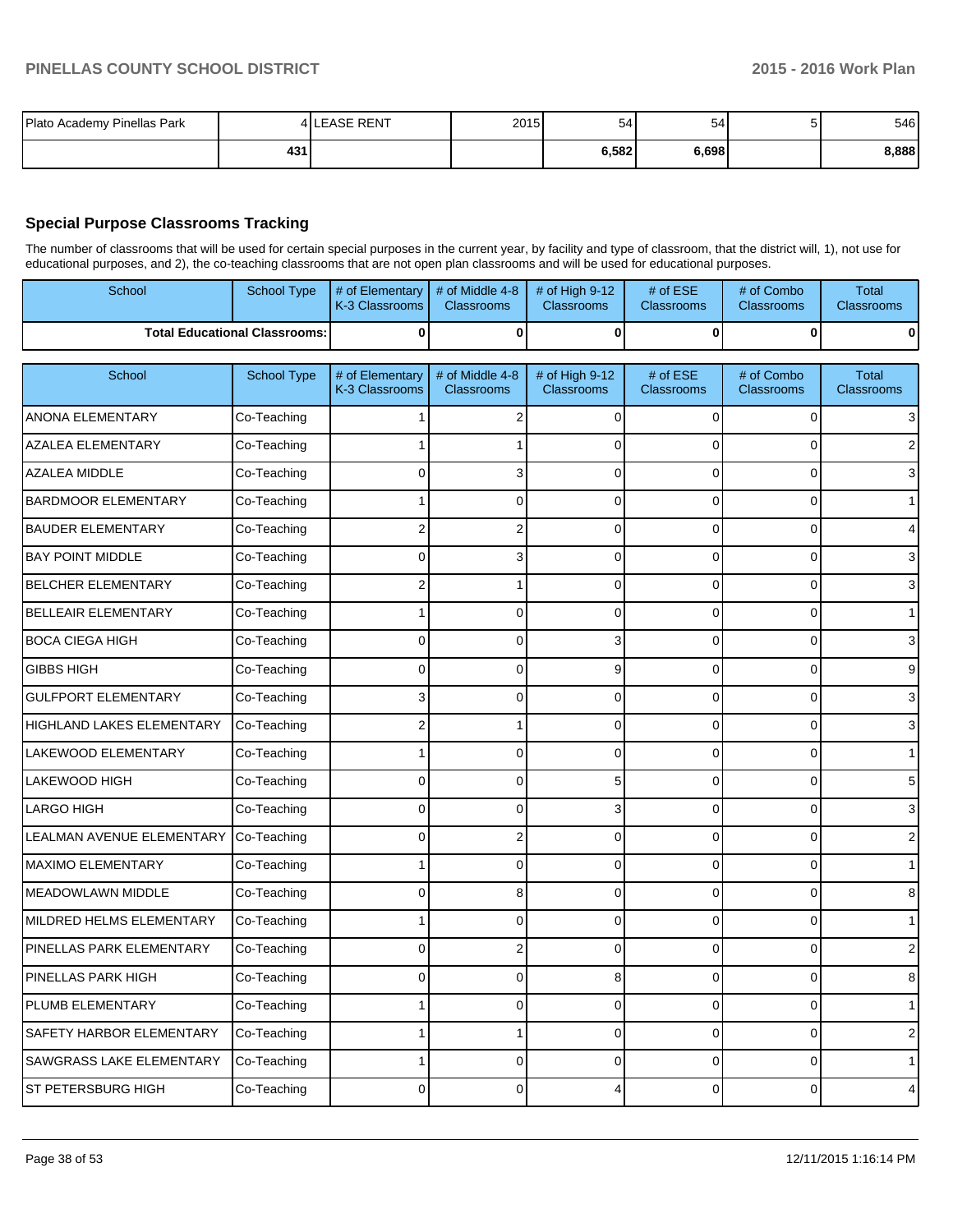| SAN JOSE ELEMENTARY                     | Co-Teaching | 0 |          | $\Omega$       | 0              | 0              | $\mathbf 1$    |
|-----------------------------------------|-------------|---|----------|----------------|----------------|----------------|----------------|
| SEMINOLE ELEMENTARY                     | Co-Teaching | 0 |          | $\Omega$       | 0              | 0              | $\mathbf 1$    |
| SEMINOLE HIGH                           | Co-Teaching | 0 | 0        |                | 0              | 0              | 1 <sup>1</sup> |
| JOHN HOPKINS MIDDLE                     | Co-Teaching | 0 |          | $\Omega$       | 0              | 0              | $\mathbf 1$    |
| SKYVIEW ELEMENTARY                      | Co-Teaching | 3 | 0        | $\Omega$       | 0              | 0              | 3              |
| MCMULLEN-BOOTH<br><b>ELEMENTARY</b>     | Co-Teaching |   | U        | $\Omega$       | 0              | 0              | 1              |
| BROOKER CREEK ELEMENTARY                | Co-Teaching | 3 | 3        | $\Omega$       | 0              | 0              | 6              |
| FRONTIER ELEMENTARY                     | Co-Teaching | 0 |          | $\Omega$       | 0              | 0              | 2              |
| FOREST LAKES ELEMENTARY                 | Co-Teaching |   |          | $\Omega$       | 0              | 0              | 5              |
| SUNSET HILLS ELEMENTARY                 | Co-Teaching |   | 0        | $\Omega$       | 0              | 0              | 4              |
| <b>DUNEDIN ELEMENTARY</b>               | Co-Teaching | 2 | 0        | $\Omega$       | 0              | 0              | 2              |
| JAMES B. SANDERLIN PK-8                 | Co-Teaching | 0 |          | $\Omega$       | 0              | 0              | 2              |
| THURGOOD MARSHALL<br>FUNDAMENTAL MIDDLE | Co-Teaching | 0 |          | $\Omega$       | 0              | 0              | $\mathbf 1$    |
| <b>CLEARWATER HIGH</b>                  | Co-Teaching | 0 | $\Omega$ | 16             | 0              | 0              | 16             |
| <b>COUNTRYSIDE HIGH</b>                 | Co-Teaching | 0 | O        |                | 0              | 0              | $\mathbf{1}$   |
| <b>CURLEW CREEK ELEMENTARY</b>          | Co-Teaching | 3 | 0        | $\Omega$       | 0              | 0              | 3              |
| LEILA DAVIS ELEMENTARY                  | Co-Teaching | 2 |          | $\Omega$       | 0              | 0              | 6              |
| <b>DUNEDIN HIGH</b>                     | Co-Teaching | 0 | 0        | $\overline{2}$ | 0              | 0              | 2              |
| JOHN M SEXTON ELEMENTARY                | Co-Teaching |   | 0        | $\Omega$       | 0              | 0              | $\mathbf{1}$   |
| LYNCH ELEMENTARY                        | Co-Teaching |   | $\Omega$ | $\Omega$       | 0              | 0              | $\mathbf{1}$   |
| PERKINS ELEMENTARY                      | Co-Teaching |   | 0        | $\Omega$       | 0              | 0              | $\mathbf{1}$   |
| <b>GARRISON-JONES ELEMENTARY</b>        | Co-Teaching | 2 | 0        | $\Omega$       | 0              | 0              | 2              |
| <b>MOUNT VERNON ELEMENTARY</b>          | Co-Teaching | 2 |          | $\Omega$       | 0              | 0              | 3              |
| <b>NORTHEAST HIGH</b>                   | Co-Teaching | 0 | $\Omega$ |                | 0              | 0              | $\mathbf{1}$   |
| NORTH SHORE ELEMENTARY                  | Co-Teaching |   |          |                |                |                |                |
| NORTHWEST ELEMENTARY                    | Co-Teaching | 4 | 0        | $\mathbf 0$    | $\overline{0}$ | 0              | $\overline{4}$ |
| OAKHURST ELEMENTARY                     | Co-Teaching | 1 | 0        | $\mathbf 0$    | $\overline{0}$ | 0              | $\mathbf{1}$   |
| OLDSMAR ELEMENTARY                      | Co-Teaching | 3 | 0        | $\mathbf 0$    | $\overline{0}$ | $\overline{0}$ | $\mathbf{3}$   |
| OSCEOLA FUNDAMENTAL HIGH                | Co-Teaching | 0 | 0        | $\overline{2}$ | $\overline{0}$ | 0              | $\sqrt{2}$     |
| OSCEOLA MIDDLE                          | Co-Teaching | 0 | 1        | $\mathbf 0$    | $\overline{0}$ | 0              | $\mathbf{1}$   |
| OZONA ELEMENTARY                        | Co-Teaching | 2 | 2        | $\mathbf 0$    | $\overline{0}$ | 0              | $\overline{4}$ |
| PALM HARBOR MIDDLE                      | Co-Teaching | 0 | 2        | $\mathbf 0$    | $\overline{0}$ | $\overline{0}$ | $\sqrt{2}$     |
| RICHARD L SANDERS SCHOOL                | Co-Teaching | 0 | 0        | $\overline{2}$ | $\overline{0}$ | 0              | $\sqrt{2}$     |
| STARKEY ELEMENTARY                      | Co-Teaching | 2 | 0        | $\mathbf 0$    | $\overline{0}$ | $\overline{0}$ | $\overline{2}$ |
| TARPON SPRINGS ELEMENTARY               | Co-Teaching | 2 | 0        | $\pmb{0}$      | $\overline{0}$ | $\overline{0}$ | $\sqrt{2}$     |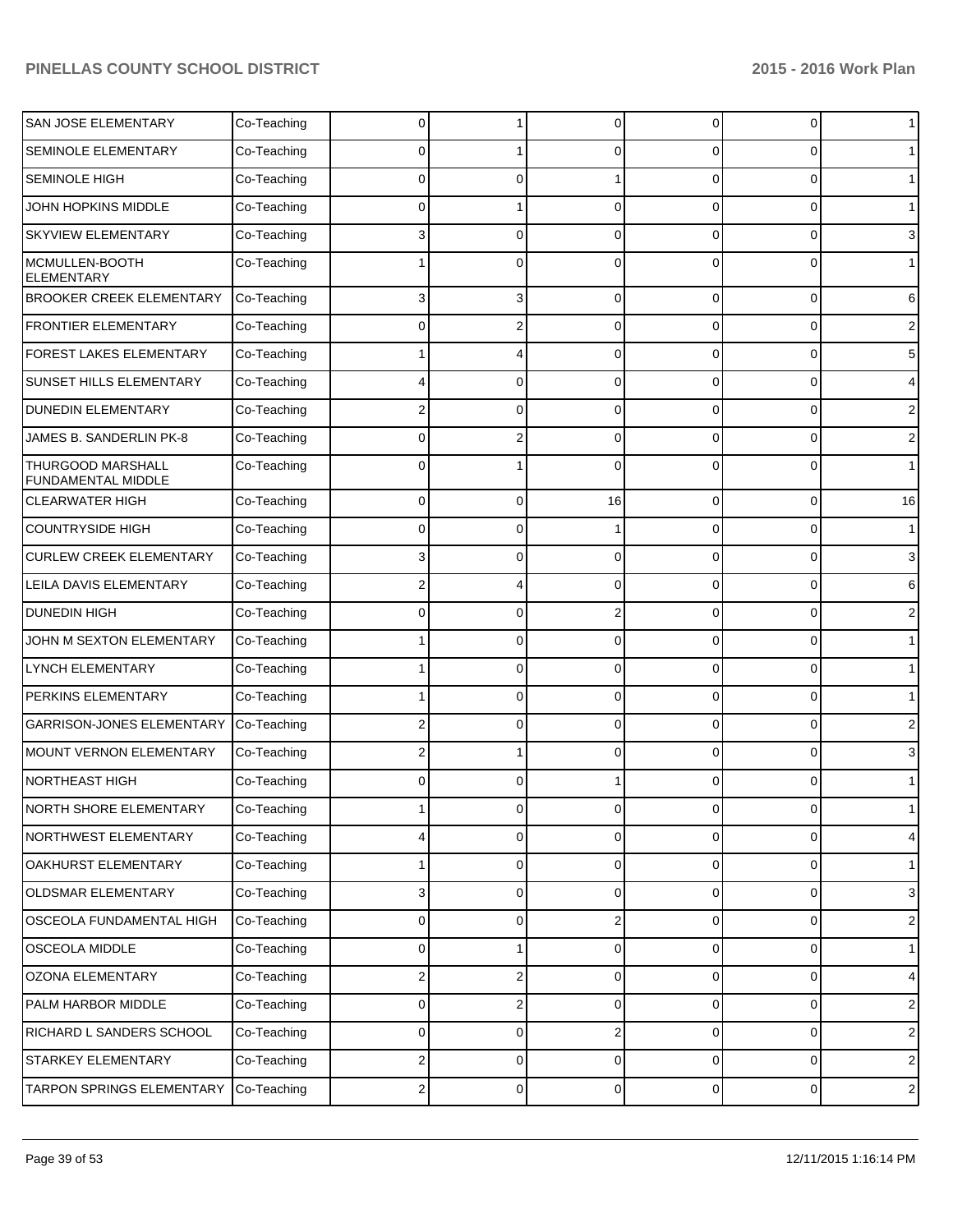| <b>TARPON SPRINGS HIGH</b>                          | Co-Teaching                          |    |    |    |          | $\overline{4}$ |
|-----------------------------------------------------|--------------------------------------|----|----|----|----------|----------------|
| PINELLAS TECHNICAL COLLEGE,<br>ICLEARWATER CAMPUS   | Co-Teaching                          |    |    | 3  | $\Omega$ | 3 <sup>1</sup> |
| <b>ITARPON SPRINGS MIDDLE</b>                       | Co-Teaching                          |    |    |    | $\Omega$ | 3 <sup>l</sup> |
| lwestgate elementary                                | Co-Teaching                          |    |    |    | 0        | $\mathbf{2}$   |
| IWOODLAWN ELEMENTARY                                | Co-Teaching                          |    |    |    | 0        |                |
| lEAST LAKE HIGH                                     | Co-Teaching                          |    |    |    | $\Omega$ | 41             |
| CYPRESS WOODS ELEMENTARY                            | Co-Teaching                          |    |    |    |          | $\overline{2}$ |
| SUTHERLAND ELEMENTARY                               | Co-Teaching                          |    |    |    |          | 6              |
| lLAKE SAINT GEORGE<br><b>IELEMENTARY</b>            | Co-Teaching                          |    |    |    |          | $\overline{2}$ |
| NEW HEIGHTS ELEMENTARY                              | Co-Teaching                          |    |    | U  | $\Omega$ | ا 2            |
| IEAST LAKE MIDDLE SCHOOL<br>IACADEMY OF ENGINEERING | Co-Teaching                          |    |    | 0  | $\Omega$ |                |
|                                                     | <b>Total Co-Teaching Classrooms:</b> | 67 | 63 | 68 | O        | 198            |

#### **Infrastructure Tracking**

**Necessary offsite infrastructure requirements resulting from expansions or new schools. This section should include infrastructure information related to capacity project schedules and other project schedules (Section 4).**

There are no new projects to expand facilities or add new schools during the 2015-2016 school year.

**Proposed location of planned facilities, whether those locations are consistent with the comprehensive plans of all affected local governments, and recommendations for infrastructure and other improvements to land adjacent to existing facilities. Provisions of 1013.33(12), (13) and (14) and 1013.36 must be addressed for new facilities planned within the 1st three years of the plan (Section 5).**

no new planned facilities

**Consistent with Comp Plan?** Yes

#### **Net New Classrooms**

The number of classrooms, by grade level and type of construction, that were added during the last fiscal year.

| List the net new classrooms added in the 2014 - 2015 fiscal year.                                                                                       |                              |                            |                                                                        | List the net new classrooms to be added in the 2015 - 2016 fiscal<br>Ivear. |                              |                            |                                |                        |
|---------------------------------------------------------------------------------------------------------------------------------------------------------|------------------------------|----------------------------|------------------------------------------------------------------------|-----------------------------------------------------------------------------|------------------------------|----------------------------|--------------------------------|------------------------|
| "Classrooms" is defined as capacity carrying classrooms that are added to increase<br>capacity to enable the district to meet the Class Size Amendment. |                              |                            | Totals for fiscal year 2015 - 2016 should match totals in Section 15A. |                                                                             |                              |                            |                                |                        |
| Location                                                                                                                                                | $2014 - 2015$ #<br>Permanent | $2014 - 2015$ #<br>Modular | $2014 - 2015$ #<br>Relocatable                                         | $2014 - 2015$<br>Total                                                      | $2015 - 2016$ #<br>Permanent | $2015 - 2016$ #<br>Modular | $2015 - 2016$ #<br>Relocatable | $2015 - 2016$<br>Total |
| Elementary (PK-3)                                                                                                                                       |                              |                            |                                                                        |                                                                             |                              |                            |                                |                        |
| Middle (4-8)                                                                                                                                            |                              |                            |                                                                        |                                                                             |                              |                            |                                | $\Omega$               |
| High (9-12)                                                                                                                                             |                              |                            |                                                                        |                                                                             | 88                           |                            |                                | 88                     |
|                                                                                                                                                         |                              |                            |                                                                        |                                                                             | 88                           |                            |                                | 88                     |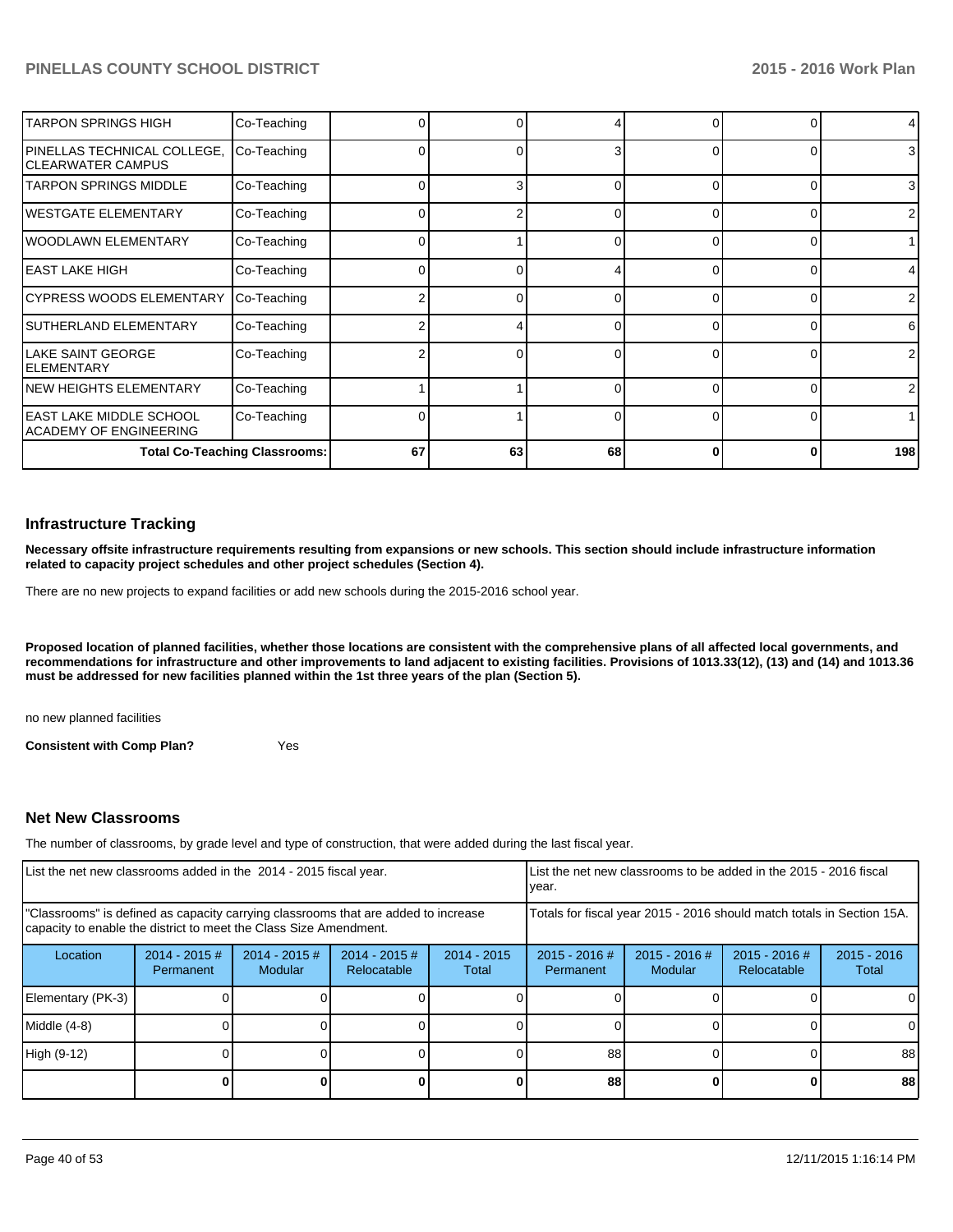#### **Relocatable Student Stations**

Number of students that will be educated in relocatable units, by school, in the current year, and the projected number of students for each of the years in the workplan.

| <b>Site</b>                                      | $2015 - 2016$ | 2016 - 2017 | 2017 - 2018 | 2018 - 2019 | 2019 - 2020 | 5 Year Average |
|--------------------------------------------------|---------------|-------------|-------------|-------------|-------------|----------------|
| <b>LEALMAN INTERMEDIATE</b>                      | 0             | $\mathbf 0$ | $\Omega$    | 0           | 0           | $\mathbf 0$    |
| <b>ANONA ELEMENTARY</b>                          | 229           | 265         | 265         | 265         | 265         | 258            |
| <b>AZALEA ELEMENTARY</b>                         | 0             | $\mathbf 0$ | $\mathbf 0$ | 0           | 0           | $\mathbf 0$    |
| AZALEA MIDDLE                                    | 66            | 66          | 66          | 66          | 66          | 66             |
| <b>BARDMOOR ELEMENTARY</b>                       | 22            | 22          | 22          | 22          | 22          | 22             |
| LARGO MIDDLE                                     | 0             | 54          | 54          | 54          | 54          | 43             |
| <b>BAUDER ELEMENTARY</b>                         | 376           | 108         | 108         | 108         | 108         | 162            |
| <b>BAY POINT ELEMENTARY</b>                      | 116           | 84          | 84          | 84          | 84          | 90             |
| <b>BAY POINT MIDDLE</b>                          | 0             | $\mathbf 0$ | 0           | 0           | 0           | $\mathbf 0$    |
| <b>BAY VISTA FUNDAMENTAL ELEMENTARY</b>          | 0             | 0           | $\Omega$    | 0           | 0           | $\mathbf 0$    |
| <b>BEAR CREEK ELEMENTARY</b>                     | 182           | 182         | 182         | 182         | 182         | 182            |
| <b>BELCHER ELEMENTARY</b>                        | 62            | 62          | 62          | 62          | 62          | 62             |
| <b>BELLEAIR ELEMENTARY</b>                       | 81            | 81          | 81          | 81          | 81          | 81             |
| <b>BLANTON ELEMENTARY</b>                        | 202           | 202         | 202         | 202         | 202         | 202            |
| <b>BOCA CIEGA HIGH</b>                           | 0             | $\mathbf 0$ | 0           | 0           | 0           | $\mathbf 0$    |
| <b>GIBBS HIGH</b>                                | 0             | $\mathbf 0$ | $\Omega$    | 0           | 0           | $\mathbf 0$    |
| GULF BEACHES ELEMENTARY MAGNET SCHOOL            | 58            | 98          | 98          | 98          | 98          | 90             |
| <b>GULFPORT ELEMENTARY</b>                       | 0             | $\mathbf 0$ | $\Omega$    | 0           | 0           | $\mathbf 0$    |
| HARRIS TIPS CENTER                               | 0             | $\mathbf 0$ | $\Omega$    | 0           | 0           | $\mathbf 0$    |
| HIGHLAND LAKES ELEMENTARY                        | 22            | 22          | 22          | 22          | 22          | 22             |
| CALVIN A. HUNSINGER SCHOOL                       | 18            | 18          | 18          | 18          | 18          | 18             |
| <b>CLEARWATER FUNDAMENTAL MIDDLE</b>             | 0             | $\mathbf 0$ | $\Omega$    | 0           | 0           | $\mathbf 0$    |
| KINGS HIGHWAY ELEMENTARY MAGNET<br><b>SCHOOL</b> | 0             | 0           | $\Omega$    | $\Omega$    | 0           | $\mathbf 0$    |
| LAKEVIEW FUNDAMENTAL ELEMENTARY                  | 144           | 144         | 144 l       | 144         | 144         | 144            |
| LAKEWOOD ELEMENTARY                              | 54            | 54          | 54          | 54          | 54          | 54             |
| LAKEWOOD HIGH                                    | 200           | 175         | 175         | 0           | 0           | 110            |
| LARGO CENTRAL ELEMENTARY                         | 0             | 0           | 0           | 0           | 0           | 0              |
| LARGO HIGH                                       | 25            | 0           | 0           | 0           | 0           | 5              |
| LEALMAN AVENUE ELEMENTARY                        | 51            | 51          | 51          | 51          | 51          | 51             |
| MADEIRA BEACH FUNDAMENTAL K-8                    | 18            | 36          | 36          | 36          | 36          | 32             |
| <b>MAXIMO ELEMENTARY</b>                         | 54            | 54          | 54          | 54          | 54          | 54             |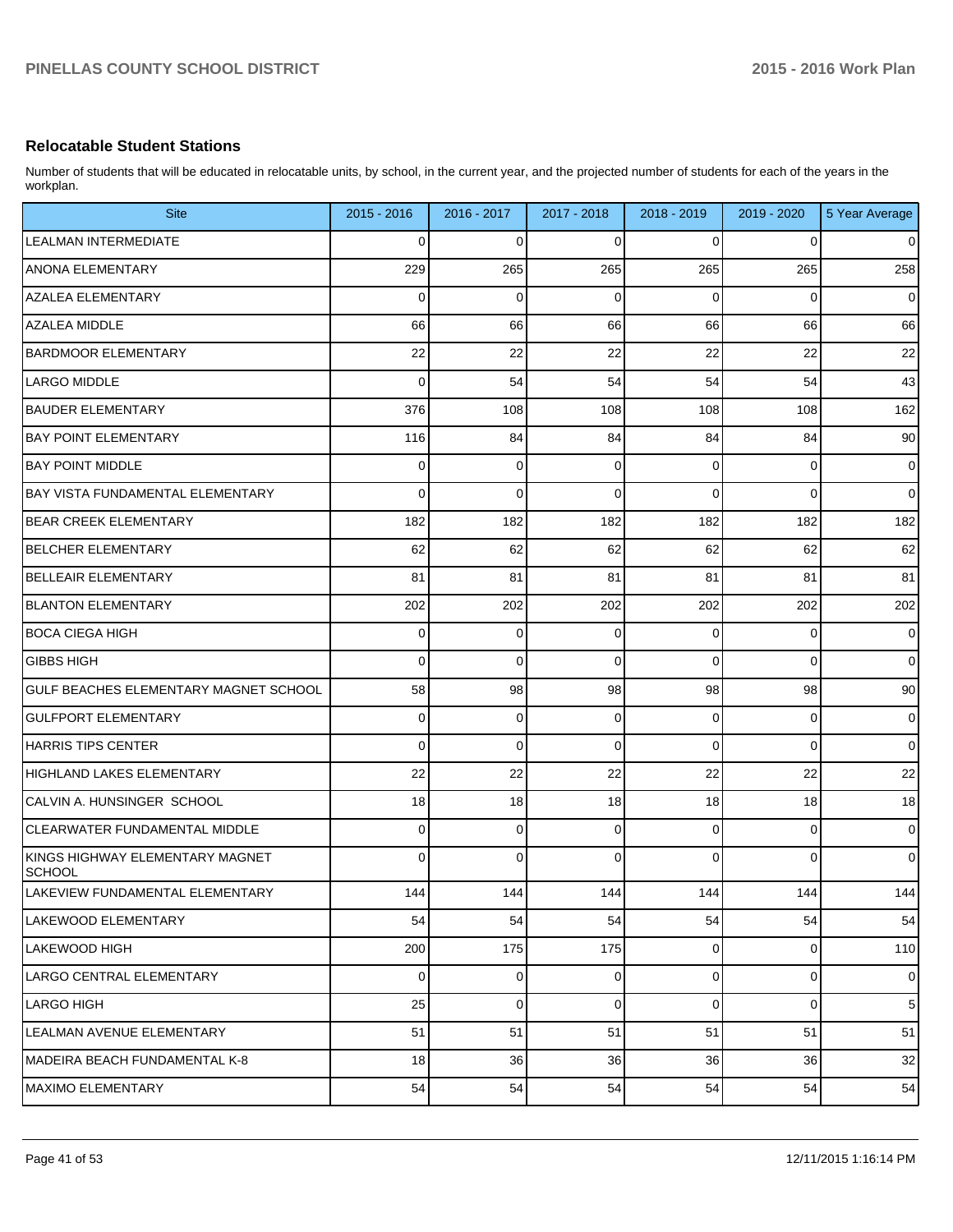| MEADOWLAWN MIDDLE                                    | 252            | 252            | 252      | 252            | 252            | 252            |
|------------------------------------------------------|----------------|----------------|----------|----------------|----------------|----------------|
| <b>IMELROSE ELEMENTARY</b>                           | 22             | 22             | 22       | 22             | 22             | 22             |
| MILDRED HELMS ELEMENTARY                             | 66             | 66             | 66       | 66             | 66             | 66             |
| TOMLINSON ADULT LEARNING CENTER                      | $\Omega$       | $\mathbf 0$    | 0        | $\Omega$       | $\Omega$       | $\overline{0}$ |
| PINELLAS PARK ELEMENTARY                             | 58             | 58             | 58       | 58             | 58             | 58             |
| PINELLAS PARK MIDDLE                                 | 242            | 264            | 264      | 264            | 264            | 260            |
| PINELLAS PARK HIGH                                   | $\Omega$       | $\Omega$       | 0        | $\Omega$       | $\Omega$       | $\mathbf 0$    |
| PLUMB ELEMENTARY                                     | 190            | 208            | 208      | 208            | 208            | 204            |
| PONCE DE LEON ELEMENTARY                             | 54             | 54             | 54       | 54             | 54             | 54             |
| <b>RIDGECREST ELEMENTARY</b>                         | 72             | 153            | 153      | 153            | 153            | 137            |
| SAFETY HARBOR ELEMENTARY                             | $\Omega$       | 0              | $\Omega$ | $\Omega$       | $\Omega$       | $\mathbf 0$    |
| <b>SAFETY HARBOR MIDDLE</b>                          | $\Omega$       | 0              | $\Omega$ | $\Omega$       | $\Omega$       | $\overline{0}$ |
| <b>SAWGRASS LAKE ELEMENTARY</b>                      | 225            | 203            | 203      | 203            | 203            | 207            |
| <b>ST PETERSBURG HIGH</b>                            | 150            | 100            | 100      | $\Omega$       | $\Omega$       | 70             |
| PINELLAS TECHNICAL COLLEGE, ST.<br>PETERSBURG CAMPUS | $\Omega$       | $\Omega$       | $\Omega$ | $\Omega$       | $\Omega$       | $\mathbf 0$    |
| <b>SAN JOSE ELEMENTARY</b>                           | 18             | 18             | 18       | 18             | 18             | 18             |
| <b>SANDY LANE ELEMENTARY</b>                         | $\Omega$       | $\mathbf 0$    | 0        | $\Omega$       | $\Omega$       | $\mathbf 0$    |
| <b>SEMINOLE ELEMENTARY</b>                           | 62             | 62             | 62       | 62             | 62             | 62             |
| <b>SEMINOLE HIGH</b>                                 | $\Omega$       | 150            | 150      | $\Omega$       | $\Omega$       | 60             |
| <b>SEMINOLE MIDDLE</b>                               | 88             | 88             | 88       | 88             | 88             | 88             |
| <b>SEVENTY-FOURTH STREET ELEMENTARY</b>              | 23             | 23             | 23       | 23             | 23             | 23             |
| <b>SHORE ACRES ELEMENTARY</b>                        | 62             | 108            | 108      | 108            | 108            | 99             |
| JOHN HOPKINS MIDDLE                                  | 44             | 44             | 44       | 44             | 44             | 44             |
| <b>SKYCREST ELEMENTARY</b>                           | 120            | 120            | 120      | 120            | 120            | 120            |
| <b>SKYVIEW ELEMENTARY</b>                            | 18             | 18             | 18       | 18             | 18             | 18             |
| MCMULLEN-BOOTH ELEMENTARY                            | 112            | 94             | 94       | 94             | 94             | 98             |
| PALM HARBOR UNIVERSITY HIGH                          | 350            | $\overline{0}$ | 0        | $\overline{0}$ | $\overline{0}$ | 70             |
| BROOKER CREEK ELEMENTARY                             | $\overline{0}$ | 0              | 0        | $\Omega$       | $\mathbf 0$    | $\overline{0}$ |
| <b>FRONTIER ELEMENTARY</b>                           | 54             | 54             | 54       | 54             | 54             | 54             |
| <b>COACHMAN SERVICE CENTER</b>                       | $\overline{0}$ | 0              | 0        | $\overline{0}$ | 0              | $\overline{0}$ |
| <b>FOREST LAKES ELEMENTARY</b>                       | $\Omega$       | $\overline{0}$ | 0        | $\Omega$       | $\mathbf 0$    | $\overline{0}$ |
| <b>SUNSET HILLS ELEMENTARY</b>                       | 44             | 0              | 0        | $\Omega$       | $\mathbf 0$    | 9              |
| PINELLAS SECONDARY SCHOOL                            | $\Omega$       | $\mathbf 0$    | $\Omega$ | $\Omega$       | 0              | $\overline{0}$ |
| HIGH POINT ELEMENTARY                                | 42             | 42             | 42       | 42             | 42             | 42             |
| <b>DUNEDIN ELEMENTARY</b>                            | 33             | 33             | 33       | 33             | 33             | 33             |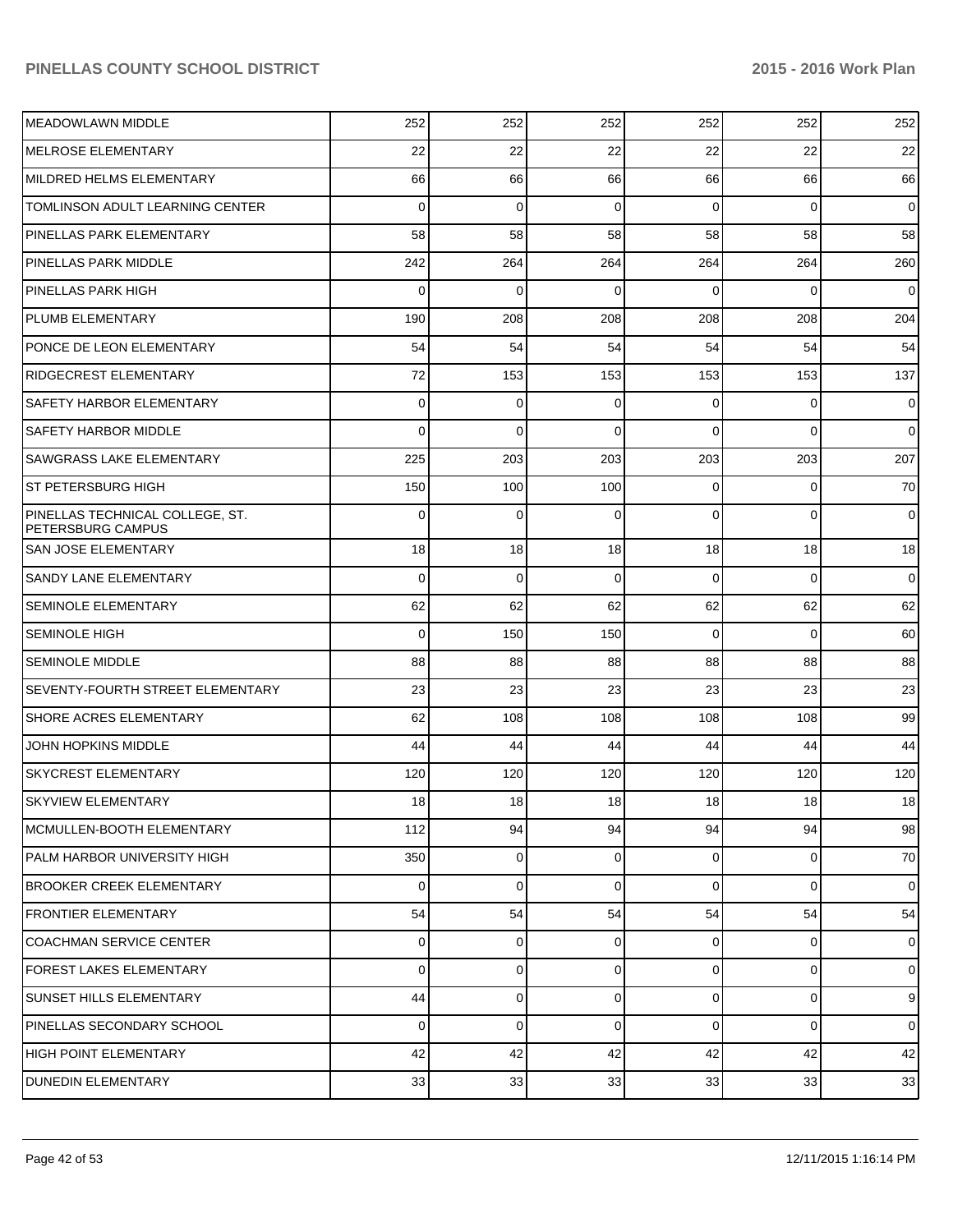| <b>DOUG JAMERSON ELEMENTARY</b>                             | 36             | 36          | 36       | 36             | 36             | 36             |
|-------------------------------------------------------------|----------------|-------------|----------|----------------|----------------|----------------|
| JAMES B. SANDERLIN PK-8                                     | 66             | 66          | 66       | 66             | 66             | 66             |
| THURGOOD MARSHALL FUNDAMENTAL MIDDLE                        | 0              | 0           | 0        | $\Omega$       | 0              | $\overline{0}$ |
| <b>BAYSIDE HIGH</b>                                         | 0              | $\mathbf 0$ | 0        | $\Omega$       | $\mathbf 0$    | $\overline{0}$ |
| <b>CAMPBELL PARK ELEMENTARY</b>                             | 132            | 132         | 132      | 132            | 132            | 132            |
| JOSEPH L CARWISE MIDDLE                                     | 0              | 0           | 0        | $\Omega$       | $\mathbf 0$    | $\overline{0}$ |
| CLEARVIEW AVENUE ELEMENTARY                                 | 0              | $\mathbf 0$ | $\Omega$ | $\Omega$       | 0              | $\overline{0}$ |
| PAUL B STEPHENS EXCEPTIONAL STUDENT<br><b>EDUCATION CTR</b> | 30             | 30          | 30       | 30             | 30             | 30             |
| <b>CLEARWATER HIGH</b>                                      | 90             | 90          | 90       | $\overline{0}$ | $\mathbf 0$    | 54             |
| COUNTRYSIDE HIGH                                            | 75             | 75          | 75       | $\Omega$       | $\mathbf 0$    | 45             |
| <b>CROSS BAYOU ELEMENTARY</b>                               | 58             | 58          | 58       | 58             | 58             | 58             |
| <b>CURLEW CREEK ELEMENTARY</b>                              | 45             | 89          | 89       | 89             | 89             | 80             |
| HAMILTON DISSTON SCHOOL                                     | $\mathbf 0$    | 0           | 0        | $\Omega$       | $\mathbf 0$    | $\mathbf 0$    |
| LEILA DAVIS ELEMENTARY                                      | 62             | 62          | 62       | 62             | 62             | 62             |
| DIXIE M HOLLINS HIGH                                        | 50             | 50          | 50       | 50             | 50             | 50             |
| <b>CURTIS FUNDAMENTAL ELEMENTARY</b>                        | 0              | 22          | 22       | 22             | 22             | 18             |
| <b>DUNEDIN HIGH</b>                                         | 25             | 25          | 25       | $\overline{0}$ | 0              | 15             |
| DUNEDIN HIGHLAND MIDDLE                                     | 0              | 0           | 0        | $\Omega$       | $\mathbf 0$    | $\overline{0}$ |
| <b>EISENHOWER ELEMENTARY</b>                                | 18             | 18          | 18       | 18             | 18             | 18             |
| <b>FAIRMOUNT PARK ELEMENTARY</b>                            | 54             | 76          | 76       | 76             | 76             | 72             |
| JOHN M SEXTON ELEMENTARY                                    | 106            | 128         | 128      | 128            | 128            | 124            |
| MORGAN FITZGERALD MIDDLE                                    | 18             | 18          | 18       | 18             | 18             | 18             |
| <b>FUGUITT ELEMENTARY</b>                                   | 18             | 18          | 18       | 18             | 18             | 18             |
| <b>LYNCH ELEMENTARY</b>                                     | 22             | 22          | 22       | 22             | 22             | 22             |
| PERKINS ELEMENTARY                                          | $\Omega$       | 44          | 44       | 44             | 44             | 35             |
| <b>GARRISON-JONES ELEMENTARY</b>                            | 142            | 196         | 196      | 196            | 196            | 185            |
| MOUNT VERNON ELEMENTARY                                     | 221            | 221         | 221      | 221            | 221            | 221            |
| NINA HARRIS EXCEPTIONAL STUDENT<br><b>EDUCATION CENTER</b>  | $\overline{0}$ | $\mathbf 0$ | 0        | $\overline{0}$ | $\overline{0}$ | $\mathbf 0$    |
| NORTHEAST HIGH                                              | 50             | 75          | 75       | $\Omega$       | $\overline{0}$ | 40             |
| INORTH SHORE ELEMENTARY                                     | 18             | 18          | 18       | 18             | 18             | 18             |
| NORTH WARD ELEMENTARY (CLEARWATER)                          | $\Omega$       | $\mathbf 0$ | 0        | $\overline{0}$ | $\overline{0}$ | $\mathbf 0$    |
| NORTHWEST ELEMENTARY                                        | $\Omega$       | $\mathbf 0$ | 0        | $\overline{0}$ | $\overline{0}$ | $\overline{0}$ |
| OAK GROVE MIDDLE                                            | 198            | 198         | 198      | 198            | 198            | 198            |
| OAKHURST ELEMENTARY                                         | 48             | 48          | 48       | 48             | 48             | 48             |
| OLDSMAR ELEMENTARY                                          | 18             | 18          | 18       | 18             | 18             | 18             |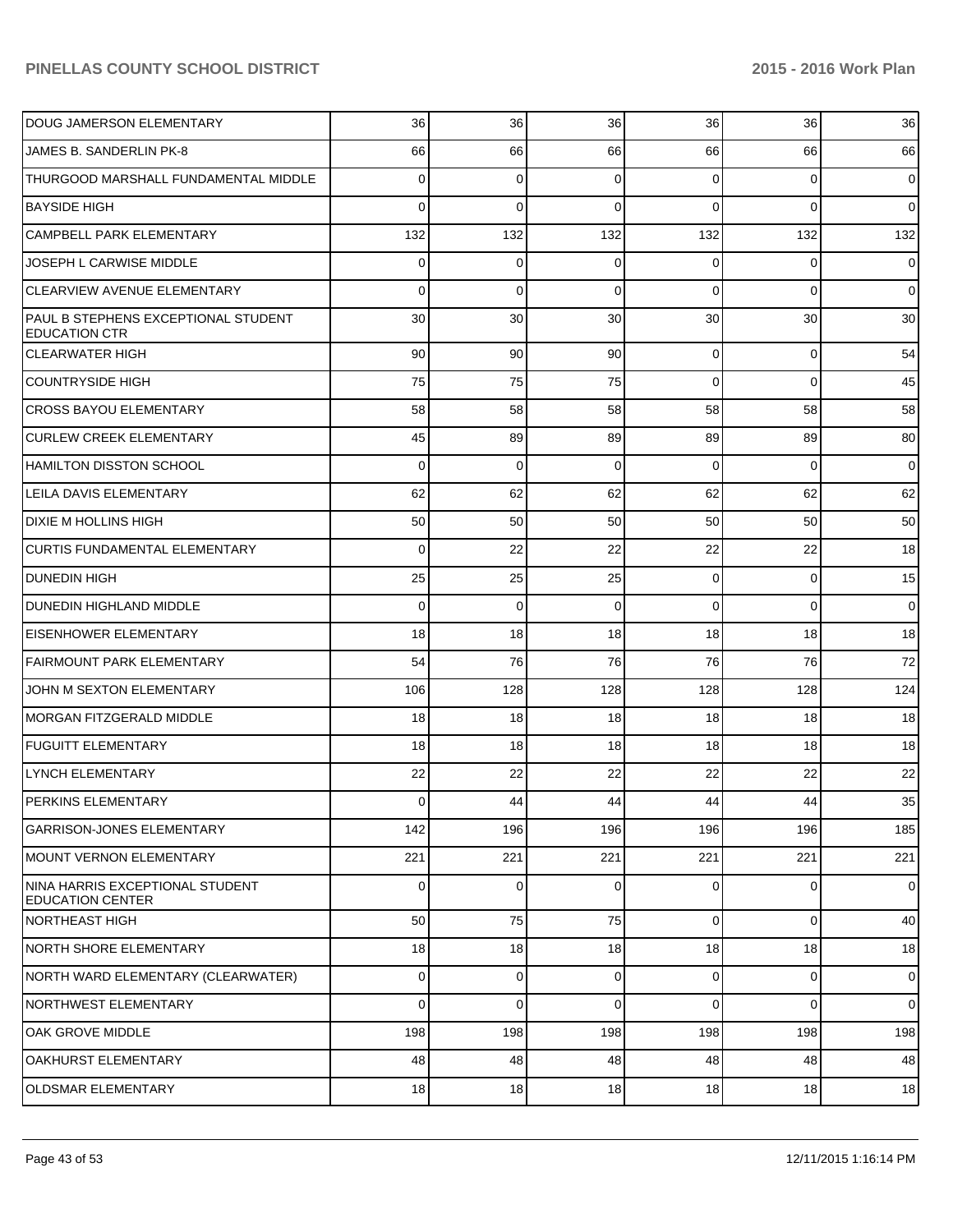| ORANGE GROVE ELEMENTARY                                  | 164            | 182         | 182         | 182            | 182            | 178            |
|----------------------------------------------------------|----------------|-------------|-------------|----------------|----------------|----------------|
| OSCEOLA FUNDAMENTAL HIGH                                 | 325            | 325         | 325         | 325            | 325            | 325            |
| <b>OSCEOLA MIDDLE</b>                                    | 47             | 47          | 47          | 47             | 47             | 47             |
| <b>OZONA ELEMENTARY</b>                                  | 106            | 106         | 106         | 106            | 106            | 106            |
| PALM HARBOR ELEMENTARY                                   | $\Omega$       | $\Omega$    | 0           | $\Omega$       | $\Omega$       | $\overline{0}$ |
| PALM HARBOR MIDDLE                                       | 58             | 58          | 58          | 58             | 58             | 58             |
| RICHARD L SANDERS SCHOOL                                 | $\Omega$       | $\Omega$    | $\Omega$    | $\Omega$       | $\Omega$       | $\Omega$       |
| PASADENA FUNDAMENTAL ELEMENTARY                          | 80             | 102         | 102         | 102            | 102            | 98             |
| <b>CLEARWATER INTERMEDIATE</b>                           | 22             | 22          | 22          | 22             | 22             | 22             |
| PINELLAS CENTRAL ELEMENTARY                              | 0              | $\Omega$    | 0           | $\Omega$       | $\Omega$       | $\overline{0}$ |
| CAREER ACADEMIES OF SEMINOLE                             | 0              | $\Omega$    | 0           | $\Omega$       | $\Omega$       | $\Omega$       |
| <b>SOUTHSIDE FUNDAMENTAL MIDDLE</b>                      | 0              | $\Omega$    | $\Omega$    | $\Omega$       | $\Omega$       | $\overline{0}$ |
| <b>SOUTH WARD ELEMENTARY</b>                             | 0              | $\Omega$    | 0           | $\Omega$       | $\Omega$       | $\overline{0}$ |
| <b>STARKEY ELEMENTARY</b>                                | $\Omega$       | $\Omega$    | $\Omega$    | $\Omega$       | $\Omega$       | $\Omega$       |
| MARJORIE KINNAN RAWLINGS ELEMENTARY                      | 36             | 36          | 36          | 36             | 36             | 36             |
| <b>TARPON SPRINGS ELEMENTARY</b>                         | 0              | $\Omega$    | $\Omega$    | $\Omega$       | $\Omega$       | $\overline{0}$ |
| <b>TARPON SPRINGS HIGH</b>                               | 0              | $\Omega$    | 0           | $\Omega$       | $\Omega$       | $\overline{0}$ |
| PINELLAS TECHNICAL COLLEGE, CLEARWATER<br><b>CAMPUS</b>  | <sup>0</sup>   | $\Omega$    | $\Omega$    | $\Omega$       | $\Omega$       | $\overline{0}$ |
| <b>TARPON SPRINGS MIDDLE</b>                             | 88             | 88          | 88          | 88             | 88             | 88             |
| <b>TYRONE MIDDLE</b>                                     | 88             | 88          | 88          | 88             | 88             | 88             |
| <b>TARPON SPRINGS FUNDAMENTAL ELEMENTARY</b>             | 62             | 62          | 62          | 62             | 62             | 62             |
| WALSINGHAM ELEMENTARY                                    | 22             | 22          | 22          | 22             | 22             | 22             |
| WESTGATE ELEMENTARY                                      | $\Omega$       | $\mathbf 0$ | $\Omega$    | $\Omega$       | $\Omega$       | $\overline{0}$ |
| WOODLAWN ELEMENTARY                                      | 0              | $\Omega$    | $\Omega$    | $\Omega$       | $\Omega$       | $\overline{0}$ |
| EAST LAKE HIGH                                           | $\Omega$       | 0           | 0           | 0              | $\overline{0}$ | $\overline{0}$ |
| SOUTHERN OAK ELEMENTARY                                  | 102            | 102         | 102         | 102            | 102            | 102            |
| <b>CYPRESS WOODS ELEMENTARY</b>                          | 72             | 188         | 188         | 188            | 188            | 165            |
| SUTHERLAND ELEMENTARY                                    | 58             | 58          | 58          | 58             | 58             | 58             |
| LAKE SAINT GEORGE ELEMENTARY                             | $\Omega$       | $\mathbf 0$ | $\mathbf 0$ | $\overline{0}$ | $\overline{0}$ | $\overline{0}$ |
| <b>NEW HEIGHTS ELEMENTARY</b>                            | 72             | 72          | 72          | 72             | $72\,$         | 72             |
| EAST LAKE MIDDLE SCHOOL ACADEMY OF<br><b>ENGINEERING</b> | $\overline{0}$ | $\mathbf 0$ | $\mathbf 0$ | $\overline{0}$ | $\overline{0}$ | $\overline{0}$ |
| Totals for PINELLAS COUNTY SCHOOL DISTRICT               |                |             |             |                |                |                |
| Total students in relocatables by year.                  | 7,383          | 7,403       | 7,403       | 6,713          | 6,713          | 7,123          |
| Total number of COFTE students projected by year.        | 92,580         | 92,404      | 91,916      | 91,125         | 90,518         | 91,709         |
| Percent in relocatables by year.                         | 8 %            | 8 %         | 8%          | 7 %            | 7 %            | 8%             |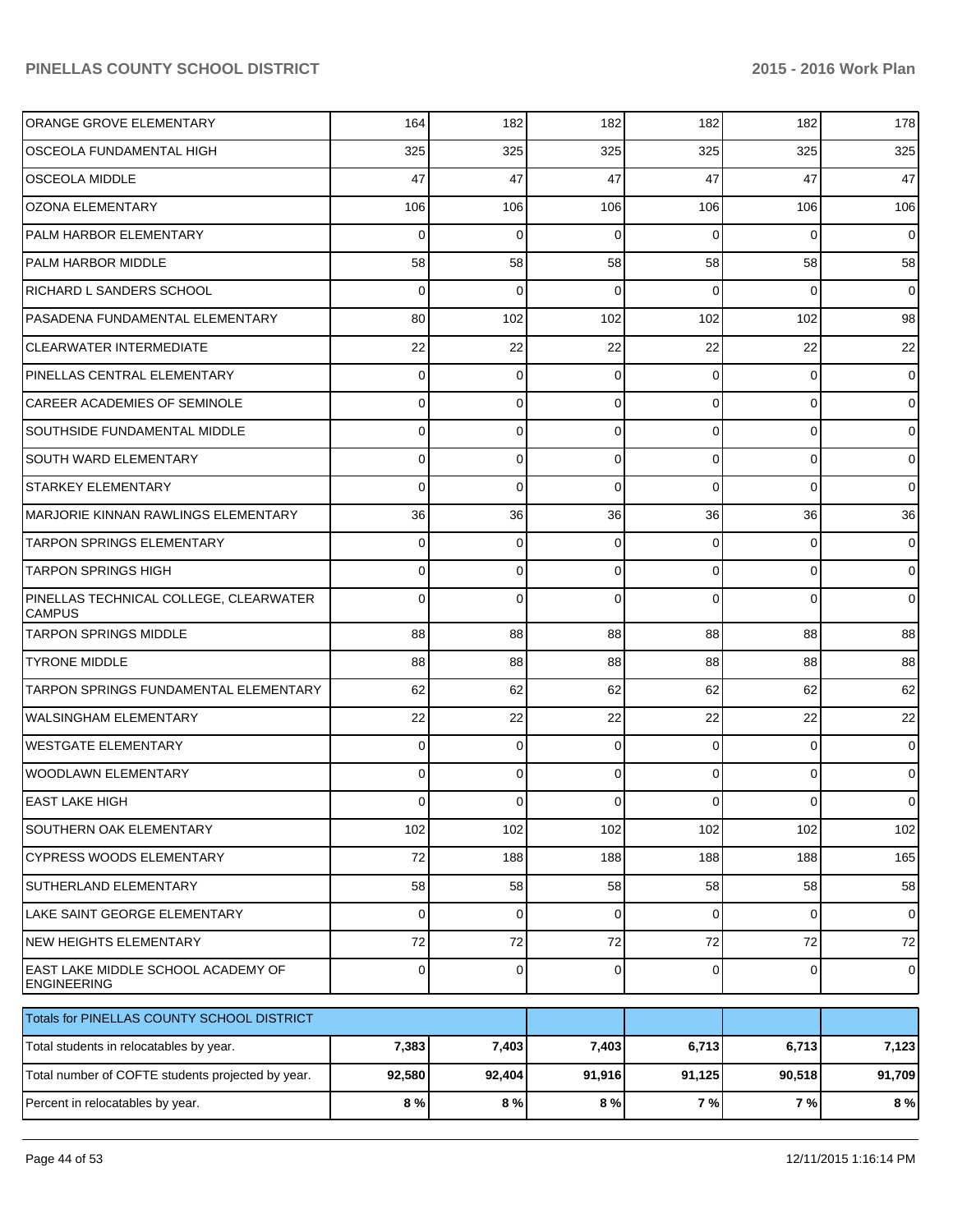## **Leased Facilities Tracking**

Exising leased facilities and plans for the acquisition of leased facilities, including the number of classrooms and student stations, as reported in the educational plant survey, that are planned in that location at the end of the five year workplan.

| Location                              | # of Leased<br>Classrooms 2015 -<br>2016 | <b>FISH Student</b><br><b>Stations</b> | Owner                               | # of Leased<br>Classrooms 2019 -<br>2020 | <b>FISH Student</b><br><b>Stations</b> |
|---------------------------------------|------------------------------------------|----------------------------------------|-------------------------------------|------------------------------------------|----------------------------------------|
| <b>ANONA ELEMENTARY</b>               | 2                                        |                                        | 36 ModSpace                         | 0                                        | $\overline{0}$                         |
| <b>BAY POINT ELEMENTARY</b>           | 2                                        |                                        | 32 ModSpace                         | 0                                        | $\overline{0}$                         |
| BAY VISTA FUNDAMENTAL ELEMENTARY      | 0                                        |                                        | 0 ModSpace                          | 0                                        | $\overline{0}$                         |
| BEAR CREEK ELEMENTARY                 | 0                                        |                                        | 0 ModSpace                          | 0                                        | 0                                      |
| <b>BELCHER ELEMENTARY</b>             | 0                                        |                                        | 0 ModSpace                          | 0                                        | $\overline{0}$                         |
| <b>BLANTON ELEMENTARY</b>             |                                          |                                        | 22 Alpha                            |                                          | 22                                     |
| <b>BOCA CIEGA HIGH</b>                | 0                                        |                                        | 0 ModSpace                          | $\Omega$                                 | $\mathbf 0$                            |
| GULF BEACHES ELEMENTARY MAGNET SCHOOL | 0                                        |                                        | 0 ModSpace                          | 2                                        | 36                                     |
| LARGO CENTRAL ELEMENTARY              | 0                                        |                                        | 0 ModSpace                          | C                                        | $\mathbf 0$                            |
| <b>MAXIMO ELEMENTARY</b>              | 0                                        |                                        | 0 ModSpace                          | C                                        | 0                                      |
| <b>MELROSE ELEMENTARY</b>             | 0                                        |                                        | 0 ModSpace                          | C                                        | 0                                      |
| MILDRED HELMS ELEMENTARY              | 0                                        |                                        | 0 ModSpace                          | C                                        | 0                                      |
| PLUMB ELEMENTARY                      |                                          |                                        | 18 ModSpace                         | C                                        | $\overline{0}$                         |
| <b>SAFETY HARBOR ELEMENTARY</b>       | $\Omega$                                 | $\Omega$                               | Williams<br>Scotsman/ModSpa<br>сe   | C                                        | $\overline{0}$                         |
| <b>SAWGRASS LAKE ELEMENTARY</b>       | $\Omega$                                 |                                        | 0 Williams Scotsman                 | 0                                        | $\mathbf 0$                            |
| SAN JOSE ELEMENTARY                   | 0                                        |                                        | 0 Williams Scotsman                 | $\Omega$                                 | $\overline{0}$                         |
| <b>SEMINOLE ELEMENTARY</b>            |                                          |                                        | 22 ModSpace                         | $\Omega$                                 | $\pmb{0}$                              |
| <b>SEMINOLE MIDDLE</b>                | 0                                        |                                        | 0 ModSpace                          | $\Omega$                                 | $\overline{0}$                         |
| SHORE ACRES ELEMENTARY                | $\Omega$                                 |                                        | 0 ModSpace                          | $\Omega$                                 | $\overline{0}$                         |
| <b>SKYCREST ELEMENTARY</b>            | $\Omega$                                 |                                        | 0 Williams<br>Scotsman/ModSpa<br>ce | $\Omega$                                 | $\overline{0}$                         |
| <b>SKYVIEW ELEMENTARY</b>             | $\mathbf 0$                              |                                        | 0 ModSpace                          | 0                                        | $\overline{0}$                         |
| COACHMAN SERVICE CENTER               |                                          |                                        | 0 Williams<br>Scotsman/ModSpa<br>ce |                                          | $\overline{0}$                         |
| DOUG JAMERSON ELEMENTARY              | $\mathbf{2}$                             |                                        | 36 ModSpace                         | 0                                        | $\mathbf 0$                            |
| <b>CLEARWATER HIGH</b>                | $\mathbf 0$                              |                                        | 0 ModSpace                          | $\mathbf 0$                              | $\overline{0}$                         |
| CURTIS FUNDAMENTAL ELEMENTARY         | $\mathbf 0$                              |                                        | 0 ModSpace                          | $\mathbf 0$                              | $\overline{0}$                         |
| JOHN M SEXTON ELEMENTARY              | $\mathbf{2}$                             |                                        | 44 ModSpace                         | 0                                        | $\boldsymbol{0}$                       |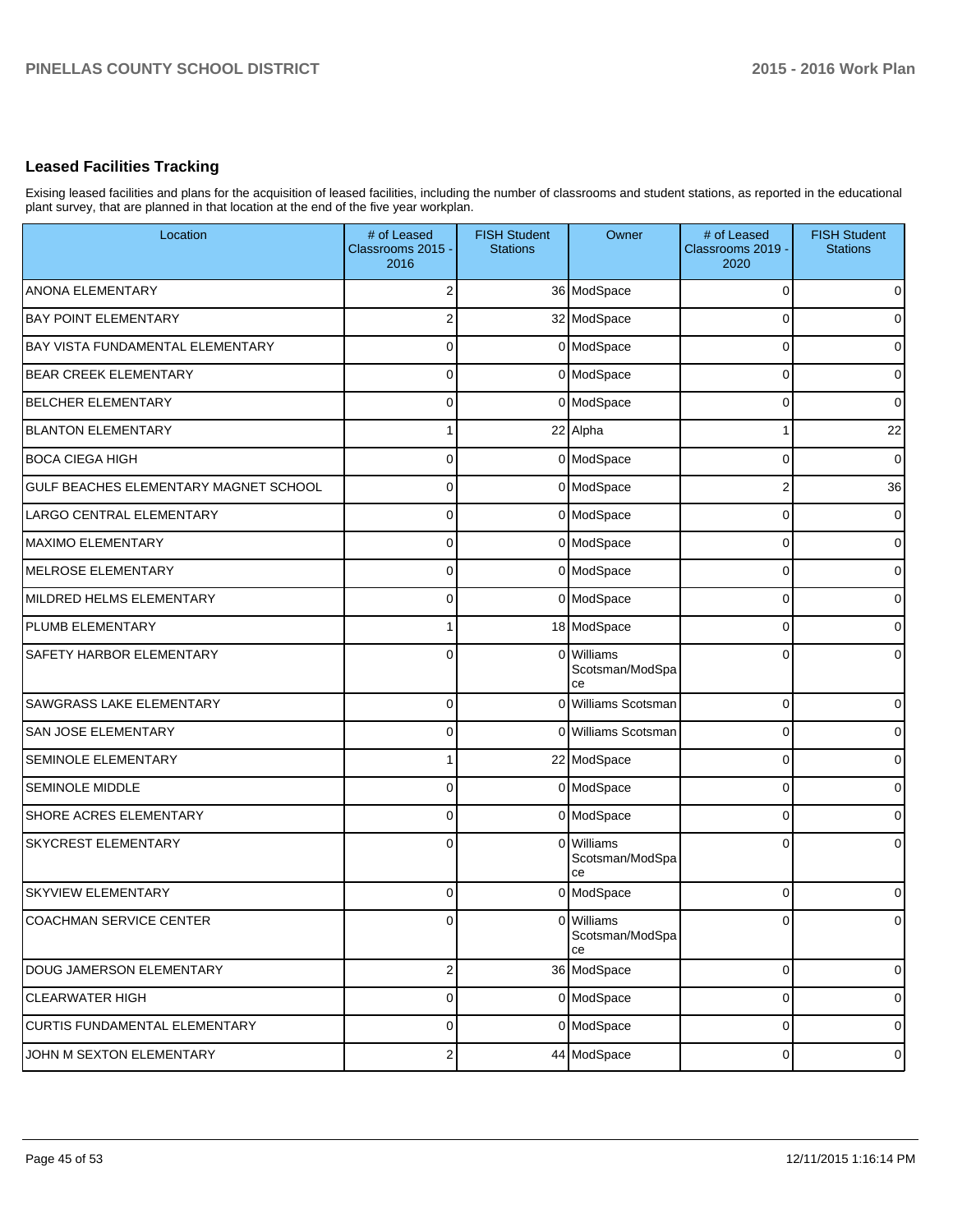| LYNCH ELEMENTARY                       | $\Omega$       | $\Omega$ | <b>Williams</b><br>Scotsman/ModSpa<br>ce | 0 | $\overline{0}$ |
|----------------------------------------|----------------|----------|------------------------------------------|---|----------------|
| <b>GARRISON-JONES ELEMENTARY</b>       |                |          | 18 ModSpace                              | 0 | $\overline{0}$ |
| <b>MOUNT VERNON ELEMENTARY</b>         | $\mathbf 0$    |          | 0 ModSpace                               | 0 | $\overline{0}$ |
| <b>NORTHEAST HIGH</b>                  | $\mathbf 0$    |          | 0 ModSpace                               | 0 | $\overline{0}$ |
| NORTH SHORE ELEMENTARY                 | $\mathbf 0$    |          | 0 ModSpace                               | 0 | $\overline{0}$ |
| OAKHURST ELEMENTARY                    | $\mathbf 0$    |          | 0 ModSpace                               | 0 | $\overline{0}$ |
| <b>OLDSMAR ELEMENTARY</b>              | 0              |          | 0 Williams Scotsman                      | 0 | $\overline{0}$ |
| ORANGE GROVE ELEMENTARY                |                |          | 18 ModSpace/William<br>s Scotsman        | 0 | $\overline{0}$ |
| <b>OZONA ELEMENTARY</b>                | 0              |          | 0 ModSpace                               | 0 | 0              |
| PALM HARBOR ELEMENTARY                 | 0              |          | 0 ModSpace                               | 0 | 0              |
| PALM HARBOR MIDDLE                     | $\mathbf 0$    |          | 0 ModSpace                               | 0 | 0              |
| PASADENA FUNDAMENTAL ELEMENTARY        | $\overline{2}$ |          | 44 ModSpace                              | 0 | 0              |
| PINELLAS CENTRAL ELEMENTARY            | $\mathbf 0$    |          | 0 ModSpace                               | 0 | 0              |
| SOUTHSIDE FUNDAMENTAL MIDDLE           | 0              |          | 0 ModSpace                               | 0 | 0              |
| <b>STARKEY ELEMENTARY</b>              | $\mathbf 0$    |          | 0 ModSpace                               | 0 | 0              |
| <b>TARPON SPRINGS ELEMENTARY</b>       | 0              |          | 0 ModSpace                               | 0 | 0              |
| <b>TYRONE MIDDLE</b>                   | $\mathbf 0$    |          | 0 ModSpace                               | 0 | 0              |
| TARPON SPRINGS FUNDAMENTAL ELEMENTARY  | 0              |          | 0 ModSpace                               | 0 | 0              |
| <b>EAST LAKE HIGH</b>                  | $\mathbf 0$    |          | 0 ModSpace                               | 0 | 0              |
| <b>CYPRESS WOODS ELEMENTARY</b>        |                |          | 18 ModSpace                              | 0 | 0              |
| JOSEPH L CARWISE MIDDLE                | $\mathbf 0$    |          | 0 ModSpace                               | 0 | 0              |
| <b>AZALEA ELEMENTARY</b>               | 0              |          | 0 ModSpace                               | 0 | 0              |
| AZALEA MIDDLE                          | 0              |          | 0 Modspace                               | 0 | 0              |
| <b>BAY POINT MIDDLE</b>                | 0              | 0        |                                          | 0 | 0              |
| HAMILTON DISSTON SCHOOL                | $\Omega$       | 0        |                                          | 0 | 0              |
| <b>DIXIE M HOLLINS HIGH</b>            | $\Omega$       | 0        |                                          | 0 | 01             |
| DUNEDIN HIGHLAND MIDDLE                | $\Omega$       | 0        |                                          | 0 | 01             |
| <b>FAIRMOUNT PARK ELEMENTARY</b>       | $\Omega$       | 0        |                                          | 0 | 01             |
| MORGAN FITZGERALD MIDDLE               | $\Omega$       | 0        |                                          | 0 | 01             |
| <b>GIBBS HIGH</b>                      | $\Omega$       | 0        |                                          | 0 | 01             |
| <b>GULFPORT ELEMENTARY</b>             | $\Omega$       | 0        |                                          | 0 | 01             |
| <b>HARRIS TIPS CENTER</b>              | $\Omega$       | 0        |                                          | 0 | 01             |
| <b>HIGHLAND LAKES ELEMENTARY</b>       | 0              | 0        |                                          | 0 | $\overline{0}$ |
| CALVIN A. HUNSINGER SCHOOL             | 0              | 0        |                                          | 0 | $\overline{0}$ |
| KINGS HIGHWAY ELEMENTARY MAGNET SCHOOL | 0              | 0        |                                          | 0 | $\overline{0}$ |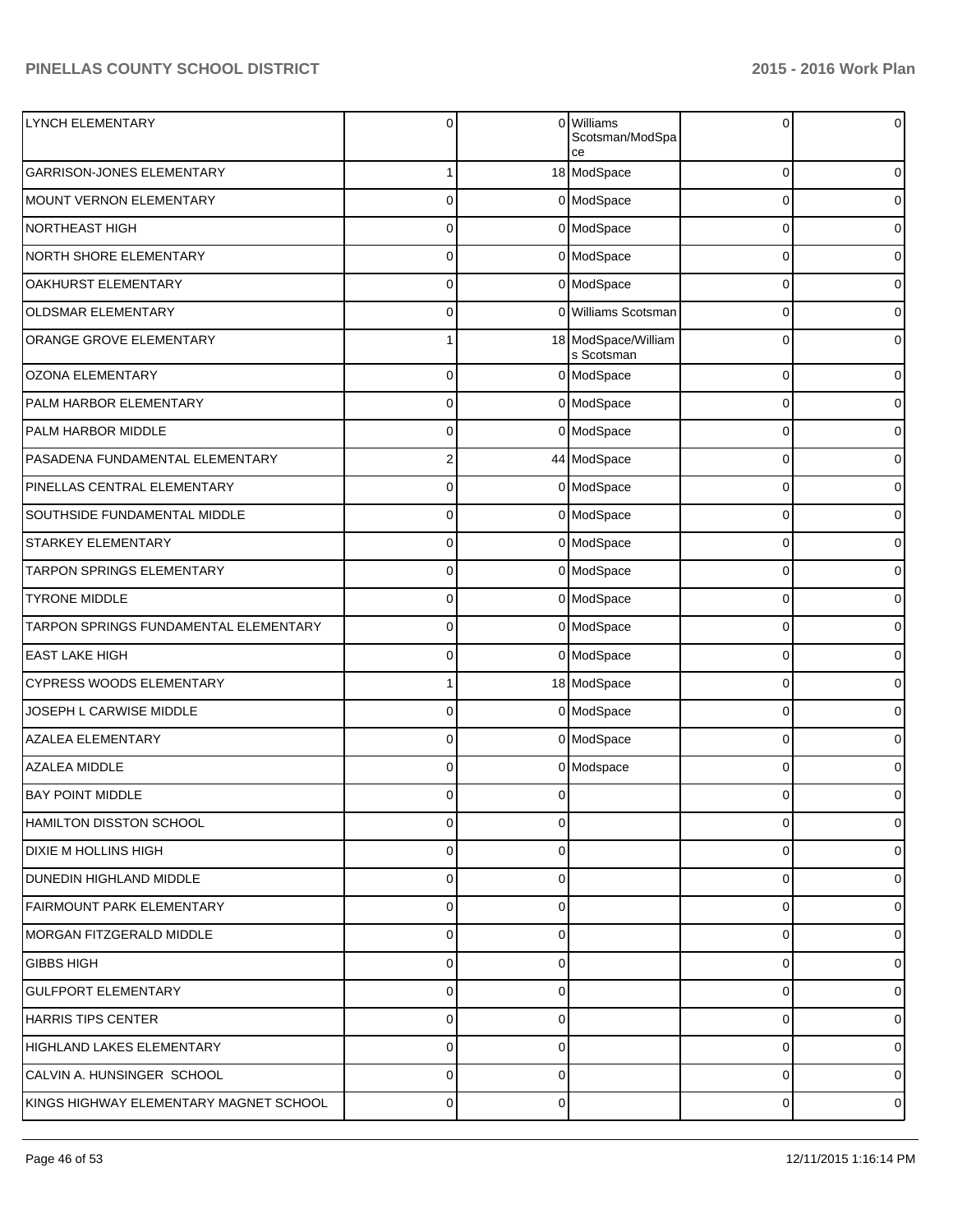| <b>LARGO HIGH</b>                                           | $\Omega$       |             | 0 Modspace  | $\Omega$       | 0              |
|-------------------------------------------------------------|----------------|-------------|-------------|----------------|----------------|
| <b>MEADOWLAWN MIDDLE</b>                                    | 2              |             | 44 ModSpace | 0              | 0              |
| <b>TOMLINSON ADULT LEARNING CENTER</b>                      | 0              |             |             | $\Omega$       | 0              |
| NINA HARRIS EXCEPTIONAL STUDENT EDUCATION<br><b>CENTER</b>  | 0              |             |             | $\Omega$       | 0              |
| OAK GROVE MIDDLE                                            | $\Omega$       | 0           |             | 0              | 0              |
| OSCEOLA FUNDAMENTAL HIGH                                    | $\Omega$       | $\Omega$    |             | $\Omega$       | 0              |
| <b>OSCEOLA MIDDLE</b>                                       | $\Omega$       | $\Omega$    |             | 0              | 0              |
| RICHARD L SANDERS SCHOOL                                    | $\Omega$       | $\Omega$    |             | $\Omega$       | 0              |
| CAREER ACADEMIES OF SEMINOLE                                | $\Omega$       | $\Omega$    |             | 0              | 0              |
| PINELLAS PARK MIDDLE                                        | $\Omega$       | $\Omega$    |             | $\Omega$       | 0              |
| PINELLAS PARK HIGH                                          | $\mathbf{0}$   | $\Omega$    |             | $\mathbf 0$    | 0              |
| <b>SAFETY HARBOR MIDDLE</b>                                 | $\Omega$       |             | 0 Modspace  | $\Omega$       | 0              |
| PINELLAS TECHNICAL COLLEGE, ST. PETERSBURG<br><b>CAMPUS</b> | $\Omega$       |             |             | $\Omega$       | 0              |
| <b>SANDY LANE ELEMENTARY</b>                                | 0              | $\mathbf 0$ |             | $\mathbf 0$    | 0              |
| JOHN HOPKINS MIDDLE                                         | $\Omega$       | $\mathbf 0$ |             | $\Omega$       | 0              |
| <b>TARPON SPRINGS HIGH</b>                                  | $\Omega$       | $\mathbf 0$ |             | $\mathbf 0$    | 0              |
| PINELLAS TECHNICAL COLLEGE, CLEARWATER<br><b>CAMPUS</b>     | 0              | $\Omega$    |             | $\Omega$       | 0              |
| WOODLAWN ELEMENTARY                                         | $\Omega$       | $\Omega$    |             | $\Omega$       | 0              |
| <b>SOUTHERN OAK ELEMENTARY</b>                              | 0              | $\Omega$    |             | $\Omega$       | 0              |
| SUTHERLAND ELEMENTARY                                       | $\Omega$       | $\Omega$    |             | $\Omega$       | 0              |
| JAMES B. SANDERLIN PK-8                                     | 0              | ∩           |             | $\Omega$       | 0              |
| THURGOOD MARSHALL FUNDAMENTAL MIDDLE                        | $\mathbf{0}$   | $\Omega$    |             | $\Omega$       | 0              |
| <b>BAYSIDE HIGH</b>                                         | 0              | $\Omega$    |             | $\Omega$       | 0              |
| PINELLAS SECONDARY SCHOOL                                   | 0              | O           |             | $\Omega$       | 0              |
| HIGH POINT ELEMENTARY                                       | $\overline{0}$ | 0           |             | $\overline{0}$ | $\overline{0}$ |
| <b>DUNEDIN ELEMENTARY</b>                                   | $\Omega$       | $\Omega$    |             | $\Omega$       | $\overline{0}$ |
| NEW HEIGHTS ELEMENTARY                                      | $\overline{0}$ | $\Omega$    |             | $\mathbf 0$    | $\overline{0}$ |
| CLEARVIEW AVENUE ELEMENTARY                                 | $\overline{0}$ | $\Omega$    |             | $\mathbf 0$    | $\overline{0}$ |
| PAUL B STEPHENS EXCEPTIONAL STUDENT<br><b>EDUCATION CTR</b> | $\Omega$       | $\Omega$    |             | $\mathbf 0$    | ٥I             |
| <b>COUNTRYSIDE HIGH</b>                                     | $\mathbf 0$    | $\mathbf 0$ |             | 0              | 0              |
| LEALMAN AVENUE ELEMENTARY                                   | 0              | $\Omega$    |             | 0              | $\overline{0}$ |
| NORTH WARD ELEMENTARY (CLEARWATER)                          | 0              | $\Omega$    |             | 0              | $\overline{0}$ |
| <b>SEVENTY-FOURTH STREET ELEMENTARY</b>                     | 0              | $\Omega$    |             | 0              | $\overline{0}$ |
| <b>SOUTH WARD ELEMENTARY</b>                                | 0              | $\Omega$    |             | 0              | $\overline{0}$ |
| MCMULLEN-BOOTH ELEMENTARY                                   | 0              | 0           |             | 0              | $\overline{0}$ |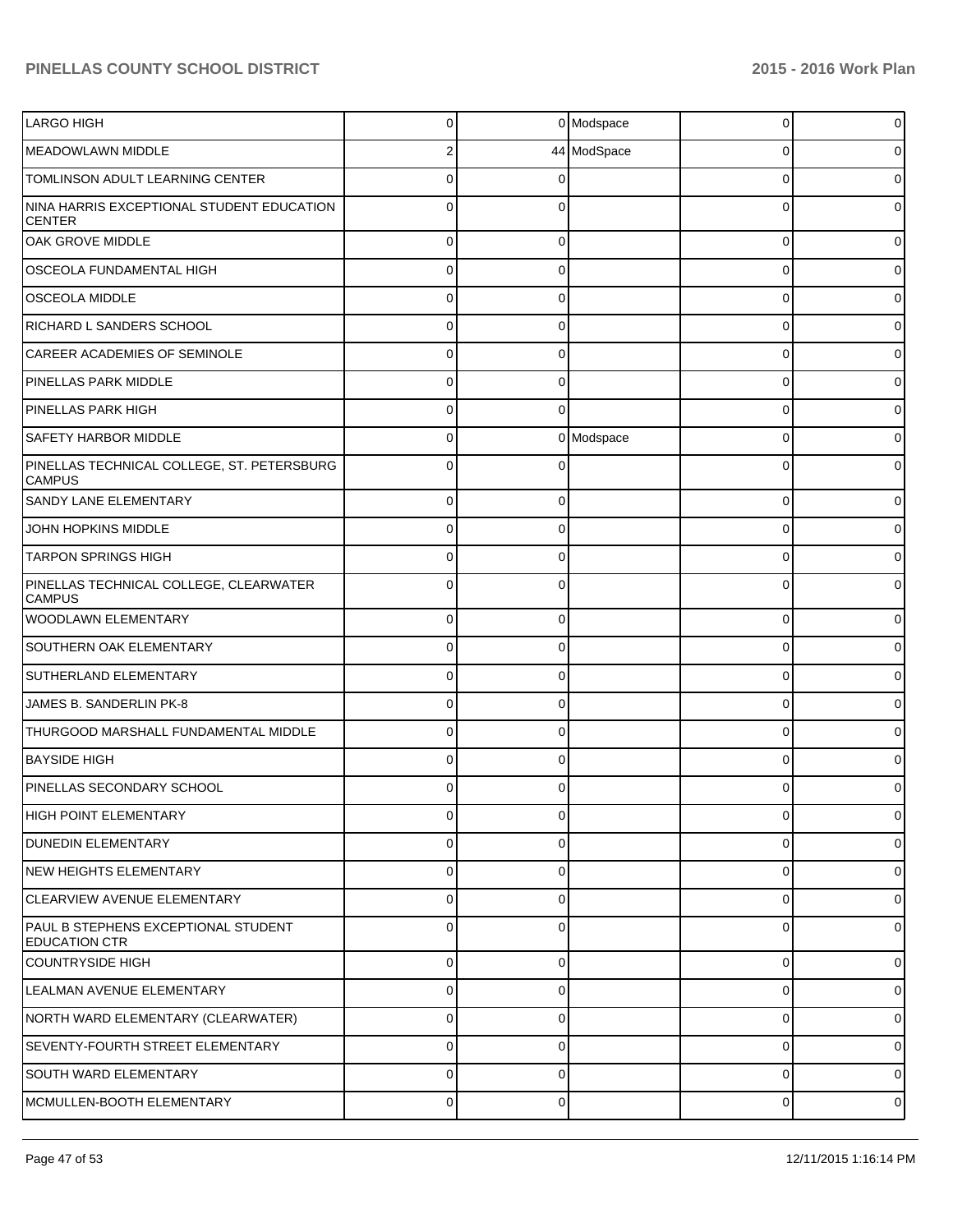| LAKEVIEW FUNDAMENTAL ELEMENTARY     | $\Omega$       | $\Omega$    |            | $\overline{0}$ | $\overline{0}$ |
|-------------------------------------|----------------|-------------|------------|----------------|----------------|
| LEILA DAVIS ELEMENTARY              | 0              | O           |            | 0              | 0              |
| <b>BARDMOOR ELEMENTARY</b>          | 0              | U           |            | 0              | 0              |
| <b>BROOKER CREEK ELEMENTARY</b>     | $\Omega$       | $\Omega$    |            | 0              | 0              |
| LARGO MIDDLE                        | $\Omega$       | $\Omega$    |            | 0              | 0              |
| <b>BAUDER ELEMENTARY</b>            | 13             | 278         |            | 0              | 0              |
| BELLEAIR ELEMENTARY                 | $\Omega$       | $\Omega$    |            | 0              | 0              |
| <b>CAMPBELL PARK ELEMENTARY</b>     | 0              |             | 0 ModSpace | 2              |                |
| <b>CROSS BAYOU ELEMENTARY</b>       | 0              |             |            | 0              | 0              |
| <b>CURLEW CREEK ELEMENTARY</b>      | 0              | 0           |            | 0              | 0              |
| DUNEDIN HIGH                        | 0              | C           |            | 0              | 0              |
| <b>EISENHOWER ELEMENTARY</b>        | 0              | 0           |            | 0              | 0              |
| <b>FUGUITT ELEMENTARY</b>           | 0              | C           |            | 0              | 0              |
| PERKINS ELEMENTARY                  | $\Omega$       | $\Omega$    |            | 0              | 0              |
| CLEARWATER FUNDAMENTAL MIDDLE       | 0              | C           |            | 0              | 0              |
| LAKEWOOD ELEMENTARY                 | 0              | $\Omega$    |            | 0              | 0              |
| <b>LAKEWOOD HIGH</b>                | 0              | C           |            | 0              | 0              |
| MADEIRA BEACH FUNDAMENTAL K-8       | $\Omega$       | $\Omega$    |            | 0              | 0              |
| <b>CLEARWATER INTERMEDIATE</b>      | 0              | C           |            | 0              | 0              |
| PINELLAS PARK ELEMENTARY            | $\Omega$       | $\Omega$    |            | 0              | 0              |
| PONCE DE LEON ELEMENTARY            | 0              | C           |            | 0              | 0              |
| <b>RIDGECREST ELEMENTARY</b>        | $\Omega$       | $\Omega$    |            | 0              | 0              |
| ST PETERSBURG HIGH                  | 0              | C           |            | 0              | 0              |
| <b>SEMINOLE HIGH</b>                | 0              | $\Omega$    |            | $\Omega$       | 0              |
| MARJORIE KINNAN RAWLINGS ELEMENTARY | U              |             |            | 0              | 0              |
| <b>TARPON SPRINGS MIDDLE</b>        | $\mathbf 0$    | $\mathbf 0$ |            | 0              | $\overline{0}$ |
| <b>WALSINGHAM ELEMENTARY</b>        | 0              | $\Omega$    |            | 0              | $\overline{0}$ |
| <b>WESTGATE ELEMENTARY</b>          | 0              | $\Omega$    |            | 0              | $\overline{0}$ |
| LAKE SAINT GEORGE ELEMENTARY        | 0              | $\Omega$    |            | 0              | $\overline{0}$ |
| PALM HARBOR UNIVERSITY HIGH         | 0              | $\Omega$    |            | 0              | $\overline{0}$ |
| <b>FRONTIER ELEMENTARY</b>          | 0              | $\Omega$    |            | 0              | $\overline{0}$ |
| FOREST LAKES ELEMENTARY             | 0              | $\Omega$    |            | 0              | $\overline{0}$ |
| <b>SUNSET HILLS ELEMENTARY</b>      | $\mathbf 0$    | $\Omega$    |            | 0              | $\overline{0}$ |
| LEALMAN INTERMEDIATE                | $\overline{0}$ | 0           |            | 0              | $\circ$        |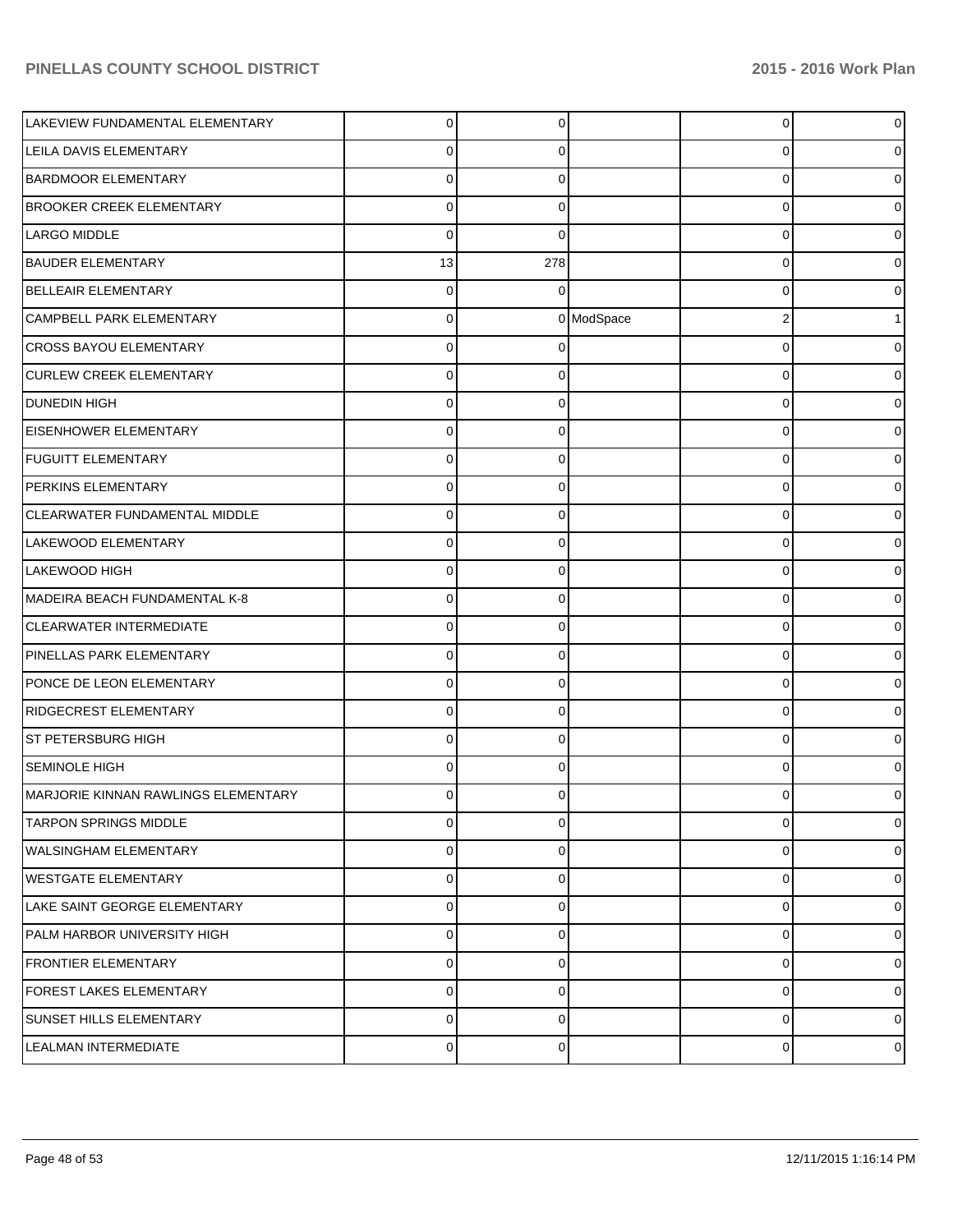| IEAST LAKE MIDDLE SCHOOL ACADEMY OF<br><b>IENGINEERING</b> |   |     |  |    |
|------------------------------------------------------------|---|-----|--|----|
|                                                            | ີ | 630 |  | 59 |

#### **Failed Standard Relocatable Tracking**

Relocatable units currently reported by school, from FISH, and the number of relocatable units identified as 'Failed Standards'.

Nothing reported for this section.

**Planning**

#### **Class Size Reduction Planning**

**Plans approved by the school board that reduce the need for permanent student stations such as acceptable school capacity levels, redistricting, busing, year-round schools, charter schools, magnet schools, public-private partnerships, multitrack scheduling, grade level organization, block scheduling, or other alternatives.**

The Pinellas County School Board has reduced the need for permanent student stations in our district through a variety of initiatives. During the 2007-2008 school year, the district began a high school partnership Early College Program in cooperation with St. Petersburg College. The Early College Program was expanded to two additional college campuses with a total capacity of 375 students. Students in grades 11 and 12 may enroll full time in dual credit college courses held on the Clearwater Campus, Seminole Campus, or Tarpon Springs Campus of SPC in order to simultaneously meet their graduation requirements and earn college credits. Early admission at St. Petersburg College for 12th grade students allows for up to 160 students to enroll full time at the SPC campus.

During the 2009-2010 school year, the district launched the Pinellas Virtual School serving middle school students in grades 6-8. Pinellas Virtual School courses expanded to include grades 9-12 for the 2011-2012 vear. With the exception of one high school course, all elementary and secondary curriculum is created by Pinellas Virtual School instructors. Virtual school enrollment has steadily increased each year and during the 2014-2015 school year, the district served 575 students in grades K-12. We are currently enrolling students for the 2015-2016 school year and expect these enrollment trends to increase. With the added graduation requirement for high school students to complete one virtual course, virtual enrollment will continue to grow rapidly.

New magnet and application programs have been added in recent years and placed in schools with capacity to enroll additional students, while reducing the need for permanent student stations at more crowded schools. Current magnet and application programs will be evaluated annually for their impact on permanent student stations and changes may be recommended to the School Board for future consideration.

Schools are staffed based on the development of master schedules to maximize use of all classroom space each period of the day to reduce the need for additional full time student stations.

#### **School Closure Planning**

**Plans for the closure of any school, including plans for disposition of the facility or usage of facility space, and anticipated revenues.**

Projections for Pinellas County Schools indicates flat to slightly increased enrollment. With the mandated high school career academies, the class by class requirement for the class size amendment, a plan to reduce the number of leased relocatables, and the district's plan to increase magnet school offerings, PCS hopes that no additional schools, beyond those closed in 2009, will need to be closed. The School District reopened two closed elementary schools as Magnet Schools, and a new middle school magnet site in 2014-15. Enrollment data indicates these schools have attracted new students to the district.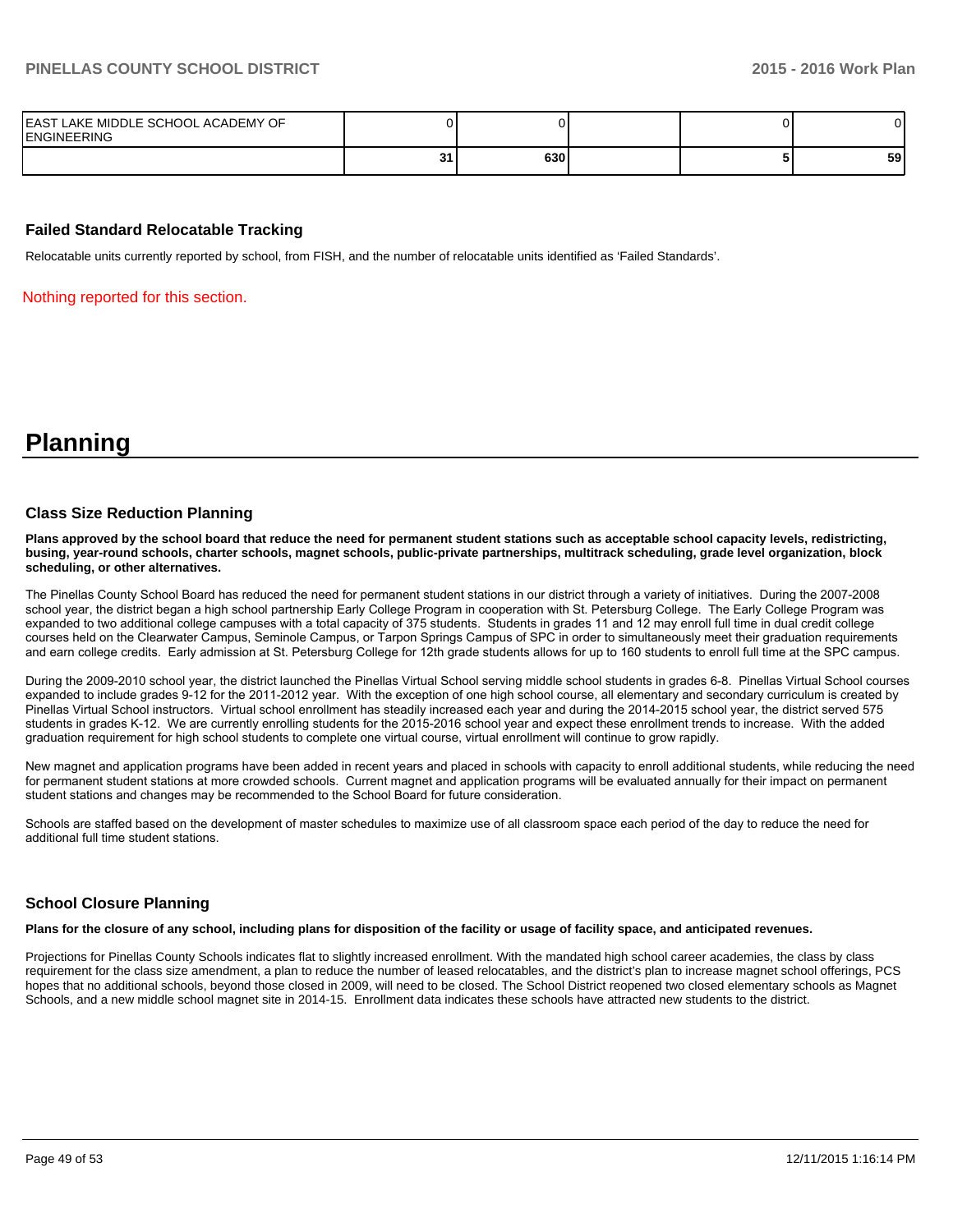# **Long Range Planning**

#### **Ten-Year Maintenance**

District projects and locations regarding the projected need for major renovation, repair, and maintenance projects within the district in years 6-10 beyond the projects plans detailed in the five years covered by the work plan.

Nothing reported for this section.

#### **Ten-Year Capacity**

Schedule of capital outlay projects projected to ensure the availability of satisfactory student stations for the projected student enrollment in K-12 programs for the future 5 years beyond the 5-year district facilities work program.

| Project                      | Location, Community, Quadrant or other<br>general location | 2019 - 2020 / 2024 - 2025<br><b>Projected Cost</b> |  |
|------------------------------|------------------------------------------------------------|----------------------------------------------------|--|
| Clearwater High School       | Clearwater                                                 | \$72,500,000                                       |  |
| Lakewood High School         | St Petersburg                                              | \$31,500,000                                       |  |
| Lealman Avenue Elementary    | St Petersburg                                              | \$11,000,000                                       |  |
| Northeast High School        | St Petersburg                                              | \$16,000,000                                       |  |
| Safety Harbor Elementary     | Safety Harbor                                              | \$26,750,000                                       |  |
| <b>Belcher Elementary</b>    | Clearwater                                                 | \$3,000,000                                        |  |
| <b>Belleair Elementary</b>   | Clearwater                                                 | \$4,350,000                                        |  |
| <b>Blanton Elementary</b>    | St Petersburg                                              | \$11,700,000                                       |  |
| <b>Fuguitt Elementary</b>    | Largo                                                      | \$6,825,000                                        |  |
| Mildred Helms Elementary     | Largo                                                      | \$23,100,000                                       |  |
| <b>Ridgecrest Elementary</b> | Largo                                                      | \$11,300,000                                       |  |
| <b>Skycrest Elementary</b>   | Clearwater                                                 | \$7,100,000                                        |  |
|                              |                                                            | \$225,125,000                                      |  |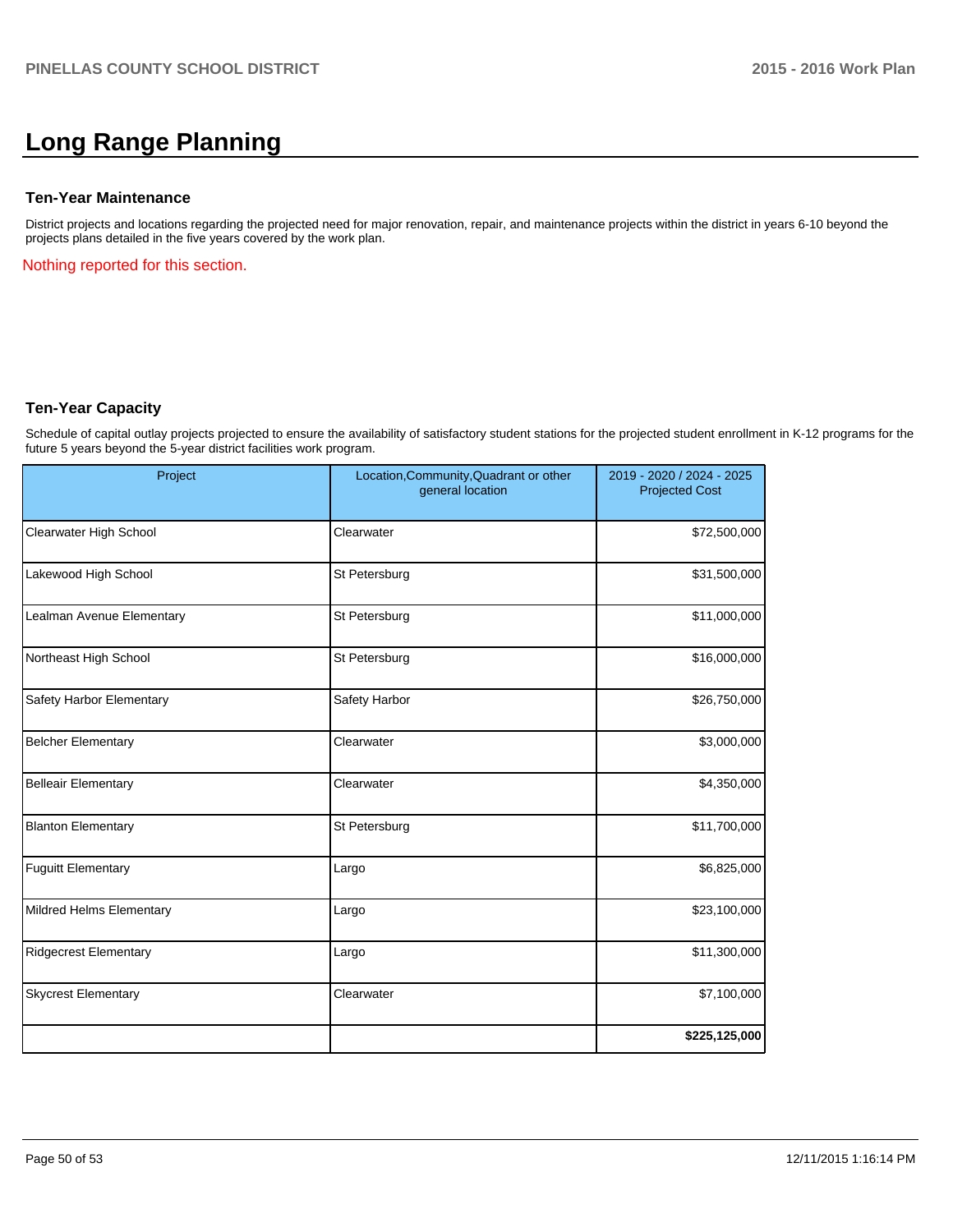#### **Ten-Year Planned Utilization**

Schedule of planned capital outlay projects identifying the standard grade groupings, capacities, and planned utilization rates of future educational facilities of the district for both permanent and relocatable facilities.

| <b>Grade Level Projections</b>   | <b>FISH</b><br><b>Student</b><br><b>Stations</b> | <b>Actual 2014 -</b><br>2015 FISH<br>Capacity | Actual<br>$2014 -$<br>2015<br><b>COFTE</b> | Actual 2014 - 2015<br><b>Utilization</b> | Actual 2015 - 2016 / 2024 - 2025 new<br>Student Capacity to be added/removed | Projected 2024<br>2025 COFTE | Projected 2024 -<br>2025 Utilization |
|----------------------------------|--------------------------------------------------|-----------------------------------------------|--------------------------------------------|------------------------------------------|------------------------------------------------------------------------------|------------------------------|--------------------------------------|
| Elementary - District<br> Totals | 60,746                                           | 60,746                                        | 45,325.00                                  | 74.61 %                                  | $-4.344$                                                                     | 42,239                       | 74.89%                               |
| Middle - District Totals         | 31.469                                           | 28.311                                        | 23.243.00                                  | 82.10 %                                  | $-1.540$                                                                     | 21.050                       | 78.63%                               |
| High - District Totals           | 38.579                                           | 36.524                                        | 30.986.00                                  | 84.84 %                                  | $-3.502$                                                                     | 23.920                       | 72.44 %                              |
| IOther - ESE. etc                | 6.239                                            | 5.547                                         | 1.189.00                                   | 21.44 %                                  | $-200$                                                                       | 1.801                        | 33.68 %                              |
|                                  | 137,033                                          |                                               | 131,128   100,743.00                       | 76.83 %                                  | $-9,586$                                                                     | 89,010                       | 73.23 %                              |

**Combination schools are included with the middle schools for student stations, capacity, COFTE and utilization purposes because these facilities all have a 90% utilization factor. Use this space to explain or define the grade groupings for combination schools.**

No comments to report.

#### **Ten-Year Infrastructure Planning**

**Proposed Location of Planned New, Remodeled, or New Additions to Facilities in 06 thru 10 out years (Section 28).**

The 2014-15 survey document lists many more construction opportunities than the district can either afford or expect to complete in a period of five years. Consequently, some projects listed in this survey will carry over into subsequent survey cycles and be updated to reflect needs at that time. Specific projects can be identified following the deveopment of the workplan for the current cycle.

#### Plans for closure of any school, including plans for disposition of the facility or usage of facility space, and anticipated revenues in the 06 thru 10 out **years (Section 29).**

Additional plans for school closures and identification of future facility and property utilization or disposal will be determined subject to projects completed from the 2014-15 workplan and actual school COFTE figures.

#### **Twenty-Year Maintenance**

District projects and locations regarding the projected need for major renovation, repair, and maintenance projects within the district in years 11-20 beyond the projects plans detailed in the five years covered by the work plan.

Nothing reported for this section.

#### **Twenty-Year Capacity**

Schedule of capital outlay projects projected to ensure the availability of satisfactory student stations for the projected student enrollment in K-12 programs for the future 11-20 years beyond the 5-year district facilities work program.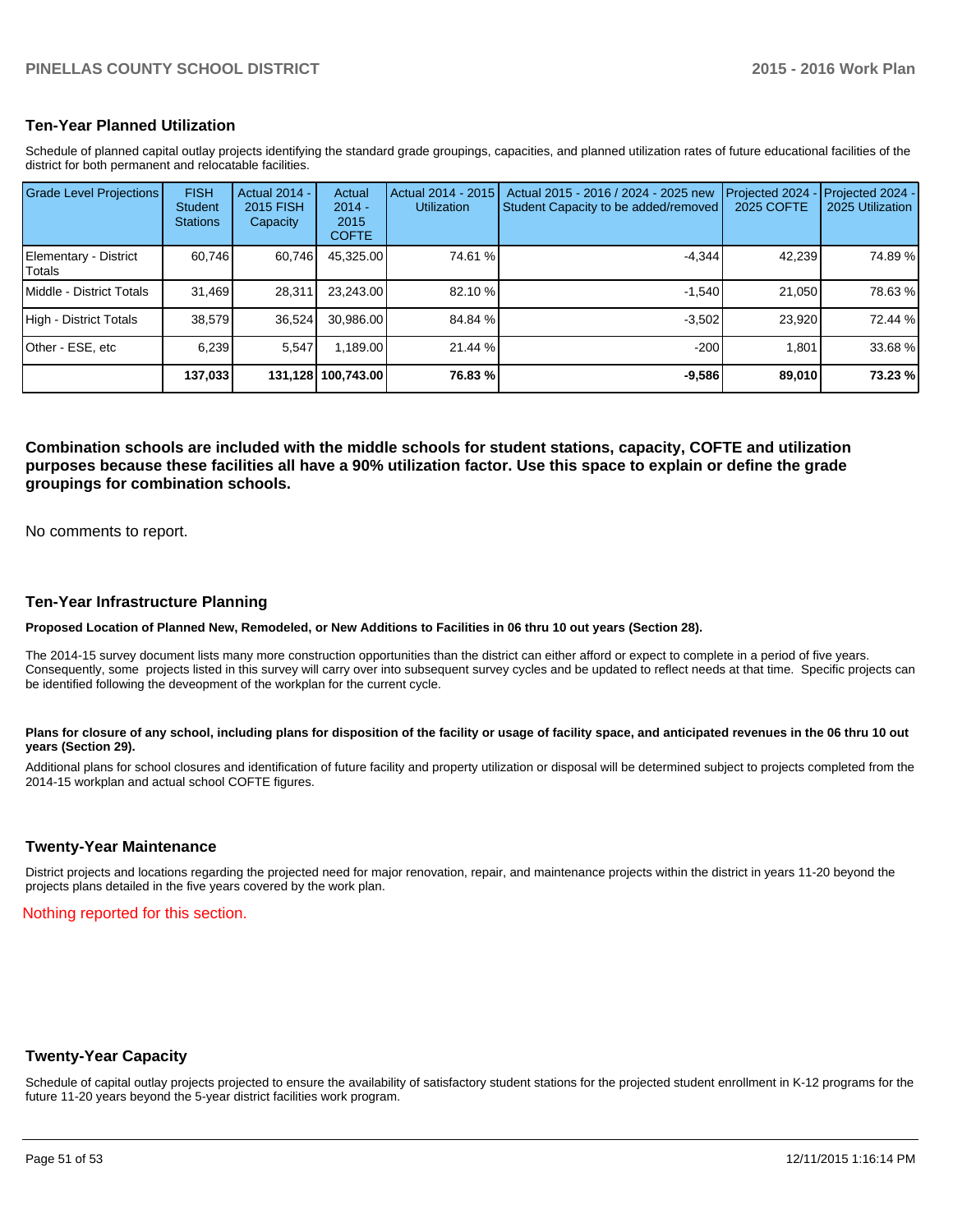| Project                          | Location, Community, Quadrant or other<br>general location | 2024 - 2025 / 2034 - 2035<br><b>Projected Cost</b> |
|----------------------------------|------------------------------------------------------------|----------------------------------------------------|
| <b>Bay Vista Elementary</b>      | St Petersburg                                              | \$21,400,000                                       |
| <b>Cross Bayou Elementary</b>    | <b>Pinellas Park</b>                                       | \$10,500,000                                       |
| Kings Highway Elementary         | Clearwater                                                 | \$4,000,000                                        |
| Pasadena Fundamental Elementary  | St Petersburg                                              | \$8,000,000                                        |
| Seventy-Fourth Street Elementary | St Petersburg                                              | \$18,000,000                                       |
|                                  |                                                            | \$61,900,000                                       |

### **Twenty-Year Planned Utilization**

Schedule of planned capital outlay projects identifying the standard grade groupings, capacities, and planned utilization rates of future educational facilities of the district for both permanent and relocatable facilities.

| <b>Grade Level Projections</b>    | <b>FISH</b><br><b>Student</b><br><b>Stations</b> | Actual 2014 -<br>2015 FISH<br>Capacity | Actual<br>$2014 -$<br>2015<br><b>COFTE</b> | Actual 2014 - 2015<br><b>Utilization</b> | Actual 2015 - 2016 / 2034 - 2035 new<br>Student Capacity to be added/removed | Projected 2034<br>2035 COFTE | Projected 2034 -<br>2035 Utilization |
|-----------------------------------|--------------------------------------------------|----------------------------------------|--------------------------------------------|------------------------------------------|------------------------------------------------------------------------------|------------------------------|--------------------------------------|
| Elementary - District<br>l Totals | 60.746                                           | 60,746                                 | 45,325.00                                  | 74.61 %                                  | $-5,081$                                                                     | 44,350                       | 79.67 %                              |
| Middle - District Totals          | 31,469                                           | 28.311                                 | 23,243.00                                  | 82.10 %                                  | $-1.540$                                                                     | 22,000                       | 82.18%                               |
| High - District Totals            | 38,579                                           | 36,524                                 | 30.986.00                                  | 84.84 %                                  | $-3.502$                                                                     | 24.875                       | 75.33 %                              |
| Other - ESE, etc                  | 6,239                                            | 5,547                                  | 1.189.00                                   | 21.44 %                                  | $-300$                                                                       | 1,500                        | 28.59 %                              |
|                                   | 137,033                                          |                                        | 131,128   100,743.00                       | 76.83 %                                  | $-10,423$                                                                    | 92,725                       | 76.82 %                              |

**Combination schools are included with the middle schools for student stations, capacity, COFTE and utilization purposes because these facilities all have a 90% utilization factor. Use this space to explain or define the grade groupings for combination schools.**

No comments to report.

#### **Twenty-Year Infrastructure Planning**

**Proposed Location of Planned New, Remodeled, or New Additions to Facilities in 11 thru 20 out years (Section 28).**

With an expected increase in COFTE at all grade levels, the disrict will continue to replace older facilities. These replacement facilities will probably be located in south to mid county and in the urban areas of the county, where aging schools are more prevalent. Except in areas of growth, replacement schools may continue to be consructed less than full size, with core facilities built at full size on a master planned site.

Plans for closure of any school, including plans for disposition of the facility or usage of facility space, and anticipated revenues in the 11 thru 20 out **years (Section 29).**